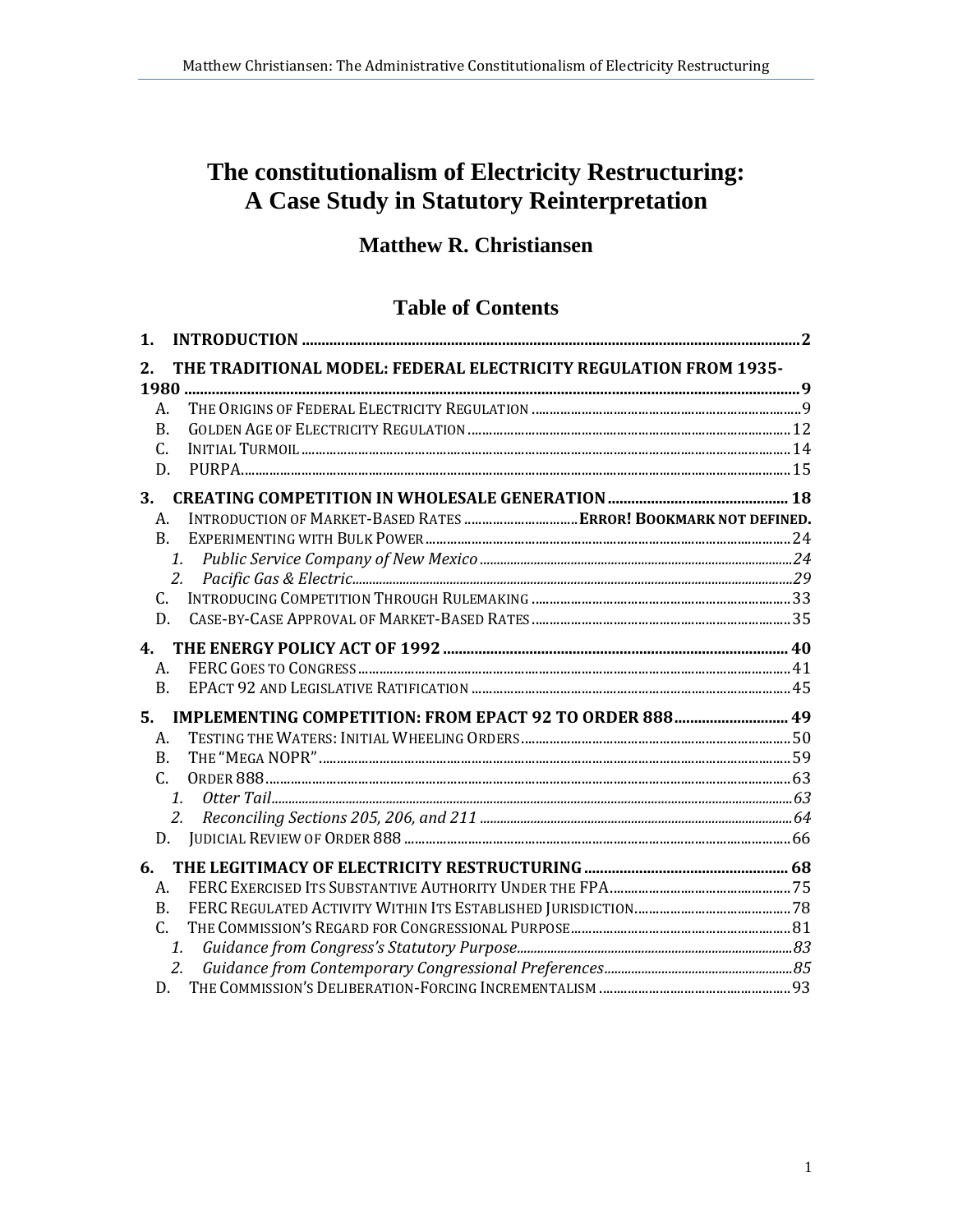## **1. Introduction**

The U.S. electricity sector is among the largest and most complex industries anywhere in the world. In 2011, the sector generated roughly 3,879 billion kilowatt hours of electricity,<sup>1</sup> about twenty percent of global electricity consumption.<sup>2</sup> The development of the electricity sector has been one of the most important economic stories of the last hundred years. For the last one hundred years, electricity consumption has grown in more or less lockstep fashion with U.S. economy.<sup>3</sup> Today the U.S. electricity sector is valued at over three hundred billion dollars.<sup>4</sup>

It has also become increasingly complex. In the early  $20<sup>th</sup>$  Century, power plants served consumers within its neighborhood. In the early  $21<sup>st</sup>$  Century, power plant can effectively serve consumers hundreds, if not thousands, of miles away.<sup>5</sup> Electricity is also produced from a vast range of resources.<sup>6</sup> Generation facilities are owned and operated by a varied set of private companies as well as federal, state, and local governments.<sup>7</sup> Needless to say, any impact on the country's electricity generation industry has the potential to affect economic significantly the country's prospects for growth and prosperity.<sup>8</sup>

 1 Annual Energy Outlook: Electricity Generation, U.S. ENERGY INFO. ADMIN. (Jan. 23, 2012), http://205.254.135.7/forecasts/aeo/er/early\_elecgen.cfm.

<sup>2</sup> *Compare id. with* UNITED STATES ENERGY INFO. ADMIN., INTERNATIONAL ENERGY OUTLOOK 2011,

tbl.11, *available at* http://www.eia.gov/forecasts/ieo/table11.cfm (listing global electricity generation). <sup>3</sup>

<sup>&</sup>lt;sup>3</sup> JOSEPH P. TOMAIN & RICHARD D. CUDAHY, ENERGY LAW IN NUTSHELL 261, fig. 3 (2004)  $^{4}$  *Id.* at 257.

 $^5$  BOSSELMAN ET AL, ENERGY, ECONOMICS, AND THE ENVIRONMENT  $581-82$  (2010)

*Electricity Net Generation: Total (All Sectors)*, U.S. ENERGY INFO. ADMIN (Apr. 2012), *available at*  http://205.254.135.7/totalenergy/data/monthly/pdf/sec7\_5.pdf.

 $^7$  TOMAIN & CUDAHY, *supra* note 3, at 260.

 ${}^{8}$  For example, in 2010, the U.S. Energy Information Administration, part of the Department of Energy, estimated that a modest cap and trade proposal that increased the cost of electricity could reduce GDP growth by 450 million over a twenty-year period. *See Climate Bill Would Reduce U.S. GDP by \$452 Billion, Energy Department Says*, BLOOMBERG (July 16, 2010), http://www.bloomberg.com/news/ 2010-07-16/climate-bill-would-reduce-u-s-gdp-by-452-billion-energy-department-says.html.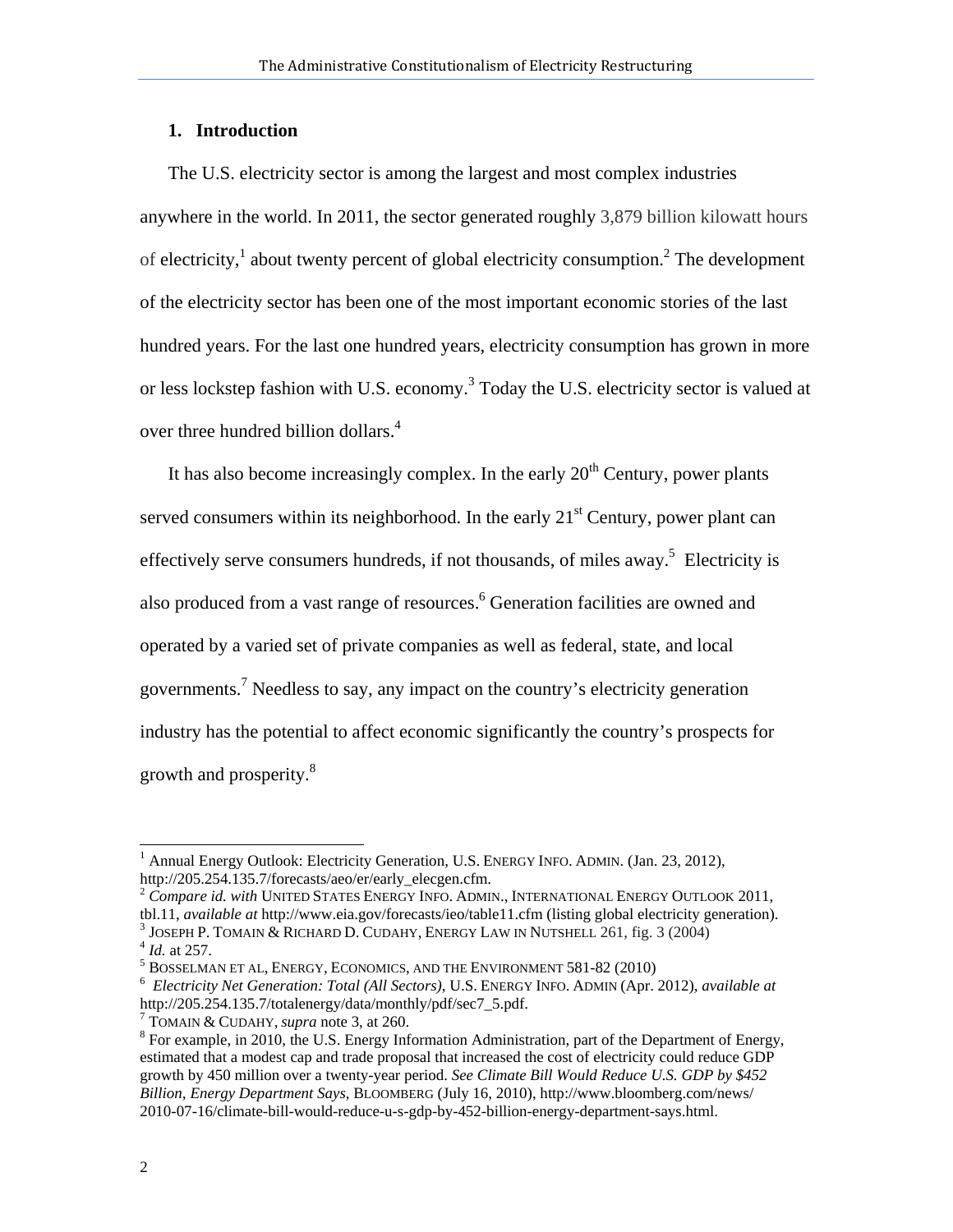Since 1935, shortly after the Supreme Court held that state regulation of interstate electricity transactions violated the Dormant Commerce Clause of the U.S. Constitution, $9$ the federal government has been the primary regulator of wholesale electricity generation. The Federal Power Act (FPA), which was passed to remedy the regulatory "gap" created by the Supreme Court's holding, has received significant amendments in 1978, 1992 and 2005. Nonetheless, the basic crux of the Act, a requirement that federal regulators ensure "just and reasonable" rates and prevent "undue discrimination" or "undue preference,"<sup>10</sup> has remained relatively unchanged since 1935. Yet the regulatory structures created to enforce those obligations would be unrecognizable to one of those early regulators. Indeed, federal electric utility regulation has evolved from a classic New Deal model based on "the cost of service" to a market-based regime premised on vigorous competition. Throughout the first fifty years of the FPA's history, electricity generators filed tariffs with government technocrats who, at the request of an affected party, could review the generator's cost to produce the electricity to determine whether the rates in the tariff were "just and reasonable." Today, the rate of return on most sales of electricity is determined by market competition. Rather than scrutinizing a utility's books, regulators ensure that rates are just and reasonable by maintaining a healthy market.

This "revolution" in electricity regulation occurred during a twenty-year period between 1980 and 2000. Surprisingly, given the scope and significance of the reforms,

 9 Pub. Utilities Comm'n of R.I. v. Attleboro Steam & Elec. Co., 273 U.S. 83, 90 (1927). *See infra* notes 30- 31 and accompanying text.

<sup>&</sup>lt;sup>10</sup> Although the FPA empowers FERC to remedy both undue discrimination and undue preference, during the period covered by this paper the Commission relied primarily on its authority to remedy undue discrimination. Throughout the paper I refer primarily to undue discrimination, but also note when the Commission relied on its authority to remedy both undue discrimination and undue preference.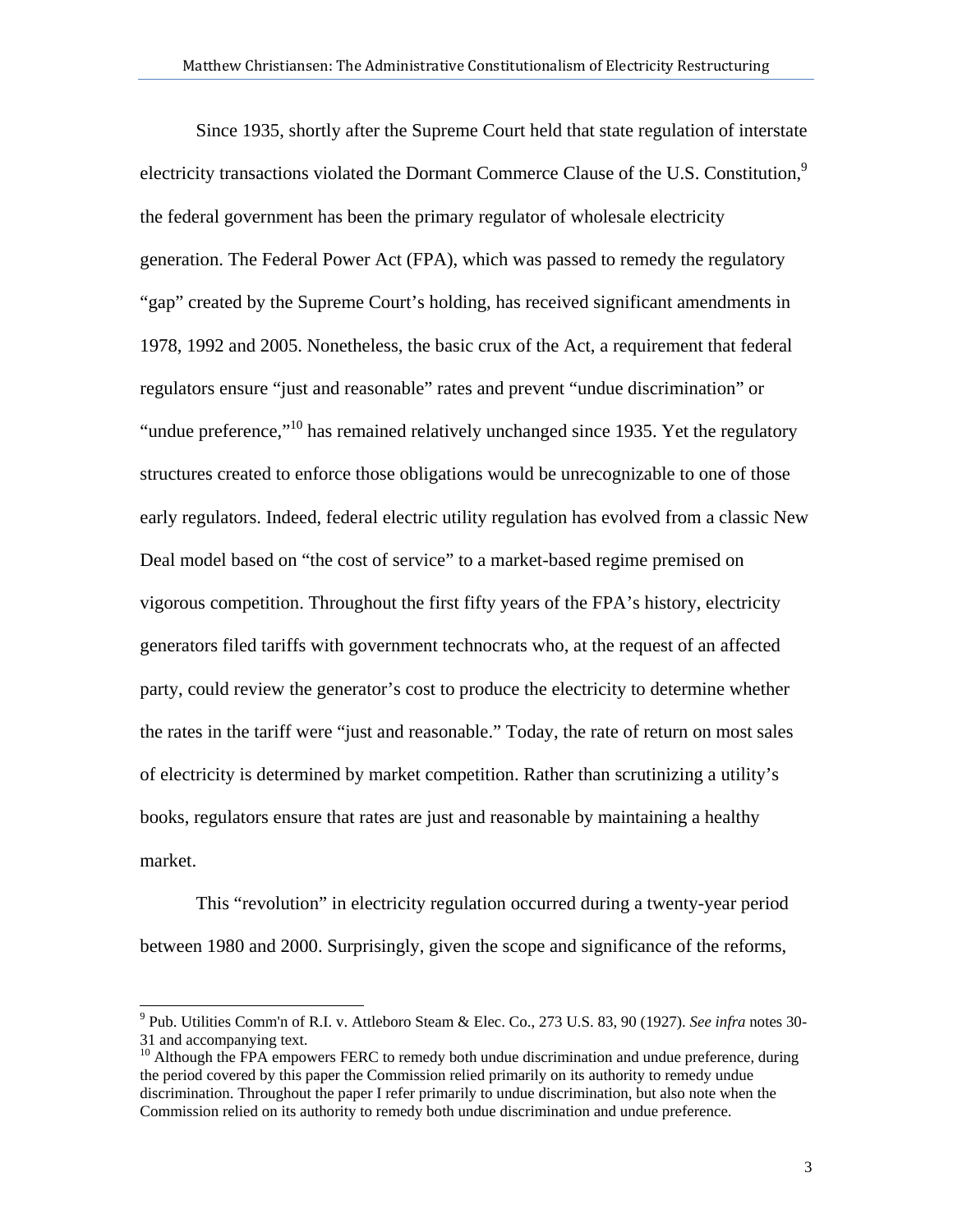the changes were initiated largely through rulemaking and adjudication by the Federal Energy Regulatory Commission (FERC or "the Commission"), rather than congressional legislation. Although Congress ratified the Commission's changes to the regulatory structure in both 1992 and 2005, Congress did not play a leading role in restructuring<sup>11</sup> the electricity industry. Instead, the changes were the result of FERC's reinterpretation of what was permitted and required by the basic standards in the 1935 version of the FPA — "just and reasonable" and "undue discrimination" or "undue preference."

Yet, despite the scope and significance of FERC's reinterpretation of the FPA, no scholar has examined restructuring as a case study in statutory interpretation. The time is ripe to do so. Recent work on statutory interpretation by administrative agencies provides a valuable paradigm for understanding FERC's role in restructuring. Restructuring reflects many characteristics of what Professors William N. Eskridge and John Ferejohn have termed "Administrative constitutionalism."<sup>12</sup> Eskridge and Ferejohn define Administrative constitutionalism as the process by which agencies consider a statute's purpose, the Constitution's requirements, and "public norms and needs" to interpret (or reinterpret) the agency's obligations and authority under the statute.<sup>13</sup> It is the process by which agencies use their implementation of a statute to reflect fundamental normative commitments. Prominent academics have begun applying this framework to diverse

<sup>&</sup>lt;sup>11</sup> FERC did not deregulate the electricity sector. Instead it "restructured" the role of regulation within sector. This term has come to encompass the reforms discussed in this paper and I will follow that convention. *See* Jim Rossi, *Redeeming Judicial Review: The Hard Look Doctrine and Federal Regulatory Efforts to Restructure the Electric Utility Industry*, 1994 Wis. L. Rev. 763, 781 n.70 (1994).<br><sup>12</sup> WILLIAM N. ESKRIDGE, JR. & JOHN FEREJOHN, A REPUBLIC OF STATUTES: THE NEW AMERICAN

CONSTITUTION 31-32 (2010). The authors consciously do not capitalize the c to distinguish this process from pure interpretation of the Constitution of the type engaged in by the courts. Lower case c constitutionalism considers public norms as a quasi-constitutional consideration when issuing regulations to implement the normative contained in statutes. *Id.* at 32-33. 13 *Id.* at 29-74.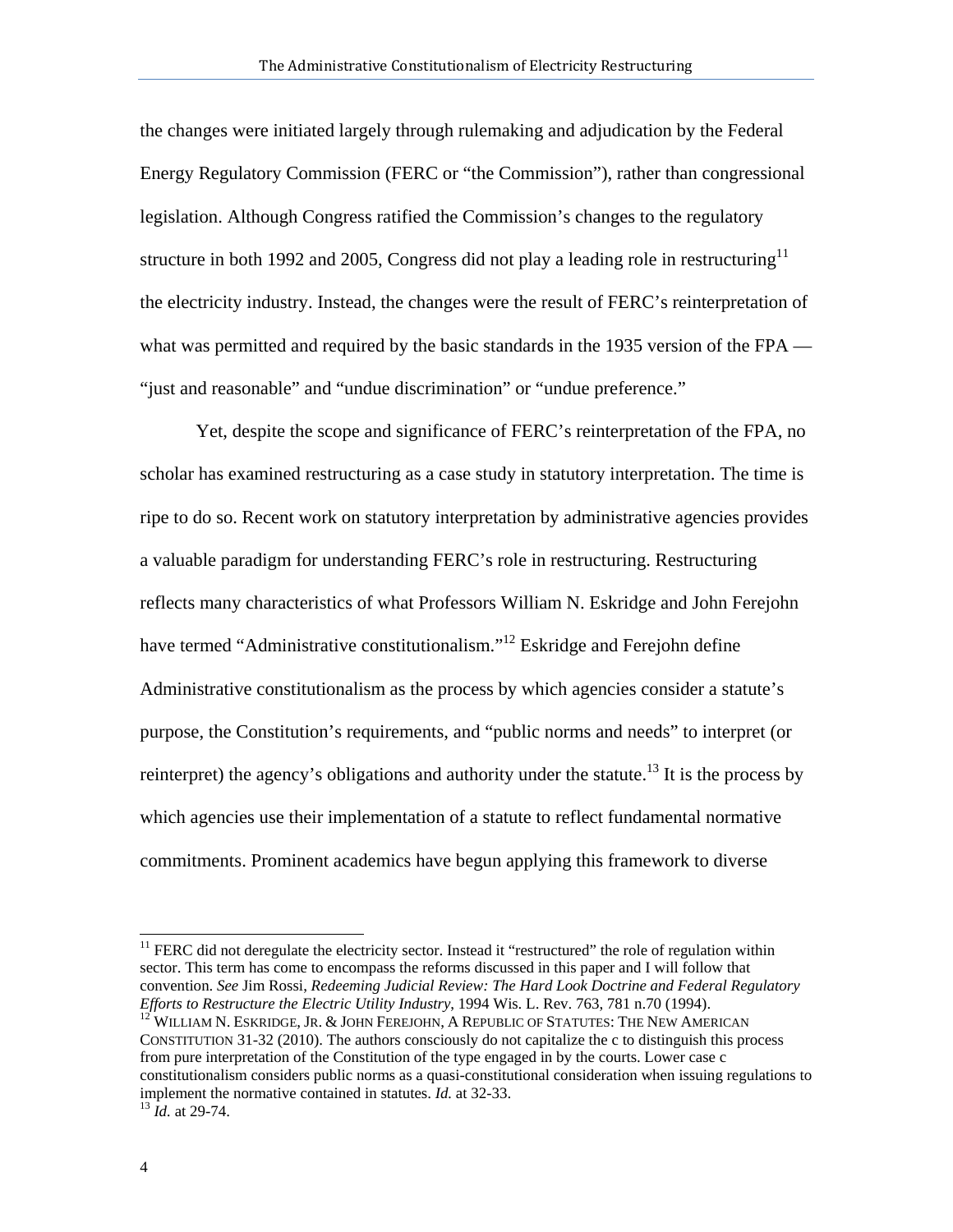examples of government regulation.<sup>14</sup> This trend is a laudable approach for understanding government regulation and why agencies act the way they do. In this paper, I argue that FERC's reinterpretation of the FPA is best understood as another example of this phenomenon.

At it its heart, restructuring was a process by which FERC considered the basic purpose of the FPA and its amendments and then refashioned the regulatory paradigm to meet changed circumstances. Why was this change necessary? Two reasons. First, the facts on the ground had changed. The electricity sector was a different industry by 1980 than it was in 1935. It was more complex, both technically and economically. And the 1970s brought a sharp increase in the cost of electricity that created an impetus to react to those changes. But changed circumstances are an incomplete explanation. Although the industry had changed and encountered rising prices by the early 1970s, restructuring did not begin for another decade. The second reason was that America's economic consensus changed as well. Congress, industry, and the public at large no longer viewed strict command and control regulation as welfare enhancing. Instead, in almost all regulated industries, Congress and the executive agencies were busy replacing traditional modes of regulation with market competition.

Unlike many of the examples of Administrative constitution considered by Eskridge and Ferejohn, electricity restructuring was primarily about statutes—the Constitution played an insignificant role.<sup>15</sup> Restructuring thus bears several similarities to

<sup>&</sup>lt;sup>14</sup> *E.g.* Sophia Lee, *Race, Sex, and Rulemaking: Administrative Constitutionalism and the Workplace, 1960 to the Present, VA. L. REV 799 (2010).* 

<sup>&</sup>lt;sup>15</sup> Indeed the Constitution functioned primarily as the force that, through the Dormant Commerce Clause, created the need for federal regulation in the first place. *See infra* notes 24-31 and accompanying text.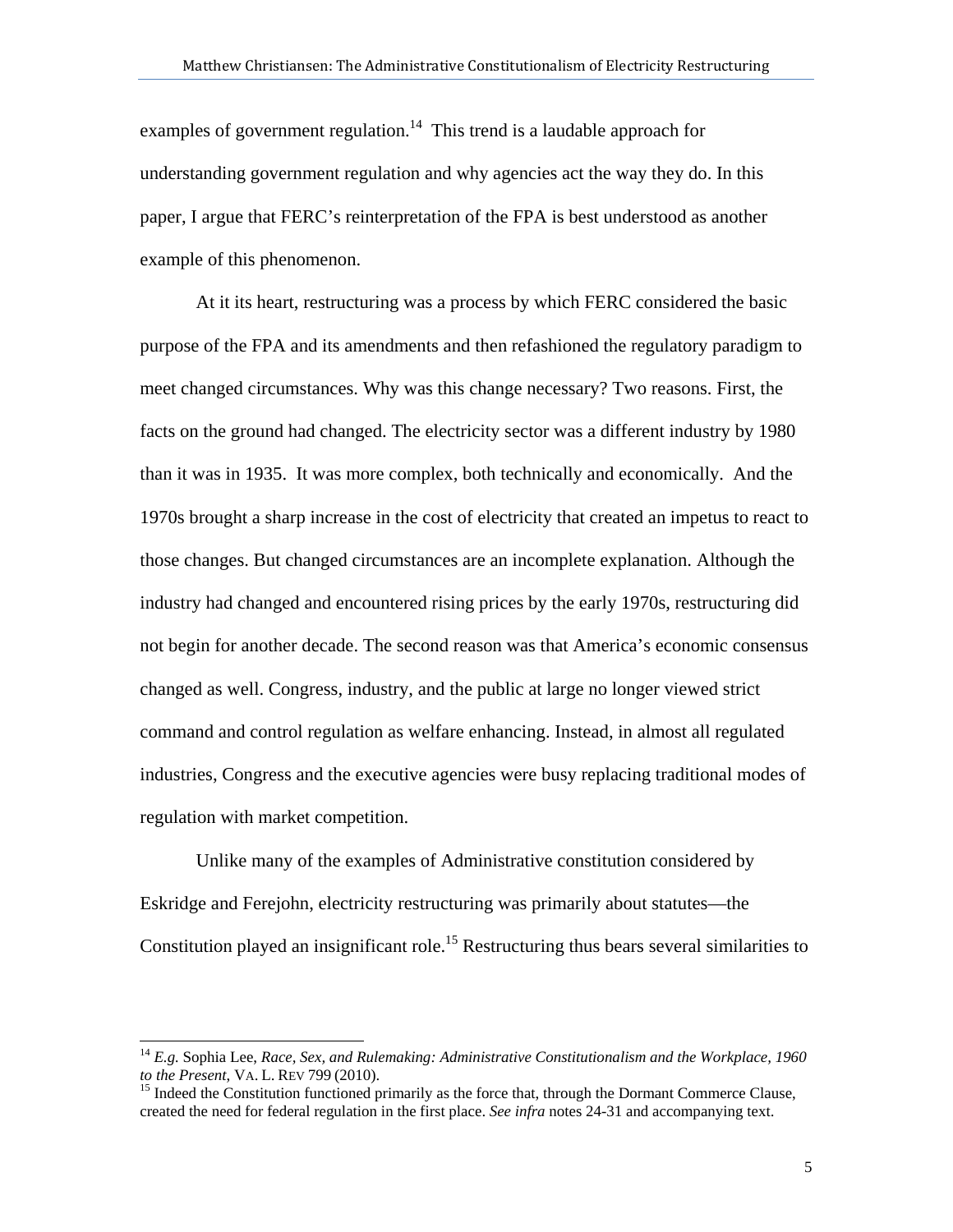what Eskridge has termed "dynamic statutory interpretation,"<sup>16</sup> a process by which interpreters of a statute, especially agencies, update their interpretation of a statute in way that may not reflect the original consensus when the statute was enacted. Although this phenomenon is often associated with statutory interpretation by courts, the example of electricity restructuring illustrates how it is often the initial interpreter of the statute long before it reaches the judiciary—that matters most. Together the principles of Administrative constitutionalism and DSI provide the framework needed for understanding restructuring as a case study in statutory interpretation.

Although Eskridge and Ferejohn approve of Administrative constitutionalism and dynamic statutory interpretation, they recognize that both phenomena can raise concerns about democratic legitimacy.<sup>17</sup> Federal courts are composed of unelected judges and agency decisionmaking is separated and, especially in the case of a Commission, insulated from Congress, the branch of government that enjoys the most democratic legitimacy. Electricity restructuring would appear to raise some of the most significant legitimacy concerns of any example of Administrative constitutionalism or dynamic interpreation. First, FERC is an independent commission whose heads are removable only "for cause." <sup>18</sup> They are less politically accountable than a politicized agency like the Environmental Protection Administration. Second, unlike many of the examples considered by Eskridge and Ferejohn, FERC was not implementing a new statute.<sup>19</sup> Instead FERC revolutionized its regulatory paradigm to suit a new economic consensus and contemporary theories of government. Third, in many cases, the Commission

<sup>&</sup>lt;sup>16</sup> William N. Eskridge, Jr., DYNAMIC STATUTORY INTERPRETATION 5-7 (1994).<br><sup>17</sup> *See, e.g., id.* at 6. <sup>18</sup> 42 U.S.C. § 7171 (2006).

<sup>19</sup> *See* ESKRIDGE & FEREJOHN, *supra* note 13, at 29-74 (discussing the Equal Employment Opportunity Commission. *But see id.* at 119-64 (discussing the "common law" federal antitrust statutes).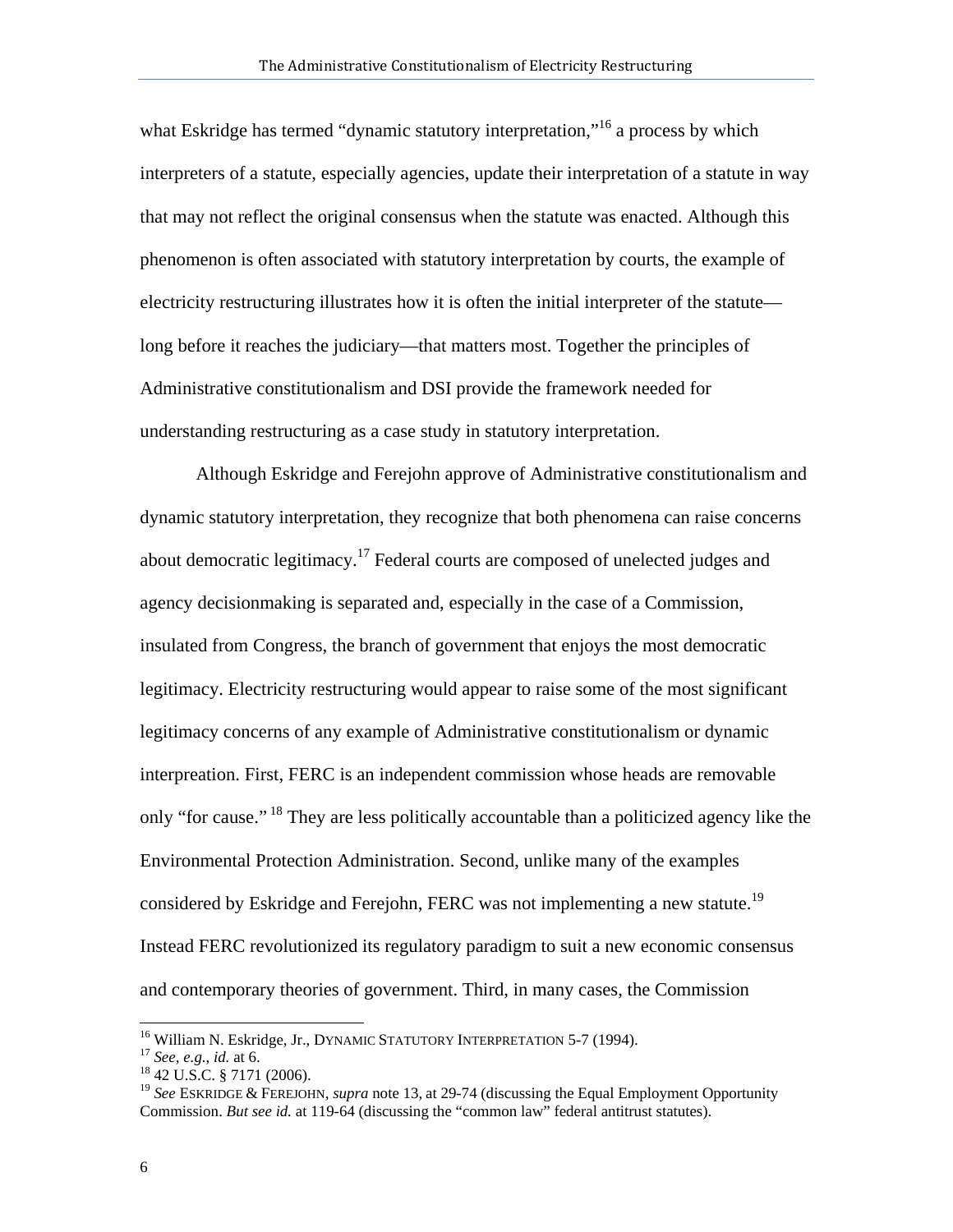attempted, or arguably attempted, to enact by regulation policies that Congress rejected albeit long after Congress reached that decision and a time when circumstances had changed dramatically.

Despite these concerns, this Article argues that FERC's role in restructuring was a politically legitimate example of Administrative constitutionalism. On the one hand, the Commission remained within two significant limits on its authority. First, it did not reach beyond the substantive authority provided by the FPA. The FPA is a broad New Deal statute that articulates a regulatory ethos rather than a comprehensive regime.<sup>20</sup> Standards like "just and reasonable," "undue discrimination," and "undue preference" endowed the Commission with enormous flexibility to implement the FPA. Second, the Commission reformed areas that were already within its jurisdiction; it did not attempt to extend its authority to new segments of the electricity industry. Thus, FERC's action is different from the type of jurisdictional expansion rejected by the Supreme Court in *FDA v. Brown & Williamson*. 21

Although remaining within those limits may be necessary for politically legitimate statutory reinterpretation, it is not sufficient. It would be troubling to conclude that a politically-insulated commission could revolutionize the regulatory framework for one of the most important sectors of the economy, in whatever fashion it wished, so long as it did not overstep limits as amorphous as "just and reasonable" or jurisdiction as broad as "transmission or sale of electric energy" in interstate commerce.<sup>22</sup> Two other aspects of restructuring, however, mitigate the legitimacy concerns. First, the

 $20$  Thus for my theory the rights revolution statutes of the 1970s and 1980s, such as the Clean Air Act, the Clean Water Act, and the Occupational Safety and Health Act represent a different species of statute entirely.

 $21$  529 U.S. 120 (2000).

 $22$  16 U.S.C. §824(e) (2006)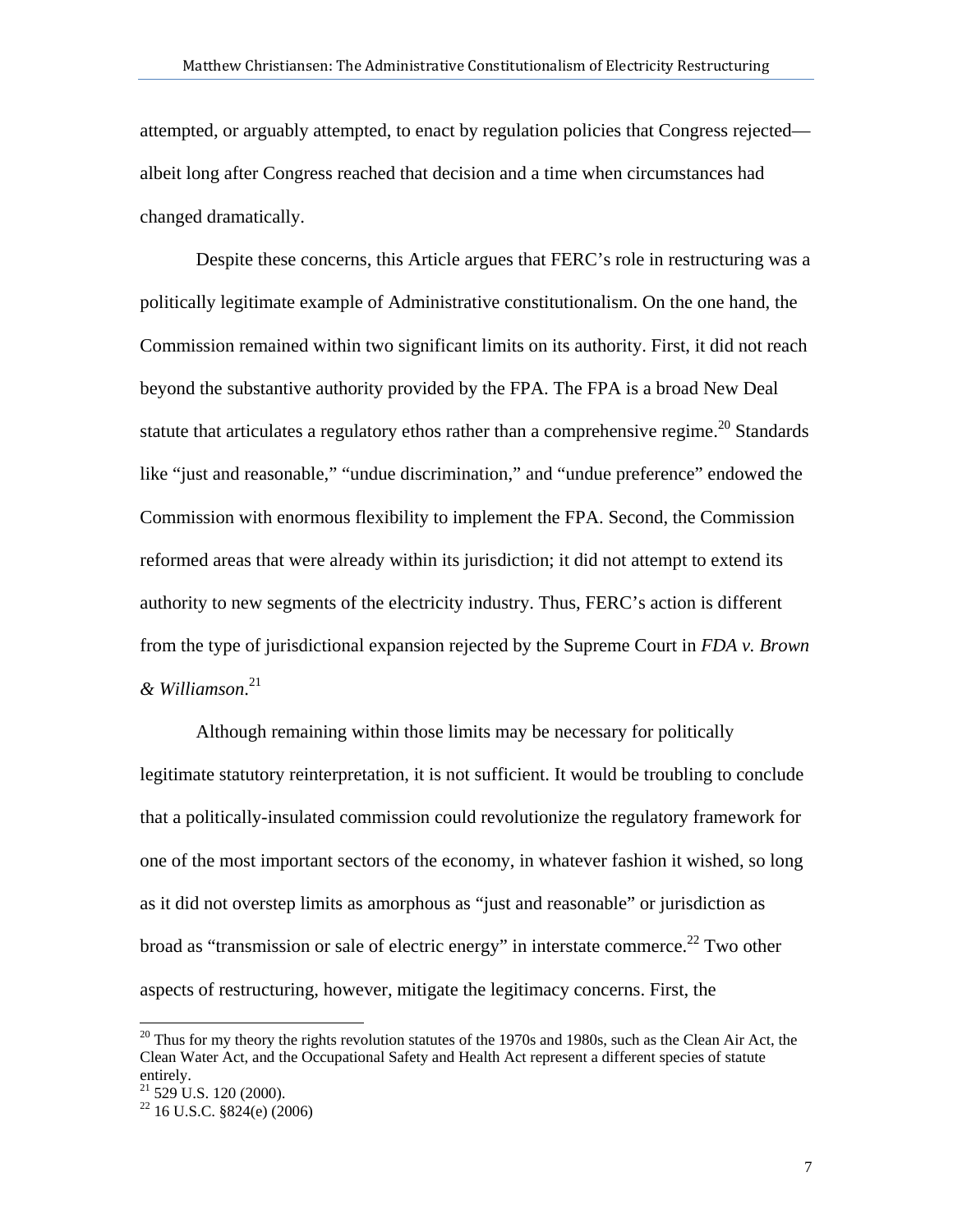Commission's reforms considered and reflected the enacting Congress intent for the FPA as well as the preferences of the contemporary Congress. Although restructuring might have inverted the traditional understanding of congressional-agency relationships—in which Congress sets priorities that agencies implement—Congress still played an integral roll in setting the course of restructuring. Second, FERC acted incrementally. It often tested potential reforms through administrative "experiments" or implemented them first on a case-by-case basis before applying them to the industry as a whole. This is a common characteristic of Administrative constitutionalism.23 This incrementalism promoted a dialogue between the Commission, Congress, States, and industry. That dialogue produced consensus around the Commission's reforms and helped ensure their responsiveness to popular concerns.

Thus this Article argues that electricity restructuring provides an excellent example of politically legitimate Administrative constitutionalism or statutory reinterpretation. By acting pursuant to its delegated authority, within its established jurisdiction, and in a way that reflected Congressional preferences commission, the Commission exercised its authority in a politically legitimate fashion. Moreover, by doing so incrementally, it promoted deliberation, both within the Commission and with stakeholders in industry and Congress, about how its regulations should evolve. Of course this deliberation cannot give the agency the power to do what a statute says it cannot. But where a statute is vague or unclear, a robust dialogue and the involvement of outside stakeholders mitigate the concern about agencies "run amok." Indeed, combining robust agency deliberation with its experience and expertise should promote effective

<sup>23</sup> ESKRIDGE & FEREJOHN, *supra* note 12, at 33.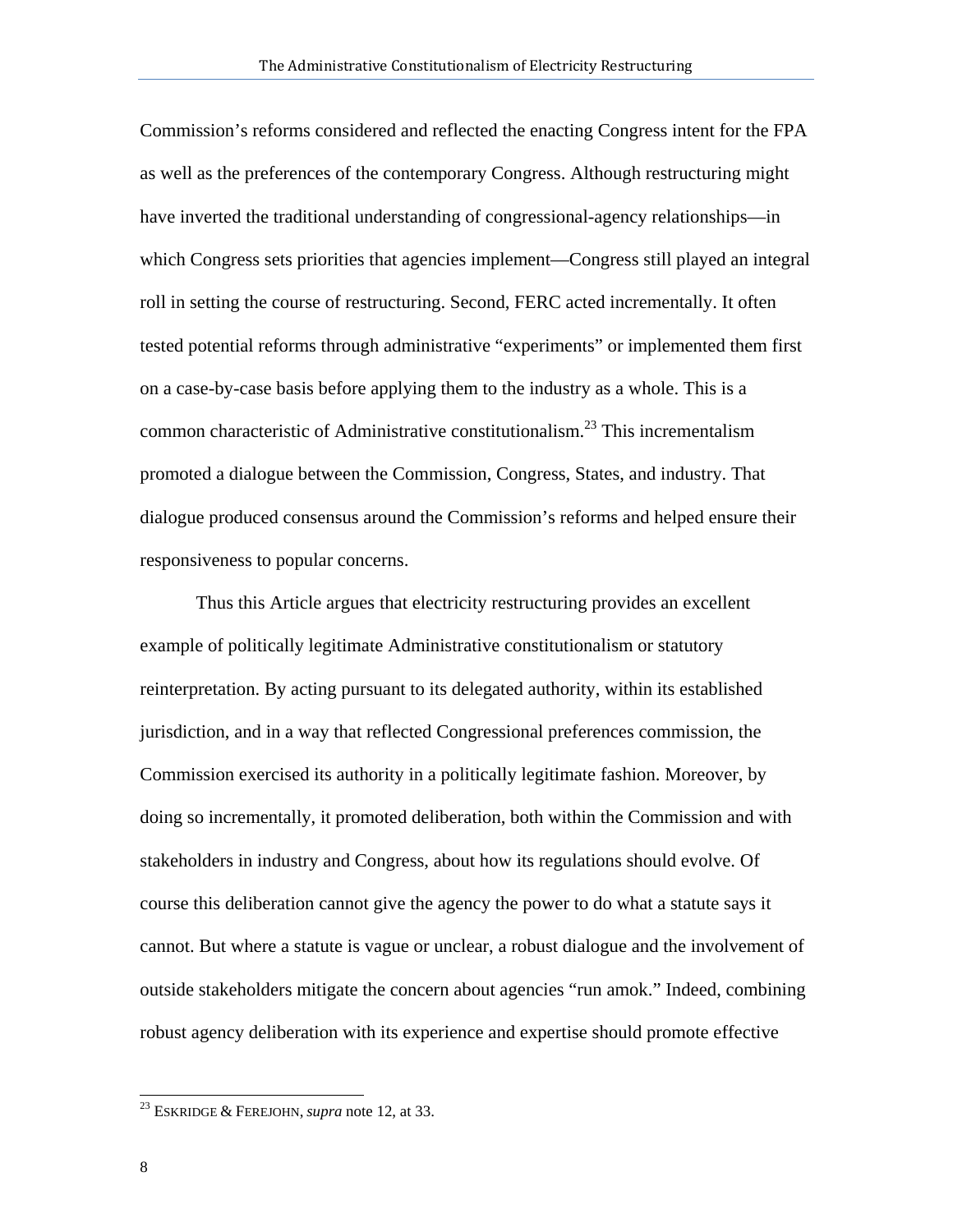regulation that is responsive to the needs of industry and the policy preferences of Congress. This type of regulatory change is a desirable means of addressing statutory ambiguity and should be accepted, both by courts and in the scholarly understanding of the administrative state.

This paper proceeds as follows: Part II provides a background history for the FPA from its enactment through the first major amendments, the Public Utility Regulatory Policies Act (PURPA). Part III explores how FERC first introduced market competition into the regulation of wholesale electricity generation and then used its rulemaking and adjudicative authority to expand the role of markets. Part IV explains how FERC sought and received ratification for its market-based initiatives in the Energy Policy Act of 1992. Part V discusses how FERC shifted gears and focused on eliminating barriers to competition. It explains how the Commission effectively imposed common carrier requirements on large segment of the industry through what is arguably still the most significant rulemaking in its history of electricity regulation. Part VI engages the legitimacy question.

#### **2. The Traditional Model: Federal Electricity Regulation from 1935-1980**

#### **A. The Origins of Federal Electricity Regulation**

In 1935, Congress enacted the Public Utility Act and inaugurated the era of comprehensive federal energy regulation. Prior to the Act, States had exclusive responsibility for electricity regulation. The federal government's sole role was the Federal Power Commission's (FPC) authority to license hydroelectric projects. The Public Utility Act revolutionized electricity regulation in the United States. Title I of the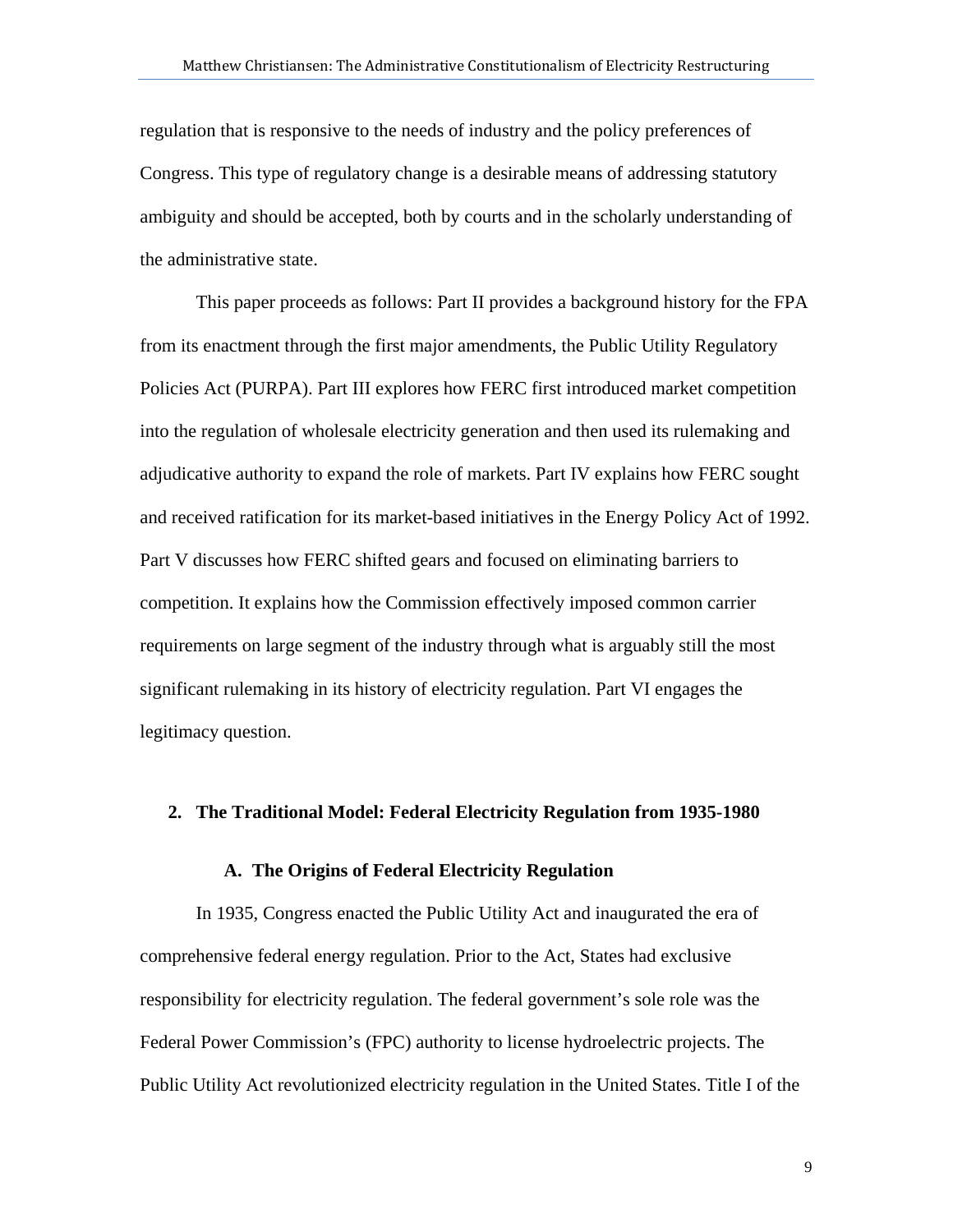Act, known as the Public Utility Holding Company Act (PUHCA), sought to remedy the abusive practices of the monopolistic holding companies<sup>24</sup> that dominated the electricity sector in the 1920s.<sup>25</sup> The holding companies used their monopoly power to charge extremely high electricity rates,  $^{26}$  which threatened the country's growing electricity demand. Title I provided the Securities and Exchange Commission with enhanced jurisdiction over the securities of public utility holding companies and the authority to regulate the holding structures of gas and electric utilities.<sup>27</sup>

Title II of the Public Utility Act,  $^{28}$  known as the Federal Power Act (FPA) gave the FPC jurisdiction over interstate sales of electricity, including both its generation and transmission.<sup>29</sup> Congress passed Title II to plug the so-called Attleboro Gap, named after the Supreme Court case that held that States lacked the power to regulate interstate electricity transactions. In an early application of the Dormant Commerce Clause,  $30$  the Court held that only Congress could place a "direct burden upon interstate commerce," and thus a State could not regulate a transaction that crossed state boundaries.<sup>31</sup> Title II gave the FPC the authority to fill the "Attleboro Gap" by regulating interstate sales of electricity.

Somewhat surprisingly given the subsequent history of the FPA, the enacting Congress viewed the original regulatory structure as a way to promote competition. The

<sup>&</sup>lt;sup>24</sup> Holding companies would purchase and integrate several small electricity grids, giving the company control over an area's electricity. LEONARD S. HYMAN ET AL, AMERICA'S ELECTRIC UTILITIES: PAST,

<sup>&</sup>lt;sup>25</sup> Joseph Tomain, *Electricity Restructuring: A Case Study in Government Regulation, 22 TULSA L.J. 827,* 

<sup>830-31 (1998).&</sup>lt;br><sup>26</sup> TOMAIN & CUDAHY, *supra* note 3, at 266. At the peak of market concentration sixteen holding companies owned eighty-five percent of the total generation capacity. *Id*.

<sup>&</sup>lt;sup>27</sup> CHARLES F. PHILLIPS JR., THE REGULATION OF PUBLIC UTILITIES: THEORY AND PRACTICE 533-34 (1985).<br><sup>28</sup> 16 USC §§ 824-824(m) (2006)<br><sup>29</sup> PHILLIPS, *supra* note 27, at 534.

<sup>&</sup>lt;sup>30</sup> TOMAIN & CUDAHY, *supra* note 3, at 267.<br><sup>31</sup> Pub. Utilities Comm'n of R.I. v. Attleboro Steam & Elec. Co., 273 U.S. 83, 90 (1927).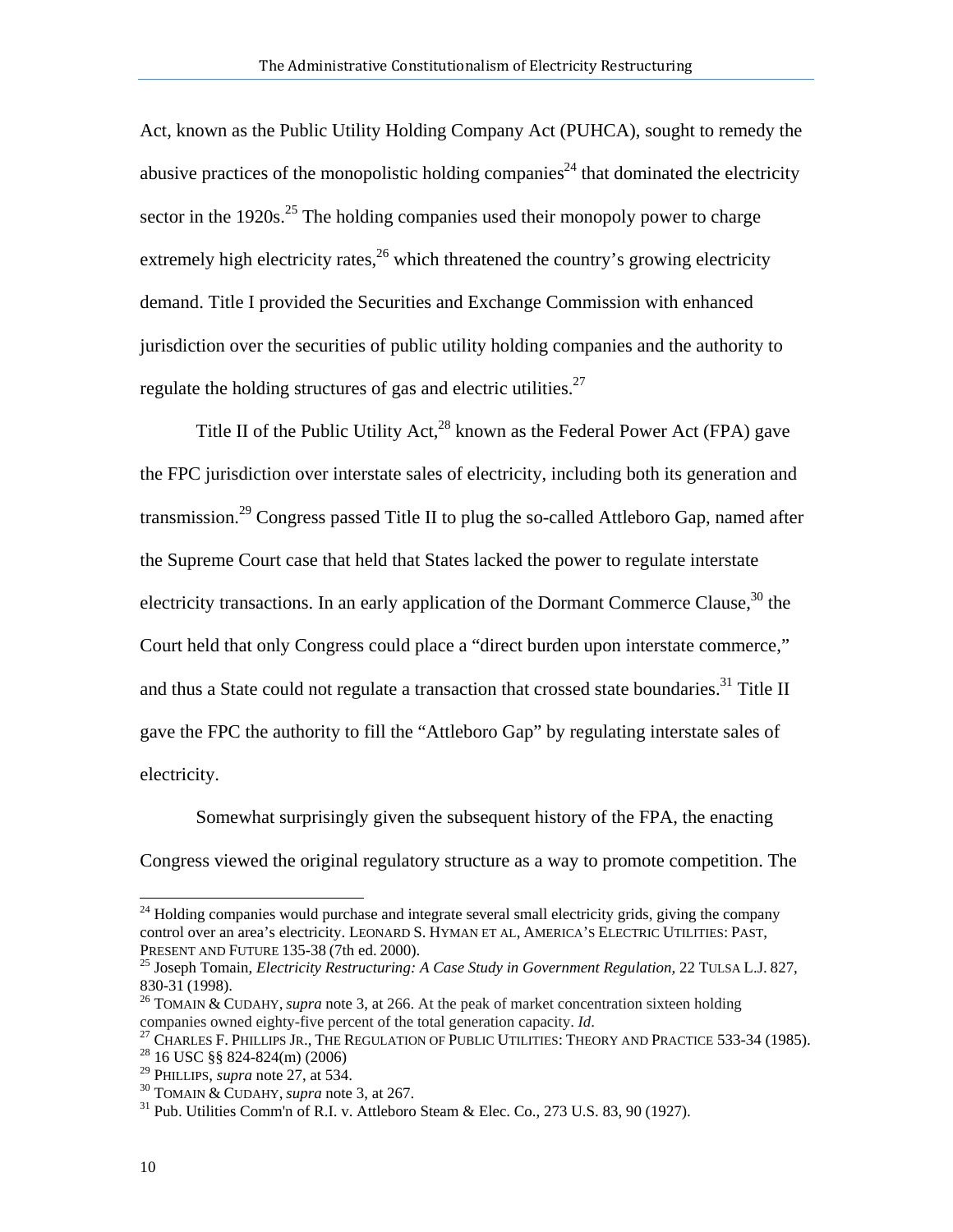Act was predicated on the theory of natural monopoly. A natural monopoly occurs in industries with extremely high fixed costs, such that a single producer can provide the product more efficiently than can multiple entities that must both incur those fixed  $\cos(s^{32}$  By regulating natural monopolies to prevent the abuse of monopoly power, the Act was thought to support market competition.<sup>33</sup> The FPC administered the "regulatory" compact" needed to manage natural monopoly: utilities could continue operating as monopolies, but the FPC could address any abuses of monopoly power by regulating wholesale rates and the terms and conditions of service for interstate sales of electricity.

The Act, however, did not go as far as some supporters hoped. A group of legislators had argued that utilities should be treated as common carriers.<sup>34</sup> An earlier draft of the FPA required utilities to open their transmission lines to competitors rather than retaining those lines as proprietary assets to serve only their generation units. Those provisions were "eliminated to preserve 'the voluntary action of the utilities."<sup>35</sup> In their place, the Act empowered the FPC to prevent "undue discrimination" and "undue preference" Exactly what those terms encompassed was left to the FPC.

The FPA also provided the FPC with authority to regulate the rates charged by generators subject to its jurisdiction, requiring that they be "just and reasonable."<sup>36</sup> Much like "undue discrimination" and "undue preference," "just and reasonable" was a broad standard that gave the FPC significant policymaking discretion. At the time, state public

<sup>&</sup>lt;sup>32</sup> HYMAN ET AL, *supra* note 24, at 4.<br><sup>33</sup> In subsequent interpretations of the FPA, the Supreme Court has held that in enacting the Federal Power Act, Congress had "an overriding policy of maintaining competition to the maximum extent possible," and therefore "rejected a pervasive regulatory scheme for controlling the interstate distribution of power in favor of voluntary commercial relationships." *Otter Tail Power Co. v. United States*, 410 U.S. 366, 374 (1973). The Court also noted that Congress's purpose in passing the PUHCA was similarly procompetitive: to combat "the evils of concentrated ownership by holding companies." *Id.* at 383.<br><sup>34</sup> See H.R. REP 74-5423 (1935); S. REP 74-1725 (1935).<br><sup>35</sup> Otter Tail Power Co. v. United States, 410 U.S. at 374 (citing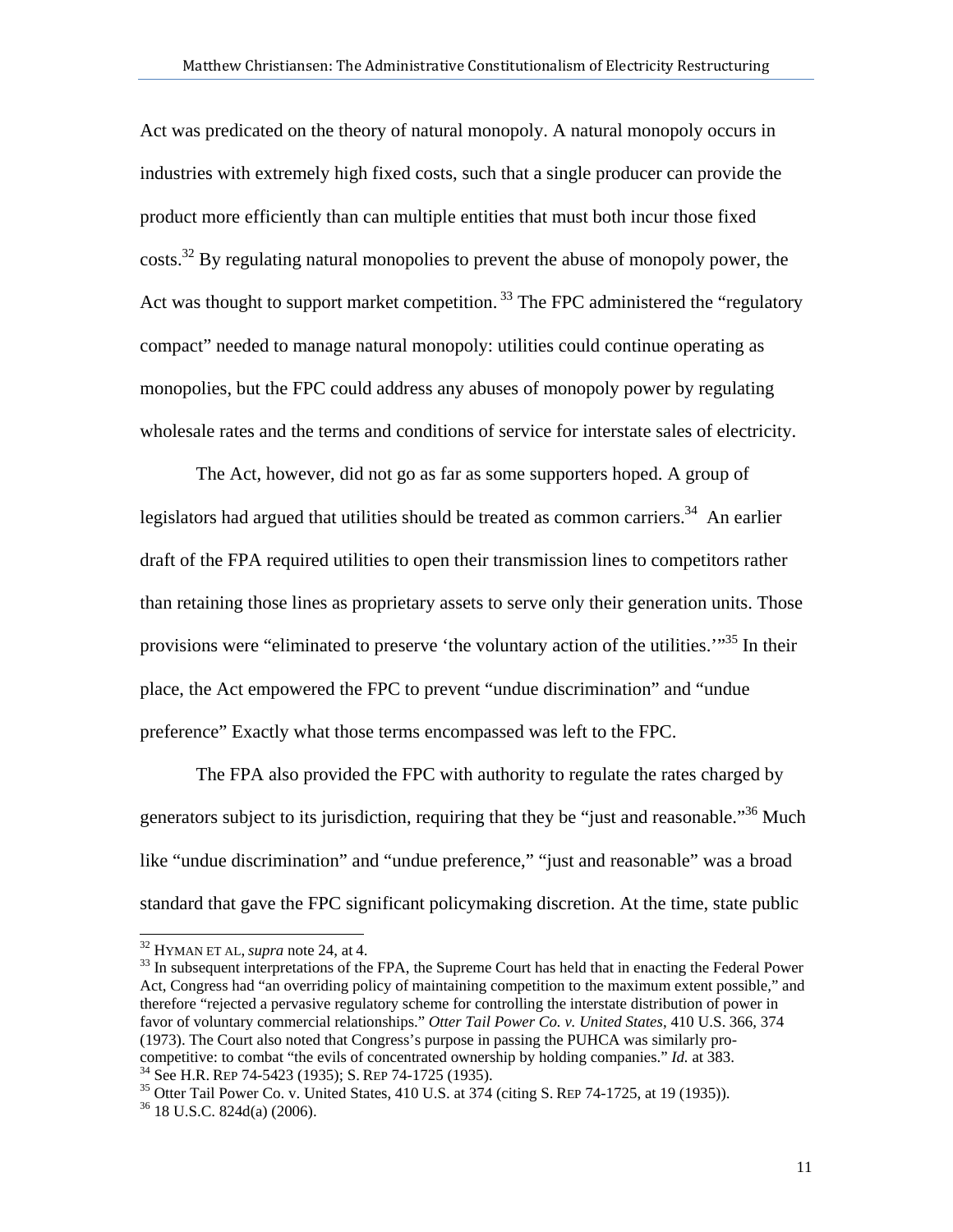utility commissions "predominately utilized a 'cost of service' approach to regulate the rates utilities charged their customers."37 The cost-of-service approach calculated a utility's total compensation using a two-step process. First, a public utility commission determined the utility's variable costs, such as labor, fuel, and maintenance. Second, it calculated a "reasonable rate of return" on the utility's capital investment in generation, transmission, and distribution facilities. It then set rates such that the utility would cover its variable costs while also recouping that "reasonable rate" of return.<sup>38</sup>

The FPC acted much like a public utility commission for the two areas under its jurisdiction: wholesale generation and transmission of electricity.<sup>39</sup> Section 205 of the FPA provided that tariffs in both the generation and transmission markets must be filed with the FPC. If consumers believed the rates were not "just and reasonable," they could file a complaint with the FPC, which had the power under section 206 to enforce the just and reasonable requirement.<sup>40</sup> In 1935, this rate model was uncontroversial.

#### **B. Golden Age of Electricity Regulation**

The next three decades brought the electricity a period of sustained growth and prosperity—a "Golden Age."41 Increasing economies of scale led to decreasing marginal costs, lowering the average price of electricity and providing consumers with stable or

<sup>37</sup> TOMAIN & CUDAHY, *supra* note 3, at 269. 38 *Id.* at 268-70.

<sup>&</sup>lt;sup>38</sup> *Id.* at 268-70.<br><sup>39</sup> *Id.* at 268.<br><sup>40</sup> *Id.* at 269.<br><sup>41</sup> Tomain, *supra* note 25, at 833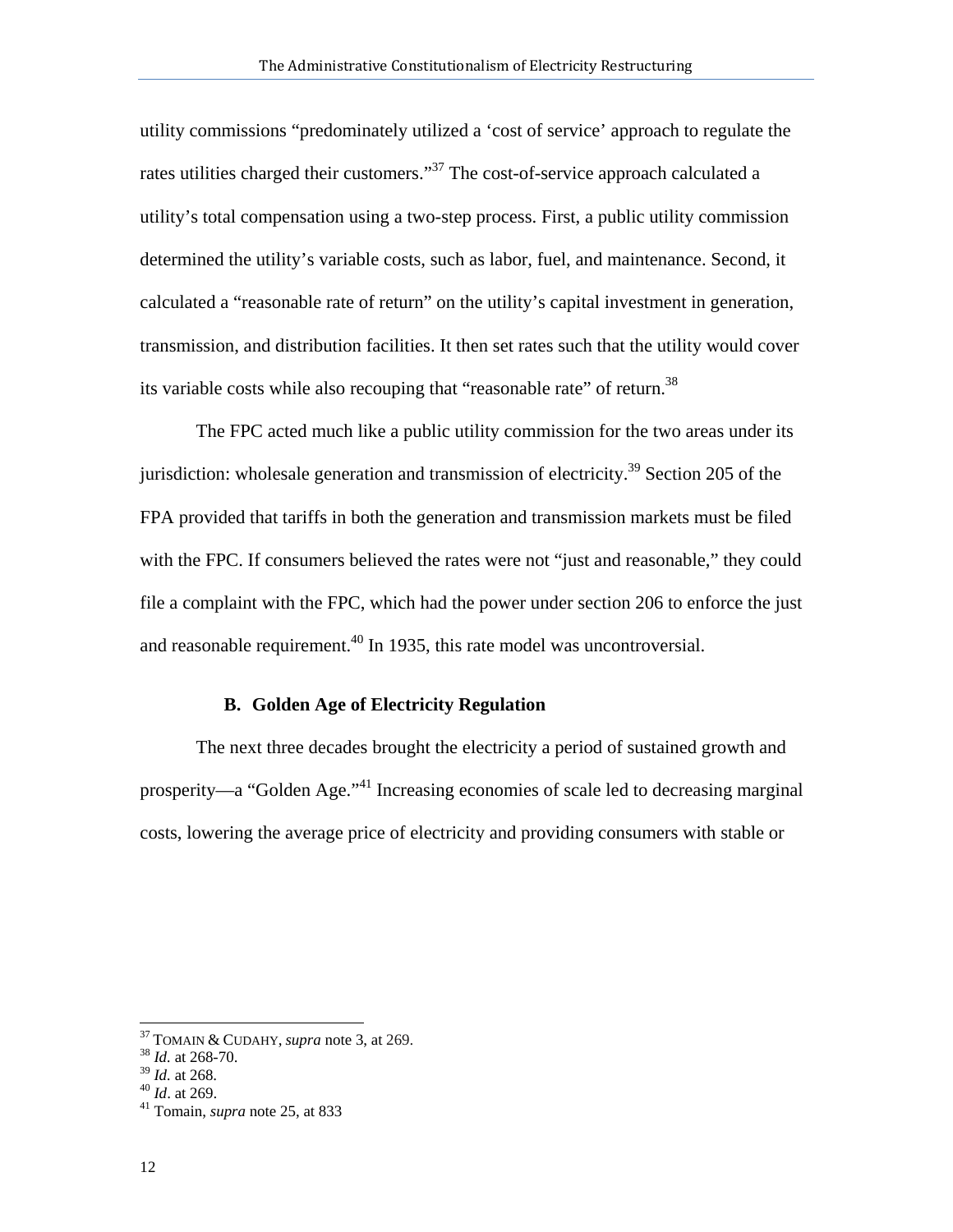declining rates.<sup>42</sup> When combined with the overall prosperity and economic expansion of the postwar era, the regulatory compact appeared successful. $43$ 

This stability obscured a pair of important trends that would subsequently help catalyze electricity restructuring. First, the cost-of-service rate formula provided a powerful incentive for utilities to invest in capital stock. Because a utility earned a "reasonable rate" of return on their invested capital, the principle constraints on their growth were the amount of money they could raise and the rate at which they could build new plants.<sup>44</sup> They built ever-larger power plants, even as the marginal price of generation crept up.45 The Atomic Energy Act exacerbated this trend as utilities invested in nuclear power plants, which required a considerably larger capital investment.  $46$ 

Second, most utilities charged "declining block" rates: as a customer's consumption increased, she paid less for each marginal "block" of electricity that she purchased.<sup>47</sup> The "Golden Age" preceded the modern environmental movement and took place during a time when electricity consumption was still viewed as a public good the consumption of which should be encouraged by the government.<sup>48</sup> Declining block rates fostered the continued growth in electricity consumption, and encouraged utilities to invest in ever-larger generation units. Together, cost-of-service ratemaking and the

of return, they will overinvest in capital accumulation, creating inefficient results. Thus the cost-of-service approach is not necessarily inefficient, provided regulators set the right the correct. Harvey Averch  $\&$ Leland Johnson, *Behavior of the Firm under Regulatory Constraint*, 52 Am. Econ. Rev. 1052 (1962). In practice, however, that proves hard to do. *See* Tomain, *supra* note 25, at 833-34.

<sup>42</sup> HYMAN ET AL, *supra* note 24, at 151-57. Because of the cost-of-service model, the average cost was what mattered for ratemaking.

<sup>43</sup> Tomain, *supra* note 25, at 833; Joseph P. Tomain, *The Past and Future of Electricity Regulation*, 32 ENVTL. L. 435, 450 (2002).<br><sup>44</sup> Known as the Averch-Johnson effect, the idea is that if companies are permitted to earn too a high a rate

<sup>&</sup>lt;sup>45</sup> Id.<br><sup>46</sup> Hyman et al, *supra* note 24, at 41-45.<br><sup>47</sup> Richard F. Hirsh, Power Loss: The Origins of Deregulation and Restructuring in the AMERICAN ELECTRIC UTILITY SYSTEM 74-77 (1999). 48 *Id.* at 75.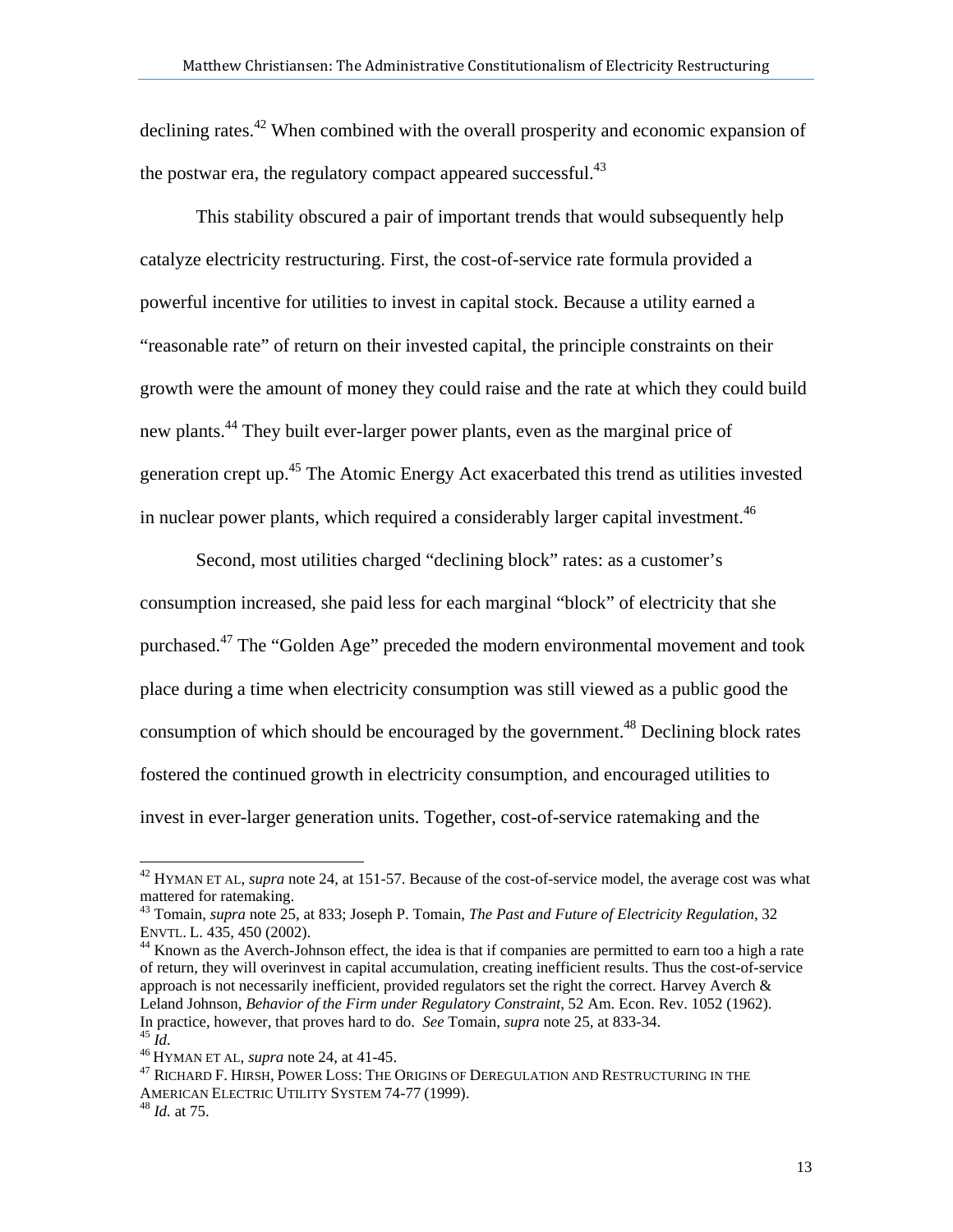steadily increasing demand for electricity led the utility in one direction: ever-bigger power plants.

## **C. Initial Turmoil**

 Anything entitled the "Golden Age" is bound to come to an end. By the late 1960s the industry's investment and consumption patterns had caught up with it. Utilities that built new power plants under the assumption that larger plants would be more efficient found that they struggled to achieve increasing returns to scale.<sup>49</sup> Nuclear plants, which were supposed to produce "electricity too cheap to meter,"<sup>50</sup> encountered severe cost overruns, delaying projects and in some cases preventing plants from ever coming online.<sup>51</sup> Indeed, many of the large plants constructed during this period turned out to be less efficient than their smaller predecessors. Utilities, however, were compensated on the basis of their "prudently"<sup>52</sup> invested capital, not the marginal cost of generation. Consequently, they sought to recover their investments by increasing the rates they charged. Electricity prices thus crept steadily upward.<sup>53</sup>

A host of other factors exacerbated the situation. The Arab oil embargo and the fuel price crises of the 1970s further increased the cost of electricity.<sup>54</sup> Meanwhile, the burgeoning environmental movement regarded the utilities as a principle villain. As these

 $49$  HIRSH, *supra* note 47, at 55-58.

<sup>&</sup>lt;sup>50</sup> JOSEPH P. TOMAIN, NUCLEAR POWER TRANSFORMATION 8 (1987) (quoting Lewis Strauss, Chairman of the United States Atomic Energy Commission).<br><sup>51</sup> TOMAIN & CUDAHY, *supra* note 3, 324-29.

<sup>&</sup>lt;sup>52</sup> A state public utility commission could deny the inclusion of an investment in the rate base if it could show that the investment was not "prudent." Debates of the prudence of an investment often became complicated. *See, e.g.*, Duquesne Light Company v. Barasch, 488 U.S. 299 (1989). 53 HYMAN ET AL, *supra* note 24, at 167-69. 54 Tomain, *supra* note 25, at 834.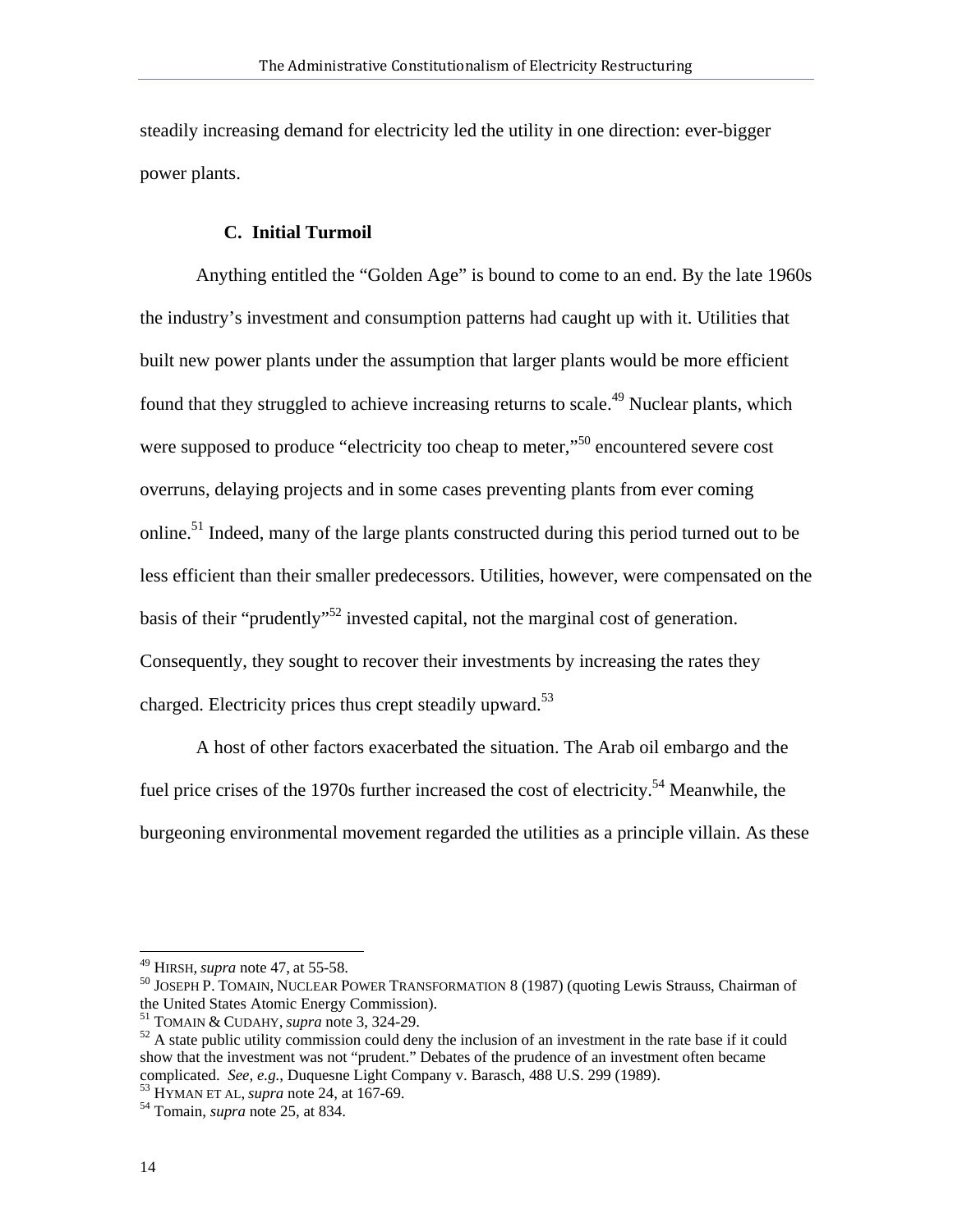groups mounted campaigns to decrease resource consumption, utilities and the practice of "declining block" ratemaking became a favored target.<sup>55</sup>

## **D. PURPA**

The combination of increasing electricity prices and expanding environmental consciousness pushed electricity sector reform onto the national agenda. Energy policy and the cost of energy, including both oil and electricity, were major themes of the 1976 presidential election and one of the primary concerns of the President Jimmy Carter's Administration.<sup>56</sup> The Carter Administration sought to enact sweeping changes to how electricity was produced, priced, and consumed. It proposed ambitious legislation aimed at decreasing reliance on foreign fuels by "mandating" that power plants switch from oil to coal, improving energy efficiency, and encouraging state public utility commissions to replace the "declining block" method of electricity pricing with a model based, at least in part, on the marginal cost of generation.<sup>57</sup>

Carter's proposal, however, encountered significant opposition in Congress and, ultimately, did not survive Congress intact. Like many subsequent attempts to reform aspects of the energy sector, the proposal threatened entrenched interests and generated staunch opposition to its key elements. The Senate removed provisions that would have given the given the Federal Energy Regulatory Commission (FERC), as the FPC had been renamed,<sup>58</sup> the authority to require states to consider marginal cost in ratemaking.<sup>59</sup>

 $<sup>55</sup>$  HIRSH, *supra* note 47, at 63-68.</sup>

<sup>56</sup> See John C. Barrow, An Age of Limits: Jimmy Carter and the Quest for a National Energy Policy, in THE CARTER PRESIDENCY: POLICY CHOICES IN THE POST-NEW DEAL ERA 158-78 (Gary M. Fink & Hugh Davis, eds. 1998).<br><sup>57</sup> HIRSH, *supra* note 47, at 78-80.

<sup>&</sup>lt;sup>58</sup> The Commission was renamed as part of the Department of Energy Organization Act. Pub. L. No. 95-91, 91 Stat. 565 (1977).

<sup>59</sup> HIRSH, *supra* note 47, at 80.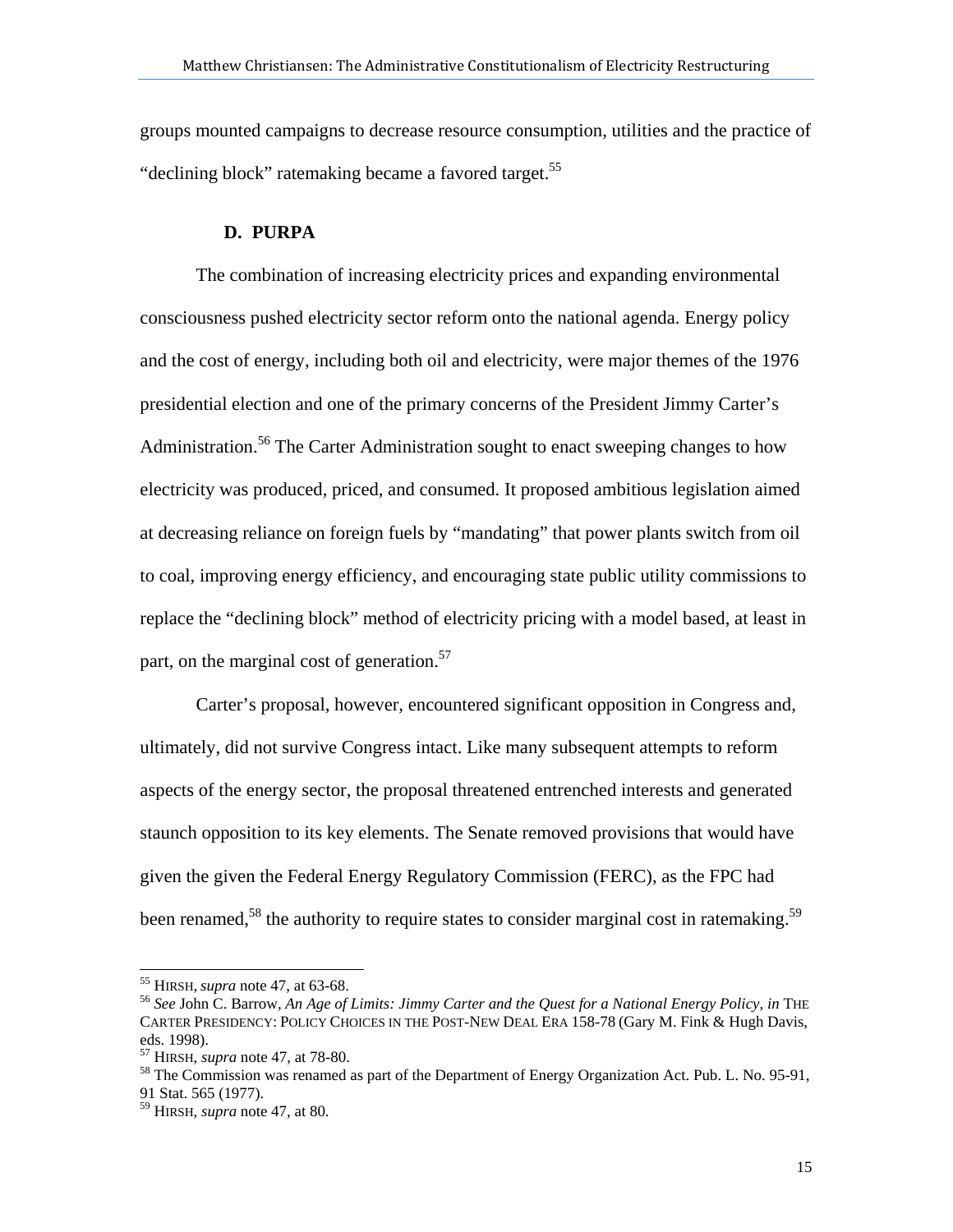In general, the Senate balked at the Administration's efforts to increase federal jurisdiction over electricity sales. Congress ultimately enacted a considerably more restrained version of Carter's proposals in the Public Utility Regulatory Policies Act of 1978 (PURPA).

Although watered down, PURPA nonetheless contained portents of the electricity restructuring to come. First, the public focus on fuel mandates and marginal cost rates obscured a modest proposal intended to encourage non-traditional forms of generation.<sup>60</sup> Section 210 created two privileged classes of generators: "qualifying small power production facilities<sup>"61</sup> and "qualifying cogeneration facilities,"<sup>62</sup> known together as "qualifying facilities" (QFs).<sup>63</sup> PURPA created a guaranteed market for QFs by requiring utilities to purchase the electricity the QFs produced at the utility's "avoided cost"—or, in other words, the cost the utility would have incurred had it produced the electricity itself.<sup>64</sup> A QFs profits were the difference between the utility's cost of service and its own.<sup>65</sup> QFs could thus "compete" with utilities by producing electricity below the utilities' avoided cost and taking advantage of the guaranteed market provisions. Producing cheap electricity cheap allowed QFs to increase both their market share and their profit per unit of electricity sold. They thus faced a significantly different set of incentives than the traditional utilities. Despite representing such a departure from the

 $^{60}$  *Id.* at 81 (discussing Congress's consideration of section 210)<br><sup>61</sup> A "qualifying small power production facility" generates electricity from biomass waste or other renewable resources and met guidelines subsequently promulgated by FERC on energy efficiency, reliability, etc. *See* HIRSH, *supra* note 47, at 87.<br><sup>62</sup> A "qualifying cogeneration facility" captured the heat produced during electricity production—e.g., from

burning coal—and used reused it for other industrial processes. *See* HIRSH, *supra* note 47, at 87.<br><sup>63</sup> *Id.*  $\frac{1}{2}$  *M*. at 86-88. Avoided cost itself had to be determined. And that too was often difficult to ascert

Nonetheless, the focus on avoided cost helped shift the regulatory emphasis toward promoting efficient generation.

<sup>65</sup> *Id.* at 87-88.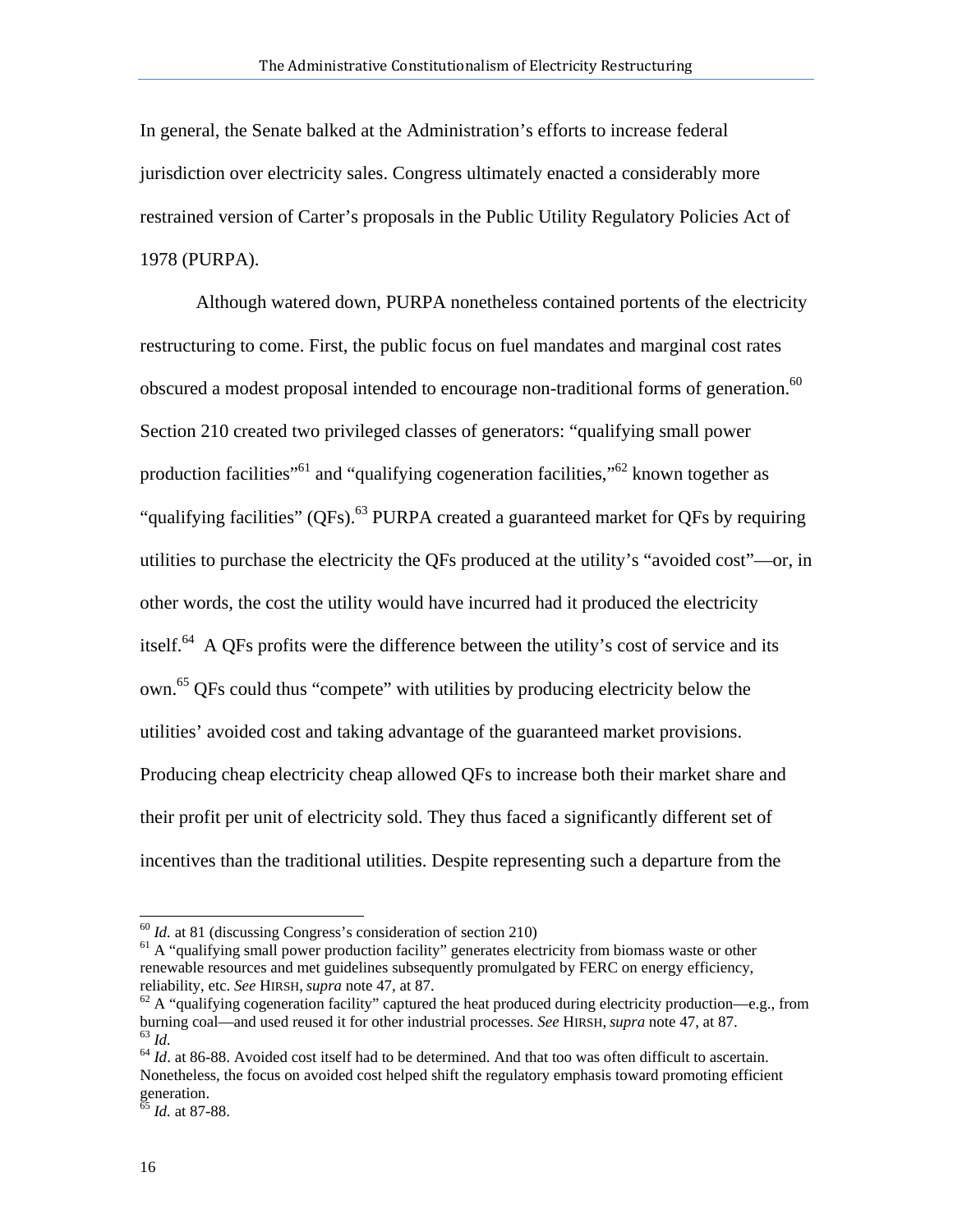traditional approach to pricing electricity, "Section 210 elicited little comment from legislators or utility lobbyists."66

Second, PURPA sections 111 and 112 provided a list of "rate-making standards" that states were required to consider in designing retail electricity pricing mechanisms. The standards included principles for rate design, resource management, and energy efficiency.<sup>67</sup> An earlier draft of PURPA made these standards mandatory, but this requirement was removed in the Senate.<sup>68</sup>

The failure to pass mandatory ratemaking criteria blunted a major prong of President Carter's energy conservation agenda. Although the discretionary ratemaking standards signaled a general dissatisfaction with the status quo, few observers believed that salutary standards would force states to make hard choices that might increase the price of electricity or cut into the profits of major utilities.

Nonetheless those standards are an important aspect when considering the political legitimacy of electricity restructuring. Although Congress lacked the will to mandate reforms, the discretionary standards were an explicit recognition by Congress that it no longer regarded cost-based rates as the most desirable approach to pricing electricity. By signaling Congress's dissatisfaction with the status quo, those considerations provided a signal for FERC's subsequent restructuring efforts.

Moreover, one of the principle criticisms of mandatory standards was that they ran afoul of federalism principles, particularly the States' traditional role in electricity

<sup>66</sup> *Id*. at 88. 67 Jeffrey S. Dennis, *Twenty-Five Years of Electricity Law, Policy, and Regulation: A Look Back*, 25 NAT. RESOURCES & ENV'T 33, <sup>34</sup> (2010). 68 HIRSH, *supra* note 47, at 79-80.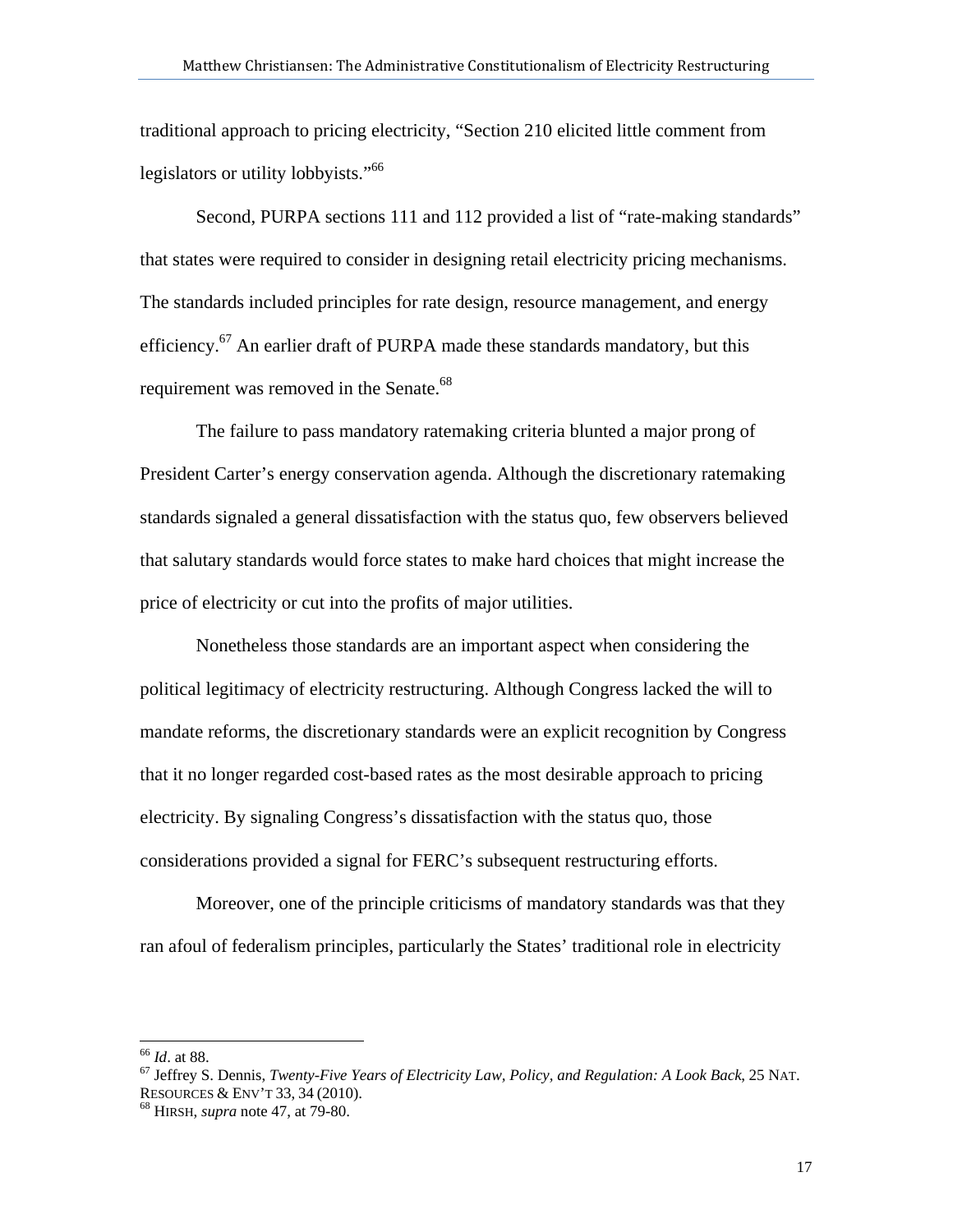regulation.69 But Federalism presented no problem in the segments of the electricity sector regulated exclusively by federal law. The combination of the clear change in congressional preferences and the absence of federalism concerns<sup>70</sup> left FERC ideally situated to embark on an *administrative* approach to electricity sector reform.<sup>71</sup>

#### **3. Creating Competition in Wholesale Generation**

In retrospect it is easy to see how the small-scale competition introduced by PURPA's QF requirement led to broader reforms. In 1978, however, there was little reason to believe that PURPA represented a step towards deregulation, much less the beginning of a fundamental shift in electricity regulation.<sup>72</sup> First, Congress eliminated many of the proposed provisions that would have encouraged marginal cost pricing. PURPA might have seemed, if anything, a victory for opponents of marginal cost pricing. Second, the vast majority of electricity rates were set at the state level. Congress had just neutered the Carter Administration's attempt to reform state ratemaking practices. On this front as well, PURPA seemed a victory for the status quo.

Third, few observers—if any—foresaw the central role that section 210 would play in the future of electricity regulation. Legislators and commentators both viewed the QF rules requirement as a means of promoting electricity conservation, supporting certain

<sup>&</sup>lt;sup>69</sup> HIRSH, *supra* note 47, at 78-79.<br><sup>70</sup> Recall that at this point FERC's jurisdiction extended to the segments of the electricity sector that states were constitutionally precluded from regulating under the Dormant Commerce Clause. *See supra* notes 28- 31 and accompanying text.

 $71$  This is not to suggest that FERC was the only entity reforming rates. Some states, including New York and Wisconsin, had begun moving away from the declining block method even before PURPA. HIRSH, *supra* note 47, at 77. Moreover, some states used PURPA's avoided cost mandate to introduce novel market concepts, such as bid auctions, to their approach for purchasing electricity. *See id.* at 94-98.<br><sup>72</sup> Jeffrey D. Watkiss & Douglas W. Smith, *The Energy Policy Act of 1992—A Watershed for Competition in the Wholesale Power Market*, 10 YALE J. ON REG. 447, 453 (1993) (citing H.R. Rep. 95-543, at 5-6, 8 (1978); *see also* Am. Paper Inst. v. Am. Elec. Power Serv. Corp*.,* 461 U.S. 402, 417-18 (noting that PURPA's "basic purpose [was] ... to increase utilization of cogeneration and small power production facilities and to reduce reliance on fossil fuels").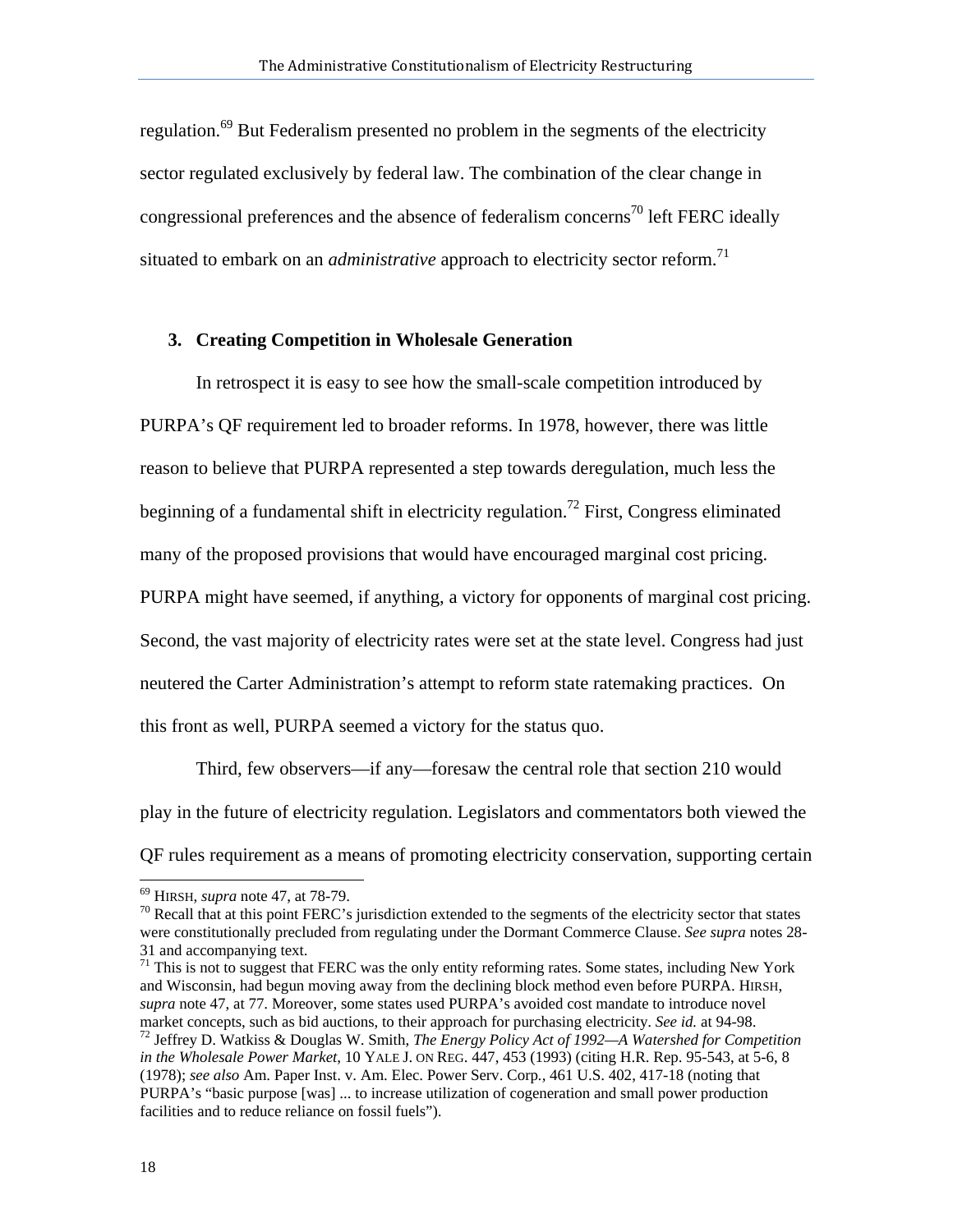forms of energy generation, and possibly reducing electricity prices.<sup>73</sup> No one suspected that it would catalyze fundamental changes in the regulatory paradigm.

Fourth, FERC had not yet begun in earnest to restructure the natural gas sector. The Commission's success in introducing competition to natural gas markets—which were governed by a statute identical to the FPA in many respects<sup>74</sup>—became the model for electricity restructuring.

Nonetheless, five years after PURPA's passage, FERC began experimenting with market-based electricity regulation. A little more than a decade after PURPA, FERC had developed rules and standards that made market competition an important component of rate regulation The story of how the Commission reached this point is multifaceted. Although the subsequent sections will focus on how FERC interpreted its authority under the FPA and relevant judicial decisions, it is important first to recognize a set of structural factors that led to the Commission's experiments with competition.

1. *Failings of the traditional model*. By the late 1970s the cost-of-service model was no longer maintaining low or decreasing electricity rates.<sup>75</sup> Ouite the contrary. Electricity rates were skyrocketing<sup>76</sup> at the same time that rates in deregulated industries, such as airlines and natural gas,  $77$  were falling. Supporters of traditional regulation could no longer claim that the model was successfully delivering cheap electricity.

2. *Success of PURPA section 210*. The QF requirement created small competitive experiments. Section 210 *required* a utility to purchase electricity generated by QFs at the

 $73$  Tomain, *supra* note 25, at 840.

<sup>&</sup>lt;sup>74</sup> So much so that a decision on a shared provision in the natural gas law would sometimes be cited as binding authority for a parallel case under the electricity statute. *See, e.g.*, Associated Gas Distributors v. FERC, 824 F.2d 981 (1987).<br><sup>75</sup> See supra notes 50-55 and accompanying text.

<sup>&</sup>lt;sup>76</sup> HYMAN ET AL, *supra* note 24, at 171 tbl.19-6.<br><sup>77</sup> Joseph Kearney & Thomas Merrill, *The Great Transformation of Regulated Industries Law*. 98 COLUM. L. REV. 1323, 1335-41 (1998).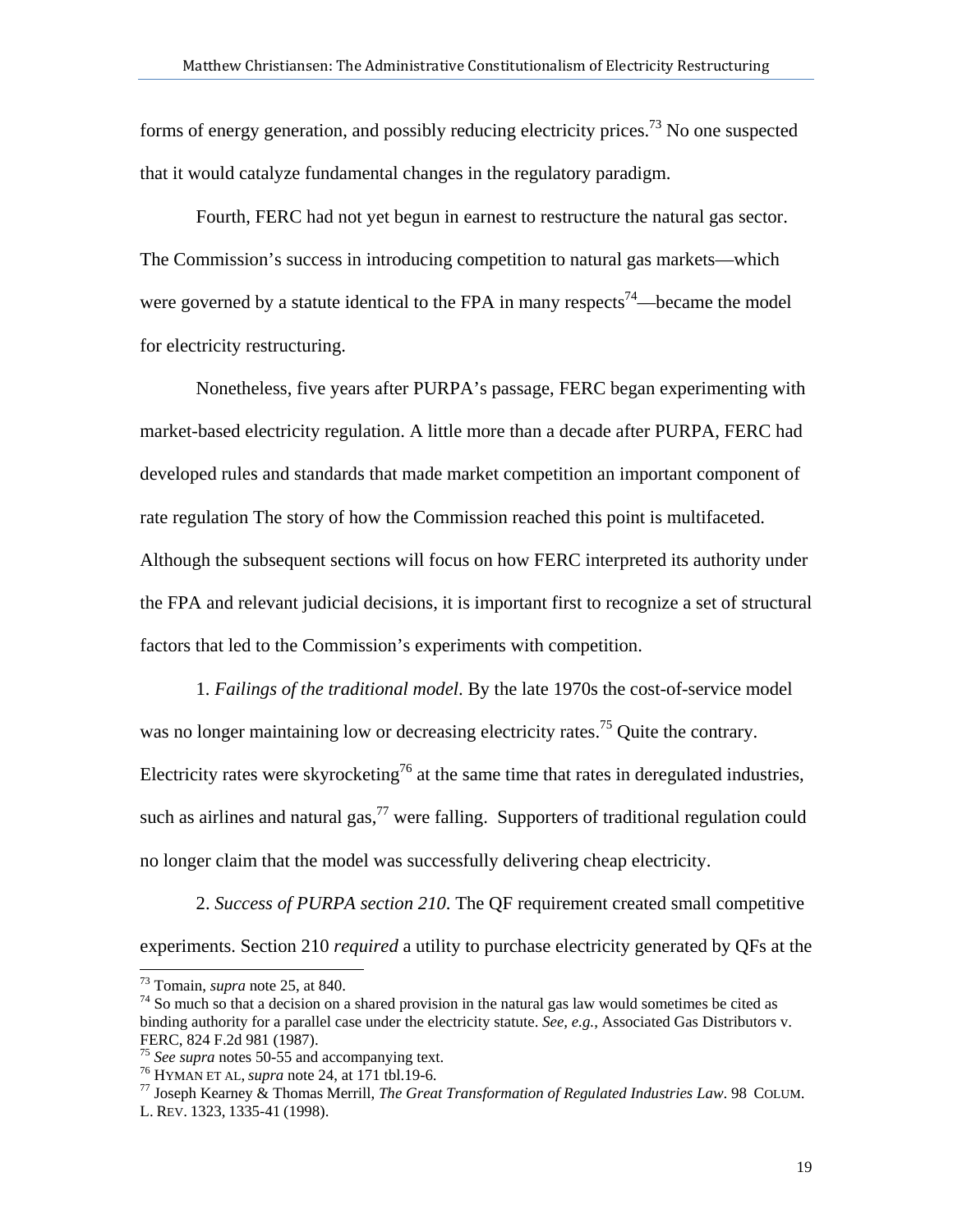utility's avoided cost, rather than QFs cost of service. Whereas traditional utilities made a profit by producing electricity, QFs made a profit by producing *cheap* electricity. Section 210 also allowed QFs to gain market share by installing additional generation that operated below the utility's avoided cost. As in a competitive market, QFs were compensated only for the electricity that they actually sold.<sup>78</sup> QFs thus brought with them all the basics of market-based regulation.

This experiment succeeded. QFs produced cheaper electricity than many utilities.<sup>79</sup> Although the natural monopoly model had been questioned for decades.<sup>80</sup> for many the QF experiment confirmed that electricity generation no longer qualified as a natural monopoly, giving force to the intellectual critique of cost-of-service ratemaking.<sup>81</sup> Indeed, the QFs' initial success in producing low cost electricity encouraged some states to introduce even more competition than section 210 required. California, for example, created auctions among QFs to ensure that the QF with the lowest cost of service supplied the electricity.<sup>82</sup> The success of QFs at the retail level further strained the support for the cost-of-service method in wholesale markets. $83$ 

The flip side of the QF's success was that it revealed the inefficiencies associated with the traditional model. Although some utilities performed relatively well compared with the QFs, others lagged significantly behind their performance. Those differences

l

 $78$  This was a stark contract to the rate-base model, in which the value of invested capital, not operating efficiency, determined a utility's return on investment. The success of this "pay for performance" principle painted a stark contrast to the cost overruns and poorly conceived investments produced by cost-of-service regulation. For a discussion of the "pay for performance principle," see HIRSH, *supra* note 47, at 127-29.<br><sup>79</sup> *Id.* at 123.<br><sup>80</sup> *Id.* at 120-22.<br><sup>81</sup> *Id.* at 75-77.<br><sup>82</sup> *See* HIRSH, *supra* note 47, at 93-100.<br><sup>83</sup>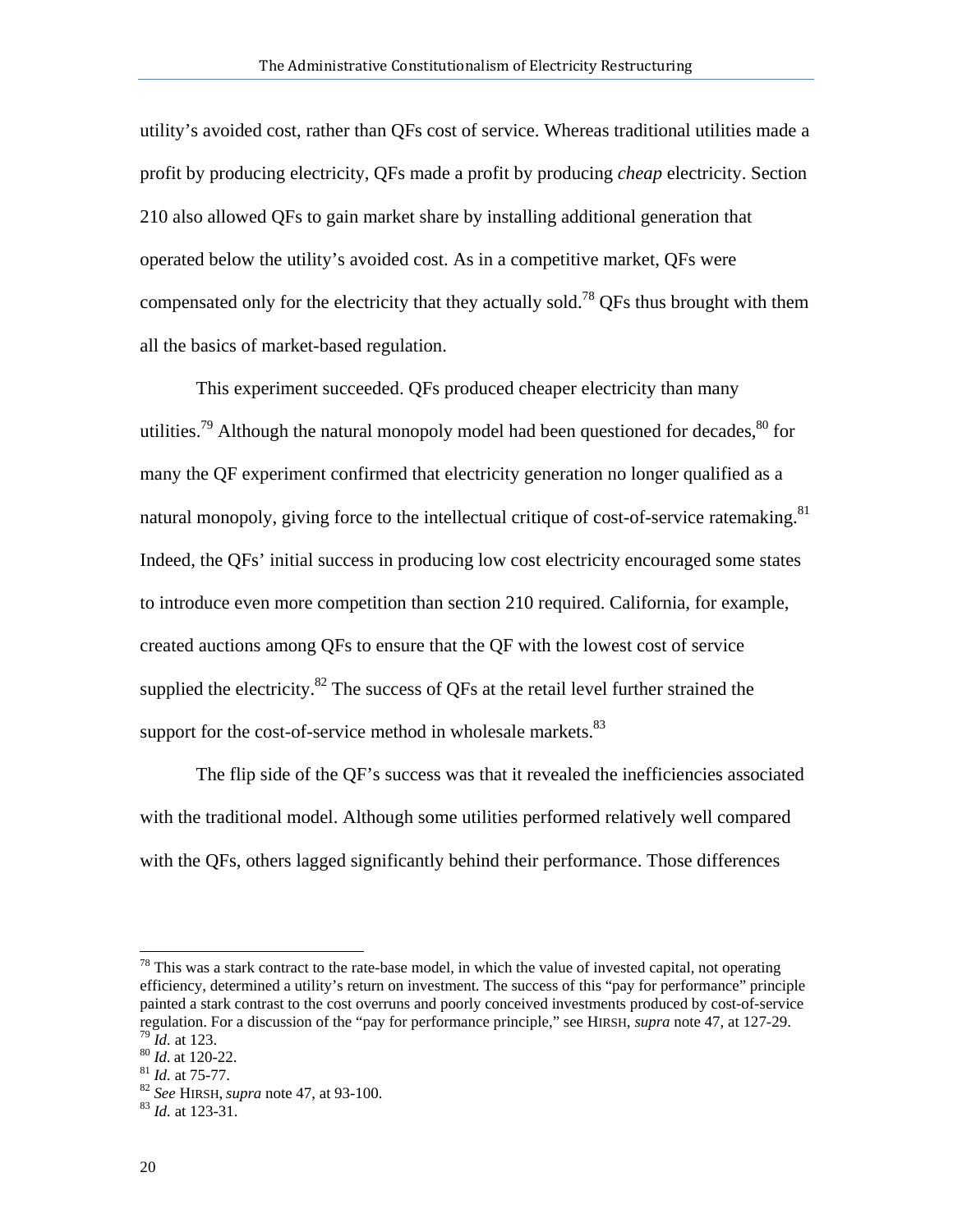revealed the potential efficiency gains of permitting competition between the traditional utilities as well. $84$ 

3. *Competition succeeded in other industries*. Deregulation also gained supporters as it succeed in reducing costs in other formerly regulated industries. For example, the Civil Aeronautics Board, which maintained prices for airline travel, was disbanded entirely under Alfred Kahn, one of the most vocal academic critics of traditional regulation.<sup>85</sup> Many of the deregulatory efforts begun by the Carter Administration accelerated with the election of Ronald Reagan.<sup>86</sup> This included the pricing method for the production of natural gas, which was mostly deregulated by the late 1980s.

4. *The individuals in charge.* FERC's composition changed as well. Although the Carter Administration had pushed for marginal cost pricing, Reagan was an even more enthusiastic proponent of regulation through markets. By 1984, all five FERC commissioners had been appointed by Reagan. $87$  Three of his first four appointees were from the private sector, rather than government.<sup>88</sup> Those three came from industries, telecommunications and natural gas, where the failures of traditional model were most evident. The fourth had served as legislative assistant to senator Bennett Johnston, a

 $\overline{\phantom{a}}$ 

<sup>88</sup> *See Nomination of Anthony G. Sousa To Be a Member of the Federal Energy Regulatory Commission*, THE AMERICAN PRESIDENCY PROJECT, http://www.presidency.ucsb.edu/ws/?pid=4379 (last visited Jan. 28, 2012); *Nomination of Raymond J. O'Connor To Be a Member of the Federal Energy Regulatory Commission, and Designation as Chairman*, RONALD REAGAN PRESIDENTIAL ARCHIVES,

http://www.reagan.utexas.edu/archives/speeches/1983/92883c.htm (last visited Jan. 28, 2012);

*Nominations, October 7, 1985* RONALD REAGAN PRESIDENTIAL ARCHIVES, http://www.reagan.utexas.edu/ archives/speeches/1985/100785a.htm (last visited Jan. 28, 2012).

<sup>84</sup> Paul L. Joskow, *Restructuring, Competition and Regulatory Reform in the U.S. Electricity Sector*, 11 J.

<sup>&</sup>lt;sup>85</sup> Kearney & Merrill, *supra* note 77, at 1366-67.<br><sup>86</sup> See Id. at 1399.<br><sup>87</sup> Previous Commissioners, FERC, http://www.ferc.gov/about/com-mem/prev-comm.asp (last visited Jan. 28, 2012).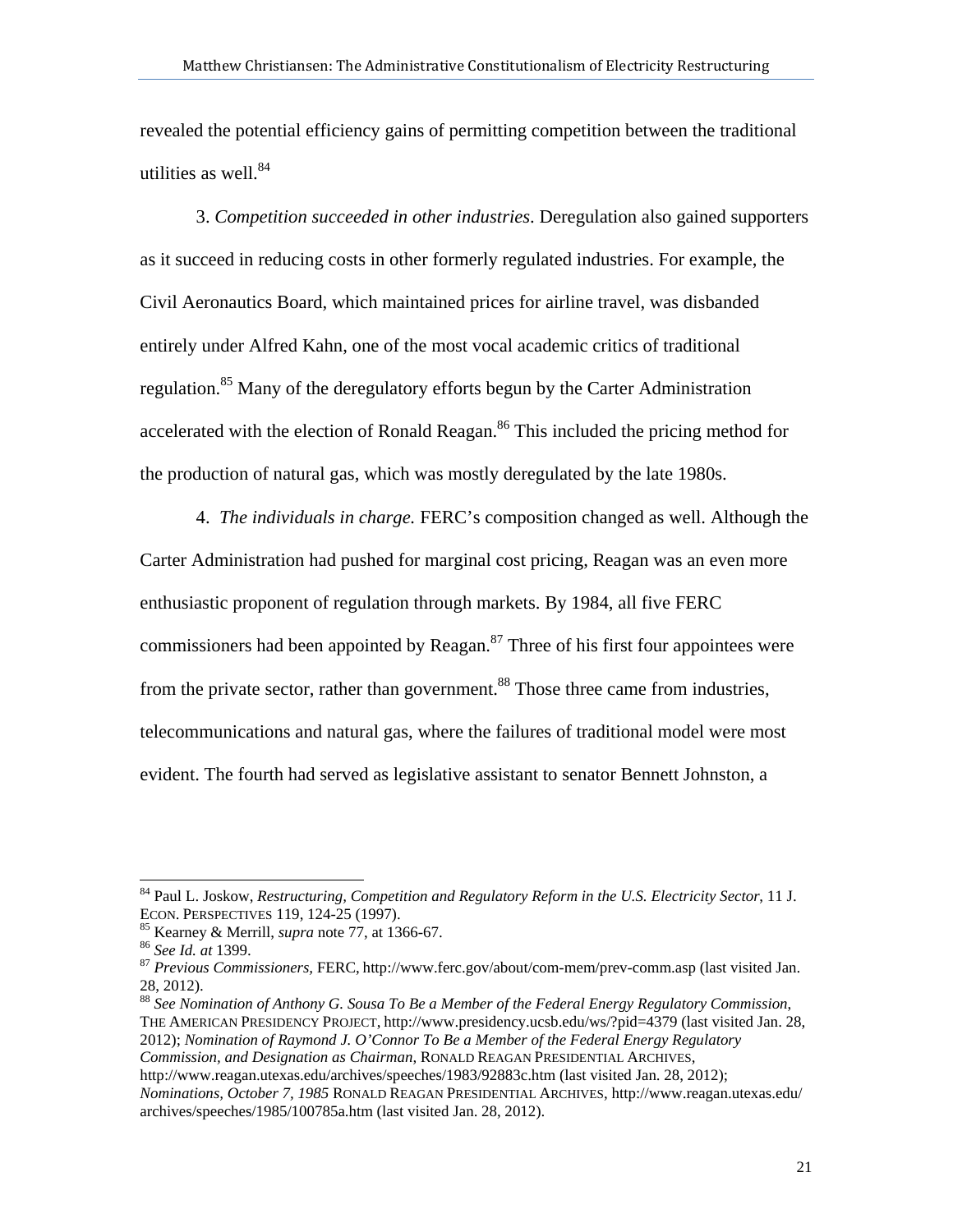major energy figure on capital hill.<sup>89</sup> The Commission's leadership no longer had ties to the traditional regulatory model.

The focus on economic efficiency increased after Reagan nominated Charles Stalon, a former member of the Illinois Commerce Commission with a background in economics.<sup>90</sup> James Hoecker, a future FERC commissioner who at the time was serving as a FERC staff attorney, has subsequently noted that "anti-regulatory and antigovernment sentiments of some of the Reagan-era leaders" exceeded the reformist tendencies of the Carter Administration officials.<sup>91</sup> Even if a degree of electricity restructuring was inevitable, the onset of the Reagan revolution hastened its arrival.

The next several Sections of this Article explain how those structural factors and the decisions taken by FERC brought about the revolution in electricity ratemaking.

### **A. The Background: The Just and Reasonable Standard**

In the 1980s, FERC began experimenting with alternatives to cost-of-service ratemaking. Those alternatives did not represent the wholesale adoption of market-based rate regulation. In fact the Supreme Court had recently held that FERC *could not* rely exclusively on markets to determine rates under its parallel regulation of the natural gas sector.<sup>92</sup> Instead, the first forays into market-based electricity regulation began as an

<sup>91</sup> Powering a Generation: James Hoecker Interview, SMITHSONIAN INSTITUTE,

http://americanhistory.si.edu/powering/ohi/hoecker/hoecker1.htm (last visited Jan. 28, 2012).

 $\overline{\phantom{a}}$ 

<sup>89</sup> *Nomination of Oliver G. Richard III To Be a Member of the Federal Energy Regulatory Commission,*  RONALD REAGAN PRESIDENTIAL ARCHIVES, http://www.reagan.utexas.edu/archives/speeches/1982/ 71382c.htm (last visited May 7, 2012).

<sup>90</sup> *Nomination of Charles G. Stalon To Be a Member of the Federal Energy Regulatory Commission,*  RONALD REAGAN PRESIDENTIAL ARCHIVES, http://www.reagan.utexas.edu/archives/speeches/1988/ 070188e.htmlast visited May 7, 2012); Interview with Oliver G. Richard III, Former Commissioner , Federal Energy Regulatory Commission, conducted by Matthew R. Christiansen (conducted April 16, 2012).

<sup>&</sup>lt;sup>92</sup> Fed. Power Comm'n v. Texaco Inc., 417 U.S. 380, 397 (1974) ("For the purposes of the proceedings that may occur on remand, we should also stress that in our view the prevailing price in the marketplace cannot be the final measure of 'just and reasonable' rates mandated by the Act."). As discussed above, decisions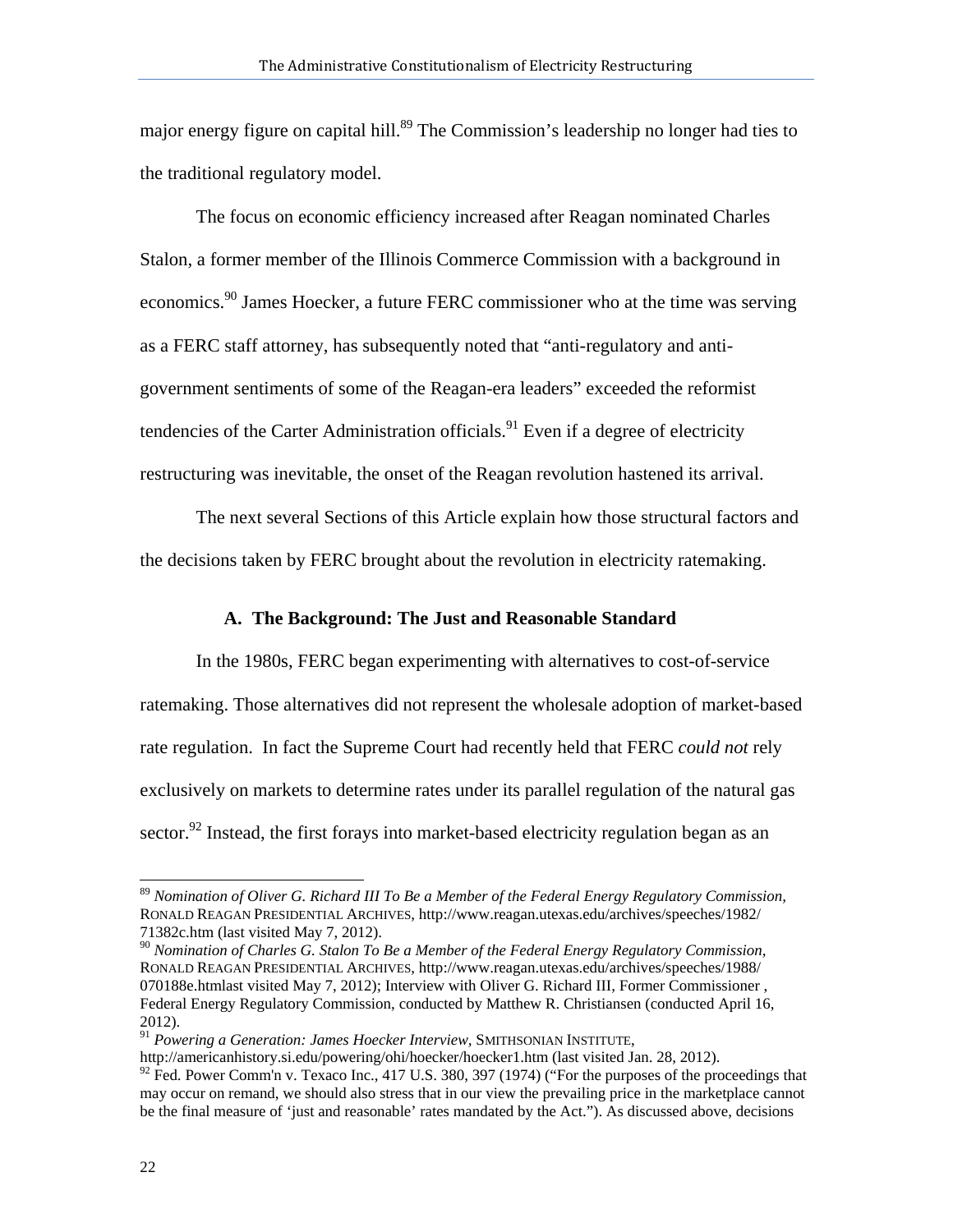attempt to rationalize anomalies between the traditional regulatory model and the competition created by PURPA, section 210's QF program, and the natural gas sector reforms.

Although the cost-of-service approached had dominated ratemaking since the passage of the FPA, the Supreme Court recognized that the FPA did not itself require the cost-of-service model.<sup>93</sup> The D.C. Circuit reiterated this understanding in 1982, shortly before FERC began experimenting with market-based rates.<sup>94</sup> Those decisions held that the FPA required only that FERC ensure that rates were "just and reasonable"—a standard that did not require any particular method.<sup>95</sup> The court, however, acknowledged that "it has come to be well established that electrical rates should be based on the costs of providing service to the utility's customers, plus a just and fair return on equity"—i.e., the cost-of-service model.<sup>96</sup> Thus while the substance of "just and reasonable" was ultimately up to FERC, the cost-of-service model was by the accepted method of regulation.

 $\overline{\phantom{a}}$ 

on the Natural Gas Act were often considered binding on the structurally identical components of the FPA. *See supra* note 74.

 $^{93}_{93}$  Fed. Power Comm'n v. Hope Natural Gas Co., 320 U.S. 591, 602 (1944) ("the Commission was not bound to the use of any single formula or combination of formulae in determining rates. Its rate-making function, moreover, involves the making of 'pragmatic adjustments"); Fed. Power Comm'n v. Natural Gas Pipeline Co. of Am., 315 U.S. 575, 586 (1942) ("The Constitution does not bind rate-making bodies to the service of any single formula or combination of formulas. Agencies to whom this legislative power has been delegated are free, within the ambit of their statutory authority, to make the pragmatic adjustments which may be called for by particular circumstances.").

<sup>&</sup>lt;sup>94</sup> E.g., Alabama Elec. Co-op., Inc. v. FERC, 684 F.2d 20, 27 (D.C. Cir. 1982) ("[n]either statutes nor decisions of this court require that the Commission utilize a particular formula or a combination of formulae to determine whether rates are just and reasonable . . . .'") (internal citations omitted).

<sup>&</sup>lt;sup>95</sup> 16 U.S.C. § 824d (2006) ("All rates and charges made, demanded, or received by any public utility for or in connection with the transmission or sale of electric energy subject to the jurisdiction of the Commission, and all rules and regulations affecting or pertaining to such rates or charges shall be just and reasonable"). *See generally* G. William Stafford, *Electric Wholesale Power Sales at Market-Based Rates*, 12 ENERGY L.J. 291, 294-98 (1991) (discussing judicial decisions on ratemaking authority).

<sup>96</sup> *Alabama Elec. Co-op*, 684 F.2d at 27.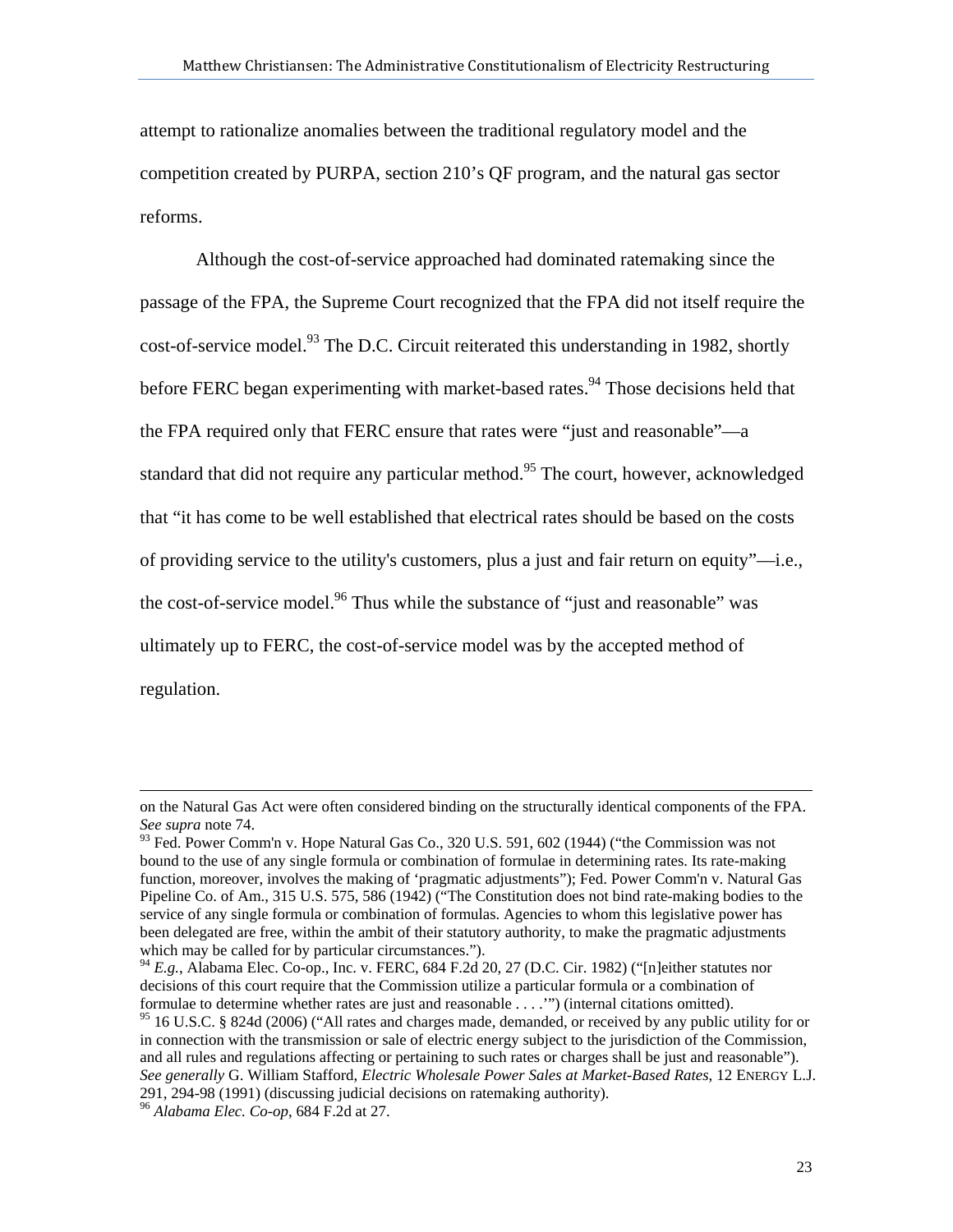## **B. Experimenting with Bulk Power**

FERC took its first concerted step toward electric restructuring with a pair of extraordinary orders—which it termed "experiments"—that introduced voluntary competition to segments of wholesale electricity market. In addition to testing how competition would affect the industry, these experiments began a discussion about the proper role of regulation in electricity markets that involved regulators, industry, courts, and eventually Congress.

#### *1. Public Service Company of New Mexico*

In 1983, FERC approved the creation of a regional competitive market for two types of electricity products ("the Southwestern Experiment").<sup>97</sup> Six utilities in Arizona, New Mexico, and Texas submitted a "highly unusual" rate filing that requested permission to charge market-based rates for certain transactions.<sup>98</sup> Noting that the arrangement was "unusual because it proposes a competitive market experiment,"99 FERC acknowledged that the filing was "not unexpected, because we have actively encouraged it."<sup>100</sup>

The year prior, FERC announced a program to improve regional coordination between electricity providers.<sup>101</sup> Pointing directly to congressional concerns about reliability, the Commission explained the initiative as an effort to implement congressional intent—albeit expressed through an unenacted bill, rather than statutory

l

 $^{97}$  Pub. Serv. Co. of New Mexico, 25 F.E.R.C.  $\sqrt{ }$  61469 (Dec. 30, 1983).

<sup>&</sup>lt;sup>98</sup> *Id.* ¶ 62029.<br><sup>99</sup> *Id.* ¶ 62029.<br><sup>100</sup> *Id.*<br><sup>101</sup> *Id.*; *FERC As a Least-Cost Regulator: Hearing before the H. Subcomm. on Energy Conservation and Power*, 97th Cong., 30 (April 23, 1982) (statement of C.M. Butler, III, Chairman, FERC)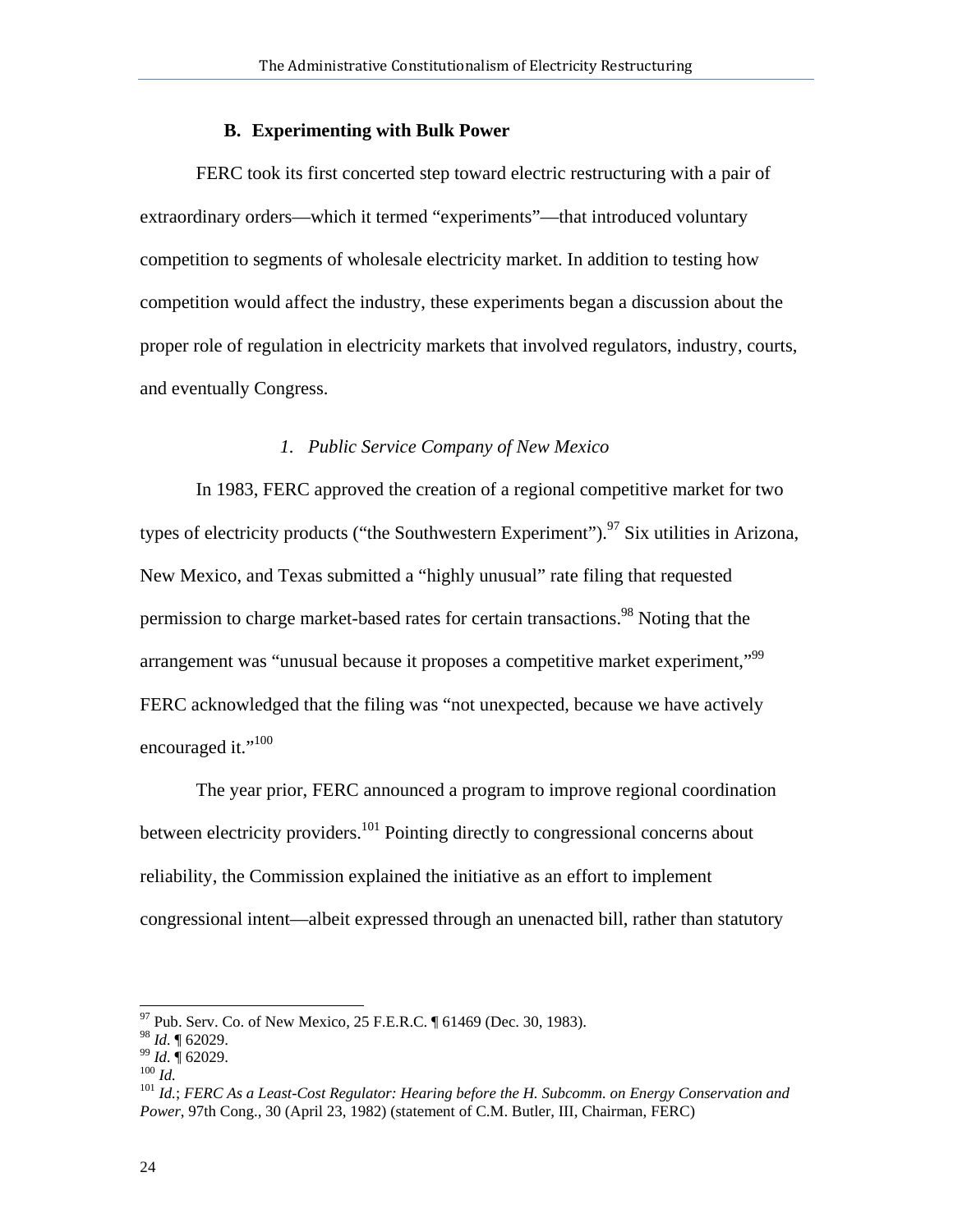text.<sup>102</sup> The Commission subsequently spent a year soliciting feedback on the proposal and identifying volunteer utilities.<sup>103</sup>

FERC's order created a contained market in which companies could conduct certain wholesale transactions. Known as "coordination transactions,"104 those sales of electricity allowed utilities to purchase power from another company, usually a neighboring utility, when doing so would be cheaper than generating the electricity themselves.105 The innovation of the the Southwestern Experiment was that the rate for electricity purchased through coordination transactions would be set through private bargaining rather than cost-of-service ratemaking. The Commission concluded that these arms length negotiations would create competition in the market for coordination transactions. To ensure vigorous negotiations, the Commission created a profit motive for the participants: although seventy-five percent of the savings relative to self-generation would go to retail customers, the remaining twenty-five percent would be paid to the shareholders of the purchasing company.<sup>106</sup> That twist gave purchasers an incentive to seek out the lowest-cost electricity producer. The opportunity to secure those sales also gave producers a corresponding incentive to produce electricity as cheaply as possible.

 $\overline{\phantom{a}}$ 

 $102$  Pub. Serv. Co. of New Mexico., 25 FERC  $\parallel$  62031 (citing H.R. REP. 98-217, at 132-133 (1983) (stating that "[i]n light of recent predictions of generating capacity shortages in the late 1980's and early 1990's, it is incumbent on the Commission to explore any options that would facilitate strong and active inter- and intraregional trading between utilities should such shortages arise").  $Id$ .

<sup>&</sup>lt;sup>103</sup> The order approving the experiment went to great lengths to demonstrate public support and explain that the participants were taking part voluntarily.

 $104$  Coordination transactions were generally intended to achieve some combination of cost savings and reliability enhancements. Floyd Norton et al, *Competition and Market Pricing for Power*, *in* ELECTRIC POWER PURCHASING HANDBOOK 5 (1993). They made an excellent test case for competition because they are largely voluntary and between sophisticated parties. Concerns about protecting customers are less salient in the context of coordination transactions. Even prior to this case, coordination transactions were regulated somewhat differently from standard wholesale transaction because they were often part of a larger arrangement that could benefit considerations important to FERC, such as reliability. *See, e.g.*, Municipalities of Groton v. FERC, 587 F.2d 1296 (D.C. Cir. 1978).<br><sup>105</sup> See supra note 98.

<sup>&</sup>lt;sup>106</sup> Pub. Serv. Co. of New Mexico, 25 F.E.R.C. ¶ 62054-56.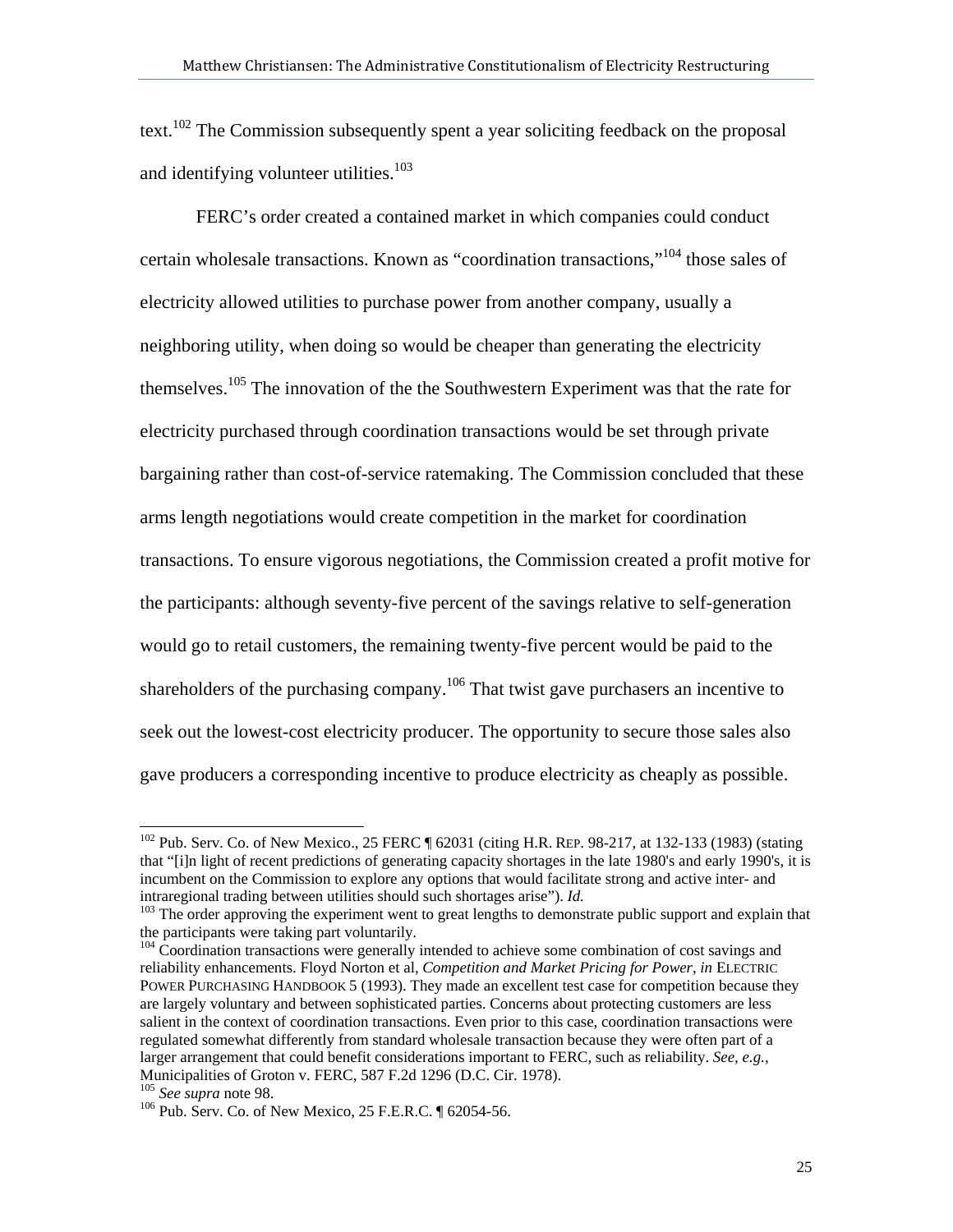As with PURPA section 210, the Southwestern Experiment replaced cost-of-service rates with the incentives of market competition. Although the Commission required that rates fall within a "zone of reasonableness," it presumed that the presence of a competitive market meant that the rates were "just and reasonable," and thus fall within that zone.<sup>107</sup>

The question for FERC was how to reconcile this approach with the cost-ofservice method that governed the vast majority of the transactions under its jurisdiction.

FERC did so by reference to the original purpose of the FPA:

This filing is important because it enables the Commission to go "back to basics," by providing an opportunity to determine whether our current regulation of coordination sales contributes to the efficient or least-cost supply of electricity. It is well known that "[a] major purpose of the whole [Federal Power] Act is to protect power consumers against excessive prices." We serve this purpose by complying with the "legislative command" to establish "just and reasonable" rates; that is, "to allow only such rates as will prevent consumers from being charged any unnecessary or illegal costs." As the courts have pointed out, this is a mandate to bring about the production of electricity "at the lowest possible cost to the consumer in the long run—in the economist's terms, to insure the efficient performance of an industry." Our "basic goal" in regulating the electric utility industry thus is "to achieve the most efficient allocation of resources possible."<sup>108</sup>

Similarly, the Commission presented its ruling as wholly consistent with FPA precedents: "The Supreme Court has recognized that, in enacting the Federal Power Act, Congress had 'an overriding policy of maintaining competition to the maximum extent possible,' and therefore 'rejected a pervasive regulatory scheme for controlling the interstate distribution of power in favor of voluntary commercial relationships."<sup>109</sup> In other words, the Southwestern Experiment was but another means of carrying out the basic purpose

behind the FPA.

 $107$  *Id.* 162048.

<sup>&</sup>lt;sup>108</sup> *Id.* **[1]** 62032-33 (internal citations omitted).

<sup>109</sup> *Id.* ¶ 62037 (citing *Otter Tail*).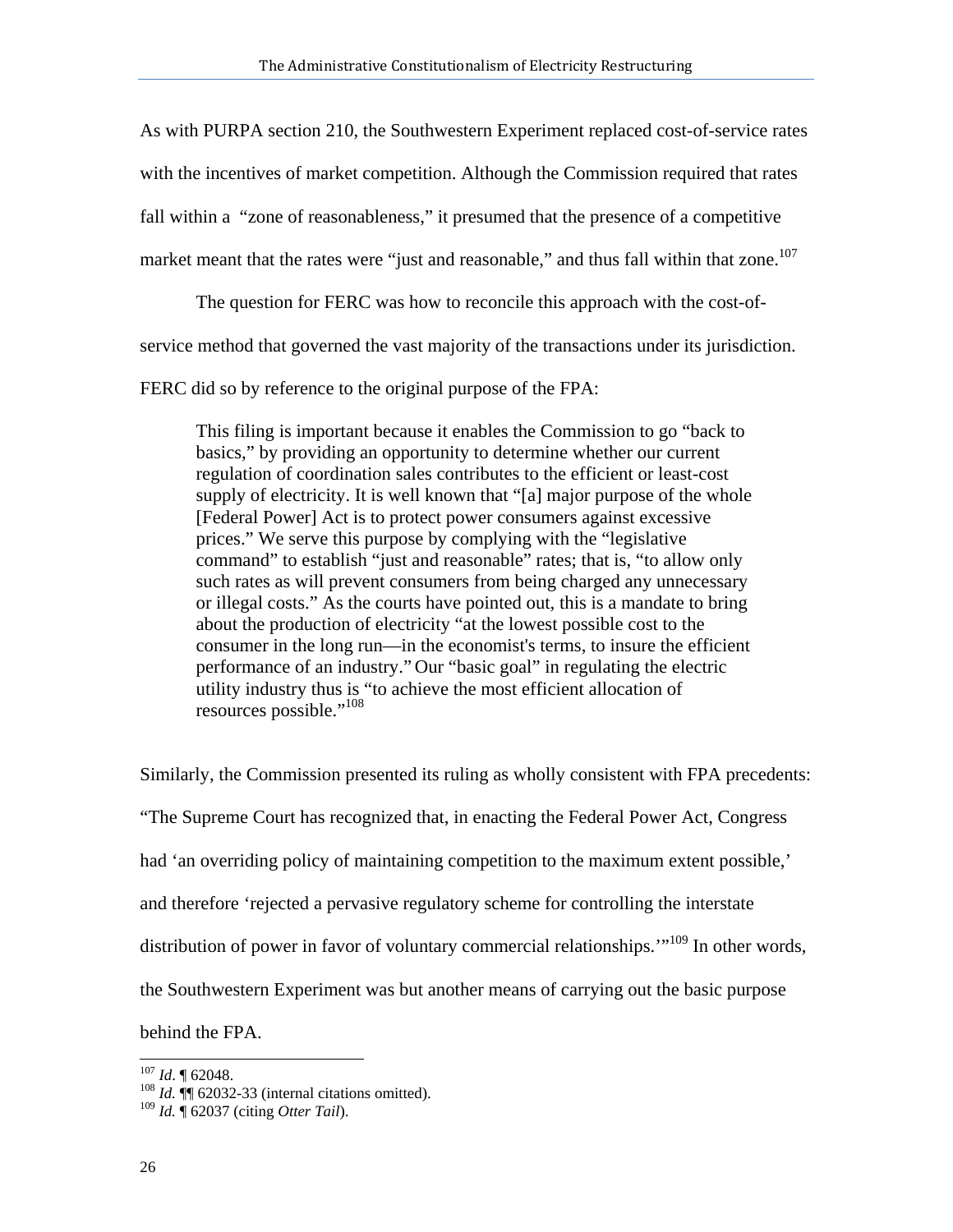Importantly, FERC based its conclusion that the transactions would be part of a competitive market on two findings that would form the basis of its subsequent restructuring efforts. First, the utilities that owned transmission facilities agreed to allow other utilities to use their transmission lines to "wheel" electricity to a purchasing entity. Electricity "wheeling" is the transportation of electricity from one supplier across the transmission lines of an intermediate utility for delivery to a third party.  $110$  This meant that the participants could not use their transmission lines to create a competitive advantage; all generators had to compete on price and price alone.<sup>111</sup> Second, FERC concluded that no participant had "market power"—the ability to manipulate the marketclearing price. $^{112}$ 

The Commission also provided a thorough discussion of its authority to conduct the experiment, relying heavily on actions by Congress and the courts. First it analogized to interpretations of the Natural Gas Act: "it is clear from the case law interpreting the parallel provisions of the Natural Gas Act that this Commission has substantial freedom to move away from cost-based ratemaking in appropriate circumstances. That body of law demonstrates that appropriate circumstances are indeed present here. $113$ 

Second, the Commission argued that its order was consistent with Congress's preferences for the electricity sector: "by approving the [market-based] rate, we would be fulfilling our statutory mandate under PURPA to promote greater efficiency in electric

 $110$  HYMAN ET AL, supra note 24, at 307.

<sup>&</sup>lt;sup>111</sup> Pac. Gas & Elec. Co., 38 F.E.R.C. **[1]** 62045-46 (Mar. 12, 1987) (noting that the participating entities had agreed to "make transmission available among themselves for the two commodities, so that a utility which wants to buy power can 'shop around' among the participating companies for the cheapest source. If that source is not a contiguous utility, the power will have to be wheeled for the transaction to take place. This means, of course, that there may be occasions when a utility that is not the least-cost supplier will have to provide wheeling even though, as a result, it will lose the sale.")

<sup>112</sup> *Id.* ¶¶ 62041-42. 113 *Id.* ¶ 62060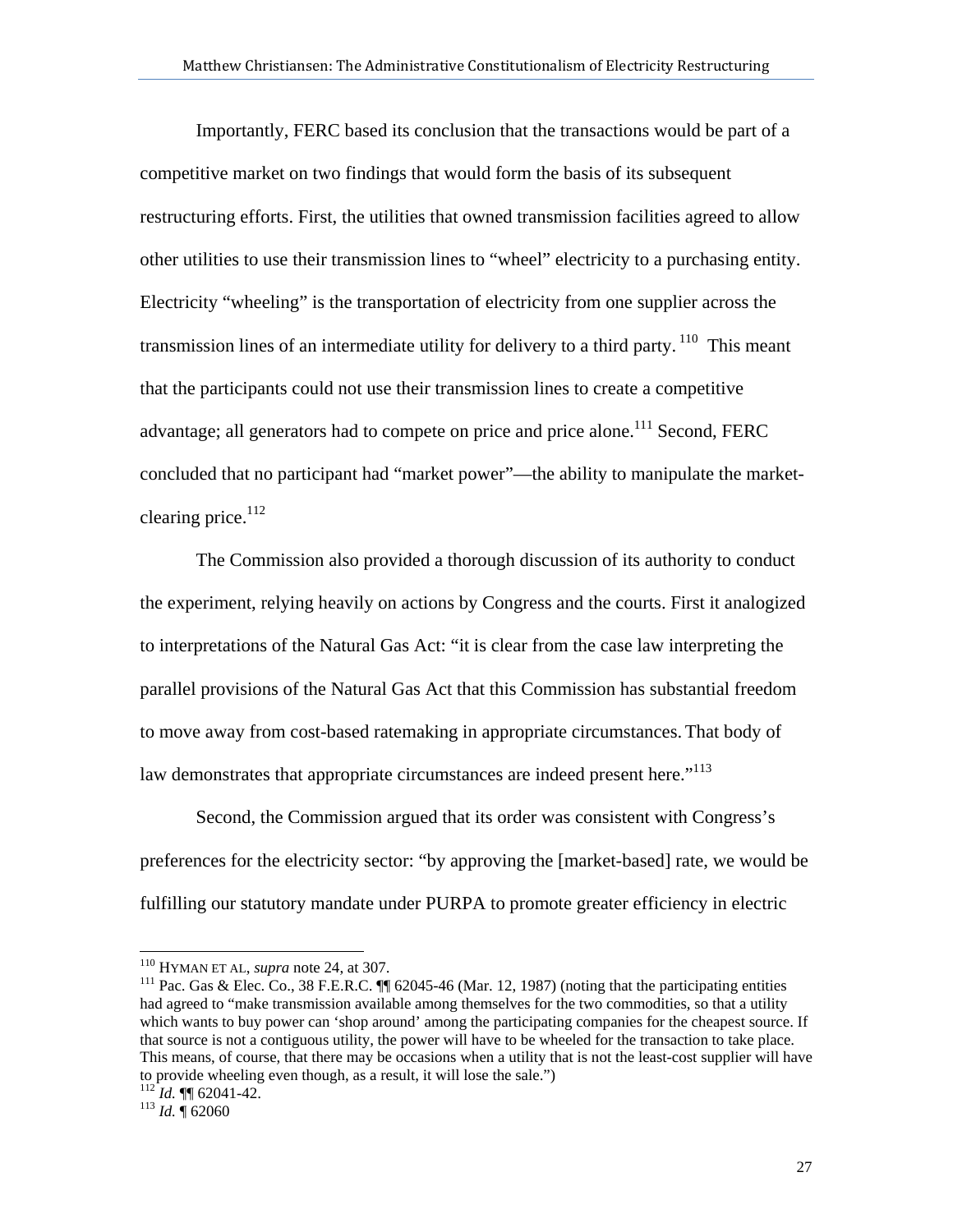generation through encouraging greater coordination. Since that mandate derives from a statute enacted after the Federal Power Act, we have no doubt that Congress intended the Act's "just and reasonable" standard to be flexible enough to accommodate itself to rational attempts to comply with that mandate."<sup>114</sup> Although correct, this blithe assessment understated the significance of FERC's actions. Since the passage of the FPA in 1935, FERC had regulated rates almost exclusively under the cost-of-service method. Introducing market competition, especially when similar industries were being deregulated, was an enormously significant development.

The Southwestern Experiment gave deregulated wholesale electricity markets an audition. It even had a judge. FERC hired the RAND Corporation to evaluate the experiment. RAND monitored the experiment for two years, providing periodic assessments. Those findings produced two principle conclusions: (1) the experiment succeeded admirably in creating competition, but (2) the effect on efficiency was less clear.115 RAND found that the experiment increased the potential efficiency of the market, but there was no clear evidence that it increased its *actual* efficiency.<sup>116</sup>

 $\overline{\phantom{a}}$ 

<sup>&</sup>lt;sup>114</sup> *Id.* 162061 (internal citations omitted). The Commission had been arguing for this interpretation of PURPA's effect on the FPA for a few years by the time it heard PG&E. For example, in hearings before the House Subcommittee on Energy Conservation and Power, Commissioner Butler, implied that the success of PURPA's QFs and avoided cost pricing was partially behind its efforts to introduce competition into electricity generation: "I believe that a healthy electricity future is possible if reasoned regulation and interfuel competition are combined to permit and encourage technologies *of all types and sizes* [i.e., not only the limited generators eligible for QF status] *to compete* for a share of the energy market." *FERC As a Least-*

<sup>&</sup>lt;sup>115</sup> Pac. Gas & Elec. Co., 38 F.E.R.C. ¶ 61781 ("The results of the Southwest Experiment's first year were somewhat mixed. With regard to competition, the results were positive. The Rand Corporation found that 'the market had become more competitive' after the participating utilities 'had been granted substantial freedom in setting prices. *See* J. Acton and S. Besen, *Regulation, Efficiency, and Competition in the Exchange of Electricity: First Year Results From the FERC Bulk Power Marketing Experiment* (October 1985) *(1985 Rand Report)* at 108-109. On the other hand, the effect of the experiment on efficiency was more ambiguous.<sup>4</sup>)<br><sup>116</sup> *Id.*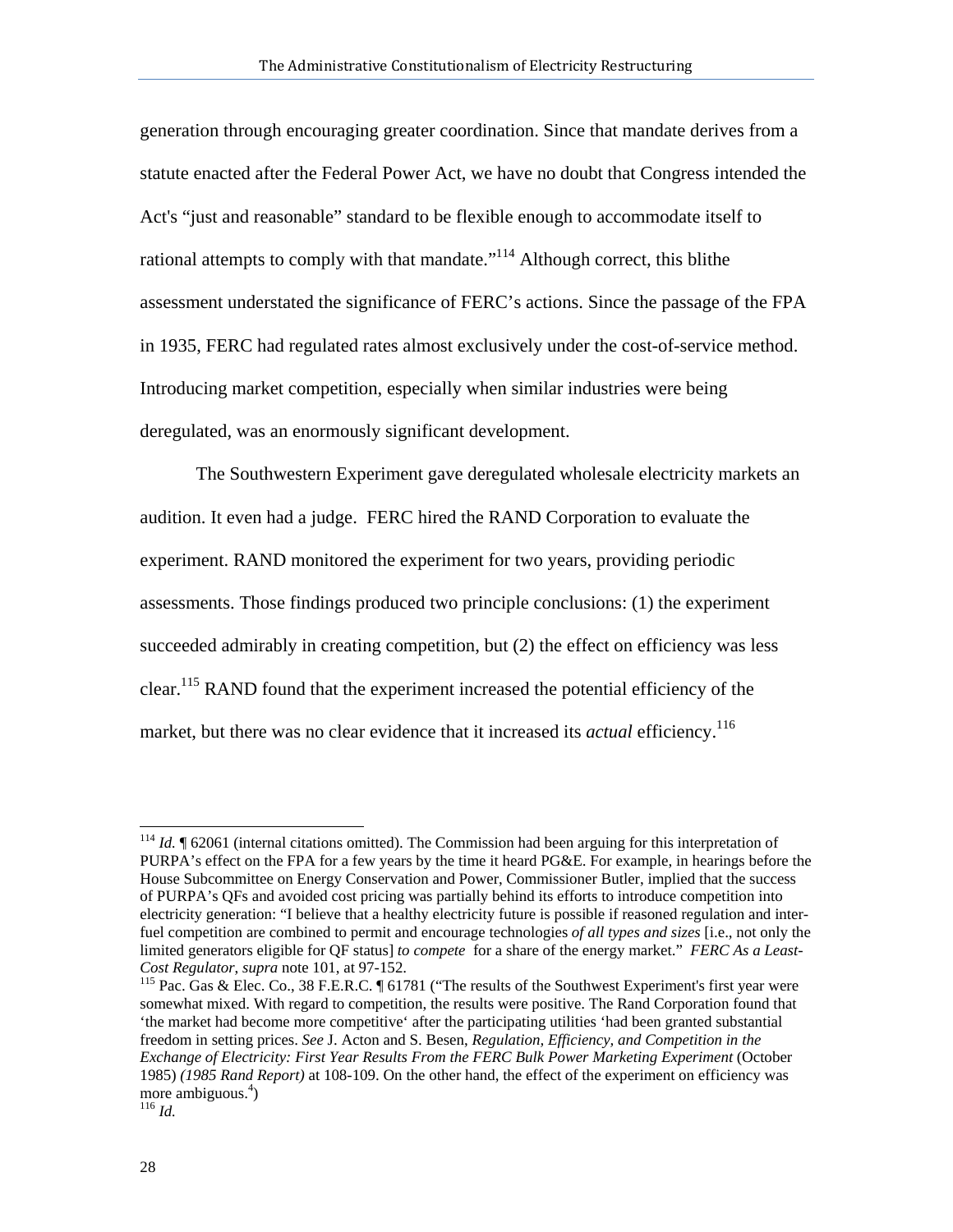Although the Southwestern Experiment ended after two years, the experience influenced subsequent market-based regulation. $117$  Indeed, the results of the experiment and RAND's findings shaped the next foray into restructuring.

## *2. Pacific Gas & Electric*

In 1987 the Commission approved a second experimental competitive pricing

initiative. The "Western Experiment" covered a much larger area that included

California, the largest electricity market in the country, and initially involved fifteen

utilities and fourty million customers.<sup>118</sup> The Commission also relaxed the transmission

rules governing this experiment. It did not require that utilities provide open access

transmission<sup>119</sup> as a condition of participation. Firms were encouraged to wheel

electricity, but it was not a requirement as it had been for the Southwestern

 $\overline{\phantom{a}}$ 

Experiment.<sup>120</sup> This was an important practical difference. FERC's wheeling authority—

<sup>117</sup> *See* Paul B. Mohler, *Experiments at the FERC-in Search of A Hypothesis*, 19 ENERGY L.J. 281, 289 (1998) ("The Southwest experiment was never made permanent, but it was the first step to a larger regional experiment which eventually was adopted on a permanent basis.")

 $^{118}$  Envtl. Action v. F.E.R.C., 996 F.2d 401, 404 (D.C. Cir. 1993) ("The new pool [WSSP] began with 15 utilities serving 40 million customers in ten western states"); Pac. Gas & Elec. Co., 38 FERC ¶ 61782 ("The WSPP not only complements our objectives expressed in the NOI and the Southwest Experiment, but also provides an actual market test of the ideas discussed in the NOI, and is further reaching than the Southwest Experiment. The Southwest Experiment tested only a small submarket. The WSPP Experiment would involve an entire region. The WSPP Experiment involves utilities in ten states. It would directly affect over 11 million customers. Approximately 12 percent (82,000 MW) of the total electric generating capacity of the United States would be involved in the Experiment.").

 $119$  Open access transmission required owners of electricity transmission facilities to let competitors purchase the right to use those facilities to transport their own electricity. Open access thus prevented transmission owners from capturing a competitive advantage from their facilities. Open access enabled market competition by allowing all generators to compete based on price rather than a combination of price and transmission ownership. *See supra* notes 110-111 and accompanying text.<br><sup>120</sup> Pac. Gas & Elec. Co., 38 F.E.R.C. at ¶ 61794 ("The experimental rates we accept today do not mandate

transmission access. Rather, transmission will be treated like other commodities traded in the Pool. Transmission service will be voluntary and subject to a price ceiling. This treatment of transmission access is very different from the Southwest Experiment."). This was a crucial difference. Two members of the experiment protested that the experiment would not provide sufficient competition without mandatory transmission access. *Id.* ("APPA and ELCON oppose both the absence of a requirement for transmission access in the WSPP proposal and the flexible transmission pricing mechanism. ELCON and APPA say that the Participants have not given reasonable assurances of a competitive market to control prices; thus, there can be no assurances that the rates charged under the WSPP Agreement will be reasonable.").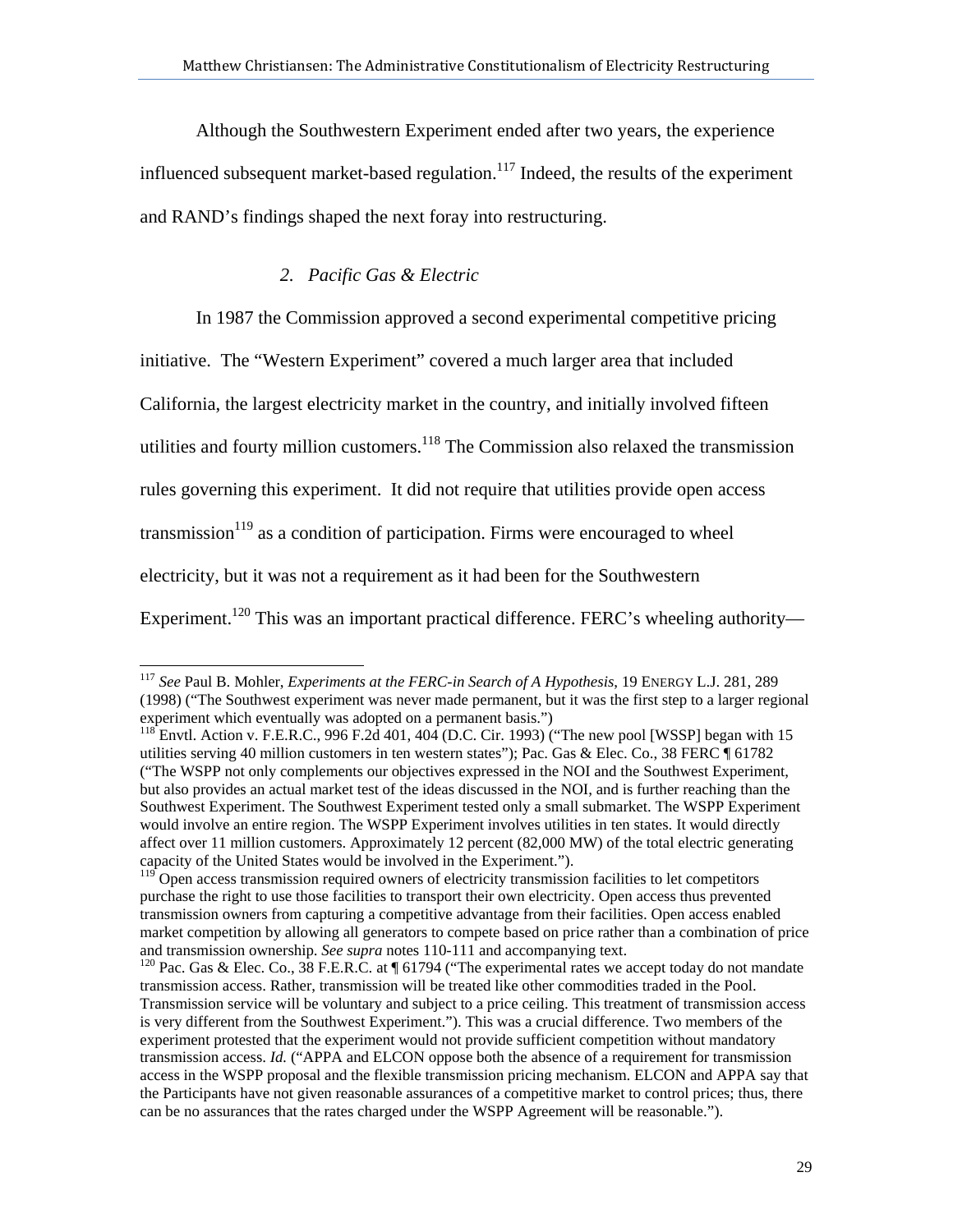the power to require transmission owners to allow other power producers to use their transmission lines—was extremely limited.<sup>121</sup> The Western Experiment thus provided a more realistic picture of how competition might operate of FERC's experiment.

Although FERC's order approving the Western Experiment shared several similarities with the Southwestern Experiment, the Commission went into much greater detail on (1) its authority to charge market-based rates and (2) the theoretical basis for efficiency gains produced by market competition. The latter effort perhaps representing a direct response to the ambiguous findings in the RAND report.<sup>122</sup>

The Commission explained its authority for concluding that market-based rates were "just and reasonable" by arguing that Congress's intent for the FPA had always been to promote competition. The difference was that the barriers to competition were different in the 1980s than in the 1930s. In the 1930s, Congress had worried about the stifling effects of monopoly power.<sup>123</sup> In the 1980s, the new concern was the artificially inflated electricity prices caused by illiquid markets and the inefficient incentives of costof-service pricing. The limited competition created by PURPA showed that market-based regulation could address those problems by improving resource allocation and lowering costs. FERC now claimed that a similar framework could achieve the same results for

 $\overline{\phantom{a}}$ 

<sup>&</sup>lt;sup>121</sup> For a discussion of the scope of FERC's wheeling authority, see *infra* notes 176-179 and accompanying text.<br><sup>122</sup> For the RAND report and its findings, see *supra* notes 115-116.

<sup>&</sup>lt;sup>123</sup> Pac. Gas & Elec. Co., 38 F.E.R.C. **[**¶ 61789-90 ("The Commission's obligation to promote competition has long been recognized by the courts." (citing Otter Tail Power Company v. U.S., 410 U.S. 366, 374 (1973); Gulf States Utilities Company v. FPC, 411 U.S. 747, 758-759 (1973); Central Iowa Power Cooperative v. FERC, 606 F.2d 1156, 1162 (D.C. Cir. 1979); Public Systems v. FERC, 606 F.2d 973, 982 (D.C. Cir. 1979)).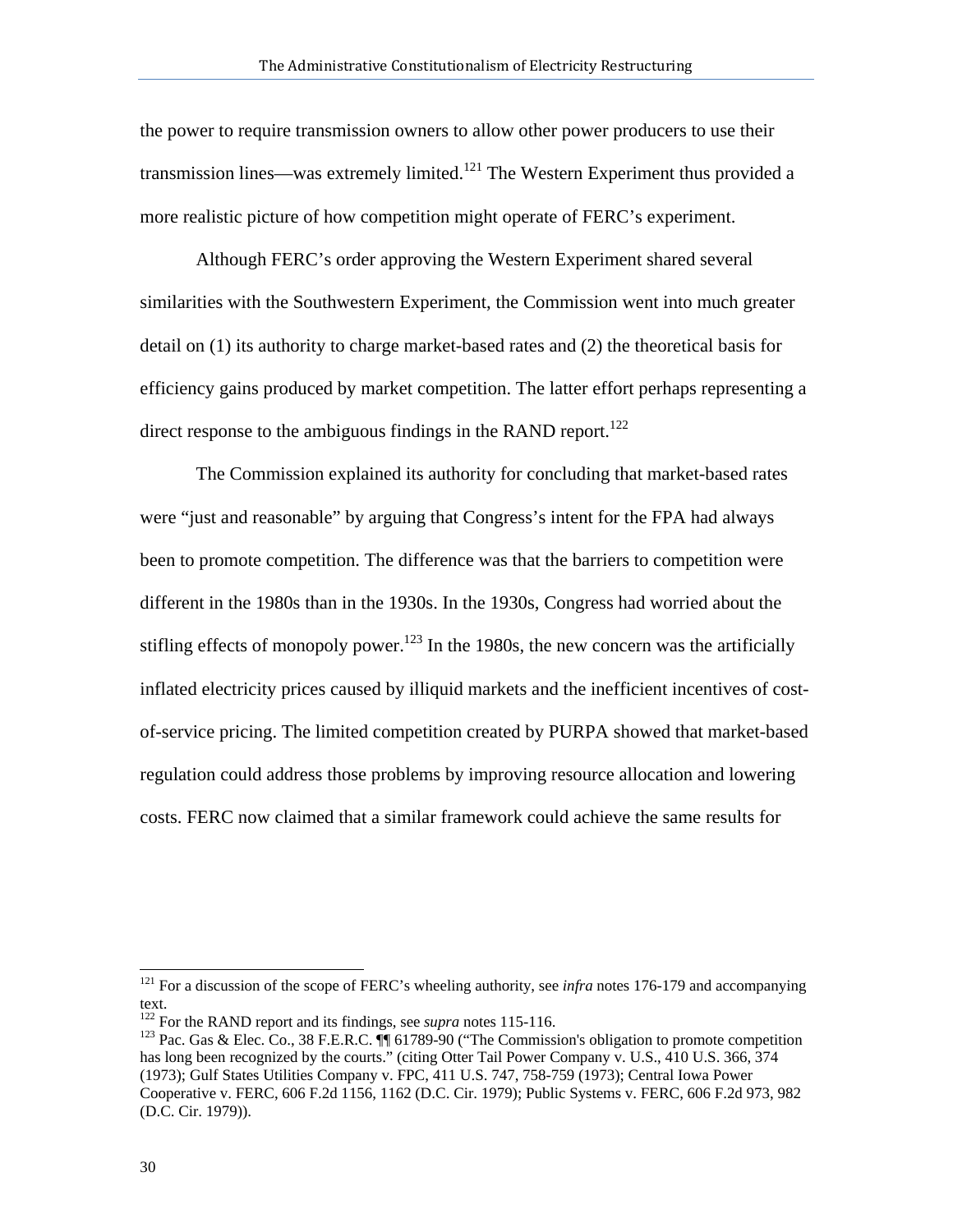more traditional utilities.<sup>124</sup> This, the Commission argued, would fulfill Congress's general intent for the FPA.

Second, FERC thoroughly elaborated the policy argument in favor of increased competition. As the order explained, "competition is valuable because it encourages utilities to make efficient decisions with a minimum of regulatory intervention. Ultimately, consumers should benefit from lower prices as competition improves efficiency."<sup>125</sup> FERC further noted that

The Supreme Court has observed that the principal reason for promoting competition is that it leads to greater efficiency through 'the best allocation of our economic resources, the lowest prices, the highest quality and the greatest material progress. Competition enhances efficiency through the "incentive for innovation by the regulated companies themselves and for their coming forward with proposals for better services, lower prices or both."<sup>126</sup>

The order also implemented new procedures—such as a central "hub" for

electricity prices—for facilitating efficient transactions.<sup>127</sup>

The Commission then connected its legal authority to use market-based rates with

the benefits of competition:

Competition can be a valuable complement to regulation. Traditional regulation is essentially reactive. Its success can be questionable during times of changing industry conditions. Competition, on the other hand, encourages firms to make efficient decisions with a minimum of

 $\overline{\phantom{a}}$ <sup>124</sup> *Id.* ¶ 61804 ("We believe that the proposed rates would serve our overriding objectives in administering the Federal Power Act: to bring about the lowest cost to consumers in the long run, and to maximize efficiency in the production of electricity.")<br> $^{125}$  *Id.*  $\P$  61790.

<sup>126</sup> *Id.*  $\parallel$  61779 (internal citations omitted).<br><sup>126</sup> *Id.* ¶ 61779 (internal citations omitted).<br><sup>127</sup> The D.C. Circuit observed that this was one of the key elements of the WSPP when it approved FERC's decision to make aspects of the experiment permanent. *See Envtl. Action*, 996 F.2d at 404 ("The most important feature of the Agreement was its establishment of a "hub" or "electronic bulletin board" to provide WSPP members with information about trading opportunities. The hub consisted of a centralized computer that received daily offers to buy or sell energy and transmission services, incorporated them into a standard form, and transmitted the information electronically to all WSPP members. Although the hub itself did not execute sales or exchanges, it provided information about trading possibilities that interested participants could follow up and negotiate directly." (internal citations omitted)).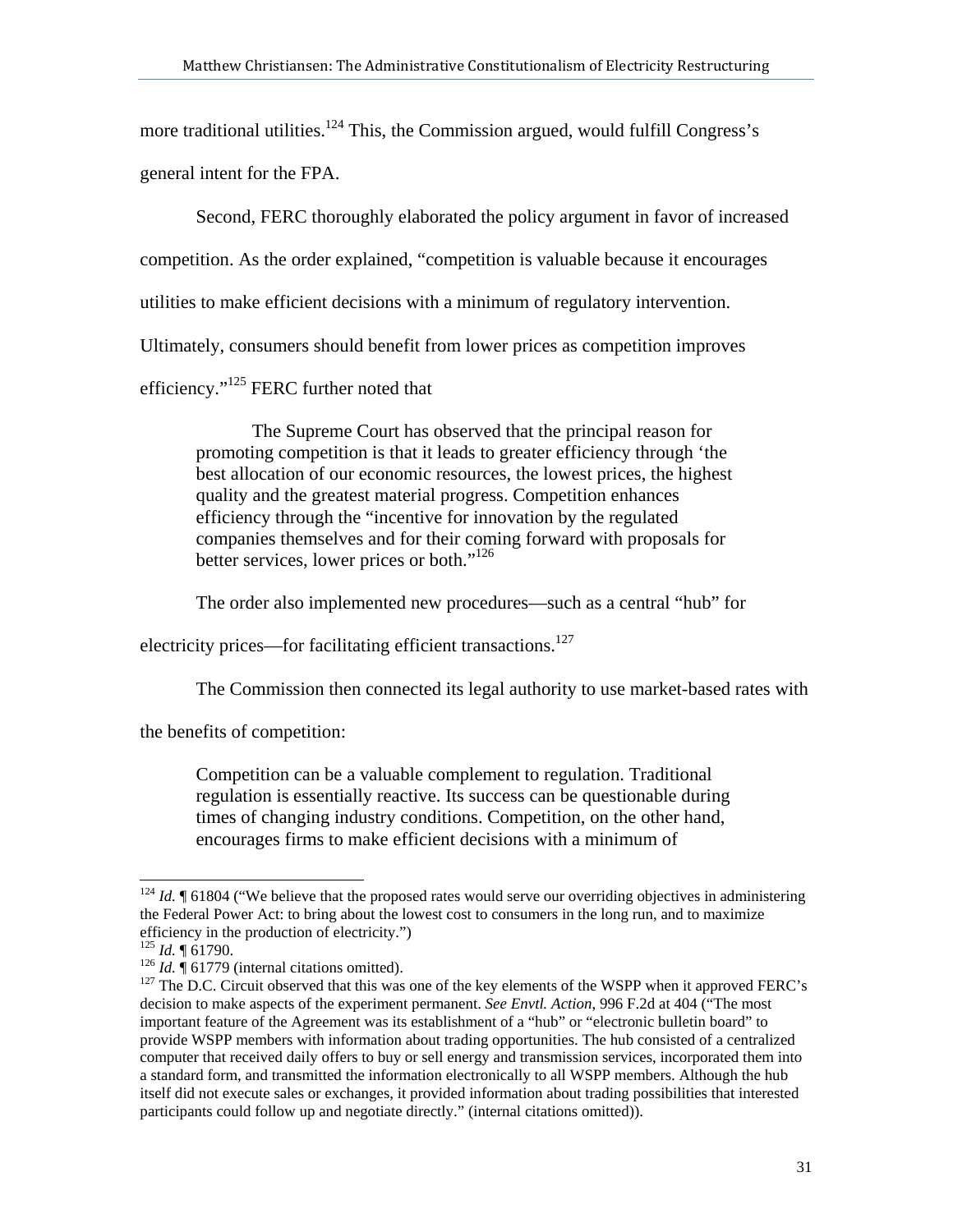regulatory intervention. Regulation should allow utilities to respond to market conditions where possible, in a manner consistent with the public interest.<sup>128</sup>

FERC thus explained both the benefits of competition and why it was now deploying market forces in response to changed circumstances.

The Western Experiment succeeded. In 1990, "the consulting firm retained by WSPP [the organization operating the Western Experiment] issued its report. SDG described the Pool as "an unqualified success."129 In response to a petition from Pacific Gas & Electric, one of largest utilities in the experiment, FERC extended the Western Experiment for ten years, effectively converting it to a permanent arrangement.<sup>130</sup>

In doing so, however, FERC took a step back from the level of market reliance employed during the experiment. As the D.C. Circuit observed in upholding the permanent arrangement, "FERC . . . expressed uneasiness over the high experimental price ceilings and the possibility that sellers of services under the Pool Agreement could wield 'market power' to the disadvantage of buyers."<sup>131</sup> As a result, the court noted, "FERC developed and published uniform energy and transmission rate ceilings. These were designed to reflect the costs of a 'hypothetical' average utility and were set at about half the level of the ceilings in force during the experiment. $132$ 

Although re-introducing an element of cost-based pricing initially represented a step back from aggressive deployment of market principles, it is a mistake to see this as a

l

<sup>&</sup>lt;sup>128</sup> Pac. Gas & Elec. Co., 38 F.E.R.C. ¶ 61242 (Mar. 12, 1987) (citing NOI, 50 Fed. Reg. at 23,445-23,446, *FERC Statutes and Regulations, Regulations Preambles 1982-85* at p. 35,628.).<br><sup>129</sup> *Envtl. Action, 996 F.2d at 404.* 

<sup>130</sup> *Id.* at 405.<br><sup>131</sup> *Id.* (internal citations omitted).<br><sup>132</sup> *Id.* (internal citations omitted).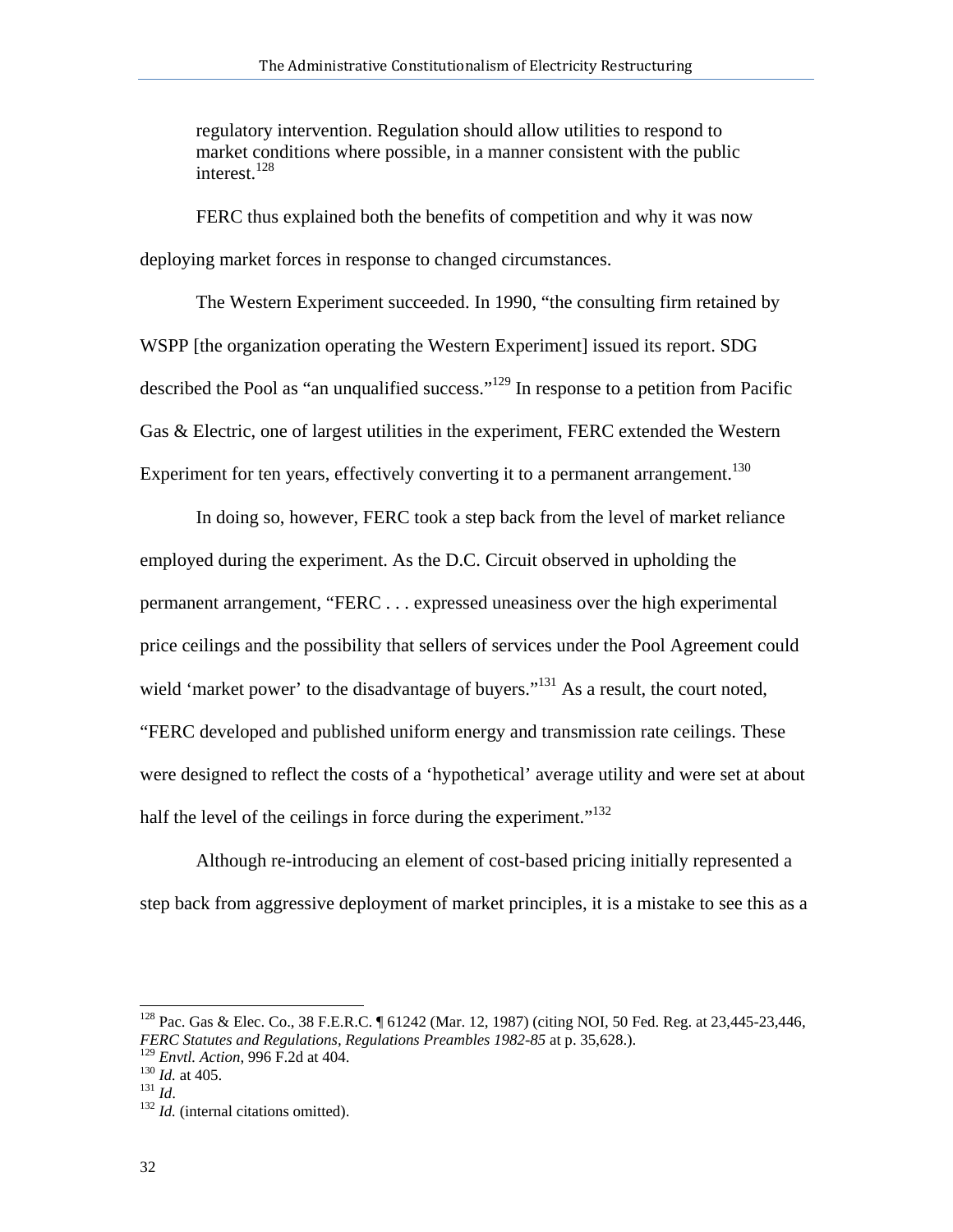retreat to the traditional model.<sup>133</sup> In identifying market power and transmission access as the criteria for evaluating future market-based arrangements, FERC established its criteria for evaluating future experiments with competition. Rather than stepping back from its competitive experiment, FERC instead laid out the battleground for the next decade, setting the stage for its subsequent restructuring orders.

### **C. Introducing Competition Through Rulemaking**

In 1988, FERC issued three notices of proposed rulemaking (NOPRs) that were intended to foster competition in wholesale markets. Pushed heavily by Commission Chairwoman Martha Hesse, the three NOPRs would have clarified rules for using market-based regulation and greatly expanded the role of competition in electricity regulation.134 First, the Commission sought to "authorize state regulatory authorities and nonregulated electric utilities to implement bidding procedures as a means of establishing rates for power purchases from qualifying facilities" under PURPA.<sup>135</sup> Second, it sought to streamline regulation of independent power producers (IPPs),136 including *inter alia* permitting "rates for IPPs to be determined through competitive bidding or rate negotiation subject to a price cap, thereby freeing IPPs from cost-based ratemaking while

<sup>133</sup> Notably, however, at least one FERC commissioner saw it as an unnecessary return to cost-of-service regulation. W. Sys. Power Pool, 55 FERC ¶ 61099, 61341 (Apr. 23, 1991) (Comm'r Trabrandt, dissenting)<br>("As a practical matter, by rejecting WSPP, the majority has squelched market pricing as an alternative"). <sup>134</sup> Interview with Charles Trabandt, Former Commissioner, Federal Energy Regulatory Commission,

 $\overline{\phantom{a}}$ 

conducted by Matthew R. Christiansen (conducted April 11, 2012).<br><sup>135</sup> Regulations Governing Bidding Programs, 53 FED. REG. 9324-01 (1988).

 $136$  Defined in the NPR as a utility that (1) "[s]ells or will sell electric energy produced by an independent power facility to a customer outside any retail service franchise territory that the public utility (or its affiliate) may have been granted" and (2) that does not own any transmission that is essential to the customer purchasing its electricity. Regulations Governing Independent Power Producers, 53 FED. REG. 9327-01 § 38.103(a)-(b) (1988).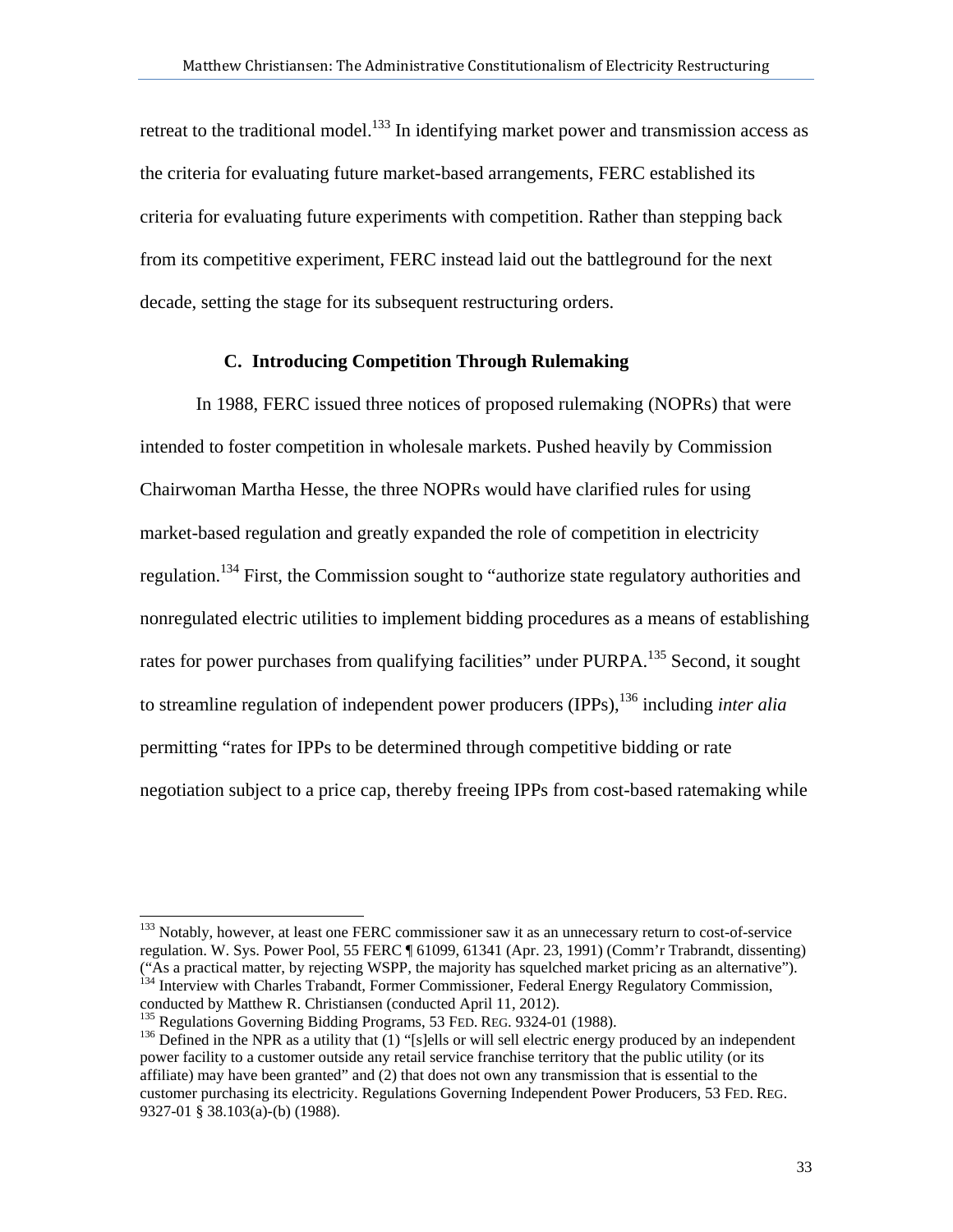ensuring rates fall within a zone of reasonableness."<sup>137</sup> The third NOPR sought to clarify the procedures for determining avoided cost under the OF program.<sup>138</sup>

The NOPRs never led to final rules. The proposals encountered resistance from states, investor-owned utilities, and public power providers, among others.<sup>139</sup> Partly in response to this resistance, the Commission, with pressure from the White House, determined that it was not the time to change dramatically the paradigm for electricity regulation—as the collective effect of the NOPRs would have done. Instead, the Commission took a much more measured course. As the next Section explains, FERC began introducing competition on a case-by-case basis rather than through generic rules that would have applied to the industry as whole. FERC's decision to not to finalize the NOPRs helped foster continued deliberation about electricity regulation. In part due to controversy over the scope of the NOPRs, electricity policy became an important part of President George H.W. Bush's National Energy Strategy, which laid the groundwork for the Energy Policy Act of 1992, the second major amendments to the FPA.<sup>140</sup> Together the case-by-case approach and the National Energy Strategy catalyzed a dialogue about the role of markets in electricity regulation.<sup>141</sup>

The NOPRs are thus an important consideration when evaluating the political legitimacy of FERC's action during restructuring. Had the NOPRs become final rules, they would have transformed the basis of electricity regulation at a time when there was little-to-no consensus about how regulation of the industry should evolve. By taking note

<sup>&</sup>lt;sup>137</sup> Regulations Governing Independent Power Producers, 53 FED. REG. 9327-01 (1988).

<sup>&</sup>lt;sup>138</sup> Regulations Governing Independent Power Producers, 53 FED. REG. 9331-01 (1988).

<sup>&</sup>lt;sup>139</sup> Interview with Charles Trabandt, Former Commissioner, Federal Energy Regulatory Commission, conducted by Matthew R. Christiansen (conducted April 11, 2012).

 $\frac{140}{141}$  *Id. Id.*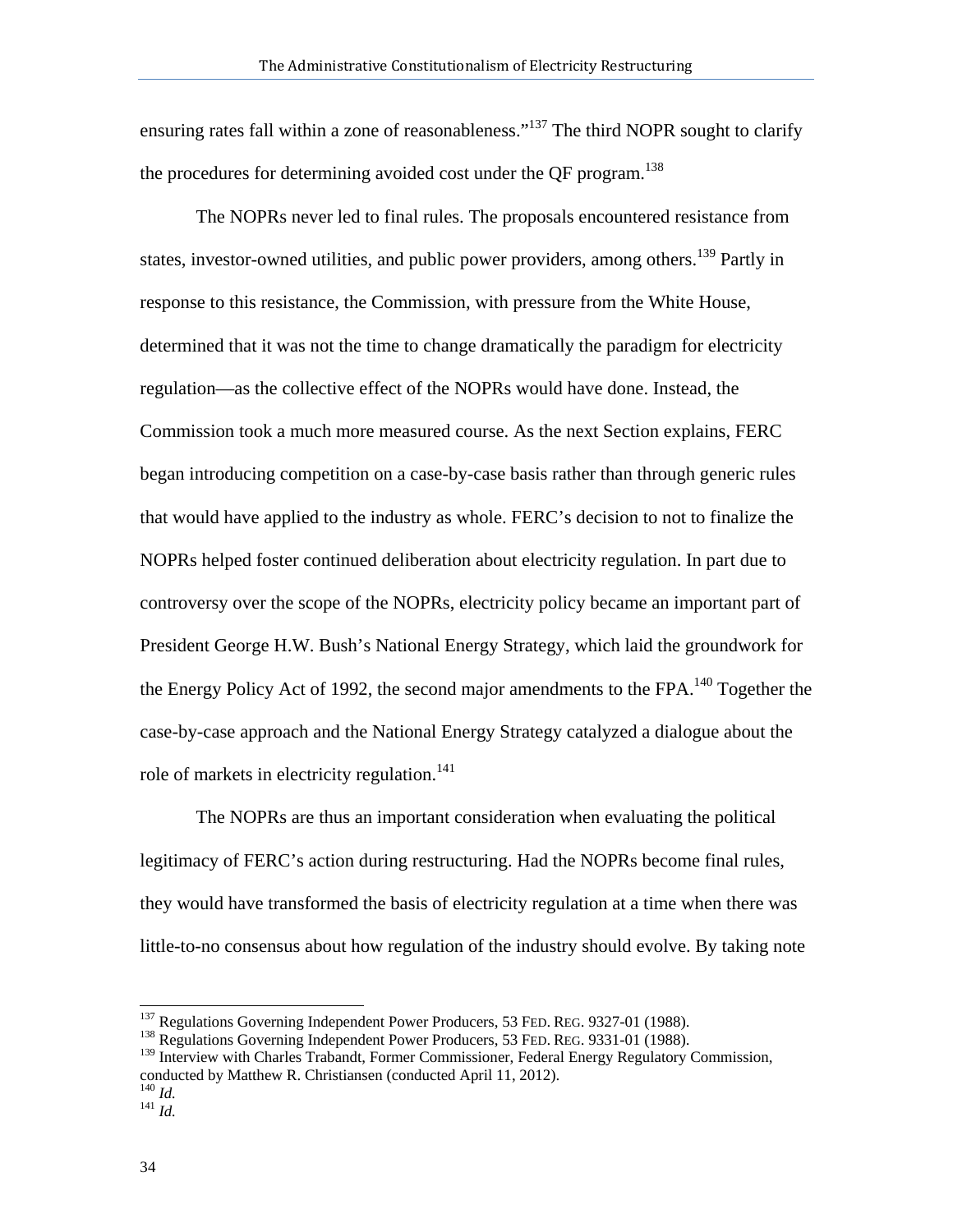of the broad resistance to the plan, FERC eventually shifted the debate over electricity regulation to Congress and the White House. As the next section explains, the Commission continued experimenting with competition in response to *requests* to charge market-based rates by individual generators. By working with generators that volunteered to be part of the experiment, the Commission avoided imposing competition on the whole sector unilaterally in a way that might have raised serious questions about the political legitimacy of its actions.

#### **D. Case-by-Case Approval of Market-Based Rates**

In the late 1980s, FERC began approving transactions that, directly following PURPA's model, used avoided-cost rather than rate base to determine whether a tariff was "just and reasonable." This effort began with a case known as *Ocean State*. As an independent power producer,  $142$  Ocean State wanted to sell power to large consumers using market-based rates—in this case, "market-based" meant rates set by negotiation with purchasers rather than a cost-of-service rate proceeding.<sup>143</sup> As FERC explained, Ocean State's petition relied on PURPA explicitly: "Ocean State states that the siting of its generating unit precludes conformance with the technical standards under PURPA but will avoid the inefficiency that might result from a contrived attempt to conform to PURPA."144 Ocean State argued that qualifying as a QF would entail unnecessary costs and that treating it like a QF would further Congress's intent behind PURPA.

The Commission granted that request, but only after establishing similar prerequisites as required for Southwestern and Western Experiments: (1) that Ocean State

 $\overline{\phantom{a}}$ 

<sup>&</sup>lt;sup>142</sup> *See supra* note 136.<br><sup>143</sup> Ocean State Power, 44 F.E.R.C. ¶ 61261, 61981 (Aug. 19, 1988). In this respect, the form of competition was the same as in the two "experiments."

<sup>144</sup> *Id.* ¶ 61977.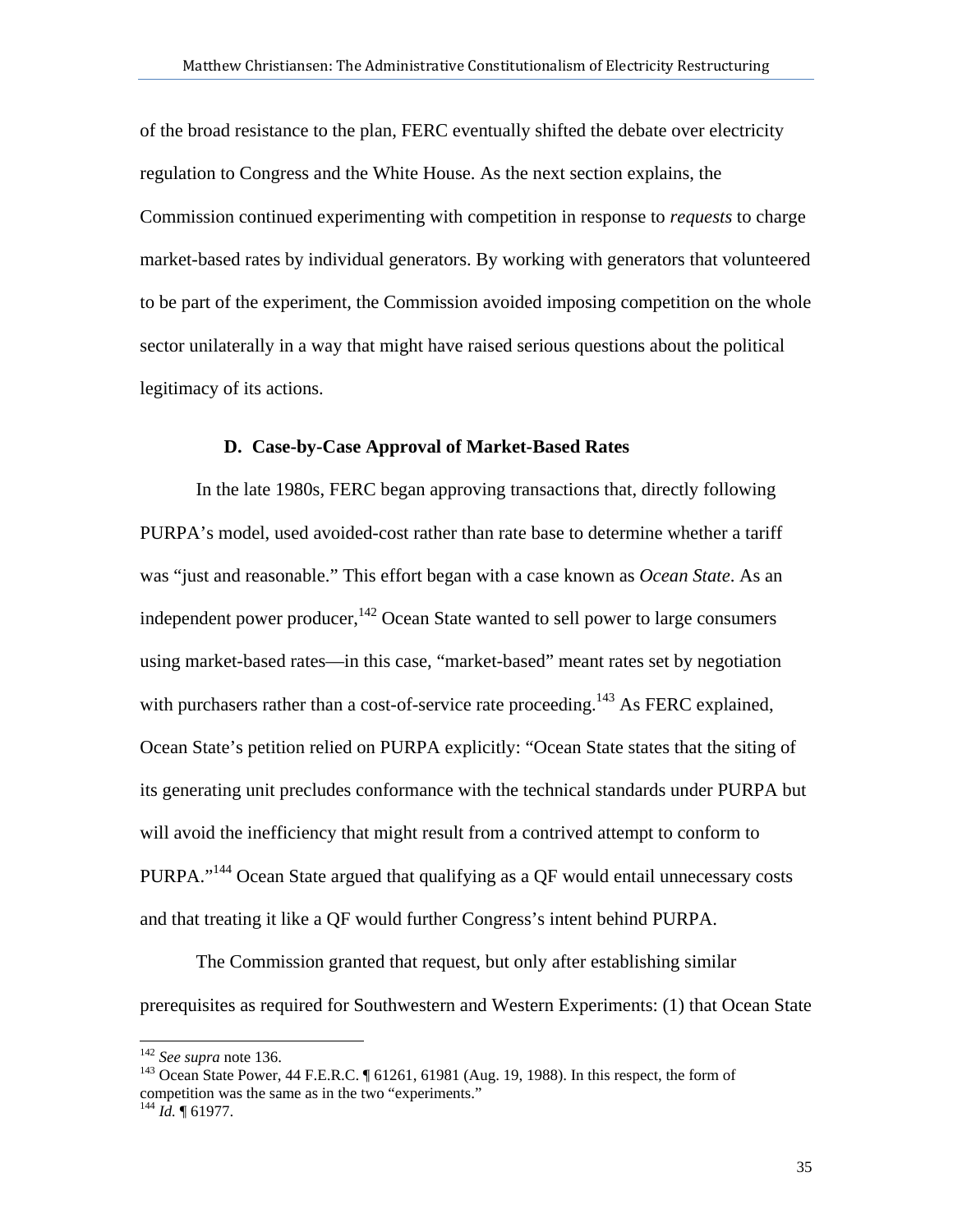lacked coercive market power<sup>145</sup> and (2) that Ocean State did not own any transmission capacity that could be used to pressure purchasers.<sup>146</sup> Importantly, the Commission concluded that competitive forces would keep rates within a zone of reasonableness because an arms length transaction would never produce prices so low as to be confiscatory—since the seller would never agree to such an arrangement—and customers would be protected from excessive rates because they would never pay more than the local utility's avoided cost. $147$ 

Although the *Ocean State* arrangement covered only a single power provider, it created a model for non-QF suppliers interested in charging market-based rates. A dissent by Commissioner Charles Trabandt revealed the stakes in the case: "This order, with its slipshod market analysis . . . deregulates electricity, at least in the Northeast United States.148 Commissioner Trabandt ridiculed the Commission's statement that *Ocean State* applied only to its particular facts, as being akin to a "child who agrees to only one more ice cream, knowing full well he will ask for more."<sup>149</sup> Even allowing for some hyperbole, the claim shows how the future of restructuring was, at the very least, a background consideration as the Commission heard the case.

Subsequent events demonstrated the truth in Commissioner Trabandt's prediction. A host of generators soon petitioned FERC to charge market-based rates. The following year, in *Citizen's Power and Light Corp*., FERC approved *prospective* market-based

 $^{145}$  *Id.*  $\sqrt{\ }$  61981.

<sup>145</sup> *Id.*  $\frac{1}{4}$  61982.<br><sup>147</sup> Otherwise, the purchaser would generate electricity from its facilities. *Id.*  $\P\P$  61,980-81.<br><sup>148</sup> *Id.*  $\P\P$  61985-86.

<sup>149</sup> *Id.* ¶ 61986.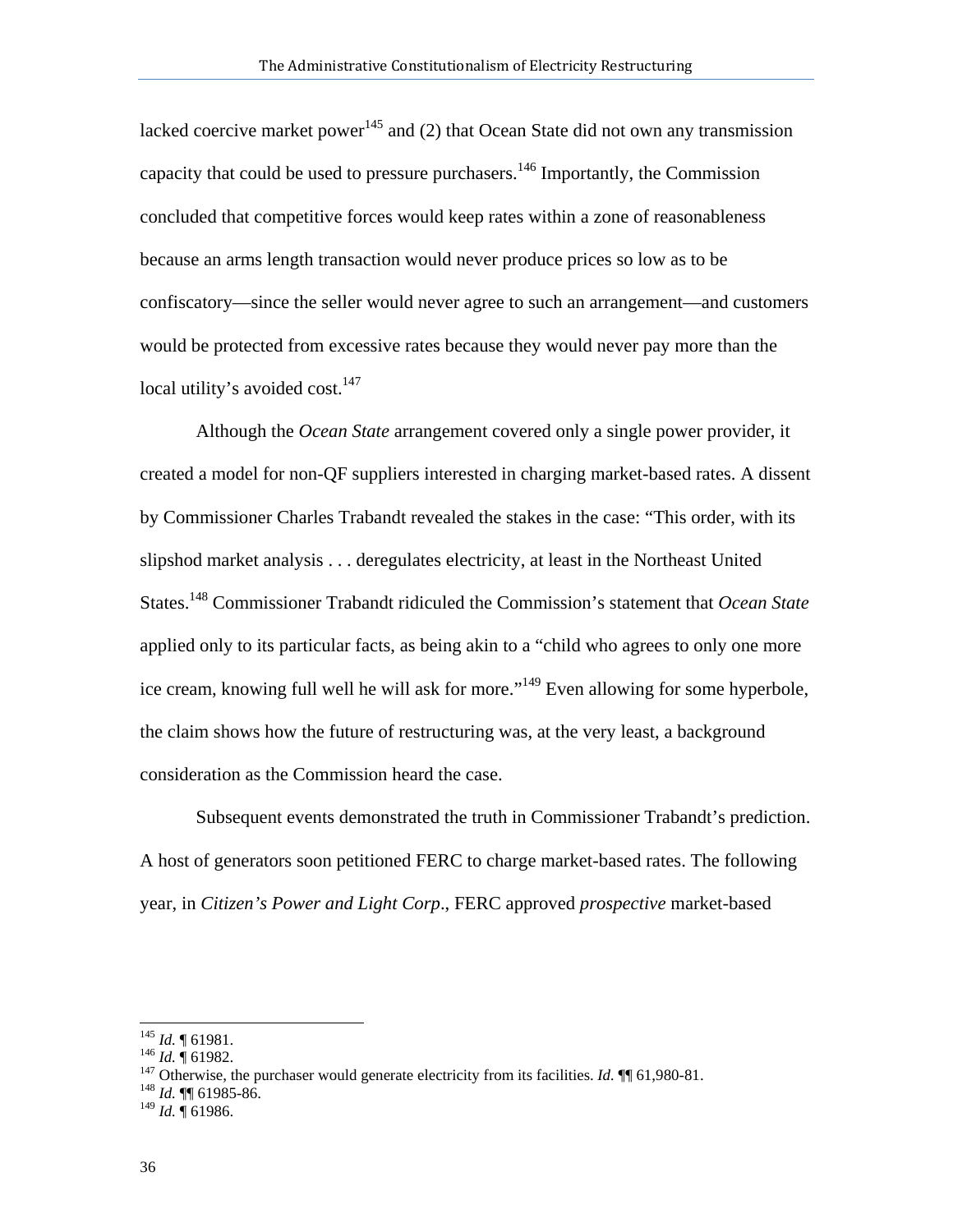contracts.150 As a power marketer, Citizen's Power did not own generation or transmission assets. It bought rights to generation and transmission and used these assets to sell power in the wholesale market. Because it had no physical assets at the time of ratemaking, it did not have a rate base, which precluded the cost-of-service model.<sup>151</sup>

The key distinction between *Citizen's Power* and *Ocean State* was that FERC knew which company would purchase electricity from Ocean State, meaning that it could verify, at the time of the filing, that the rates would be less than the purchasers' avoided cost. That was impossible with prospective rate approval. Although FERC imposed a cap based on avoided cost, it concluded that market forces would ensure reasonable rates:

the fact that purchases from Citizens Power are entirely voluntary, and the fact that Citizens Power lacks market power based on the findings herein, ensure a rate that is not excessive to the buyer and its customers. Because the rate also is obviously not confiscatory to the seller, it will fall within a zone of reasonable rates.<sup>152</sup>

As in *Ocean State*, FERC signaled its increasing comfort with market-based regulation by finding that prices would be within a zone of reasonableness provided that the applicant lacked market power and that the purchase price did not exceed the purchasers avoided cost.<sup>153</sup>

Following *Citizen's Power* FERC continued to approve the vast majority of

petitions to charge market-based rates,<sup>154</sup> including thirteen cases in 1989 and 1990

<sup>&</sup>lt;sup>150</sup> Citizens Power & Light Corp., 48 F.E.R.C. ¶ 61210 (Aug. 8, 1989). Power marketers bought and sold electricity but did not own the generation. The best analog is a retailer that purchases its inventory and sells it directly to customers.<br> $^{151}$  *Id.*  $\text{\degree}$  61776.

<sup>152</sup> *Id.*  $\frac{162}{152}$  *Id.* **161779.**<br><sup>153</sup> *Id.*<br><sup>154</sup> In the hearings on what became the Energy Policy Act of 1992, FERC provided a list of thirty-four cases that it had heard that presented a request to charge market-based rates. *National Energy Strategy (pt. 4): Hearing on H.R. 1301, 1543, and 2224 before the H. Comm. on Energy and Commerce*, 27-36 (May 1, 2 & June 26 1991); Jeffery L. Hess, *Sun-Peak—Over the Rate Regulation Edge: Are Market-Based Rates "Just and Reasonable" or De Facto Deregulation?*, 28 IDAHO L. REV. 193, 202-04 (1992) (noting how like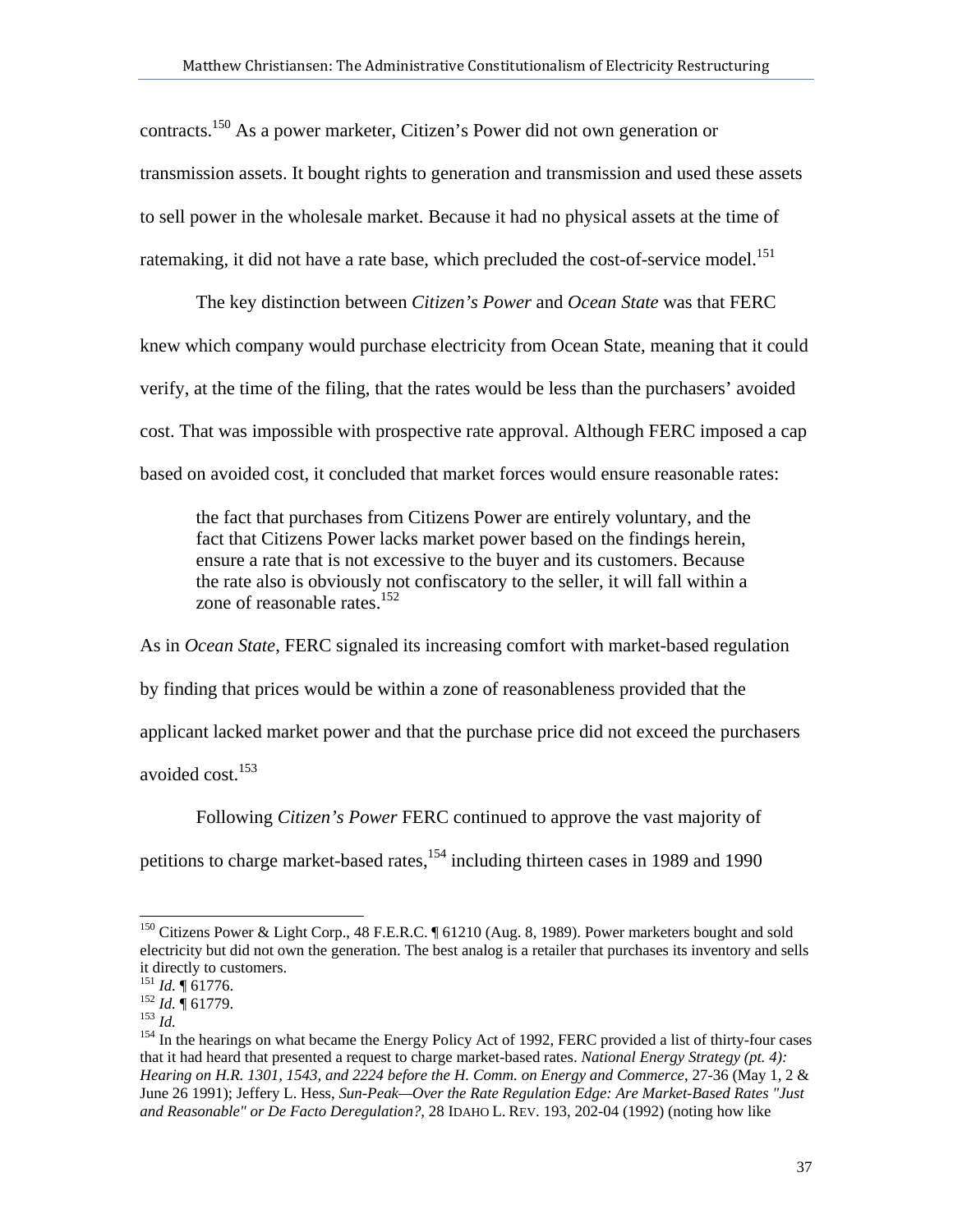alone.155 The next case in which FERC denied market-based rates revealed how much things had changed since the Southwestern Experiment. In *Nevada Sun-Peak*, FERC concluded that the applicant could not prove that there was competitive market and thus denied the petition because Sun Peak "failed to demonstrate that it held no market power in generation."<sup>156</sup> Sun-Peak argued that the rates it would charge were reasonable because they would be cheaper than the cost of building a new plant, which was apparently the only alternative.<sup>157</sup>

Sun-Peak at first seems like a retreat from market-based regulation. Separate dissents by two Commissioners, however, reveal that deeper considerations were at play. Commissioner Trabandt, who authored the dissent in *Ocean State*, strongly criticized the majority in *Sun-Peak* for putting policy considerations above settled precedent. Trabandt's dissent claimed that the order showed that "transmission 'reform' lurks beneath the majority's action. This represents one more step in the trend that seems to point in the direction of allowing utility affiliates to participate or win in procurement only if the parent opens its transmission system."158 He thus criticized the Commission for dynamically interpreting its precedents to support its new policy preferences, promoting open access transmission policies. In that respect, the significance of *Sun-Peak*  was not that the Commission denied approval for market-based rates, but instead that

<sup>&</sup>quot;small hole in a Dutch dike quickly expands from water pressure, so too did the requests for market-based rates increase after Ocean State.").

<sup>&</sup>lt;sup>155</sup> In one case, the Commission approved market-based rates in part and denied them in part. In the other twelve cases, FERC approved market-based rates. *See* National Energy Strategy Hearings, *supra* note 154, at 27-36.

<sup>&</sup>lt;sup>156</sup> *Id.* The matter was settled on rehearing when Sun-Peak dropped its request for market-based rates, accepting traditional cost-of-service based rates instead. *Id.* at 61163.

<sup>&</sup>lt;sup>157</sup> Nevada Sun-Peak Ltd. P'ship, 54 F.E.R.C.  $\parallel$  61264, 61771 (Mar. 8, 1991).<br><sup>158</sup> *Id.*  $\parallel$  61777. The majority did not, however, base its denial of market-based rates on the lack of transmission. Instead, it held that the absence of a competitive market was sufficient to deny the petition. *Id.* ¶ 61770.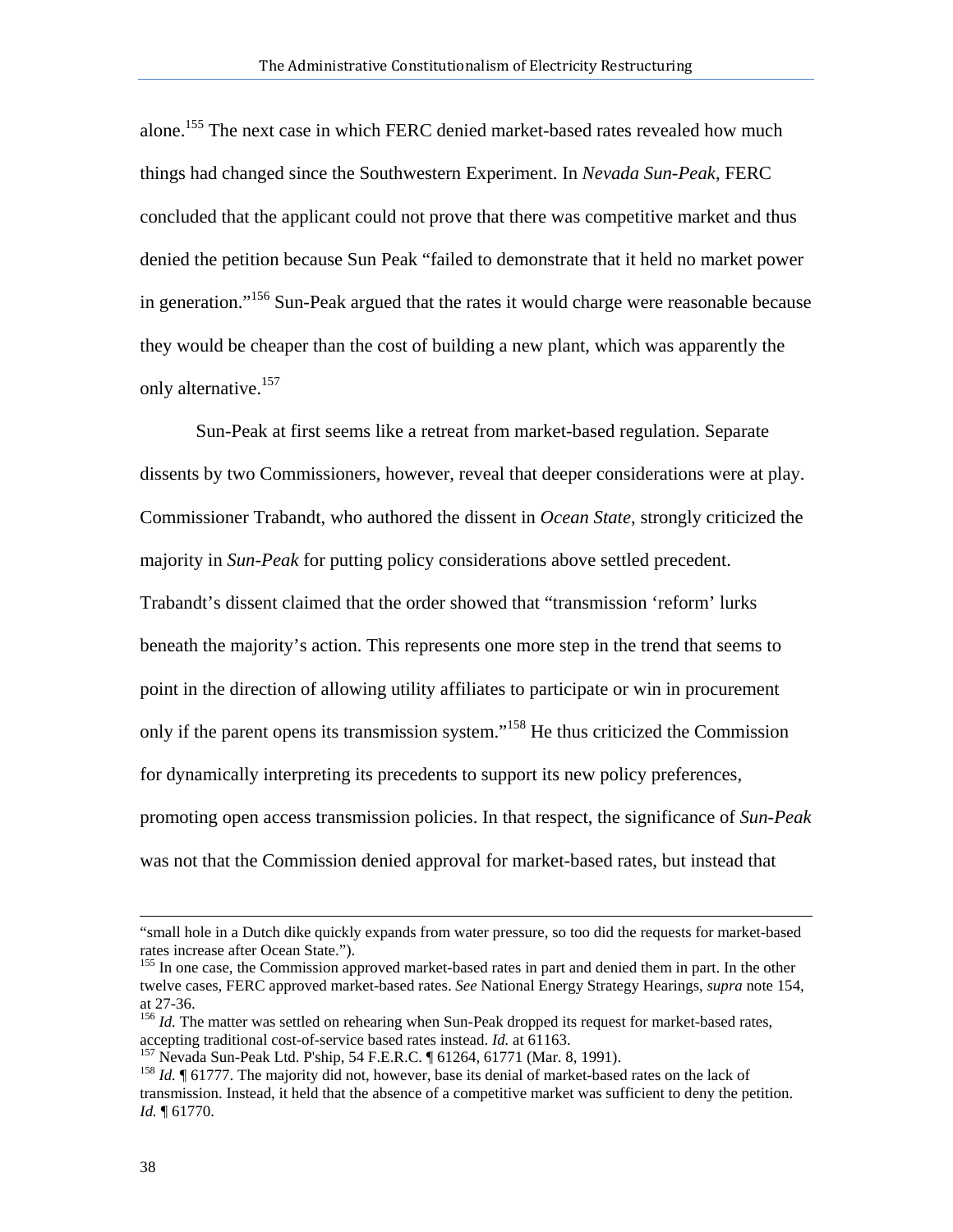aspirations for the future of the electricity market might be influencing individual ratemaking decisions.

In a separate dissent, Commissioner Moler explained her concerns about the majority's introduction of new standards for competition and transmission access: the "majority inexplicably departs from the case-by-case flexibility which, until now, has been the hallmark of the Commission's approach to nontraditional ratemaking."<sup>159</sup> In place of that flexibility, she argued, the majority had begun promulgating "absolute test[s]." $^{160}$ 

*Sun-Peak* nicely illustrates what had become a growing tension in FERC's campaign for wholesale electricity market competition. The Commission identified two factors that it would evaluate in determining whether to allow market-based rates: market power and transmission access. Yet the Commission lacked the authority to affirmatively create either competition or transmission access. It could use its adjudicative authority to deny market-based rates because of inadequate transmission access, as it did in *Sun-Peak*. It could not, however, affirmatively require open access transmission.<sup>161</sup> That authority was beyond the Commission's power under the FPA and the PURPA amendments.

Nonetheless, as Commissioner Trabandt argued in his *Sun-Peak* dissent, policy considerations and the future of the wholesale electricity appeared to influence individual ratemaking decisions. By 1991, the overriding question was whether restructuring would continue as FERC reached the limits of its statutory authority. At this point, the locus of

 $159$  *Id.*  $\sqrt{61781}$ .

<sup>160</sup> *Id.* <sup>no. 2</sup> <sup>161</sup> *Id.* <sup>161</sup> *Id.* <sup>161</sup> *Id.* <sup>161</sup> PURPA provided FERC limited authority to order wheeling under section 211. The courts had held, however, that this authority could be exercised only when there was no effect on competition. In practice, that standard was nearly impossible to meet and no orders were issued. *See* Watkiss & Smith, *supra* note 72, at 457-59.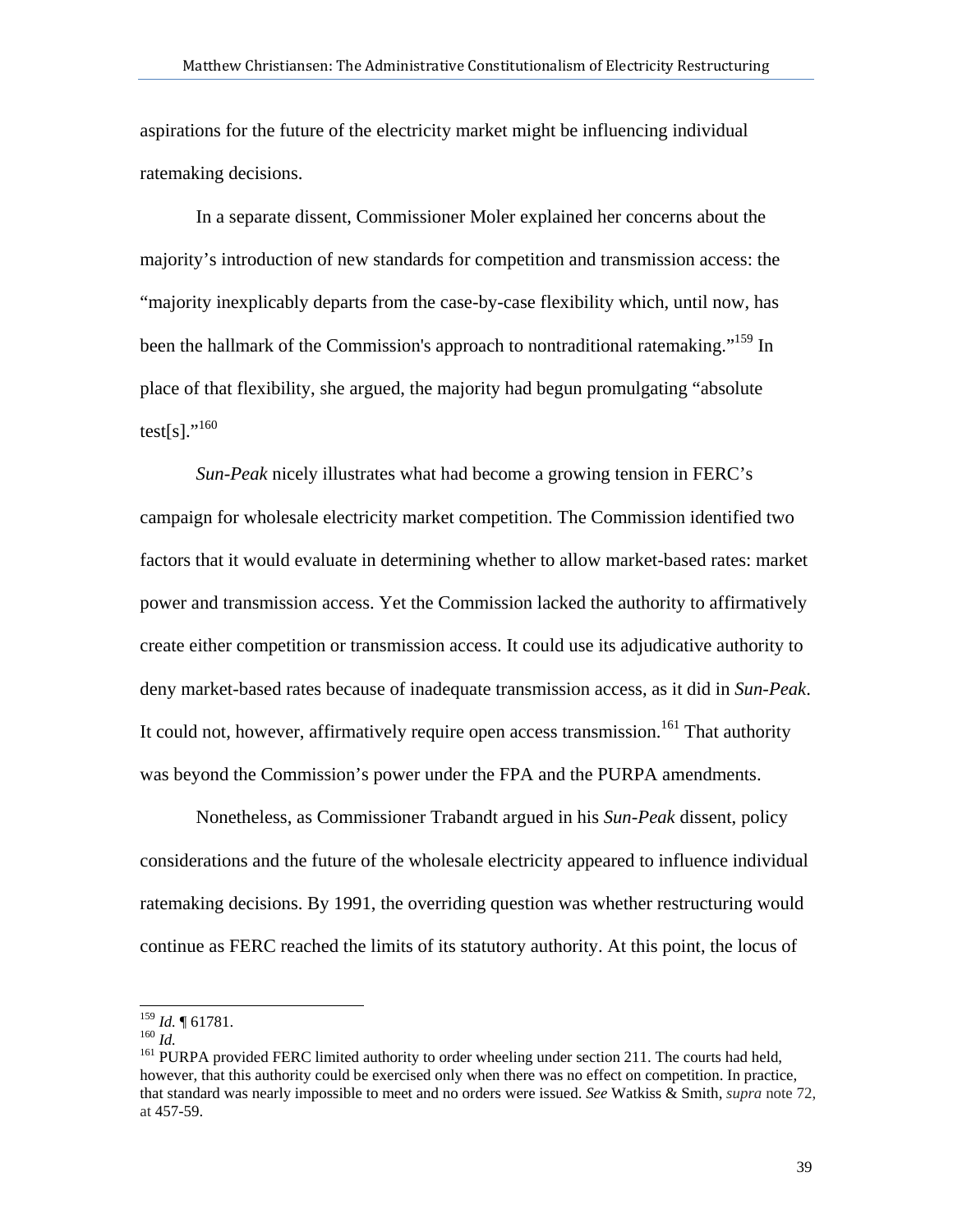the debate over wholesale market competition shifted to Congress. But that shift did not relegate FERC to the sidelines. Instead the Commission attorney's used their expertise and the lessons from the initial restructuring efforts to help shape the debate on the bill that would become the Energy Policy Act of 1992 (EPAct92).<sup>162</sup>

#### **4. The Energy Policy Act of 1992**

Prompted partly by the failure to promulgate final rules based on the 1988 NOPRs, the Bush Administration made electricity policy a major component of its National Energy Strategy (NES).<sup>163</sup> The NES, which served as the basis for much of the draft legislation that ultimately became EPAct  $92$ ,<sup>164</sup> incorporated perspectives from all the major constituents for electricity policy, including industry, consumers, and states.<sup>165</sup> Although the final NES reflected the views of the White House and President Bush's Department of Energy, it prompted a public discourse on the future of electricity regulation.

The NES prioritized two electricity reforms: (1) partially repealing PUHCA and  $(2)$  increasing transmission access.<sup>166</sup> Both reforms would promote wholesale electricity

<sup>&</sup>lt;sup>162</sup> For about 12 years, the Act was known as "EPAct." In 2005, Congress passed the Energy Policy Act of 2005, after which point commentators began referring to the 1992 Act as "EPAct 92." For consistency with the contemporary literature I will full this convention.

<sup>&</sup>lt;sup>163</sup> Interview with Charles Trabandt, Former Commissioner, Federal Energy Regulatory Commission, conducted by Matthew R. Christiansen (conducted April 16, 2012); Interview with Cynthia Marlette, Former General Counsel, Federal Energy Regulatory Commission, conducted by Matthew R. Christiansen (conducted April 17, 2012).

<sup>&</sup>lt;sup>164</sup> Interview with Cynthia Marlette, Former General Counsel, Federal Energy Regulatory Commission, conducted by Matthew R. Christiansen (conducted April 17, 2012).

<sup>&</sup>lt;sup>165</sup> Interview with Charles Trabandt, Former Commissioner, Federal Energy Regulatory Commission, conducted by Matthew R. Christiansen (conducted April 16, 2012); Interview with Cynthia Marlette, Former General Counsel, Federal Energy Regulatory Commission, conducted by Matthew R. Christiansen (conducted April 17, 2012).

<sup>&</sup>lt;sup>166</sup> U.S. DEP'T OF ENERGY, NATIONAL ENERGY STRATEGY 34-35 (1991).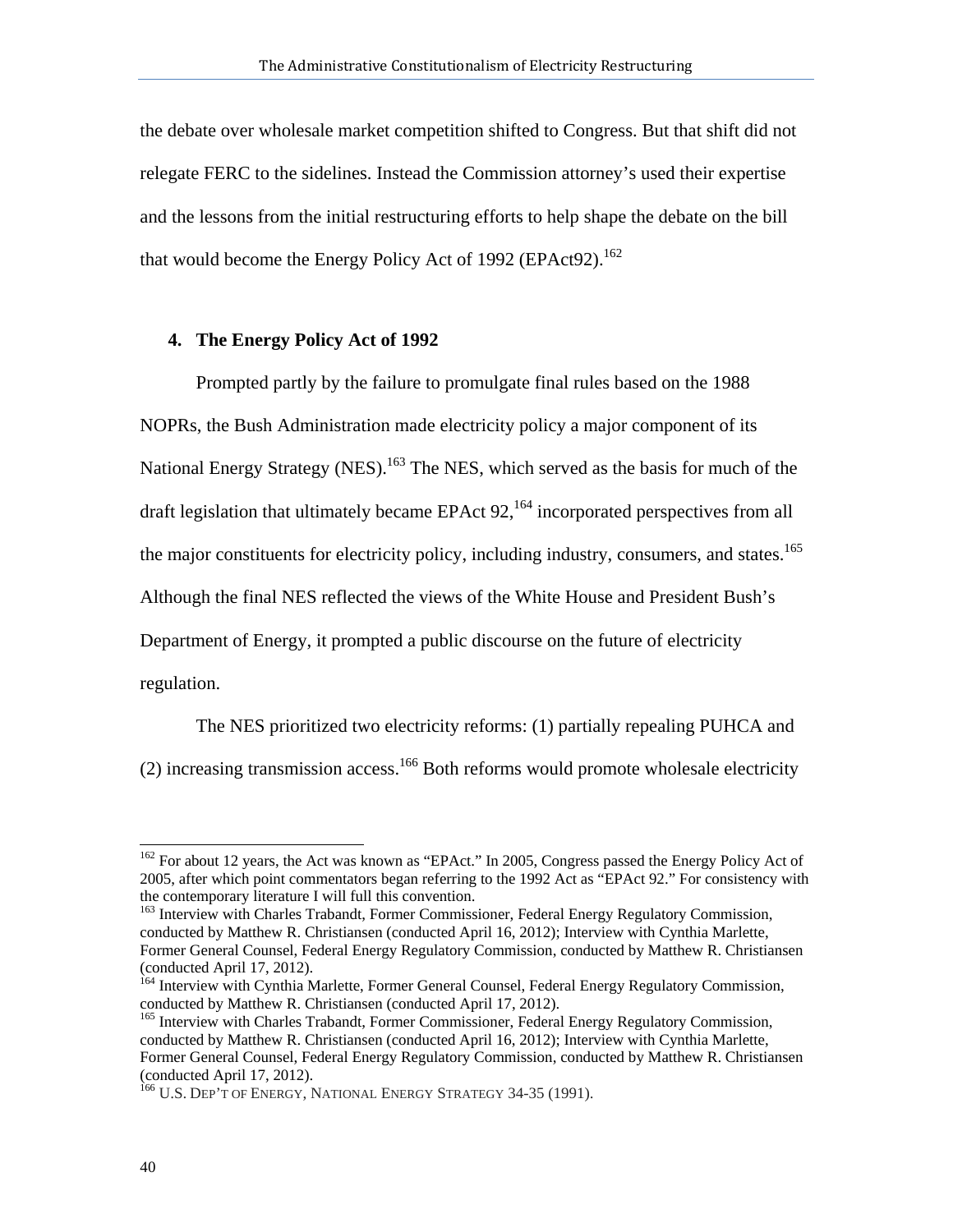competition as a means for increasing efficiency and decreasing the cost of electricity.<sup>167</sup> Repealing PUHCA would facilitate the market entry of electricity generators that were affiliated with traditional utilities. As a result, those generators would, almost by definition, lack market power and, thus, be eligible to charge market-based rates.<sup>168</sup> Similarly, increasing transmission access would allow for more efficient use of current generation, which in turn would incentivize investment in new generation.<sup>169</sup> Both effects would decrease the long-run cost of electricity.

The NES advocated different approaches to these goals. A repeal of PUHCA required congressional action and the NES spoke directly to Congress on that point.<sup>170</sup> On transmission access, however, the NES encouraged FERC to press forward with the authority it already had under the FPA: "the Administration supports full utilization of Department of Energy and FERC authorities to encourage more open access to electric transmission facilities for traditional utilities."<sup>171</sup>

## **A. FERC Goes to Congress**

In 1991, Congress conducted a series of hearings on what would become the first major electricity legislation since PURPA.<sup>172</sup> The hearings covered topics as diverse as electric vehicles, nuclear waste, and research on electromagnetic fields. In previous years, Congress had held hearings on FERC's efforts to promote competition.<sup>173</sup> Commission

 $167$  *Id.* 

<sup>&</sup>lt;sup>168</sup> *Id.* at 34.<br><sup>169</sup> *Id.* at 35.

<sup>&</sup>lt;sup>170</sup> *Id.* at 34. 171 *Id.* at 34. 171 *Id.* at 35. The NES did note that "legislative expansion of FERC's authority" might be necessary if that authority proved insufficient. *Id.* 

<sup>&</sup>lt;sup>172</sup> For a discussion on how EPAct 92 was passed, see Jim Rossi, *Lessons from the Procedureal Politics of the "Comprehensive" National Energy Policy Act of 1992, 19 HARV. ENVTL. L. REV. 195 (1995).* 

<sup>&</sup>lt;sup>173</sup> See, e.g., *Competitive Wholesale Electric Generation Act of 1989: Hearings on S. 101* (Nov. 9 & Nov. 16 1989).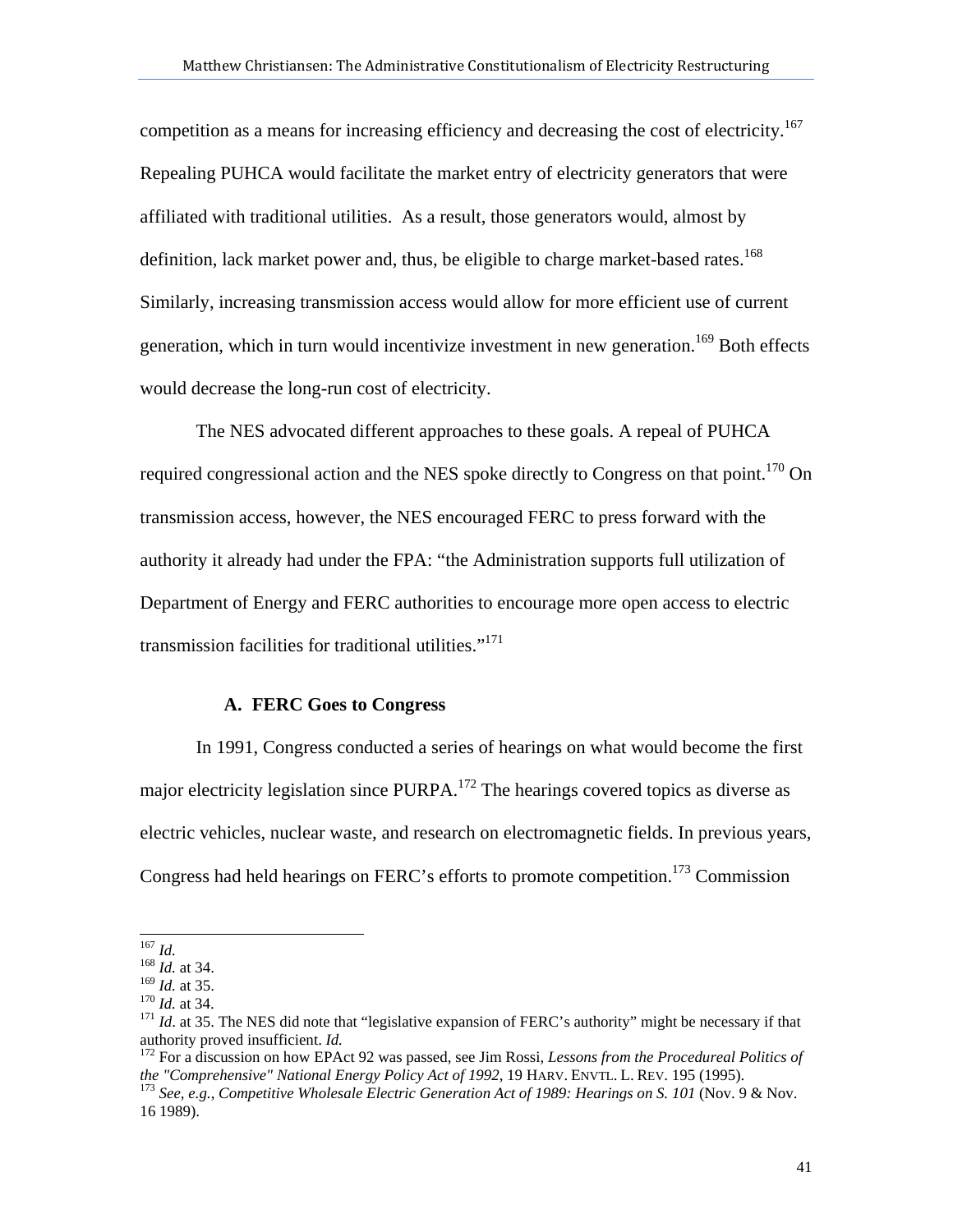attorneys testified at those hearings, providing details on restructuring and reaction to various proposed bills.<sup>174</sup> In the hearings on EPAct 92, however, members of FERC assumed a more prominent rule in the hearings on electricity market competition. Cynthia Marlette, an associate general counsel at FERC, provided testimony that included (1) a detailed analysis of FERC's efforts to deregulate wholesale generation and (2) an assessment of the areas where the Commission lacked adequate statutory authority to continue restructuring.

The testimony focused on the two indicators of competition that had become FERC's de facto litmus test for approving market-based rates. First, FERC's staff strongly supported proposals that would partially repeal the PUHCA by creating a class of generators that could sell power without being subject to the PUHCA's onerous reporting and securities requirements.<sup>175</sup> Because those generators were independent from the legacy utilities they would almost necessarily lack market power.

Second, the Commission staff highlighted the uncertainty about FERC's authority to mandate wheeling and the barriers to competition this created.<sup>176</sup> The testimony noted that the Commission had been able to increase transmission access on a case-by-case basis by requiring it as a *quid pro quo* for receiving FERC approval for mergers or

 $174$  See id.

<sup>&</sup>lt;sup>175</sup> See, e.g., National Energy Strategy Hearings, *supra* note 154, at 16 ("The Public Utility Holding Company Act has served a very useful purpose in breaking up an industry that was full of abuses in the 1920's and 1930's. However, 55 years have passed, and the statute as enacted is a severe barrier to the continued evolution of a competitive generation market.").

<sup>&</sup>lt;sup>176</sup> National Energy Strategy Hearings, *supra* note 154, at 50 ("[T]he Commission has encountered some instances where additional transmission service would have improved the market alternatives available to wholesale buyers. . . . The Commission increasingly faces the questions of how to evaluate market-based proposals in the face of somewhat imperfect transmission service, and whether to accept filings that promote efficient wholesale trade but may be inadequate when compared to some other hypothetical alternative that might involve a larger degree of access to transmission service.").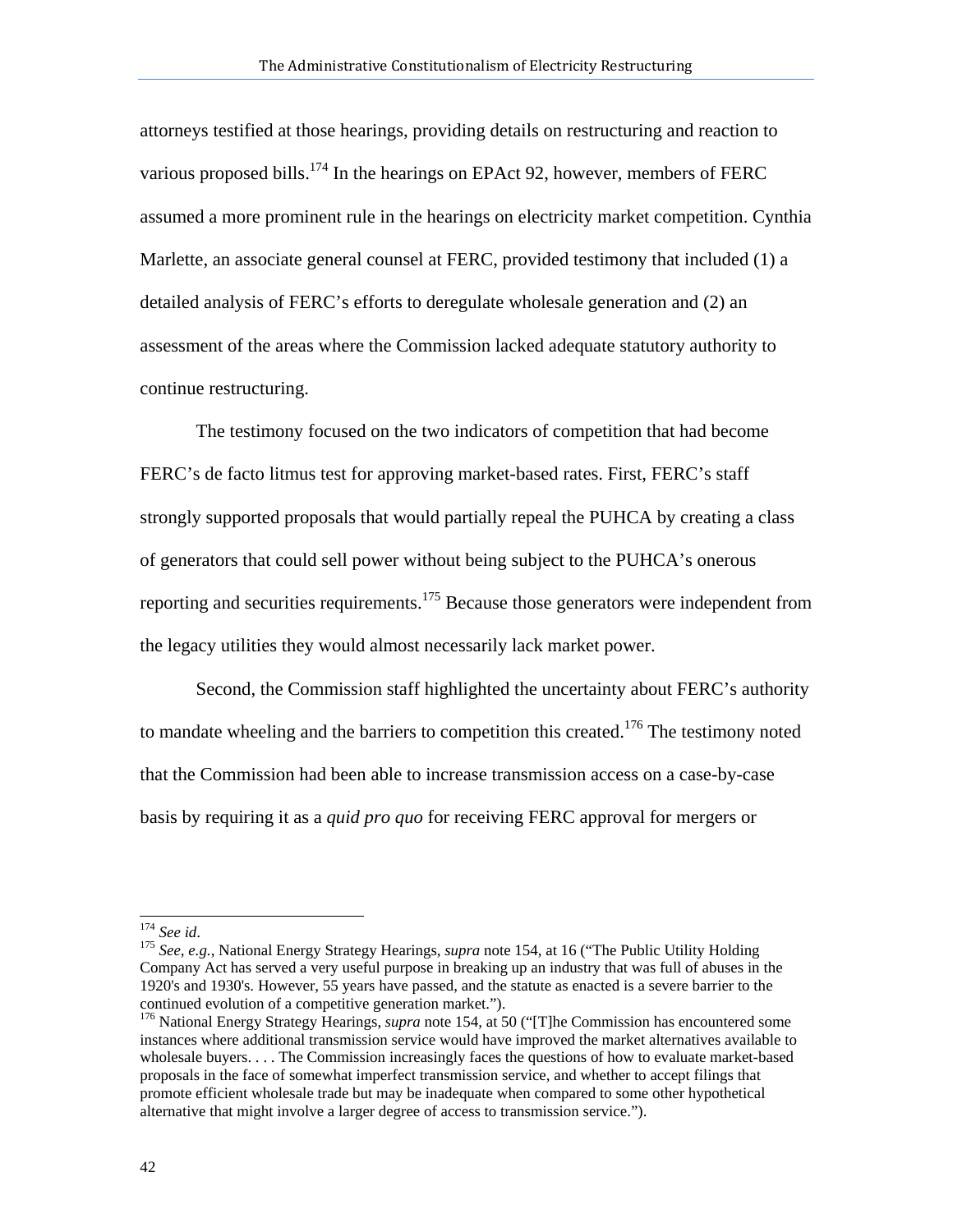pricing flexibility.177 Nonetheless, the Commission staff observed that it lacked clear authority to reform transmission practices and that no federal court of appeals had ruled on possible arguments for it having that authority.<sup>178</sup> The testimony also noted instances where federal courts had rejected efforts to increase transmission access.<sup>179</sup>

As part of the testimony, FERC attorneys submitted a statement summarizing every case, beginning with the Southwestern Experiment, in which the Commission had considered market-based rates.<sup>180</sup> Those cases served as important evidence for the testimony. FERC used its experience to demonstrate both its success promoting competition<sup>181</sup> and where its initiatives were stymied by a lack of statutory authority.<sup>182</sup> The Commission staff also relied on these cases to assuage concerns about its willingness to scrutinize the conditions for market-based rates. Indeed, they used the Commission's deregulatory experiments as evidence that generators would not be permitted to exploit market-based regulations to consumers' detriment.<sup>183</sup>

<sup>&</sup>lt;sup>177</sup> National Energy Strategy Hearings, *supra* note 154, at 45.

<sup>&</sup>lt;sup>178</sup> See National Energy Strategy Hearings, *supra* note 154, 59 ("The legal authority to condition marketbased rate approval on transmission access has not been appealed to any court."); *id.* at 61 ("[D]ecisions of various appellate courts paint an unclear picture on the issue of the Commission's authority to order wheeling as a remedy for undue discrimination.").

<sup>179</sup> *See id.* at 65 (citing Florida Power & Light Co. v. FERC, 660 F.2d 668 (5th Cir. 1981 Unit B) (holding that FERC lacked the statutory authority to require an electric utility to provide wheeling even at a reasonable request)); *id* at 61 (citing New York State Gas & Electric Co. v. FERC, 638 F.2d 821 (2d Cir. 1981) (ruling that neither the public interest nor enhancement of competition was a sufficient basis for a wheeling order)).<br><sup>180</sup> The statement listed 34 cases in all. National Energy Strategy Hearings, *supra* note 154, at 31.

<sup>&</sup>lt;sup>181</sup> See, e.g., id. at 45-46.<br><sup>182</sup> See, e.g., id. at 50, 51-52, 53, 61.<br><sup>182</sup> See id. at 19 ("As discussed in Enclosure A, the Commission has taken a tough stand on affiliate abuse issues and has recently enunciated a strict test for affiliate transactions which may affect pricing to nonaffiliates."); *id.* at 18 (("[N]on- traditional generators engaging in wholesale sales (other than most QFs) are not non-utility generators, nor are they non- regulated generators. While the FERC in many instances has applied a different type of regulation to non-traditional generators—by allowing market-based rates and granting certain regulatory waivers—it has done so only after thoroughly scrutinizing the market power of the entity involved  $\dots$ .")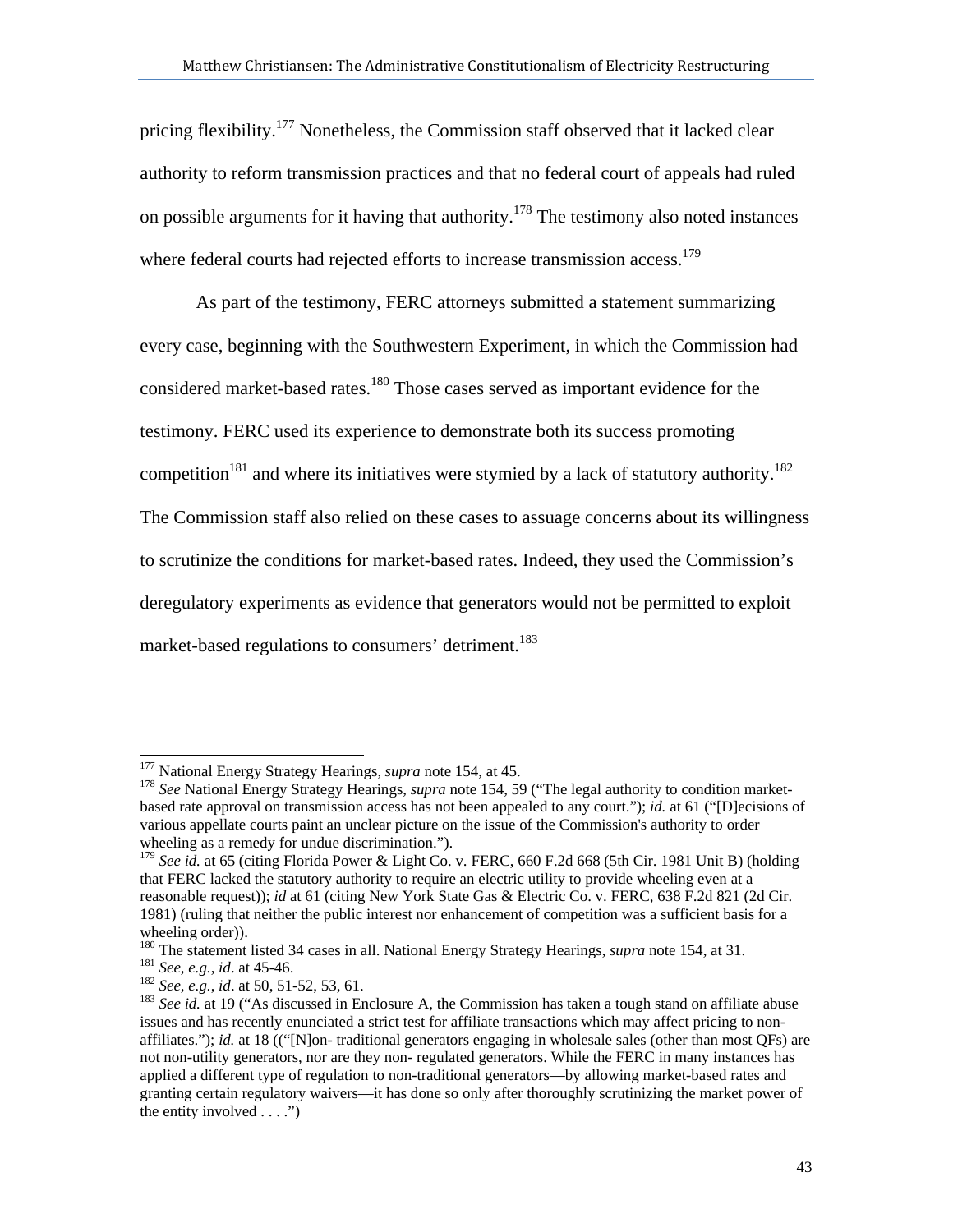The precise impact of this testimony is hard to quantify. The earlier hearings on wholesale competition<sup>184</sup> indicated that there was already a constituency in favor of further restructuring. The National Energy Strategy also indicated an emerging coalition of supporters of electricity market reform. Indeed, the various proposed bills incorporated many of the proposals outlined in the NES.<sup>185</sup> Marlette, the FERC attorney who provided the testimony, has observed that Congress was already sympathetic to increased competition.<sup>186</sup>

Nonetheless, a careful reading of the legislative history suggests that the

testimony from FERC staff played an important role in shaping the bill. The House

committee report noted that two provisions had received strong support from FERC: (1)

the creation of a new class of generators that would presumptively lack market power and

(2) a provision granting FERC enhanced wheeling authority.<sup>187</sup> The report's rationale for

creating a new class of generators closely tracked the Commission's testimony.<sup>188</sup>

<sup>&</sup>lt;sup>184</sup> See supra note 173.

<sup>&</sup>lt;sup>185</sup> Interview with Charles Trabandt, Former Commissioner, Federal Energy Regulatory Commission, conducted by Matthew R. Christiansen (conducted April 16, 2012); Interview with Cynthia Marlette, Former General Counsel, Federal Energy Regulatory Commission, conducted by Matthew R. Christiansen (conducted April 17, 2012).

<sup>&</sup>lt;sup>186</sup> Interview with Cynthia Marlette, Former General Counsel, Federal Energy Regulatory Commission, conducted by Matthew R. Christiansen (conducted April 17, 2012).<br><sup>187</sup> Comprehensive National Energy Policy Act, H.R. REP. 102-474 pt. 1, at 139-40 (1992).

<sup>&</sup>lt;sup>188</sup> Compare Comprehensive National Energy Policy Act, H.R. REP 102-474 pt.1, at 139 (1991) ("While the U.S. electricity system has served the country well in terms of reliability of service and meeting load growth, it is clear that the recent emergence of competition in the generation sector has been beneficial to consumers and should be further encouraged.") *and id.* at 138 (("Although there were early doubts about the reliability of independent power, experience has proven these concerns to be unfounded. In a January, 1992, report to the Subcommittee on Energy and Power entitled "Electricity Supply: Potential Effects of Amending the Public Utility Holding Company Act," the General Accounting Office found that wholesale power purchases have not impaired electric service, and that utilities and state commissions have employed a variety of tools to ensure the reliability of IPPs. Today, many utilities value the option of purchasing wholesale power as a means of avoiding or forestalling the need to build new baseload facilities.") *with*  National Energy Strategy Hearings, *supra* note 154, at 14 ("There is, however, a major barrier to the continued evolution of competition in the generation sector of the industry, and that is the Public Utility Holding Company Act. A growing number of entities have the ability and the expertise to supply generation, but they do not meet the qualifications under PURPA.").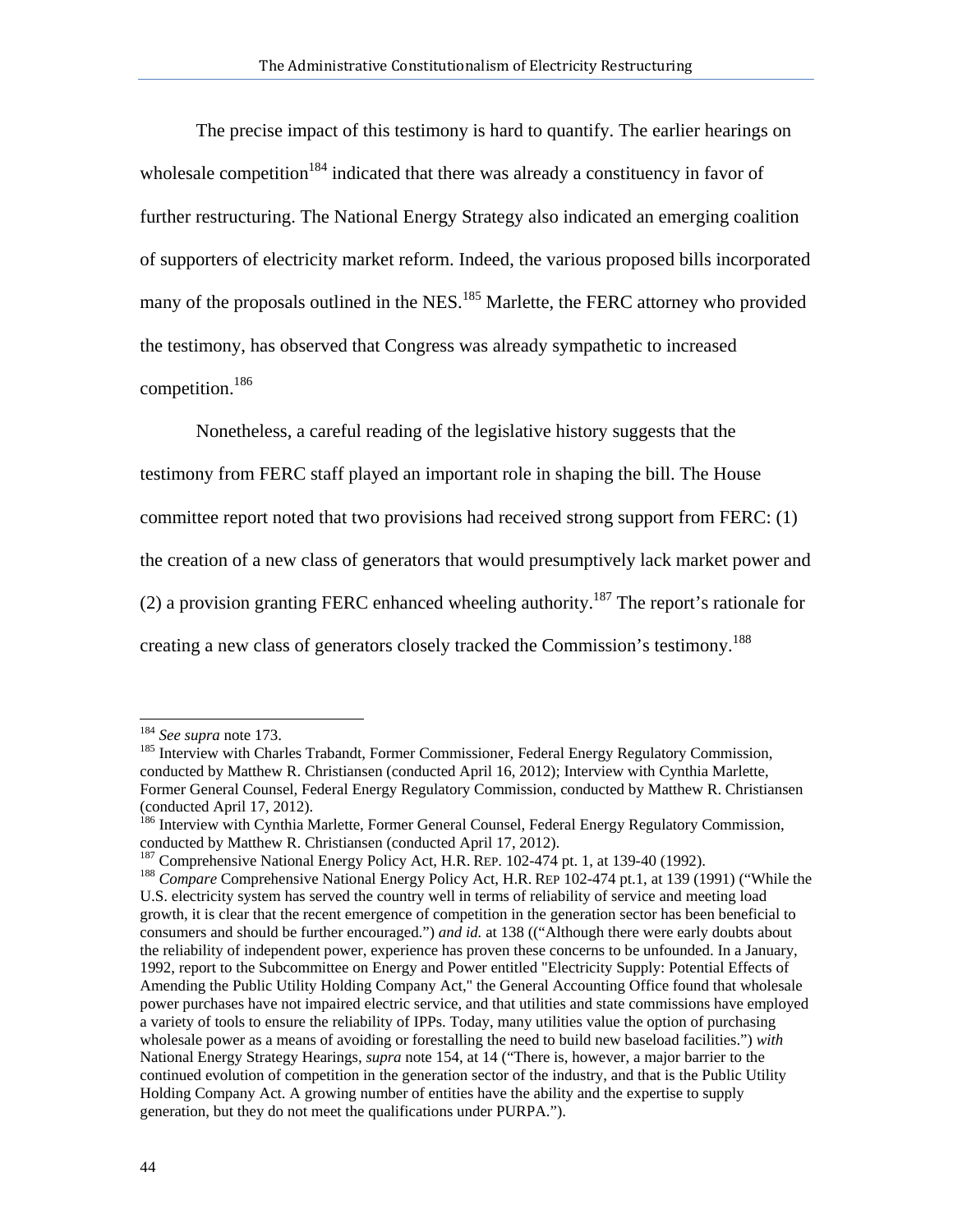Similarly, the section of the report discussing the enhanced wheeling authority pointed

directly to FERC's testimony on the need for this authority:

A second major impediment to IPP [independent power producer] development is the Federal Energy Regulatory Commission's (FERC) lack of clear authority under the Federal Power Act to order utilities to transmit, or 'wheel,' electricity for others. . . . . In hearings before the Subcommittee on Energy and Power, FERC witnesses spoke in favor of legislative clarification of the Commission's wheeling authority. Other witnesses testified that some utilities engage in discriminatory practices against PURPA owners, IPPs, and other utilities seeking transmission services."<sup>189</sup>

At the very least, the repeated references to FERC's testimony suggest that

Congress viewed the FERC attorneys as especially credible witnesses on restructuring.

Their testimony also demonstrated the importance that the Commission's administrative experimentation had for its credibility before Congress. The Commission staff pointed to its use of market competition as support for additional restructuring authority. They also used the Commission's experience with market-based rates to explain how the current statutory framework created barriers to continued restructuring. And finally, they used FERC's experience to convince wary legislators that competition would not harm consumers.

# **B. EPAct 92 and Legislative Ratification**

On October 24, 1992, President George H.W. Bush signed the Energy Policy Act of 1992 ("EPAct 92").<sup>190</sup> The Act represented a sea change for electricity restructuring. First, the Act created a class of utilities—exempt wholesale generators (EWGs)—that

<sup>&</sup>lt;sup>189</sup> Comprehensive National Energy Policy Act, H.R. REP 102-474 pt.1, at 138 (1991).

<sup>190</sup> Pub. L. No. 102-486 (1992).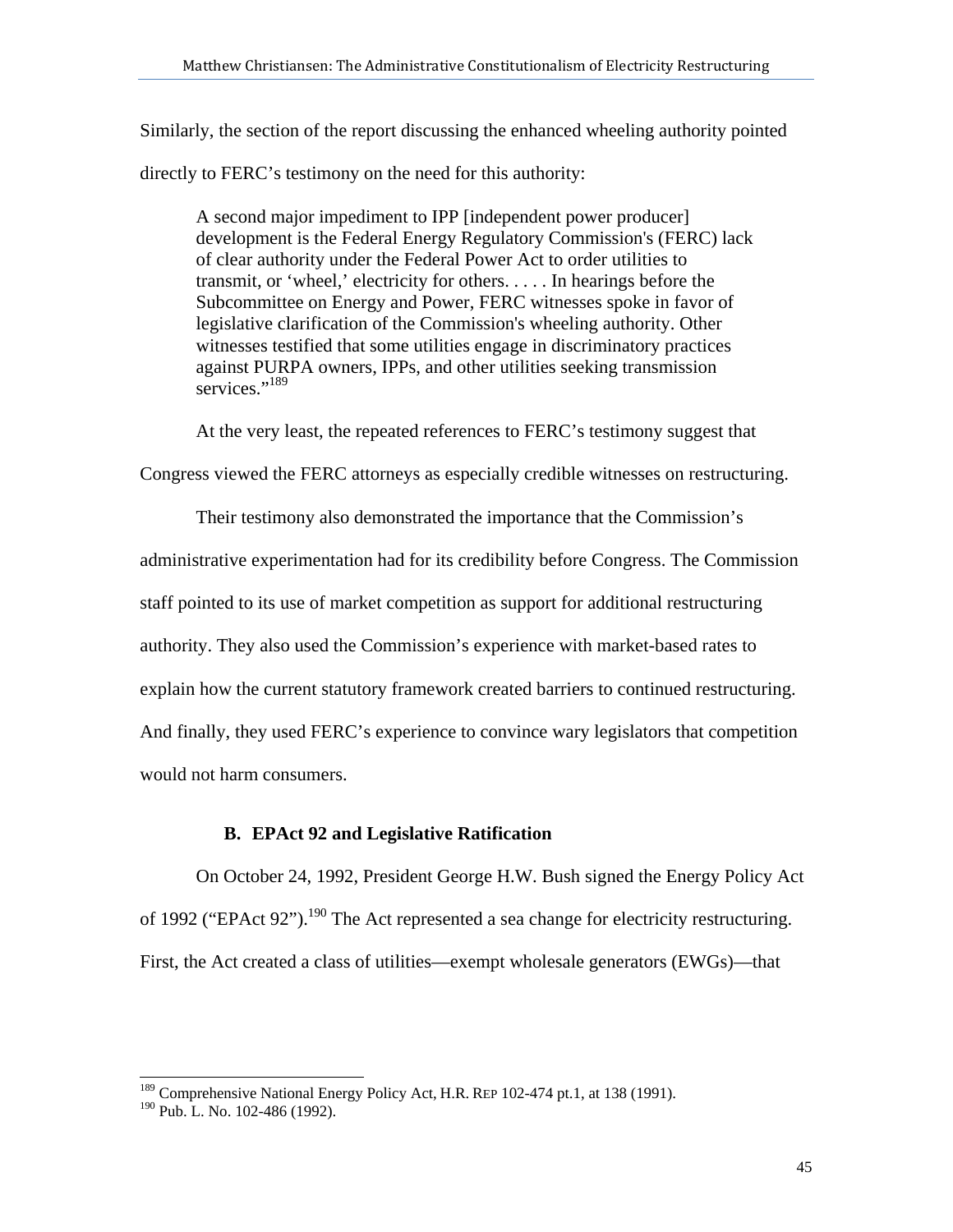could generate power without being subject to the cumbersome restrictions of PUHCA.<sup>191</sup> Congress believed that the opportunity to invest in generation without having to comply with PUHCA would encourage (1) new investment in generation by (2) companies not affiliated with traditional utilities. It thus created an entire of class generators that could foster the competition needed for increased market-based regulation.<sup>192</sup>

Second, EPAct 92 gave FERC the authority to order a transmission-owning entity to wheel power in response to a petition from another regulated entity. Section 211 allowed FERC to order open access on a case-by-case basis, though with strict limits on its authority—e.g., it prohibited retail wheeling.<sup>193</sup> Unlike the PUHCA reforms, which were expressly requested in the NES,<sup>194</sup> section 211 went beyond the NES's statement that FERC should continue using its existing authority. By providing FERC with enhanced authority, Congress indicated its support for transmission reform.

Nonetheless, Congress's precise intent in adding this new authority was unclear. On the one hand, by going beyond the NES, Congress evinced a strong pro-competitive intent to promote wheeling. The new wheeling authority might thus be read as an indication that FERC should accelerate the pace of transmission reform. On the other hand, the wheeling authority could be invoked only in response to petition from a regulated entity. Thus Section 211 could also have indicated Congress's desire to channel transmission reform down a particular avenue: limited FERC adjudication rather than

<sup>&</sup>lt;sup>191</sup> Recall that PUHCA had previously required that companies that generated electricity, with only the exceptions contained PURPA, had to comply with rigorous reporting requirements

 $192$  Because utilities and transmission-owning entities were already subject to the PUHCA, they would be affected by the new law, which would instead provide an additional incentive only for companies not already subject to the PUHCA.

<sup>&</sup>lt;sup>193</sup> See generally Watkiss & Smith, *supra* note 72 (discussing the pro-competitive provisions of the Act). <sup>194</sup> See supra notes 166-170 and accompanying text.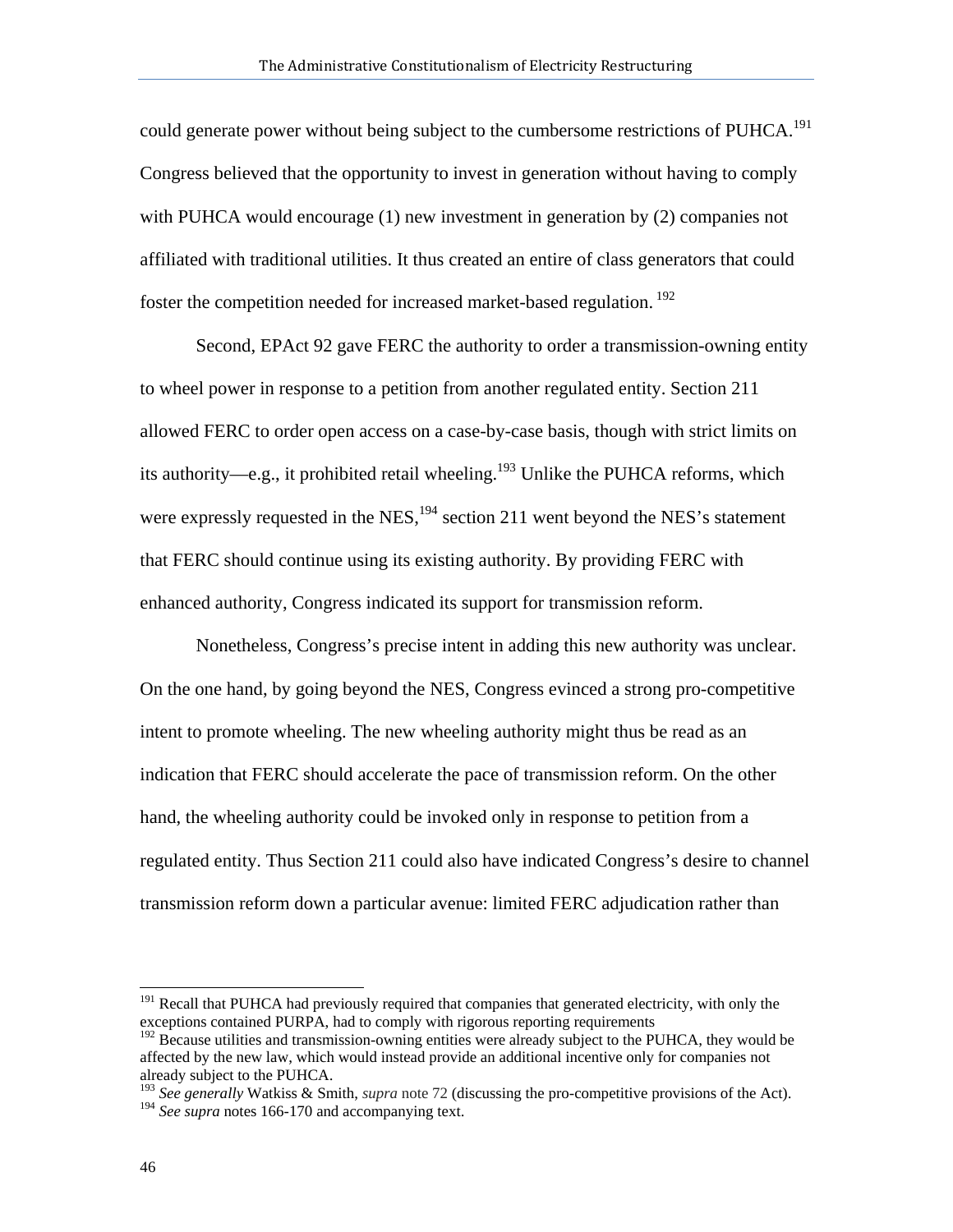something more sweeping. At the time EPAct 92 was passed, it was not clear which interpretation best characterized congressional intent.

Nonetheless, the Act ratified FERC's administrative experiments while also providing explicit authority to continue restructuring.<sup>195</sup> The consensus among industry experts was that the role of competition would continue to increase.<sup>196</sup> Some even expected that the robust federal push toward competition would lead states to introduce competition at the retail level.<sup>197</sup> FERC, however, still faced significant barriers to its restructuring efforts. First, Congress did not give FERC authority to issue wheeling orders at the retail level—that authority remained exclusively with the state public utility commissions. Many of the same experts who predicted the continued transformation of the electricity sector worried that the nation's inefficient transmission system could thwart, or at least limit, further competition.<sup>198</sup> Requiring open access transmission had been essential to FERC's restructuring of the natural gas sector.<sup>199</sup> Open access permitted large retail consumers to purchase gas from producers, a practice that became an

<sup>&</sup>lt;sup>195</sup> In perhaps the most reliable indication of future competition, "credit rating agencies hammered away at that point when they tightened their standards, because they believe that risk levels were increasing thanks to the potential for competition." HYMAN ET AL, *supra* note 24, at 184-85.

<sup>196</sup> *See, e.g.*, DAN WILLIAMS & LARRY GOOD, GUIDE TO THE ENERGY POLICY ACT OF 1992, 251 (1992) ("The Electricity Industry will undergo a complete transformation in the next several years); *id.* (comparing the expected changes from the Clean Air Act Amendments of 1990 and EPAct 92 to the effects "the breakup of AT&T had on the telecommunications industry"); Bernard S. Black & Richard J. Pierce, Jr, *The Choice Between Markets and Central Planning in Regulating the U.S. Electricity Industry*, 93 COLUM. L. REV. 1339, 1341 (1993) ("The industry has begun a period of radical change. When that process is complete, the electricity industry and its regulation will bear little resemblance to the patterns that have become familiar over the past century."); Watkiss & Smith, *supra* note 72.<br><sup>197</sup> Recall that retail electricity is the local sale of electricity to an end-user. It falls outside interstate

commerce and is thus regulated by state public utility commissions rather than FERC. Retail markets were one of the last segments of the economy dominated by traditional regulation. *See, e.g.*, Black & Pierce, *supra* note 196, at 1350-51.

<sup>&</sup>lt;sup>198</sup> *Id.* at 1350 ("A more serious long-term concern is transmission bottlenecks.").

<sup>199</sup> Jim Rossi, *supra* note 11, at 786-87. Congress did not, however, prevent states from ordering retail wheeling. It determined only that retail competition would not be a federal project.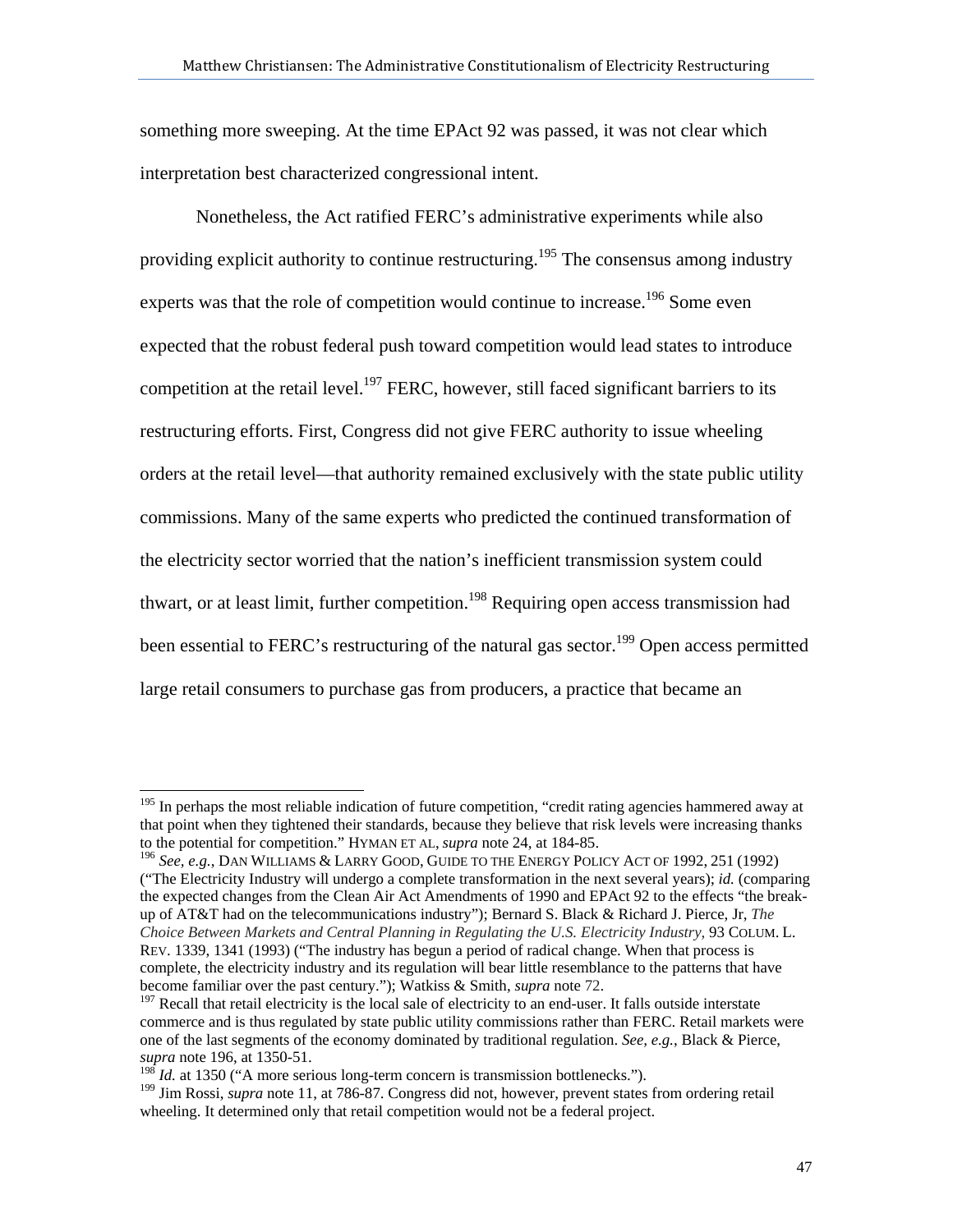important driver of natural gas restructuring.<sup>200</sup> It was not clear that FERC could replicate those results in the electricity sector absent the same authority.

Second, the wheeling authority that Congress did provide FERC was limited. It could be invoked only in response to a petition from a regulated entity.<sup>201</sup> The 1992 amendments thus did not create the authority to issue broadly applicable generic wheeling orders.<sup>202</sup> Evaluating wheeling requests on a case-by-case basis had the potential to become exceedingly cumbersome as the number of requests increased with expanded competition.<sup>203</sup> This presented a serious limitation on the Commission's efforts to increase the scale of restructuring by requiring FERC's involvement in *nearly every* dispute over transmission access.

Third, the transmission orders that FERC would issue had the potential to impact price, reliability, and many other aspects of electricity generation. Any missteps in using its limited wheeling authority would complicate FERC's restructuring efforts, potentially sapping the support and credibility it had amassed over the last decade. The stakes were high to say the least.

 $^{200}\,$  Bosselman et al, Energy, Economics, and the Environment: Cases and Materials 507-10 (2010).

<sup>&</sup>lt;sup>201</sup> Energy Policy Act § 722(3) (codified at 16 U.S.C. § 824k(h) (2006))<br><sup>202</sup> Watkiss & Smith, *supra* note 72, at 460 ("A transmission order applies only to applicants—FERC is not empowered to require utilities to adopt transmission tariffs of general applicability").<br><sup>203</sup> Moreover, as the Commission subsequently noted when imposing open access, the reactive approach to

securing wheeling services did not fit well in an industry where "for competitive reasons, many transactions must be negotiated relatively quickly" and "[m]any competitive opportunities will be lost by the time the Commission can issue a final order under section 211. Promoting Wholesale Competition Through Open Access Non-Discriminatory Transmission Services by Public Utilities; Recovery of Stranded Costs by Public Utilities and Transmitting Utilities, 61 FR 21540-01, 21562 (May 10, 1996) [hereinafter Order 888].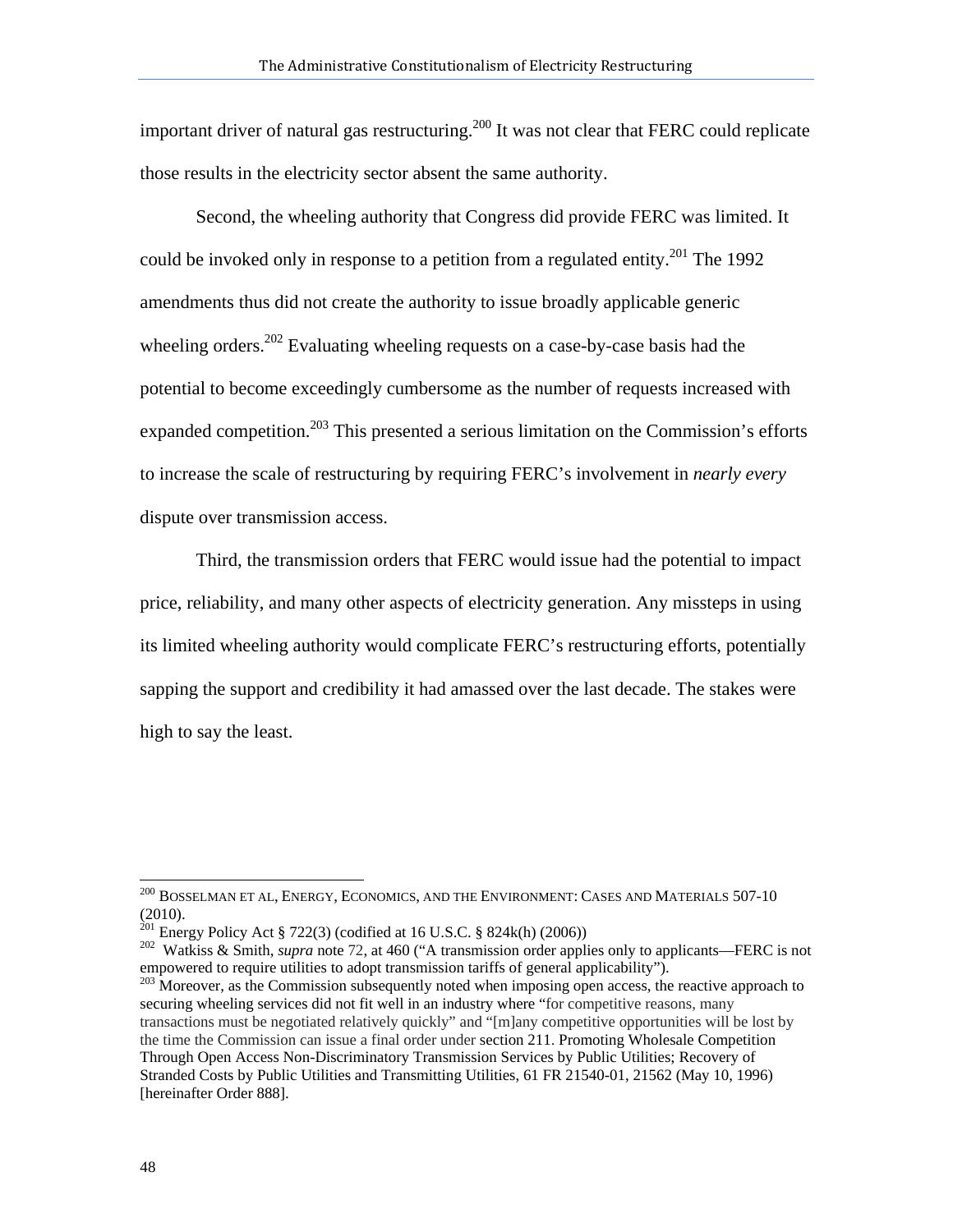# **5. Implementing Competition: From EPAct 92 to Order 888**

The EWG provisions required relatively little of FERC. The number of EWGs grew rapidly through the early-to-mid 1990s, dramatically increasing the number of electricity generators that lacked market power.<sup>204</sup> Within a few years, the Commission began adopting presumptions that new generators lacked market power and could operate with minimal oversight. $^{205}$ 

Transmission policy proved more complex. FERC invoked its new wheeling authority to require open access transmission in a number cases brought before the Commission. By 1996, FERC had heard 14 wheeling petitions requesting and ordered wheeling in 12 of them.<sup>206</sup> Nonetheless, by the mid-1990s, the Commission concluded that this reactive approach to wheeling would not provide the level of transmission access needed to support restructuring. In April 1996, FERC issued the most significant order in its history of electricity regulation.<sup>207</sup> Entitled Order 888, this rule required all entities under FERC's jurisdiction to provide open access transmission on equal terms to any generator.208 In issuing this order, the Commission transformed electricity transmission into the type of common carrier regime that had been considered and ultimately rejected when the FPA was originally passed in 1935.<sup>209</sup> The following Sections explain how

 $204$  HYMAN ET AL, *supra* note 24, at 184-85.

<sup>&</sup>lt;sup>205</sup> In 1994, the Commission assumed that newly installed generation facilities would not have market power. Instead, the Commission determined that its market power inquiries would focus on transmission dominance instead. Kansas City Power & Light, 67 F.E.R.C. 61,183 (1994); *infra* notes 238-239 and accompanying text.<br><sup>206</sup> Order 888, *supra* note 203.

<sup>&</sup>lt;sup>207</sup> U.S. ENERGY INFO. ADMIN., *The Changing Structure of the Electric Power Industry 2000: An Update*, http://205.254.135.7/cneaf/electricity/chg\_stru\_update/chapter7.html (last visited Jan. 28, 2011) ("Order 888 was considered the most far-reaching and ambitious project undertaken by FERC to eliminate deterrents to competition in the electric power industry.").

<sup>&</sup>lt;sup>208</sup> Promoting Wholesale Competition Through Open Access Non-Discriminatory Transmission Services by Public Utilities; Recovery of Stranded Costs by Public Utilities, 75 F.E.R.C. P 61,080 (Apr. 24, 1996). <sup>209</sup> *See supra* notes 34-35 and accompanying text.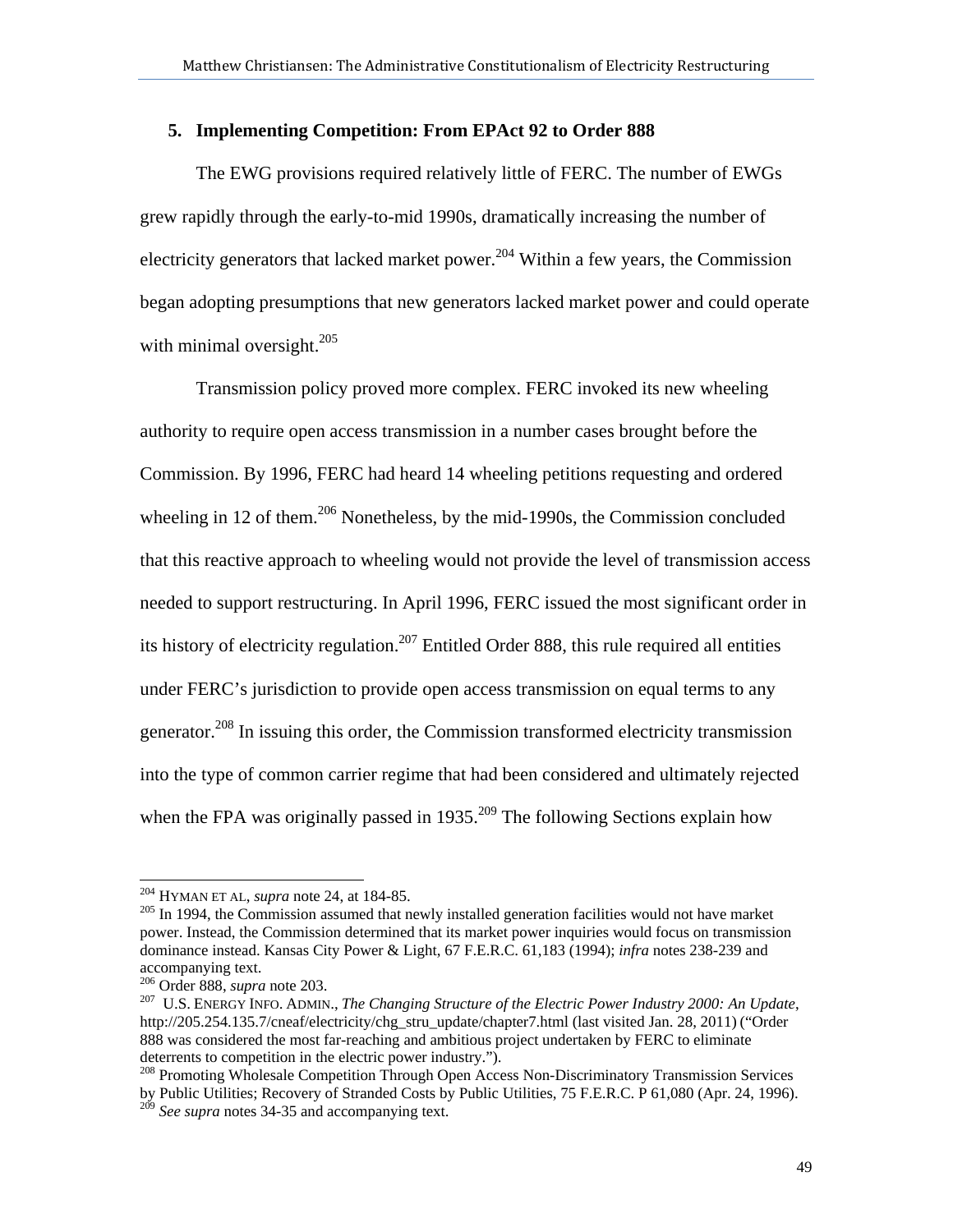FERC came to require Order 888 and how it dynamically interpreted the FPA to sanction its new position.

## **A. Testing the Waters: Initial Wheeling Orders**

Following EPAct 92, FERC's regulatory focus shifted from a case-by-case assessment of the appropriateness of market-based rates, to promulgating standards that would make market-based competition the default form of electricity regulation. As part of that process, the Commission's efforts to open transmission access became the most important front in restructuring.

FERC heard the first case involving its new wheeling authority, *Florida Municipal*, in the fall of 1993.<sup>210</sup> A local power agency, Florida Municipal, requested that the Commission resolve a four-year dispute between it and Florida Power & Light, the utility, regarding the rates for using the utility's transmission network.<sup>211</sup> Florida Municipal wanted so-called "network access" rates, which would allow it to pay a single fee that reflected how it actually used Florida Power & Light's transmission lines. Florida Power & Light instead insisted on a much higher charge based on how Florida Municipal *might* use the transmission.<sup>212</sup> What is important for this inquiry is that network access required Florida Power & Light to charge a competitor as if the competitor were just another of Florida Power & Light's generation units. It would thus eliminate a competitive advantage for generators that also owned transmission lines.

<sup>&</sup>lt;sup>210</sup> Florida Mun. Power Agency v. Florida Power & Light Co, 65 F.E.R.C. ¶ 61125 (Oct. 28, 1993). <sup>211</sup> *Id.* at 61617. The dispute turned on a highly technical, but important difference. Florida Municipal wanted to pay for

transmission based on the maximum amount of transmission that it could actually use—in other words, enough transmission to meet its full supply obligations. Florida Power & Light wanted to charge a fee that covered the potential permutations of transmission lines that Florida Municipal might potentially use, which could have resulted in a much higher figure. *See id.* at 61599 n.3.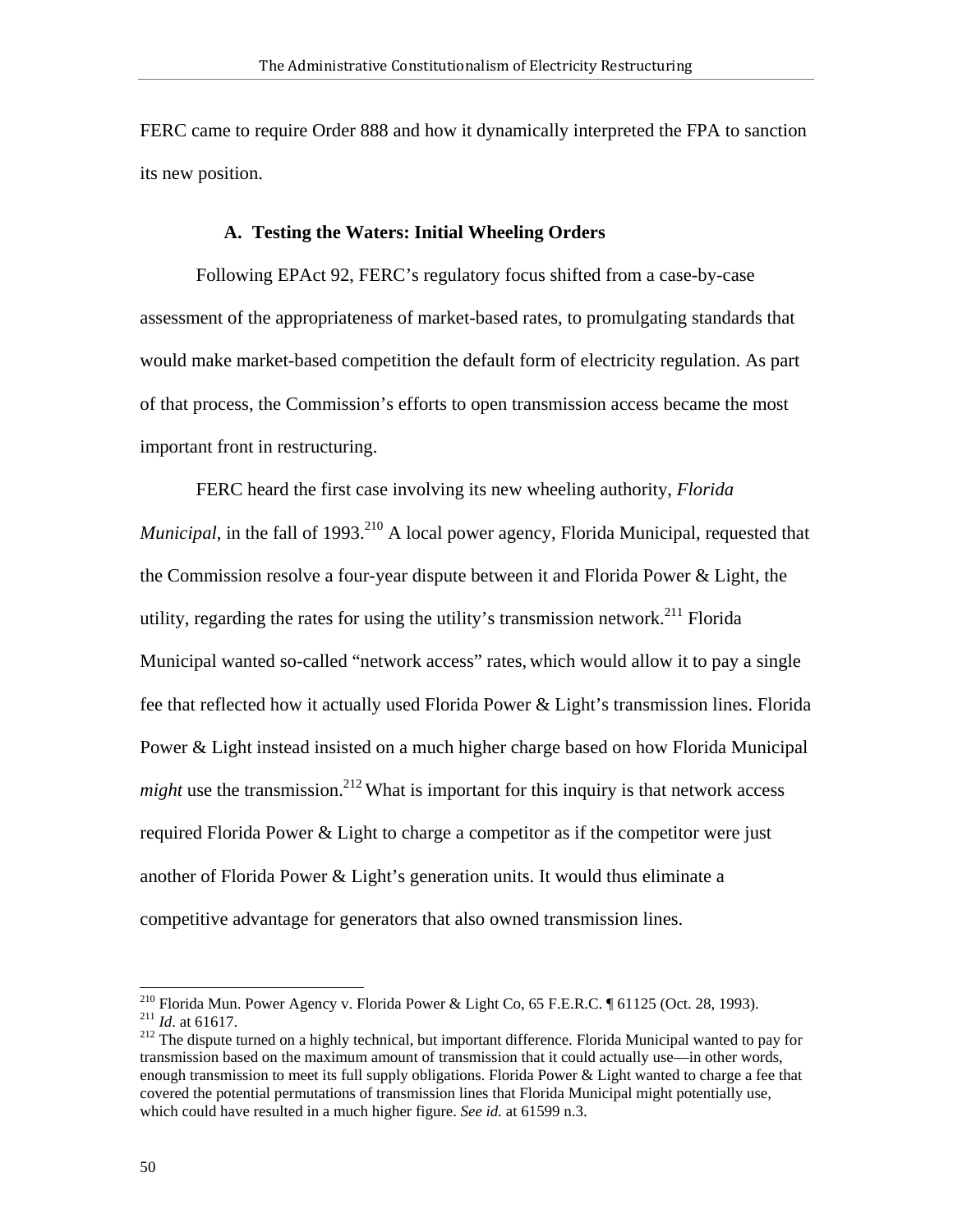Equally important was Florida's Municipal's justification for receiving network access rates. It urged the Commission to use *either* its authority under FPA sections 205 and 206—which were part of the 1935  $FPA^{213}$ —to remedy "undue discrimination" or the new wheeling authority under section 211. The Commission chose to resolve the matter by looking only at its section 211 authority. It found that network access would result in lower costs to consumers and thus met 211's "in the public interest" standard.<sup>214</sup> Although it is unclear why the Commission chose to analyze the case under section 211 rather than sections 205-206, the fact that it looked first to 211 and never discussed 205- 206 in its written opinion suggests that, in 1993, the Commission viewed the new provision as its primary source of wheeling authority.

A month later the Commission resolved what appeared to be an unrelated case: a request by Commonwealth Edison for approval of a proposed slate of transmission access charges.215 The Commission found that Commonwealth Edison had not shown that its proposed tariff was "just and reasonable" under section 205 and scheduled a hearing on the matter.<sup>216</sup> One of the issues to be considered at the hearing was whether Commonwealth Edison's decision not to provide access to parts of transmission network violated the FPA's prohibition on "undue discrimination."

This was a potentially ground breaking inquiry. As Commissioners Donald Santa and James Hoecker noted in separate concurrences, 217 the Commission had elected to

<sup>&</sup>lt;sup>213</sup> See supra notes 39-40 and accompanying text.

<sup>&</sup>lt;sup>214</sup> Florida Mun. Power, 65 F.E.R.C.  $\P$  61615.<br><sup>215</sup> Commonwealth Edison Co., 65 F.E.R.C.  $\P$  61288 (Nov. 30, 1993).<br><sup>216</sup> *Id.*  $\P$  62356.<br><sup>216</sup> *Id.*  $\P$  62361 (Comm'r Santa, concurring) ("Even if a credible argument Commission has the legal authority to condition voluntary transmission filings under section 205 of the FPA on a condition that the transmitter provide open access. I question whether it is wise to venture down this speculative path, especially when a clear procedural framework for fostering a more competitive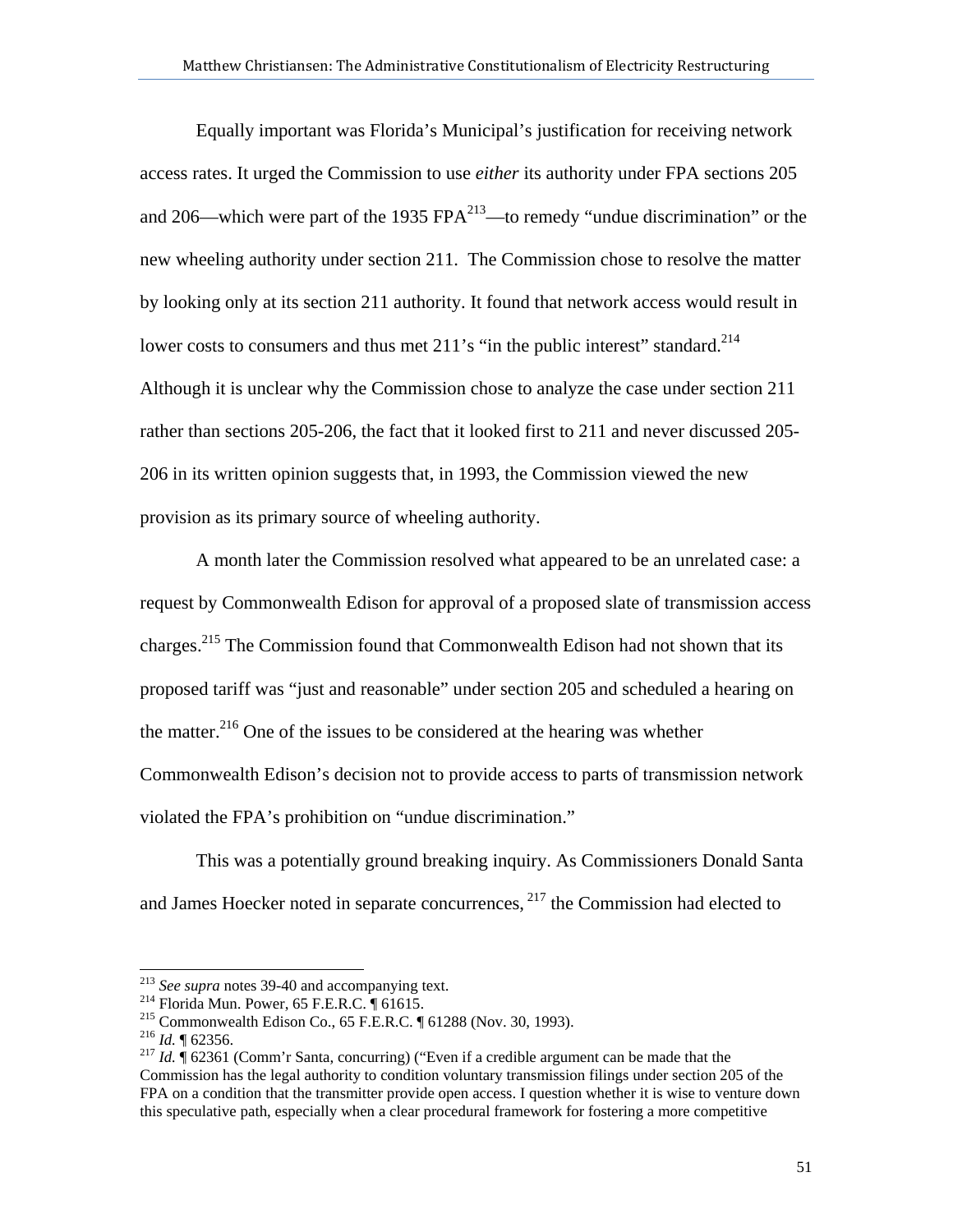conduct a hearing that might well require it to issue a wheeling order under section  $206.<sup>218</sup>$  Yet, as discussed above, the extent of the Commission's authority to require wheeling to remedy undue discrimination was not clear. Some courts had rejected FERC's authority to issue wheeling orders under sections 205 and  $206<sup>219</sup>$  and EPAct 92 did not amend either section. Instead, Congress addressed concerns about transmission access by amending a different section of the FPA, section 211, to provide that authority. Commissioner Santa summarized the problem:

Still, as much as title VII [of EPAct 92] enhanced the Commission's statutory authority, and as much as Congress intended that such authority be used to promote greater competition in bulk power markets, one cannot escape the fact that title VII's amendments to the FPA were limited in scope: (1) Congress amended FPA sections 211 and 212 to give the Commission the authority to order transmission service upon application; however, (2) Congress did not amend FPA sections 205 and 206, the Commission's general rate setting authority.<sup>220</sup>

The question now was how to reconcile section 211's pro-competitive purpose and its explicit, but limited, authority to order wheeling with the Commission's responsibilities to combat "undue discrimination" under sections  $205-206$ <sup>221</sup> On the one hand, EPAct 92 provided a strong congressional endorsement of restructuring that enhanced the Commission's authority. On the other, Congress expanded FERC's wheeling authority, but made it subject to strict procedural limits—namely that it could be exercised only in

environment has just been provided to the Commission by Congress (i.e., the section 211 complaint process).").

<sup>218</sup> *Id.* at 62356 (Comm'r Santa, concurring) (internal citations omitted).

<sup>219</sup> *See* Florida Power & Light Co. v. FERC, 660 F.2d 668, 677 (5th Cir. Unit B 1981); Sunflower Electric Cooperative, Inc. v. Kansas City Power & Light Co*.*, 603 F.2d 791 (10th Cir. 1979); New York State Gas & Electric Co. v. FERC, 638 F.3d 821 (2d Cir. 1981).<br><sup>220</sup> Id. at 62357 (Comm'r Santa, concurring).

<sup>&</sup>lt;sup>221</sup> Commonwealth Edison Co., 65 F.E.R.C. ¶ 61288, 62364 (Nov. 30, 1993) ("[W]hat is required is a clearer vision of what we can accomplish under sections 205 and 206 and the amended section 211 in terms of a competitive bulk power market and a strategy for working with utilities and their customers to achieve that vision.")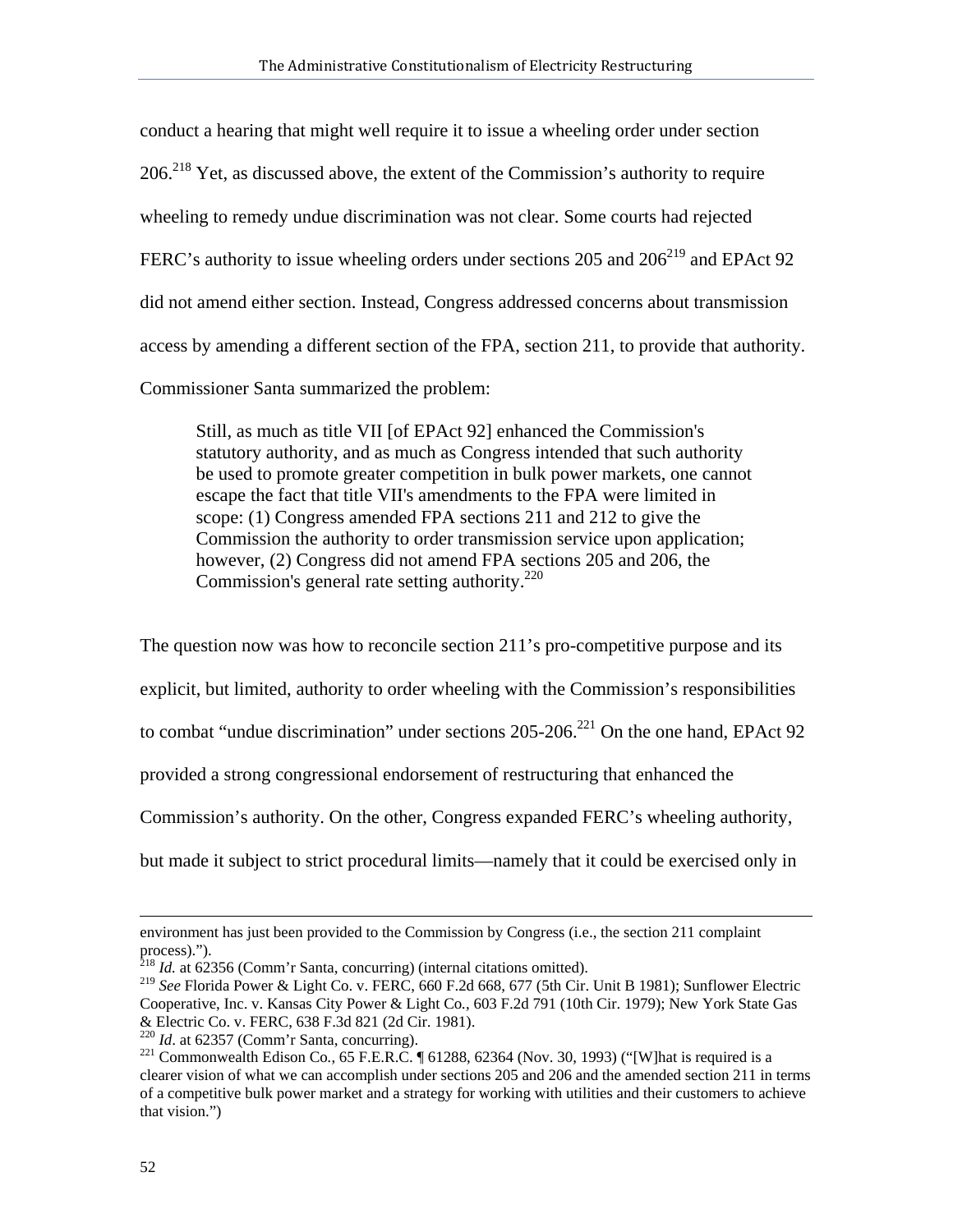response to a petition from a qualifying entity under FERC's jurisdiction.<sup>222</sup> The Commission thus faced a classic tension in deciding whether to look to Congress's specific or general intent. Both concurring Commissioners suggested that FERC thoroughly explore its mandate under sections 205-206 and respond with clear rules evaluating "undue discrimination" and "undue preference" in transmission access.

Early the following year, the Commission commenced a series of rulings that revealed that section 211 would not be the principle provision with which the Commission continued to pursued increased transmission access. First, in *New England Power Pool*, FERC announced that its "approach to analyzing whether a particular proposal is unduly discriminatory or preferential must be reexamined if we are to respond to changing conditions in the electric utility industry."<sup>223</sup> In other words, the Commission's traditional focus for undue discrimination or preference—whether companies applied different rates and conditions to similarly situated customers—was no longer adequate for assessing anti-competitive practices in the electricity industry.<sup>224</sup> Due to the emergence of "non-traditional suppliers," including EWGs, and "greater competition in bulk power markets," FERC observed that the principal barriers to competition had changed. The "new" problem occurred when transmission owners treated their generation assets differently from those of potential competitors.<sup>225</sup> But this was not actually a new phenomenon. Until recently transmission owners had been able to

 $222$  16 U.S.C. § 824j (2006).

<sup>&</sup>lt;sup>223</sup> New England Power Pool, 67 F.E.R.C. ¶ 61042 (Apr. 11, 1994).<br><sup>224</sup> Id. ¶ 61132.<br><sup>225</sup> Id. ¶ 61132; *see* Donald F. Santa, Jr., Clifford S. Sikora, *Open Access and Transition Costs: Will the Electric Industry Transition Track the Natural Gas Industry Restructuring?*, 25 ENERGY L.J. 113, 137 (2004).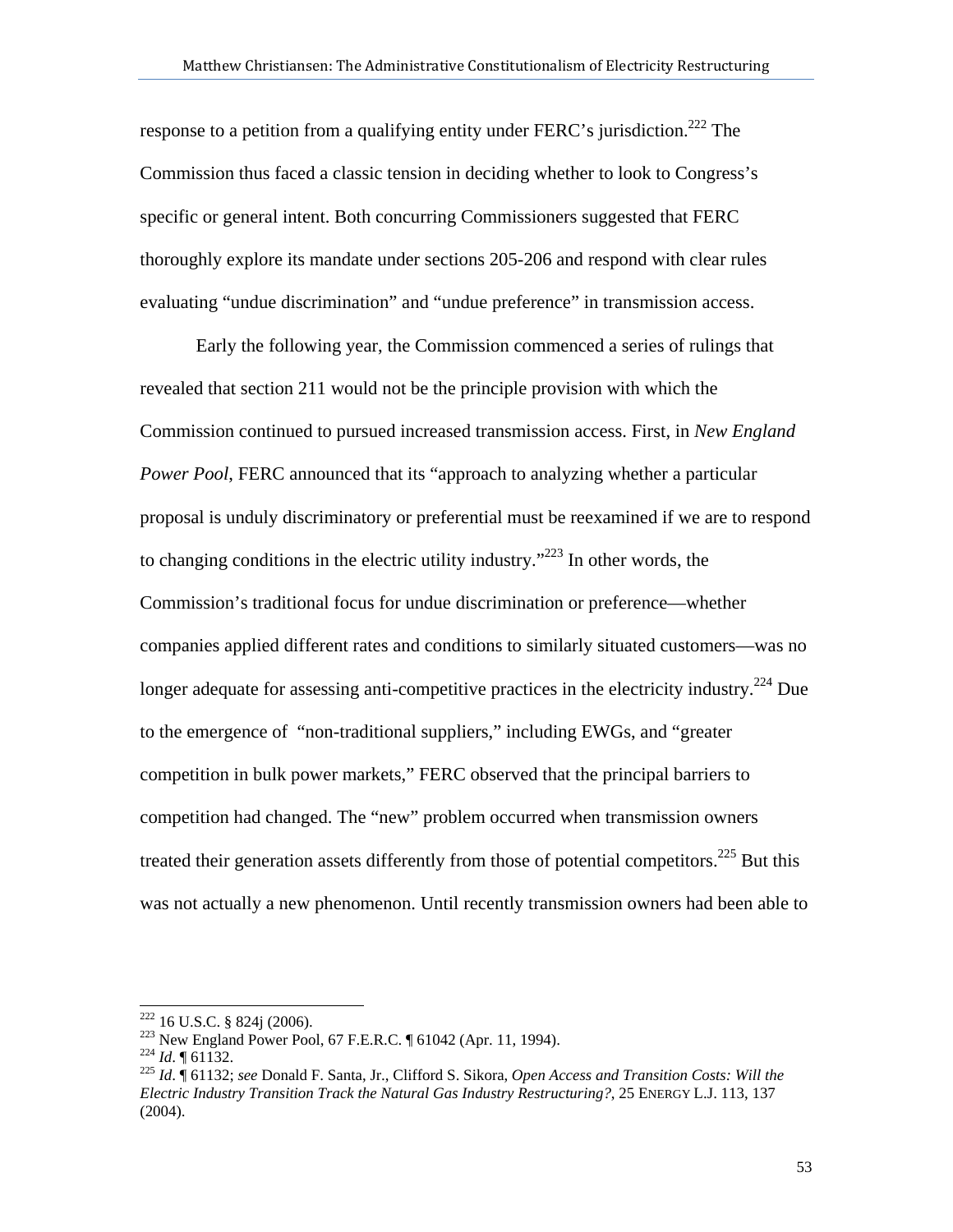deny competitors access to use their transmission entirely. The problem was "new" only in the sense that it was newly important as result of the last decade's restructuring efforts.

Commissioner Santa issued a concurrence similar to his separate opinion in *Commonwealth Edison*. He noted that the Commission had articulated a reasoned basis for refocusing its traditional standards: namely, that the industry has changed significantly.<sup>226</sup> Consequently he was more comfortable considering a novel interpretation of the Commission's power under sections 205 and 206.

A month later, in *American Electric Power Service Corporation*, the Commission confirmed that transmission owners would no longer be able to discriminate between their generation and that of competitors: "At this juncture, the Commission believes that an open-access tariff that is not unduly discriminatory or anticompetitive should offer third parties access on the same or comparable basis, and under the same or comparable terms and conditions, as the transmission provider's uses of its system. $1227$  The Commission then ordered a hearing into the differences between how America Electric and its competitors would use the transmission and whether there were any differences that justified disperate costs and conditions.<sup>228</sup>

Once again, Commissioners Santa and Hoecker issued concurrences that illuminated the undercurrents of the Commission's thinking. In reviewing FERC's statutory authority under the FPA, Commissioner Hoecker concluded that, as a "blueprint for the competitive revolution, it [the FPA] is indeed modest." Nonetheless, he observed, in the years since EPAct 92 FERC had shown "an unwillingness to be overtaken by events" and was once again adapting the FPA: "[i]n a comparatively short time, it has

 $^{226}$  New England Power Pool, 67 F.E.R.C  $\parallel$  61135.

<sup>&</sup>lt;sup>227</sup> Am. Elec. Power Serv. Corp., 67 F.E.R.C. ¶ 61168, 61490 (May 11, 1994). <sup>228</sup> *Id.* ¶ 61490.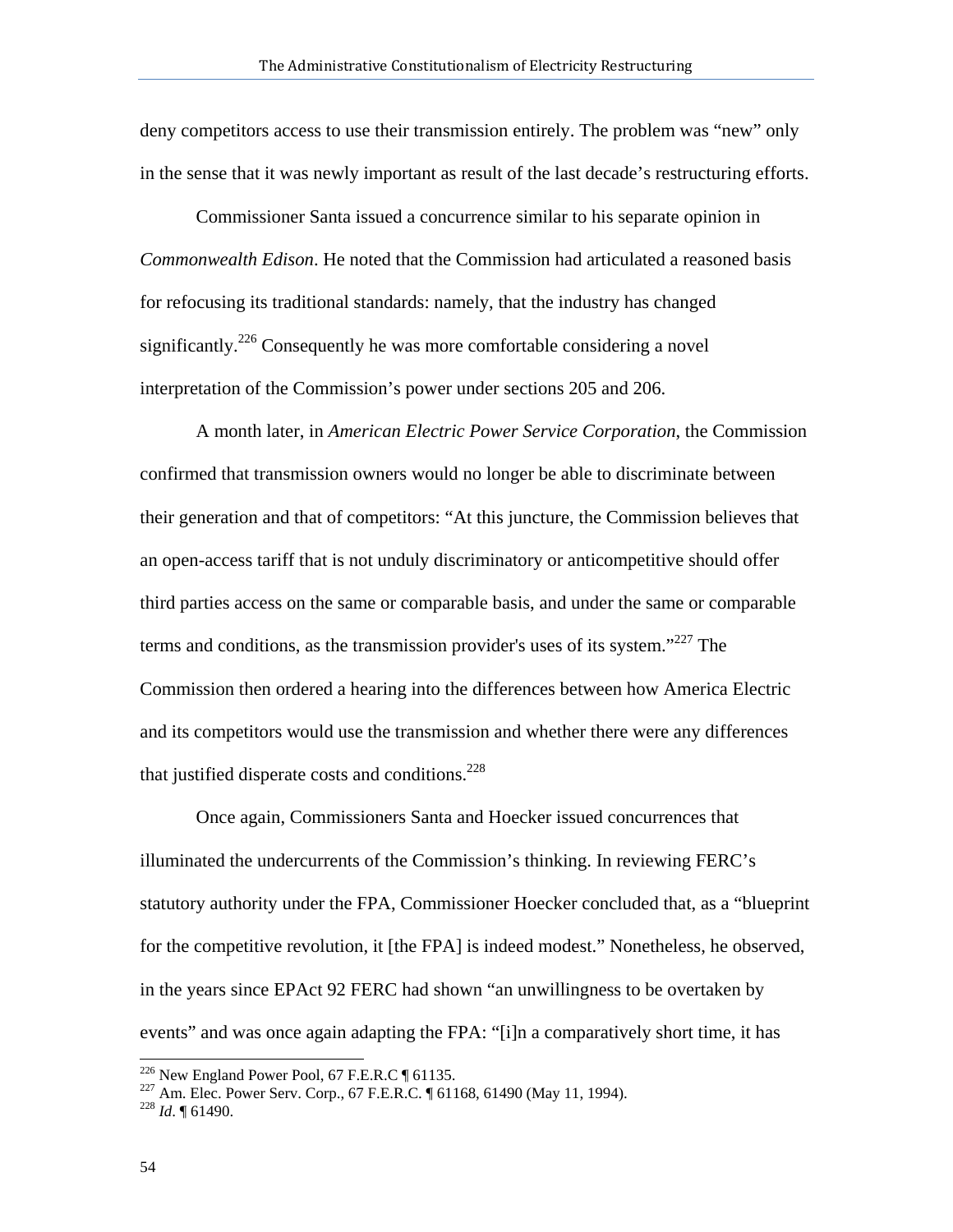become apparent that EPAct [92] and new competitive forces in the bulk power marketplace have made it necessary to address *quality* of [transmission] service" in addition to access to transmission.<sup>229</sup> He noted that several factors, including "new sources of generation" and "the pro-competitive philosophy of EPAct" 92 have led the Commission "to reexamine statutory standards for undue discrimination as applied to voluntary offers of transmission service." $230$ 

After reciting FERC's major post-EPAct 92 decisions, including *Florida Municipal*, *Commonwealth Edison*, and *New England Power Pool*, Commissioner Hoecker compared this new comparability requirement to the orders that unbundled the natural gas industry. Although he noted that this decision did not go quite so far as those orders, he nonetheless saw it as a "harbinger" whose "significance is part of a longer evolutionary process."<sup>231</sup>

Commissioner Santa reiterated his concern about whether FERC possessed adequate wheeling authority under section 206. Indeed, he noted that one option would be find undue discrimination under section 206 and then urge the affected parties to file a request for wheeling under section  $211^{232}$ 

Read together, this string of concurrences provides several insights into this stage of restructuring. First, these opinions were concurrences, not dissents. Commissioners Hoecker and Santa expressed strong support for continued restructuring, which they felt was now required by increased competition in the generation sector. Second, they agreed with the majority of the commission on a number of factors, including the importance of

<sup>&</sup>lt;sup>229</sup> *Id.* ¶ 61491 (Comm'r Hoecker, concurring).<br><sup>230</sup> *Id.* <br><sup>231</sup> *Id.* ¶ 61491-97 (Comm'r Santa, concurring)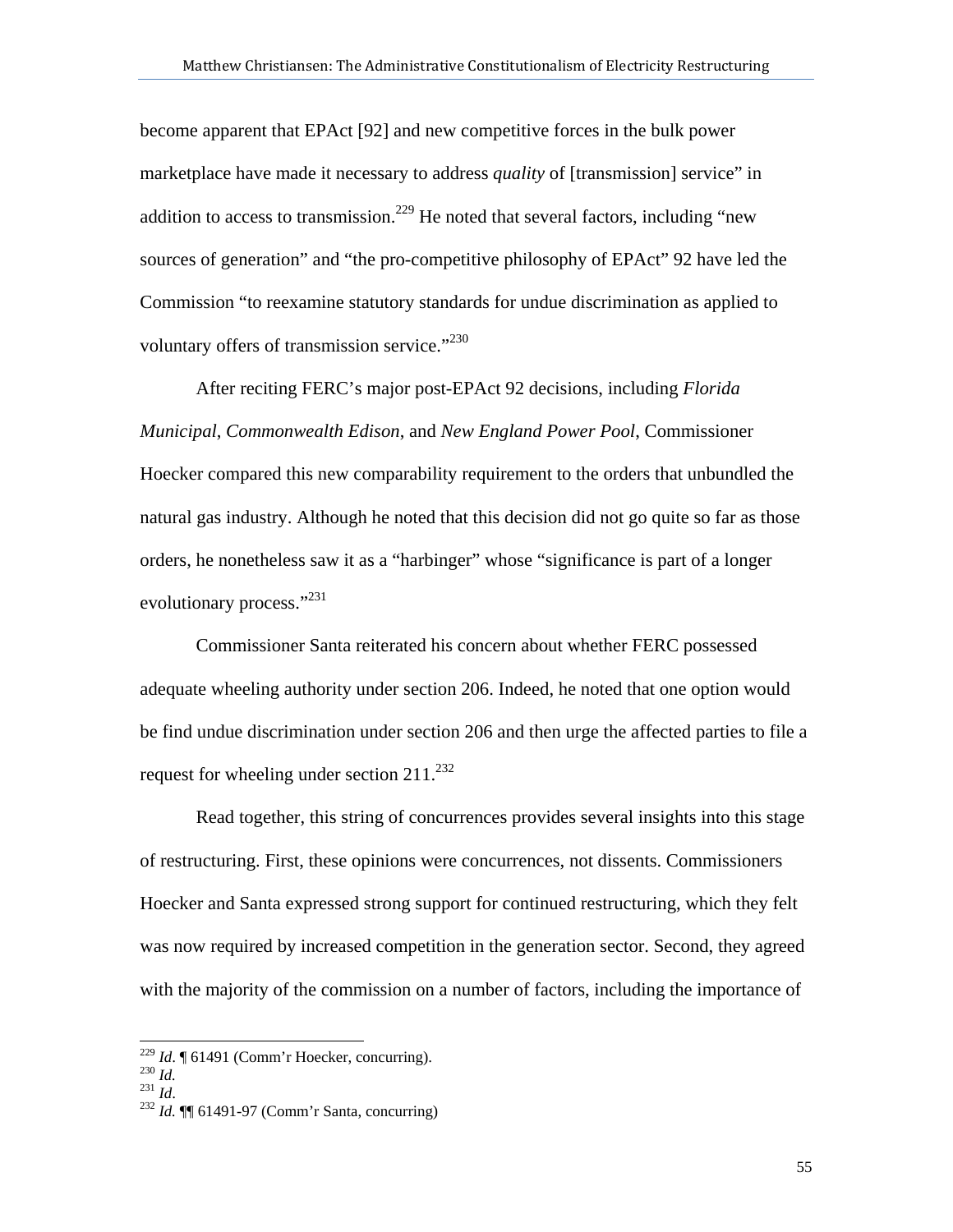the changed industry and Congress's general support for competition. Third, the concurrences show that the debate within the Commission was about means, not ends. The question was *how* it should interpret its statutory authority in order to promote transmission access. Could the Commission repurpose its antidiscrimination authority under sections 205 and 206 to require open access transmission or was section 211 its sole source of wheeling authority? The desired ends were agreed upon; the issue was how the Commission was going to get there.

Commissioner Hoecker's references to orders that unbundled the natural gas industry revealed a fourth important element. In *Associated Gas Distributers*, the D.C. Circuit had upheld FERC's authority under the Natural Gas Act (NGA) to "unbundle" the natural gas industry—i.e., separate the operation of transmission from the merchants that sold gas at the wellhead.<sup>233</sup> It is clear in retrospect that by the time of the order in *American Electric Power*, FERC saw its success with the NGA as a template for employing FPA sections 205 and 206 to provide the authority it needed for expanding the campaign to restructure the electricity industry.<sup>234</sup> Recall that the NGA and the FPA were so similar that courts often treated a decision under one as binding precedent for the analogous provision of the other. $^{235}$ 

 The NGA, however, did not have an equivalent to the explicit, but limited wheeling authority provided in section 211. Thus, while the antidiscrimination language in section 205 of the FPA had an obvious analogue in the NGA, there was a real argument that the explicit but limited wheeling authority in 211 meant that the Commission did not have

 $^{233}$  Associated Gas Distributors v. FERC, 824 F.2d 981 (1987). It was "unbundled" in the sense a purchaser no longer bought a "bundle" of gas—i.e., both the gas itself and the requisite transmission access—from the same company.

<sup>&</sup>lt;sup>234</sup>Am. Elec. Power Serv. Corp., 67 F.E.R.C. ¶ 61490.<br><sup>235</sup> *See note 74* and accompanying text.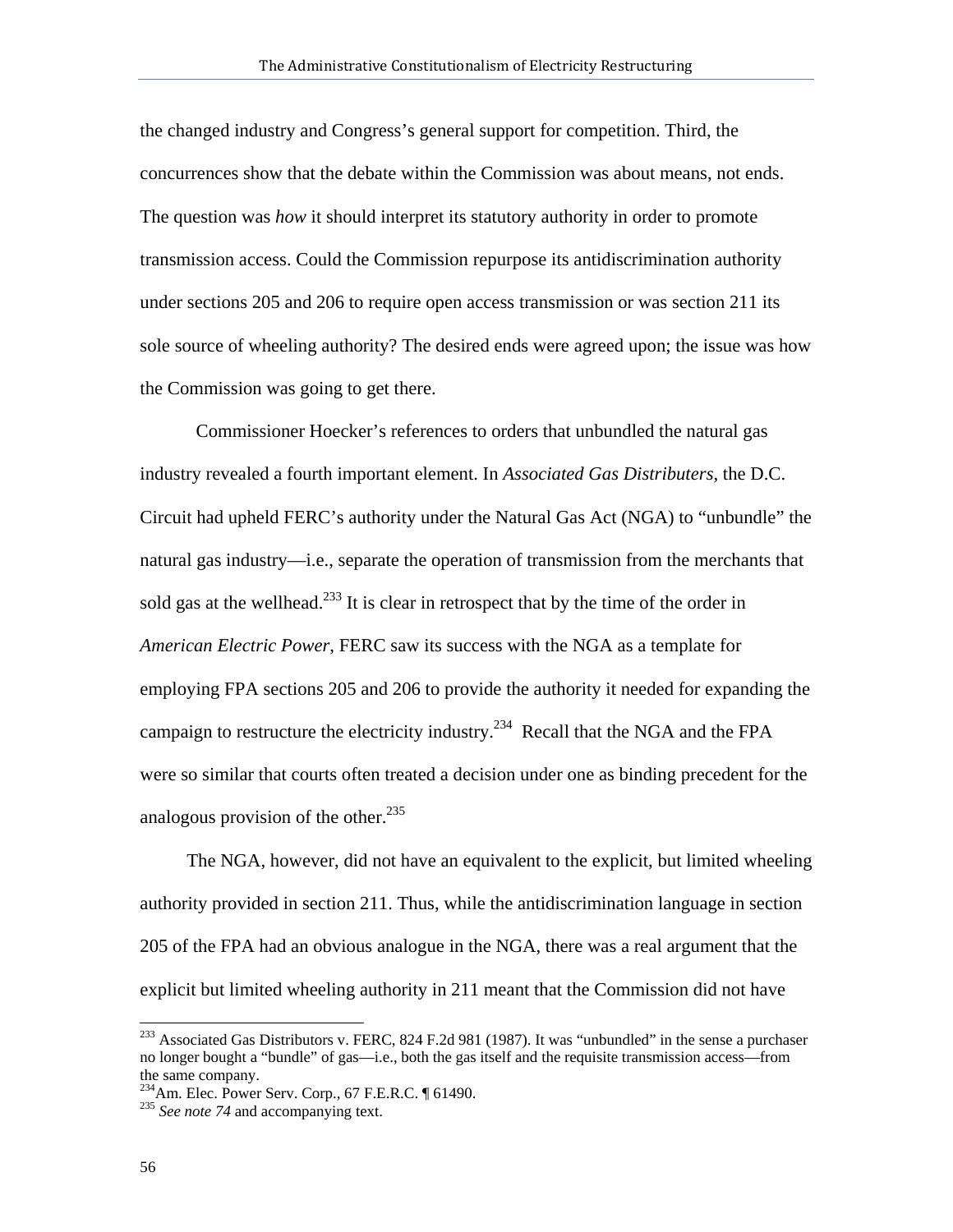the same authority to unbundle, or "effectively"<sup>236</sup> unbundle, the electricity sector the way it did in the natural gas arena. Indeed, multiple courts of appeal had rejected previous attempts by FERC to order wheeling based on sections  $205-206$ <sup>237</sup> Although the parallels with the NGA and the more recent *Associated Gas Distributers* decision provided the Commission grounds for optimism, it was not clear that sections 205-206 gave FERC the authority to unbundle the electricity sector. Indeed, this uncertainty was at the heart of Commissioner Santa's concurrences in all three cases.

Meanwhile, FERC pressed ahead with its pro-competitive initiatives. In *Kansas City Power & Light*, the Commission announced that in reviewing applications to charge market-based rates by newly built power plants, it would no longer assess whether the plant possessed generation market power—i.e., the ability to influence the price of electricity itself in its market. Instead, the Commission would look only to whether the applicant possessed transmission market power—i.e., the ability to influence the price of transporting electricity—and whether the applicant could erect other barriers to entry.<sup>238</sup> FERC then instructed Kansas City Power & Light to modify its proposed transmission tariff in light of the *American Electric Power* comparability standard.<sup>239</sup> This order erased any lingering doubt that transmission access had become the Commission's principle concern.

 $236$  Open access was known as "effective unbundling" because it required generators that owned transmission to treat the transmission as if it was owned by a separate company.

<sup>237</sup> *See* Florida Power & Light Co. v. FERC, 660 F.2d 668, 677 (5th Cir. Unit B 1981); Sunflower Electric Cooperative, Inc. v. Kansas City Power & Light Co*.*, 603 F.2d 791 (10th Cir. 1979); New York State Gas & Electric Co. v. FERC, 638 F.3d 821 (2d Cir. 1981).

<sup>238</sup> Kansas City Power & Light Co., 67 F.E.R.C. ¶ 61183, 61552 (May 13, 1994). <sup>239</sup> *Id*. ¶ 61557.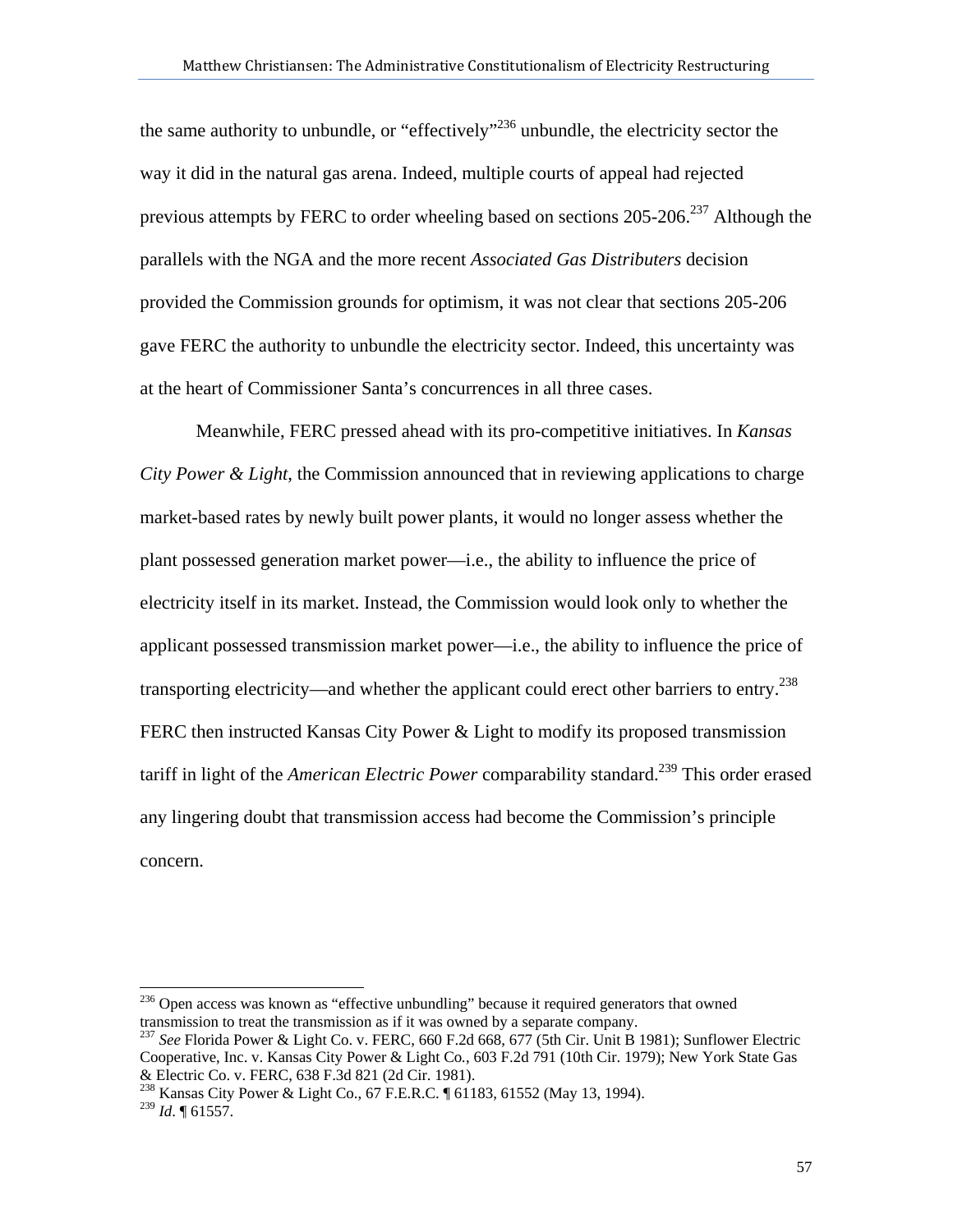Shortly thereafter the Commission significantly expanded its transmission comparability standard in *Heartland Services*. 240 That order announced a new rule: if a single subsidiary of a large electricity conglomerate sought to charge market-based rates, any transmission owned by the conglomerate would need to provide an open access consistent with the comparability requirement. The Commission thus conditioned access to the lucrative generation market on utilities' willingness to enact sweeping reforms in how they used their transmission assets. To receive permission to charge market-based rates, an applicant effectively had to treat its transmission network as a common carrier. This presaged a fundamental change. Congress had originally considered making transmission facilities into common carriers before passing original the FPA, but ultimately decided against that approach "in order to preserve the 'the voluntary action of the utilities.<sup>'"<sup>241</sup> The Commission was now poised to require just that result under an</sup> original section of the FPA.

Yet even as the Commission expanded its use of the undue discrimination standard in sections 205-206, it signaled its frustration with the limits imposed by section 211. In *Hermiston Generating Company*, issued two months after *Heartland Services*, the applicant for market-based rates raised section 211 as what amounted to an affirmative defense to a finding that it had transmission dominance.<sup>242</sup> *Hermiston* argued that it did not have dominance because another party could always apply for a wheeling order under section 211.<sup>243</sup> The Commission rejected the argument out of hand, concluding that "[t]he ability to spend time and resources litigating the rates, terms and conditions of

<sup>240</sup> Heartland Energy Services, Inc. Wisconsin Power & Light Co.*,* 68 F.E.R.C. ¶ 61223, 62061-62 (Aug. 9, 1994).

<sup>&</sup>lt;sup>241</sup> Otter Tail Power Co. v United States, 410 U.S. 366, 374 (1973) (citing S. REP 74-1725, at 19 (1935)) <sup>242</sup> Hermiston Generating Co., L.P., 69 F.E.R.C. ¶ 61035 (Oct. 13, 1994). <sup>243</sup> *Id.*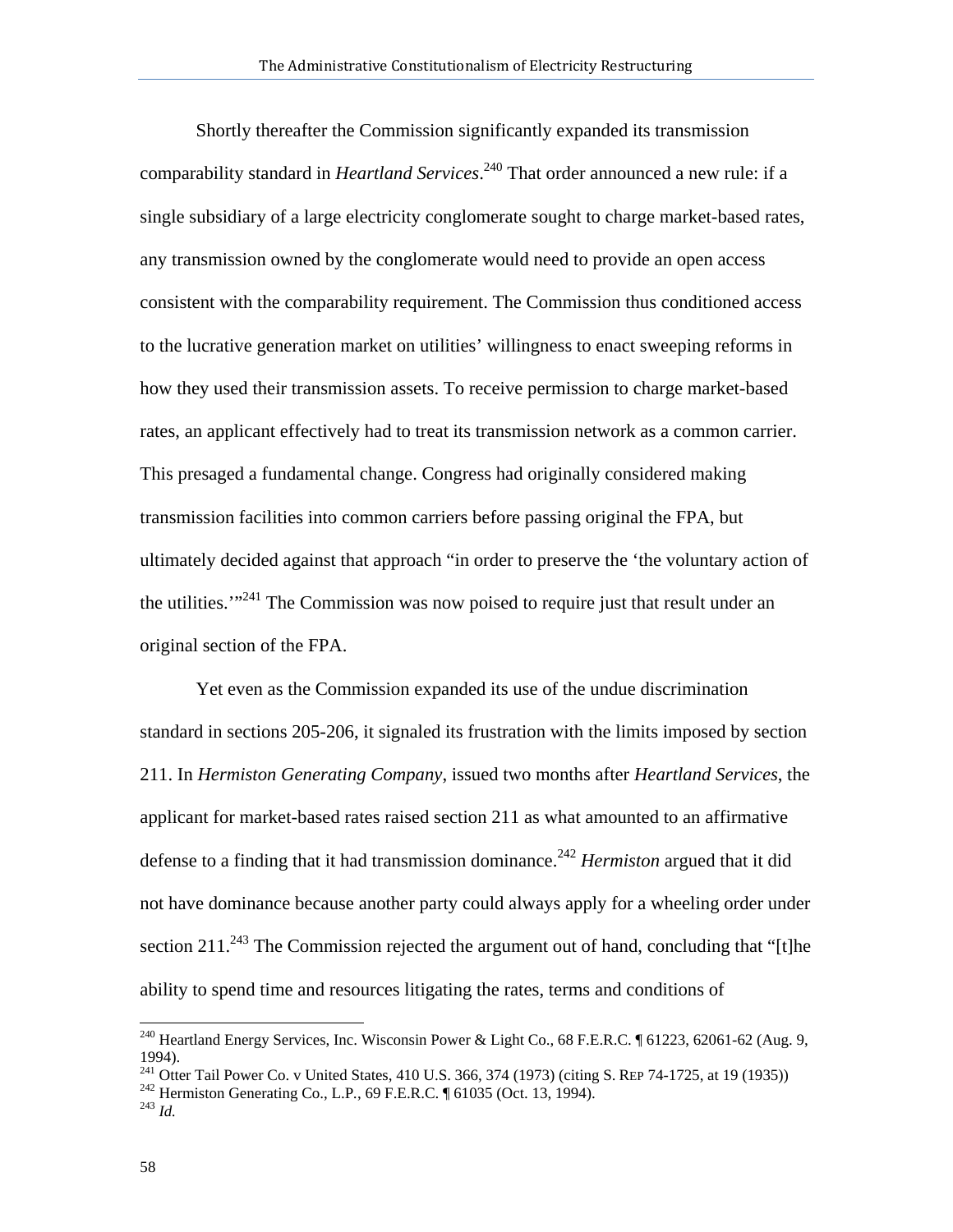transmission access is not equivalent to an enforceable voluntary offer to provide comparable service under known rates, terms and conditions."244 The Commission no longer believed that section 211's reactive model of adjudicating complaints was sufficient to meet its ambitions for the transmission sector. The stage was set for FERC's biggest reform yet.

## **B. The "Mega NOPR"**

On April 7, 1995 FERC issued a Notice of Proposed Rulemaking (NOPR) that one observer dubbed the "Mega NOPR."245 The most significant component of the NOPR was a proposal that would require the owners of all transmission lines serving interstate commerce to provide non-discriminatory, non-preferential open access transmission services. The proposal required essentially all transmission lines to be treated as common carriers. FERC portrayed the effective<sup>246</sup> unbundling of the electricity industry as the necessary culmination of its decade –and-a-half-long restructuring project:

The key to competitive bulk power markets is opening up transmission services. Transmission is the vital link between sellers and buyers. To achieve the benefits of robust, competitive bulk power markets, all wholesale buyers and sellers must have equal access to the transmission grid. $247$ 

 $^{244}$  *Id.*  $\P$  61165.

<sup>&</sup>lt;sup>245</sup> Alex Henney, *The Mega-NOPR*, PUB. UTIL. FORT., July 1 1995, at 29. It was actually five NOPRs released simultaneously in a single document.

<sup>&</sup>lt;sup>246</sup> "Effective" because the NOPR did not suggest that FERC would require a generation-owning corporation to divest its transmission assets.

<sup>&</sup>lt;sup>247</sup> Promoting Wholesale Competition Through Open Access Non-discriminatory Transmission Services by Public Utilities, Recovery of Stranded Costs by Public Utilities and Transmitting Utilities; Proposed Rulemaking and Supplemental Notice of Proposed Rulemaking, 60 FR 17662, 17663-17664 (1995).

<sup>&</sup>lt;sup>247</sup> *Id.* at 17666 ("AGD demonstrates that our remedial power is very broad and includes the ability to order industry-wide non-discriminatory open access as a remedy for undue discrimination.)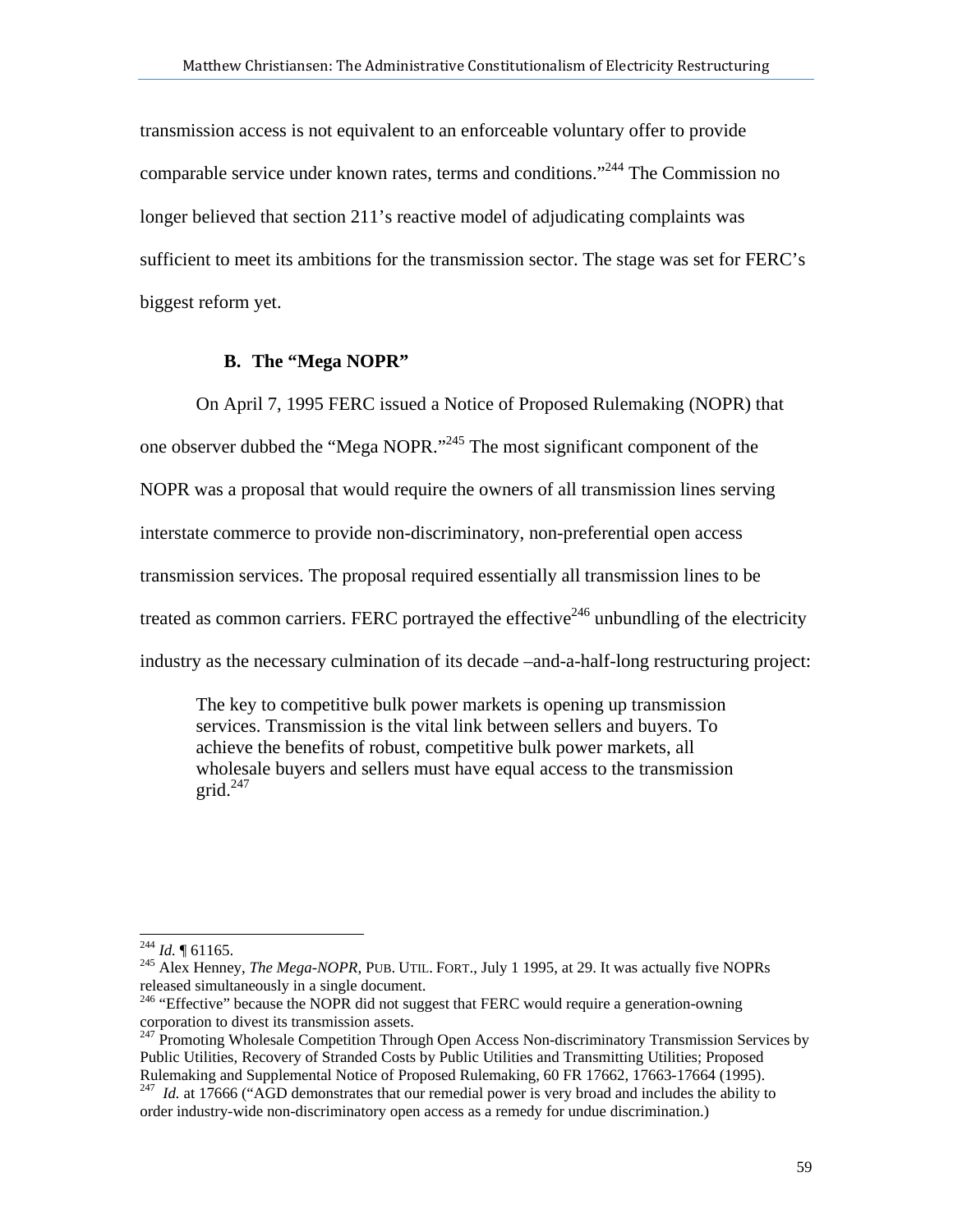What came next is particularly important for this Article. The NOPR addressed FERC's potential lack of authority to order wheeling under sections 205-206 and the potential conflict with the express, but limited, wheeling authority under section 211.

Addressing its authority under sections 205-206 first, the Commission clothed its affirmative argument in major D.C. Circuit decision known as *Associated Gas Distributors* (AGD). There the court upheld the Commission's unbundling of the natural gas sector based on the provisions in the Natural Gas Act equivalent to sections 205 and 206.248 The Commission then examined the Supreme Court's principal discussion of FERC's wheeling authority. As FERC explained, in *Otter Tail v. United States*, the Court examined a suit under the Sherman Act suit in which the government sought to enjoin alleged monopolization attempts by the Otter Tail Power Company.<sup>249</sup> In considering whether the FPA insulated Otter Tail's operations from the Sherman Act, the Court reviewed the FPA's legislative history. The Court noted that the initial iteration of the FPA "included a 'common carrier' provision making it 'the duty of every public utility to . . . transmit energy for any person upon reasonable request'" and "empowered the Federal Power Commission to order wheeling if it found such action to be 'necessary or desirable in the public interest."<sup>250</sup> The Court then observed that Congress had opted for something less than common carrier status by removing those provisions and enacting the "undue discrimination" and "undue preference" standards instead.<sup>251</sup>

The NOPR distinguished the Court's discussion of common carrier status on the grounds that *Otter Tail* was an antitrust case and the holding did not involve sections 205

<sup>248</sup> *Id.*

 $\frac{249}{249}$  410 U.S. 366, 368 (1973).<br>
<sup>250</sup> *Id.* at 374.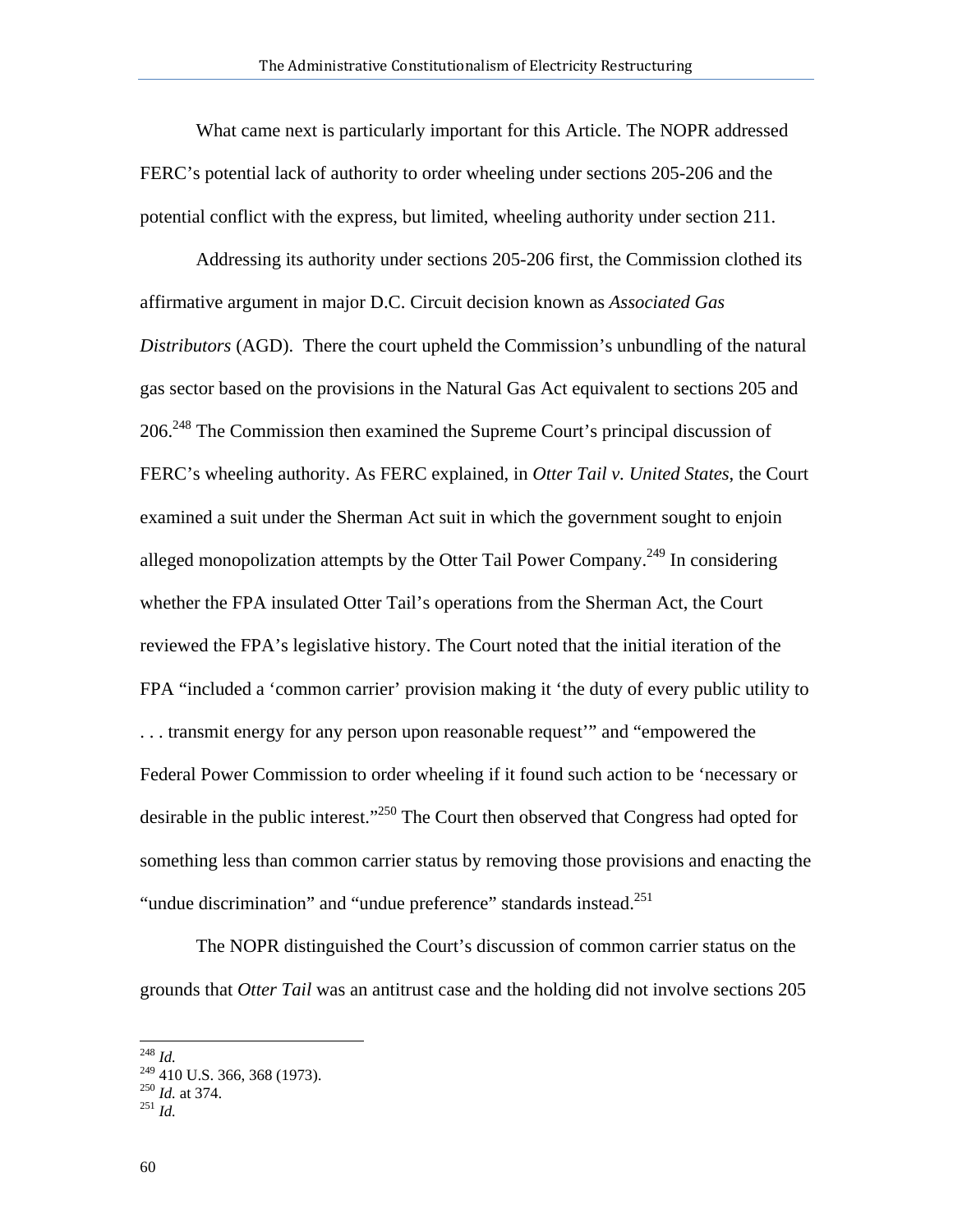and 206.252 That was correct. But the Commission's efforts to distinguish *Otter Tail* and the legislative history of the FPA understated the significance of its actions. Congress originally proposed to give the Commission the power to do it exactly what it sought to achieve through the NOPR. Yet Congress expressly decided against providing this authority, preferring "voluntary" commercial relationships instead. Sixty years later, however, the Commission was using changed circumstances—namely the introduction of competition—to justify imposing common carrier status.<sup>253</sup> In so doing, the Commission advanced an entirely new interpretation of its authority under sections 205-206 that conflicted directly with the understanding that many observers, including FERC, had at one pointed attached to *Otter Tail*. <sup>254</sup> Moreover, Congress had just redefined FERC's wheeling authority in EPAct 92. Those amendments allowed FERC to use that authority only in response to a complaint from a regulated entity, not as a prophylactic means for ensuring competition. Opponents of the order appeared to have a strong case that section 211, which was passed after *AGD*, prevented the Commission from expanding its wheeling authority under other sections of the statute.

 The second important aspect of the NOPR is how the Commission reconciled its claimed wheeling authority under sections 205-206 with its explicit authority under 211. The Commission's assessment of 211 was simple: it was insufficient. The Commission argued that the limited, reactive wheeling authority no longer suited the reality of market

 $^{252}$  *Id.* 

<sup>&</sup>lt;sup>253</sup> Prior to Order 888 the Commission had maintained the voluntary aspect of the program. It had largely required open access transmission only in response to a request of market-based rates or some other action by the transmission-owning entity. Here, however, it proposed all transmission owners to provide open access.

<sup>&</sup>lt;sup>254</sup> In its testimony in the hearings on EPAct 92, the Commission began its discussion of the FPA's wheeling authority by quoting large sections of *Otter Tail* in support of the proposition that "FERC has limited authority to mandate wheeling other than under Sections 211 and 212 of the Federal Power Act . . . ." Page 53. The same testimony did note, however, that sections 205 and 206 might provide additional, albeit untested, authority to encourage wheeling. Otter Tail, 410 U.S. at 58.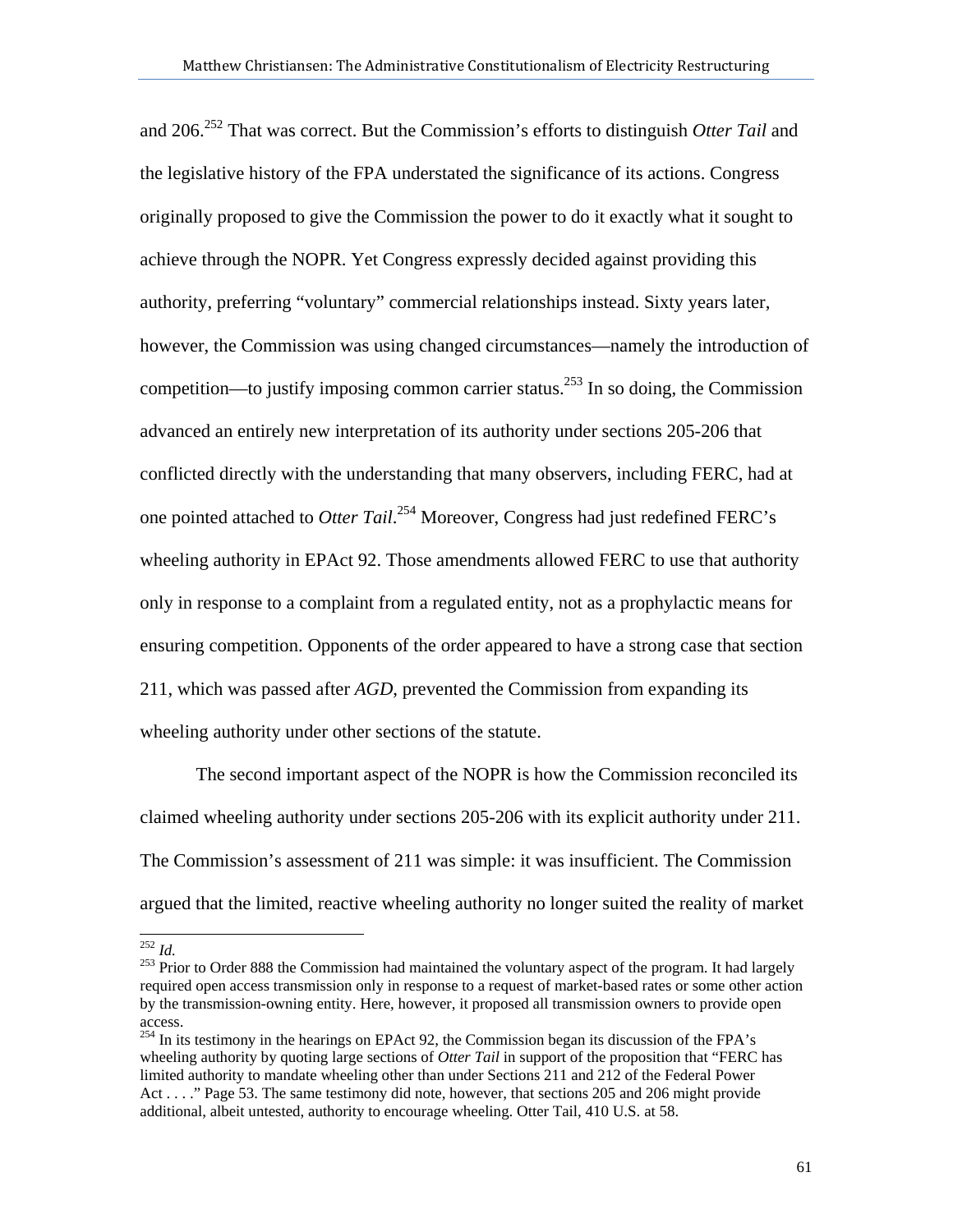competition and would not be sufficient to implement Congress's intent for EPAct 92. It noted two specific problems with relying on section 211: (1) the inherent delays of the adjudicative process, which frustrated the "many transactions [that] must be negotiated relatively quickly" and the "inherent" discrimination in a system in which some customers have generic open access transmission while others must rely on the section 211 process.<sup>255</sup> Those limitations frustrated "the intent of Congress to encourage competitive wholesale electric markets"—an intent evidenced by section 211 itself.<sup>256</sup> The Commission thus portrayed section 211 as proof that Congress would have approved of its decision to use other sections of the FPA to issue a wheeling order that it could not issue under section 211.

 Section 211 also shaped the scope of its proposed order. In discussing the substance of the open access requirement the Commission proposed that transmission "[s]ervices must be available to any entity that could obtain transmission services under section 211."<sup>257</sup> In other words, transmission owners would need to provide an open access tariff applicable to all generators that could have petitioned for a section 211 wheeling order. Not only did FERC import the remedy from section 211 to its rule under section 206, it also incorporated the same jurisdictional provisions.

The Commission went on to explain how and why the order implemented effective unbundling<sup>258</sup> rather than corporate unbundling.<sup>259</sup> It also addressed several complications that would arise from the move to open access transmission, such as

<sup>&</sup>lt;sup>255</sup> Promoting Wholesale Competition, *supra* note 247, at 17668.

<sup>&</sup>lt;sup>256</sup> *Id.* at 17668.<br><sup>257</sup> *Id.* at 17680.<br><sup>257</sup> *Id.* at 17680.<br><sup>258</sup> *Id.* at 17681 ("a public utility's uses of its own transmission system for the purpose of engaging in wholesale sales and purchases of electric energy must be separated from other activities")

<sup>&</sup>lt;sup>259</sup> *Id.* ("The proposed rule does not require corporate unbundling (selling off assets to a non-affiliate, or establishing a separate corporate affiliate to manage a utility's transmission assets) . . . .")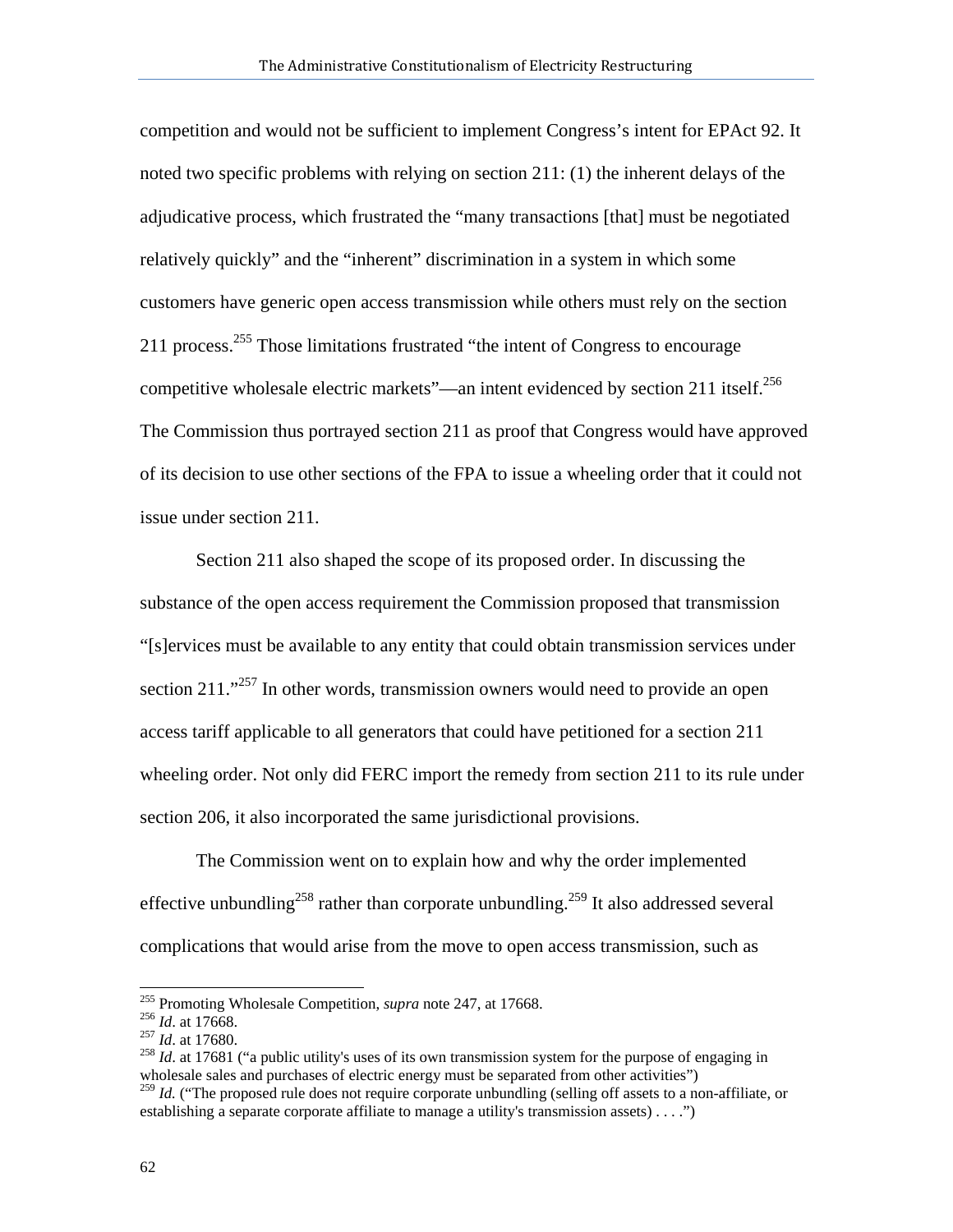"legitimate and verifiable" stranded costs—unrecoverable costs that regulated companies had incurred as part of investments based on their belief that FERC would continue the basic regulated utility model.<sup>260</sup>

## **C. Order 888**

A year later, the Commission issued Order 888, implementing the vast majority of the proposals in the NOPR and codifying the principles from the Commission's post-EPAct 92 orders into a set of general rules on transmission access.  $^{261}$  For the purposes of this Article, the marginal significance of the order on top of the NOPR is in how FERC responded to the comments on its authority to order open access transmission. Two areas are particularly important: (1) FERC's discussion of the constraints imposed by *Otter Tail* and (2) how FERC reconciled the use of its undue discrimination and undue preference<sup>262</sup> authority with the limitations on wheeling in section 211.

# *1. Otter Tail*

After summarizing several comments that addressed *Otter Tail* and the language in the legislative history of the 1935 FPA, the Commission argued first that "legislative history is not even relevant, because courts have no authority to enforce principles

 $260$  *Id.* at 17664.

<sup>&</sup>lt;sup>261</sup> Order 888, *supra* note 203. FERC also issued a companion order, Order 889, that provided implementing procedures and rules, such as a code of conduct for separating transmission operations from personnel from generation marketing personnel. Open Access Same-Time Information System (Formerly Real-Time Information Networks) and Standards of Conduct, Order No. 889, 61 Fed. Reg. 21,737 (May 10, 1996); Cynthia A. Marlette, *FERC Open Access Transmission Rule and Utility Bypass Cases*, 37 NAT.

<sup>&</sup>lt;sup>262</sup> Order 888 relied explicitly on both the Commission's undue preference and undue discrimination authority, although it focused primarily on the undue discrimination prong. Following Order 888, the undue preference authority assumed increased importance as the Commission has sought to prevent utilities circumventing Order 888 by giving preference to its affiliates. Email from Cynthia Marlette, Former General Counsel, Federal Energy Regulatory Commission, to Author (June 21, 2012).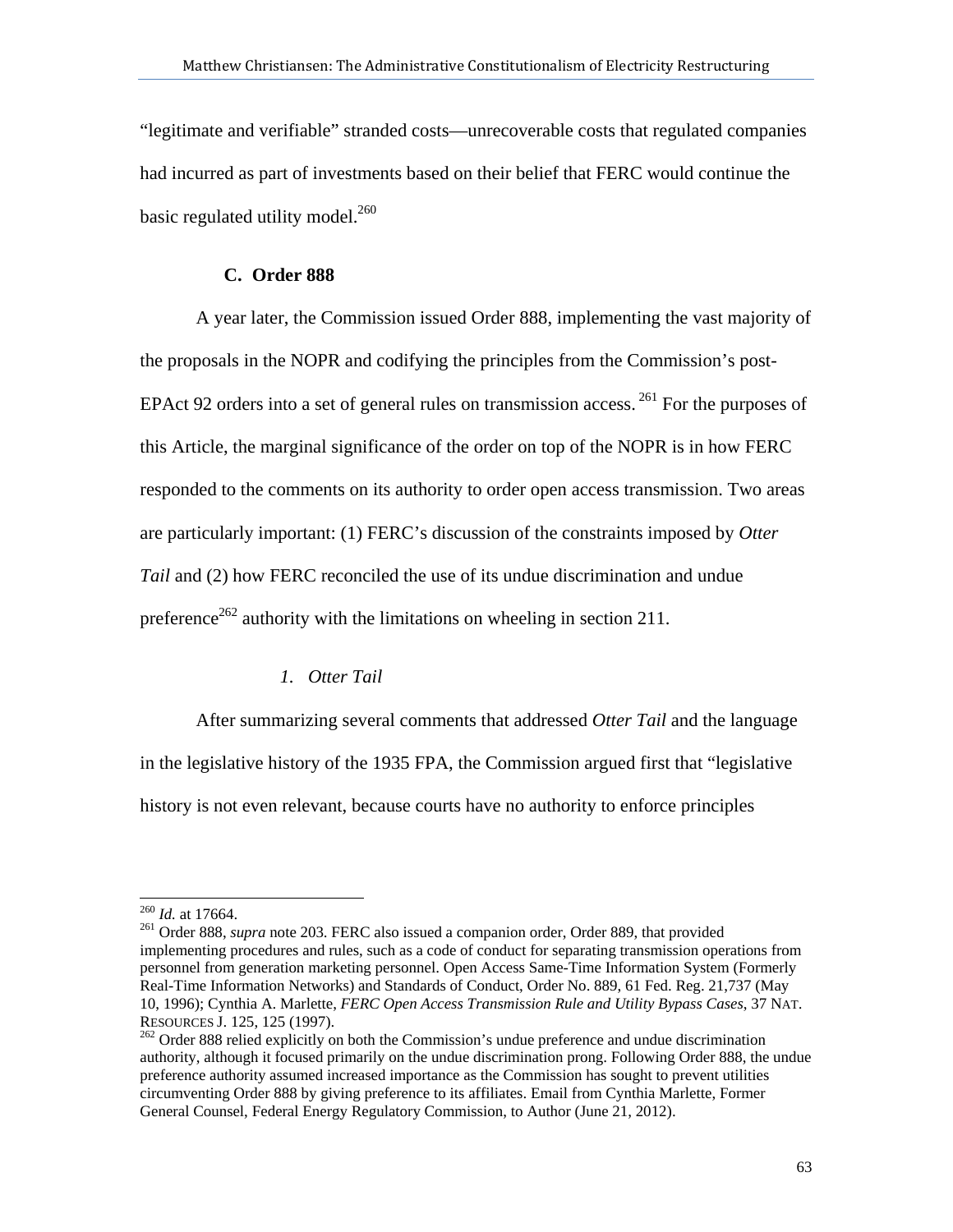gleaned solely from legislative history that has no statutory reference point."<sup>263</sup> Nonetheless, the Commission argued, even if the FPA's legislative history was relevant, it supported the Commission's interpretation of the FPA.<sup>264</sup>

The legislative that really mattered, FERC argued, was from the last twenty years, not the FPA's enactment. FERC reiterated the understanding that the Natural Gas Act and the FPA were drafted at the same time, aimed at the same problem, and understood to create similar regulatory mechanisms. Thus it argued against reading the FPA's legislative history to create differing limits on the Commission's regulatory authority under the two statutes. If it could take an action under the undue discrimination authority of the Natural Gas Act, the Commission argued, it logically should be able to do the same thing under the analogous provisions of the FPA.

Furthermore, the Commission argued that neither the specific limits in section 211 nor Congress's decision not to *require* common carrier status in 1935, suggested a limit on its broad remedial power under sections 205 and 206. To the contrary, FERC argued that any suggestion that Congress's decision not to require common carrier status prevented it from enforcing that status through enforcing the broad standards in the FPA "would 'turn statutory construction upside down . . . .'"*<sup>265</sup>*

### *2. Reconciling Sections 205, 206, and 211*

A number of commenters reiterated the argument that Congress's inclusion of explicit, but limited, wheeling authority in section 211 curtailed any residual authority that the Commission might have had under the undue discrimination and undue

l

<sup>&</sup>lt;sup>263</sup> Order 888, *supra* note 203, at 21564 (citing Associated Gas Distributors v. FERC, 824 F.2d 981 (1987)) <sup>264</sup> *Id.* at 21564-65. <br><sup>264</sup> *Id.* 21564.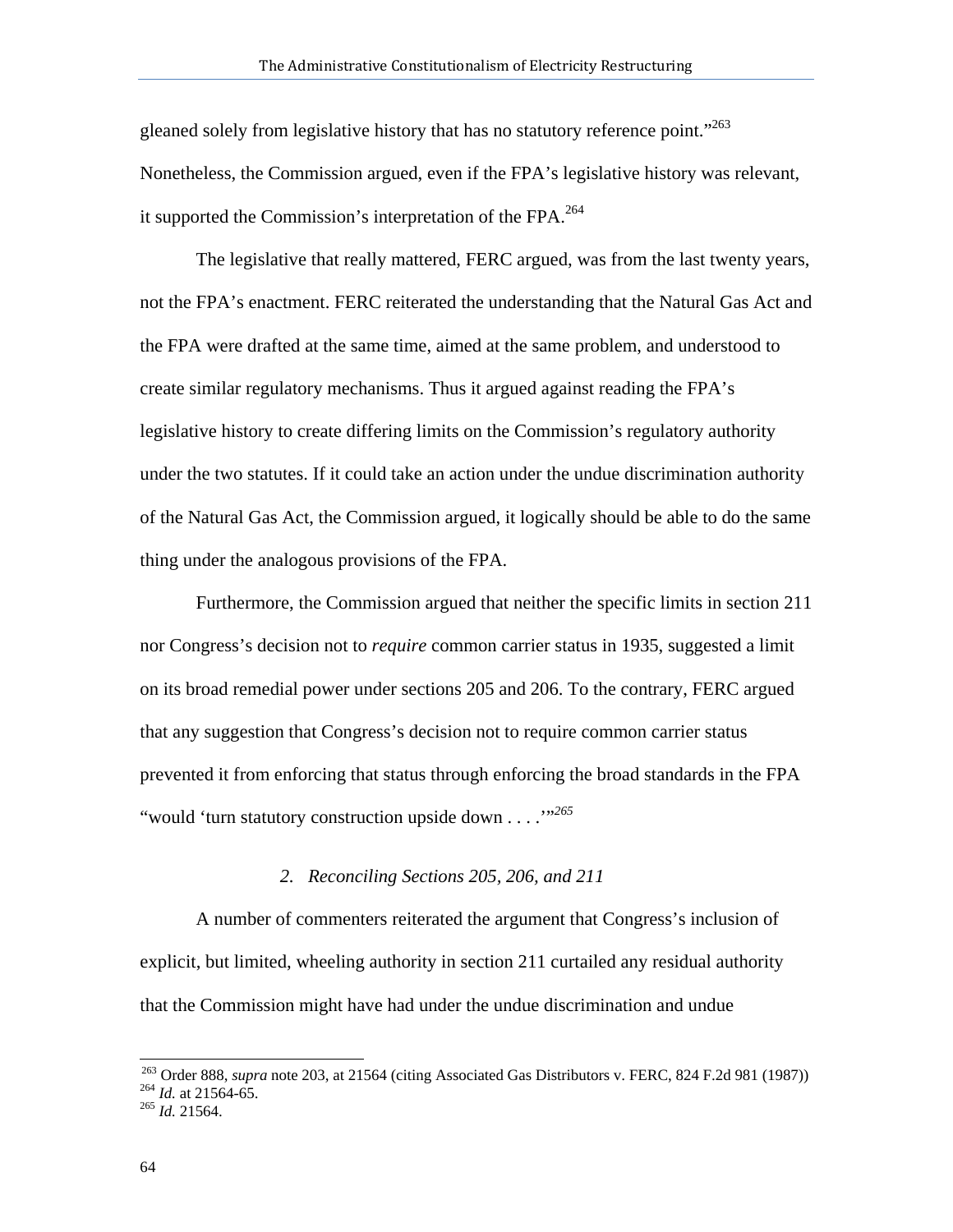preference provisions—an argument strengthened by the fact that the section 211 limitations were enacted five years after the  $AGD$  decision.<sup>266</sup> The Commission's response to those comments revealed the importance of its 1980s experiments. First, it noted that a savings clause inserted in EPAct 92 provided that

No provision of section 210, 211, 214, or this section shall be treated as requiring any person to utilize the authority of any such section in lieu of any other authority of law. Except as provided in section 210, 211, 214, or this section, such sections shall not be construed as limiting or impairing any authority of the Commission under any other provision of  $law<sup>267</sup>$ .

The Commission argued that this savings provision combined with the

Commission's suggestion during the EPAct 92 hearings that it likely had the authority to order wheeling under sections 205-206 in response to an undue discrimination finding refuted any argument that section 211 limited its existing authority. "[H]ad Congress intended to limit the Commission's remedial authority under section 206 when it amended section 211," the Commission argued "we believe it would have explicitly done so in the language of the statute itself, or at least have indicated its intent to do so in the Conference Report on the Energy Policy Act."268 Suggestions to the contrary were "misleading and disingenuous."<sup>269</sup> The Commission further asserted that the argument that section 211 prevented a generic wheeling order under sections 205 and 206 "would be entirely at odds with the underlying purposes of the Energy Policy Act. It would be ironic indeed to interpret the Energy Policy Act as eliminating our long-standing, broad

<sup>266</sup> *Id.* at 21569-21570. 267 *Id.* (citing 16 U.S.C. § 824k(e)(1) (1994)) 268 *Id.* at 21570.

<sup>269</sup> *Id.*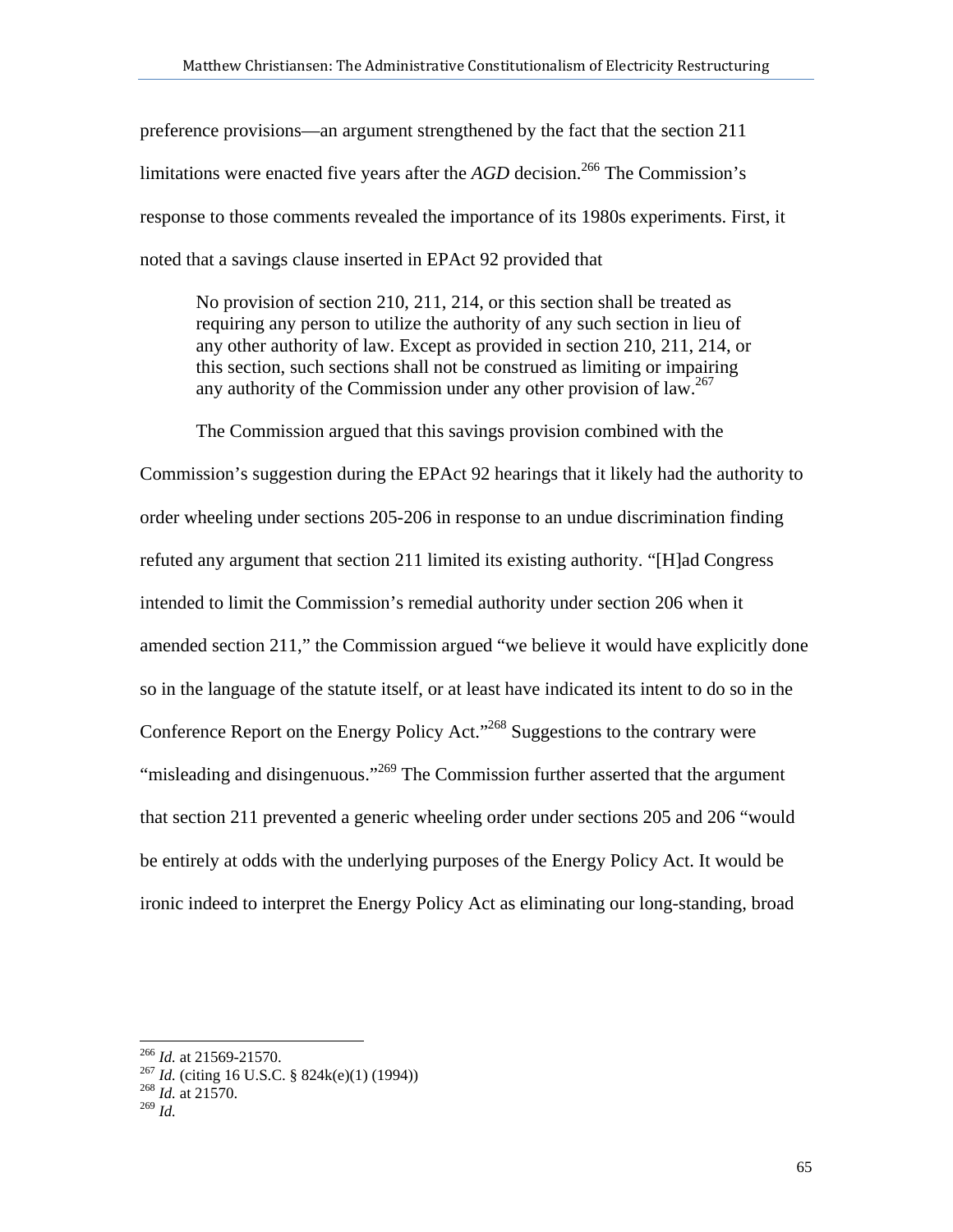authority to remedy undue discrimination, given the pro-competitive purposes of the statute."270

## **D. Judicial Review of Order 888**

A host of effected grops appealed Order 888. Indeed, at the outset of its opinion reviewing the order, the D.C. Circuit observed that "[a]ll the key players have challenged various provisions" of the orders.<sup>271</sup> The case presented a host of questions involving the order, its implementation, and FERC's authority jurisdiction to implement those reforms.272 The first question, and the only one relevant here, was whether FERC had the statutory authority to enact the open access requirement.<sup> $273$ </sup>

After a brief recitation of the FPA's history—including an explanation of how Congress reacted to the "serious obstacle" of inadequate transmission access by passing EPAct 92 and "amend[ing] sections 211 and 212 of the FPA to authorize FERC to order utilities to 'wheel' power"<sup>274</sup>—the court addressed the statutory interpretation question of whether FERC could compel open access under sections 205 and 206. The court noted the potential objections to this authority based on *Otter Tail* and the argument that section 211 contained the full breadth of the Commission's authority to order wheeling.<sup>275</sup>

Nonetheless, the panel concluded that its prior decision in *AGD* controlled the entire statutory question.<sup>276</sup> Because *AGD* held that FERC could order unbundling under the Natural Gas Act, the court concluded that the Commission could do the same under

 $^{270}$  *Id.* 

<sup>&</sup>lt;sup>271</sup> Transmission Access Policy Study Group v. FERC, 225 F.3d 667, 681 (2000).<br><sup>272</sup> The decision ran to almost seventy pages of the federal reporter—making it long even by the standards of complex rulemaking cases.

<sup>273</sup> For a summary of the D.C. Circuit's opinion, see *Report of the Judicial Review Committee*, 22 ENERGY L.J. 195, 204-16 (2001). 274 *Id*. at 682. 275 *Id.* at 685-86. 276 *Id*. at 686.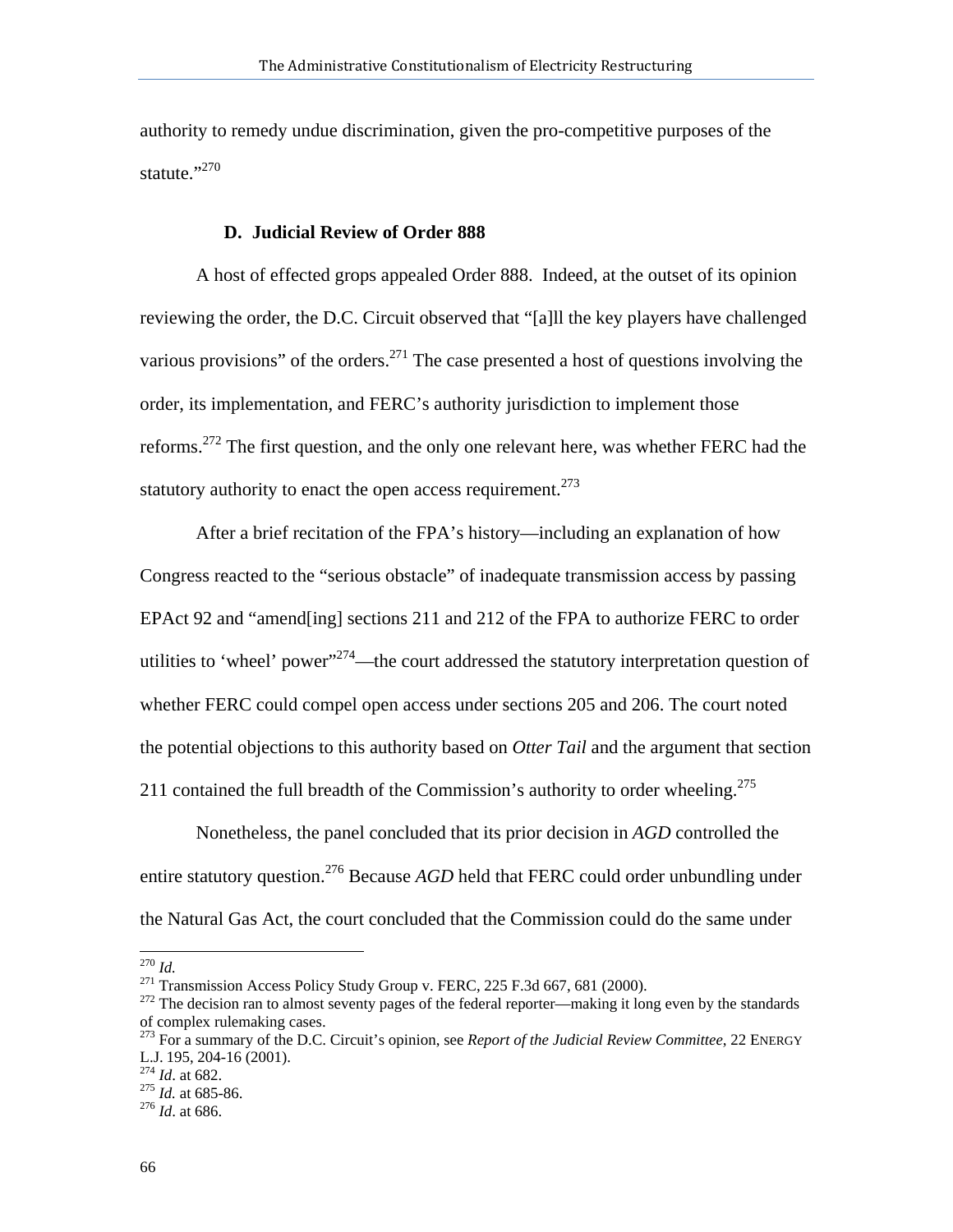the analogous sections of the FPA. The court further held that because it had applied *Chevron* deference to uphold the Commission interpretation in *AGD*, it was bound to do the same here. $277$ 

That was it. In just over two pages of the Federal Reporter the court resolved what was arguably the most important statutory interpretation question in the history of the U.S. electricity industry. The statutory question would at first appear to be a strong one for appeal to the Supreme Court. It was a question of tremendous significance and was unlikely to arise again in another circuit;<sup>278</sup> and the Court would not be bound be  $AGD$ , as was the D.C. Circuit. No party, however, appealed the question of the Commission's statutory authority under the FPA. $^{279}$  Although the reason for the lack of appeal it is open to speculation, the decision may reflect a consensus that open access was coming, either by order or statute, and the Commission's decision to permit full stranded cost recovery provided transmission owners the best bargain they were going to get.

The Court eventually granted certiorari on a number of questions arising from Order 888, including the Commission's jurisdiction over transmission for certain types of retail transactions.<sup>280</sup> It upheld Order 888 unanimously,<sup>281</sup> although three Justices concurred in part and dissented in parted, arguing that FERC had not gone far enough when assessing its jurisdiction to address undue discrimination and undue preference.<sup>282</sup>

 $277$  *Id.* at 687.

<sup>&</sup>lt;sup>278</sup> Circuit conflicts are a principle reason why the Court decides to grant a case. Here the D.C. Circuit had exclusive jurisdiction to review Order 888, meaning that there would be no chance for another circuit to disagree.

<sup>&</sup>lt;sup>279</sup> Interview with Cynthia Marlette, Former General Counsel, Federal Energy Regulatory Commission, conducted by Matthew R. Christiansen (conducted April 17, 2012).

<sup>&</sup>lt;sup>280</sup> New York v. Federal Energy Regulatory Commission, 535 U.S. 1, 4 (2002).<br><sup>281</sup> *Id.* at 16. <sup>282</sup> *Id.* at 28-29 (Thomas, J., concurring in part and dissenting in part).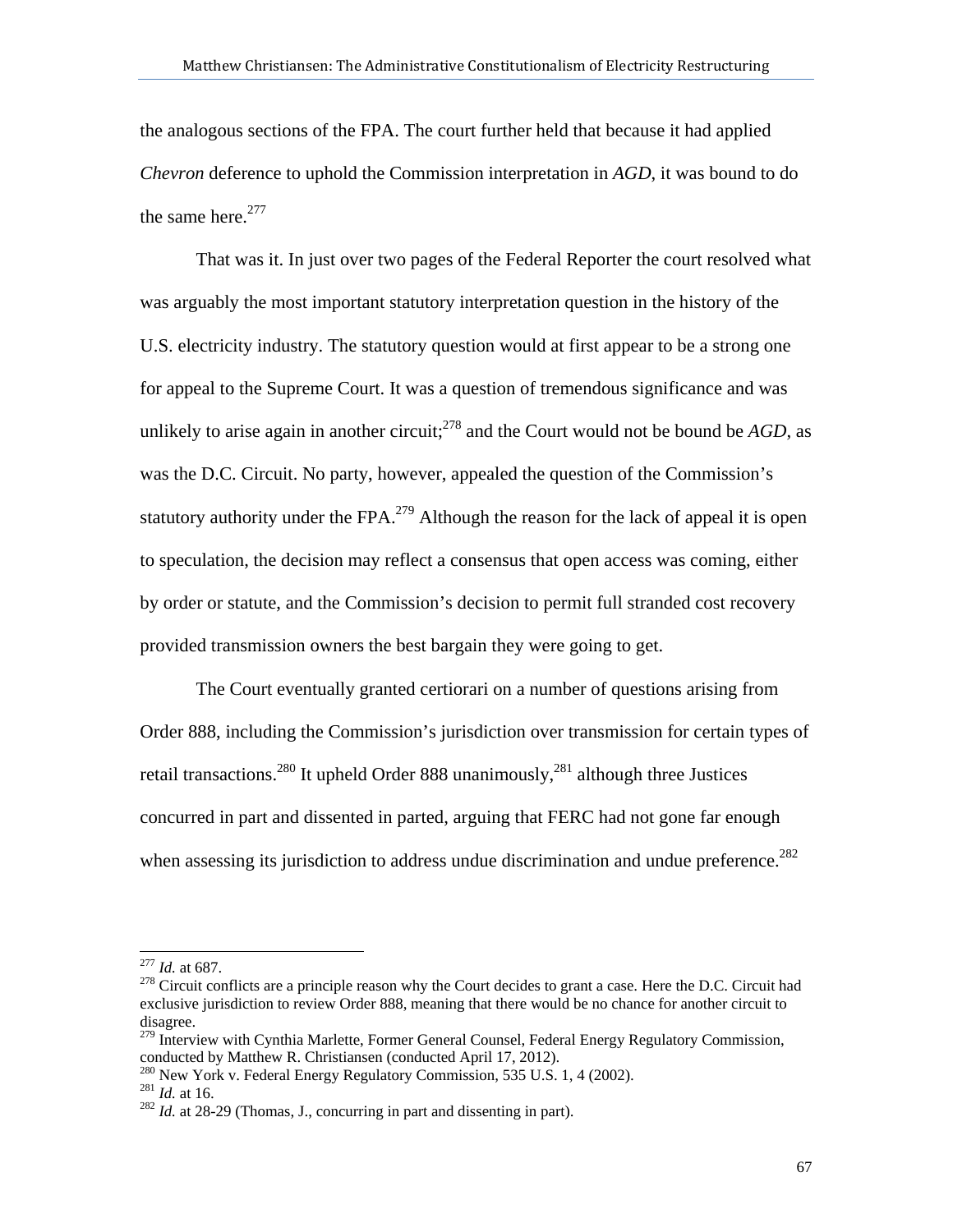In just under fifteen years, FERC had replaced cost-of-service ratemaking—the only form of regulation ever applied to the wholesale electricity sector—and achieved by administrative order exactly what the original New Deal electricity reformers had elected not to implement sixty years earlier. Yet the Commission achieved this milestone under an economic philosophy, reliance on market competition and the private sector, that had been used to justify dismantling vast tracts of New Deal regulation. The legitimacy of this sort of sweeping administrative reform is the subject of the next Part.

### **6. The Legitimacy of Electricity Restructuring**

Electricity restructuring was a seminal period for the law of regulated industries. Many scholars have focused on restructuring's origins, impacts, and significance.<sup>283</sup> None, however, have examined the Commission's actions as a case study in how the executive branch reinterprets statutes. The history described in this Article warrants much greater attention. It provides one of the best examples of how the executive branch can achieve its policy preferences through statutory interpretation. Unlike the evolution of many other regulated industries, the changes to electricity regulation came primarily from the Executive Branch. When Congress and the judiciary became involved, they did so largely to ratify or expand initiatives that FERC had already put into place.<sup>284</sup>

This dynamic flips the traditional conception of congressional-executive relations on its head. In the traditional understanding, Congress sets priorities and major policies

l

<sup>283</sup> *See, e.g.*, Kearney & Merrill, *supra* note 77; Jeremy Knee, *Rational Electricity Regulation: Environmental Impacts and the "Public Interest",* 113 W. VA. L. REV. 739, 748 (2011); Tomain *supra* note 25.

<sup>284</sup> *See, e.g.*, *supra* notes 190-201 and accompanying text (discussing EPAct 92 ratification of the Commission's initial experiments with market-based regulation); *supra* notes 271-279 (discussing how the D.C. Circuit upheld Order 888).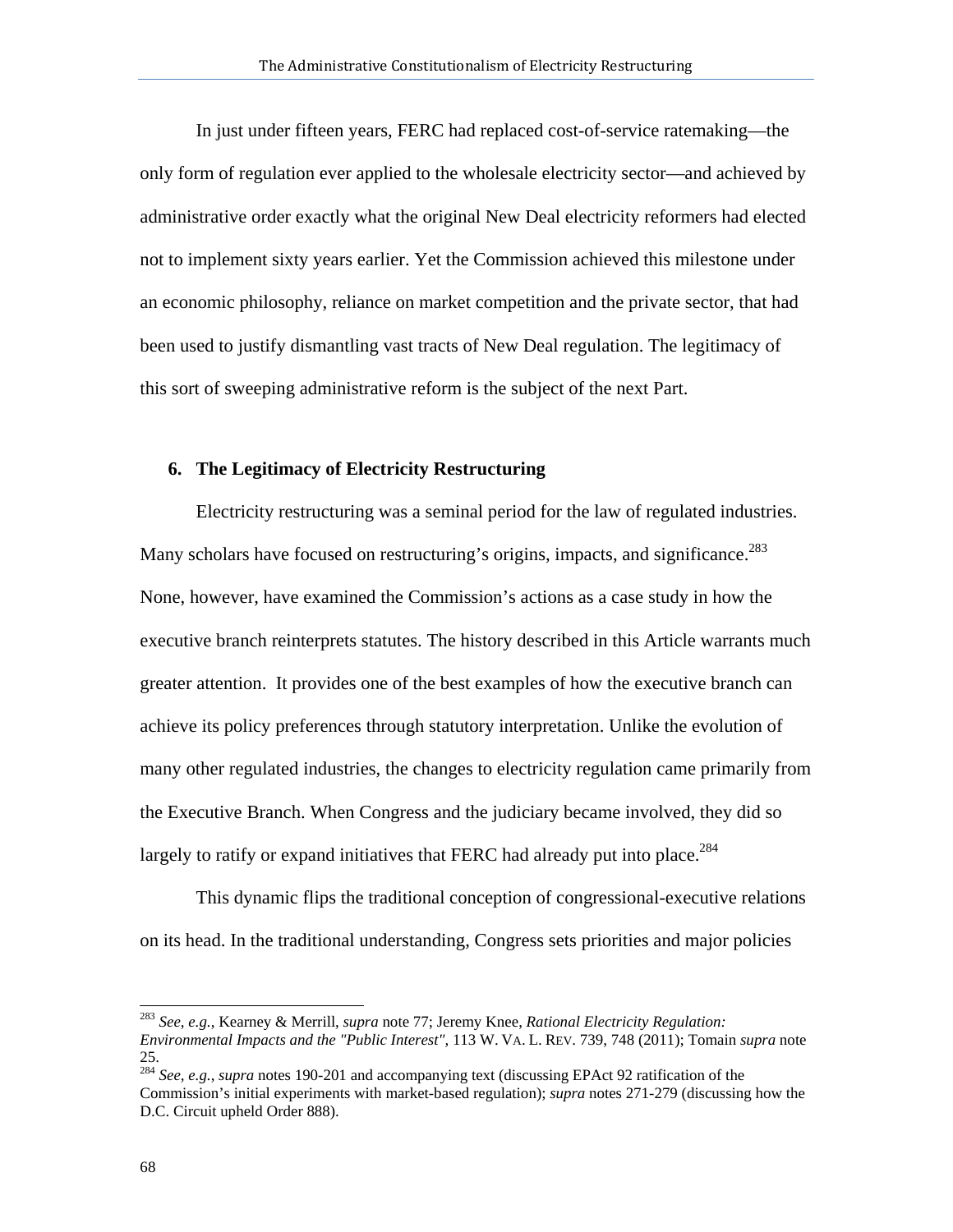and then delegates their implementation to the executive branch.<sup>285</sup> Yet during restructuring, FERC undertook many of the major policy shifts without any congressional legislation. For example, FERC elected to experiment with market-based rates through the Southwestern and Western Experiments without a corresponding statutory mandate. Similarly, nothing in EPAct 92 plainly suggested that FERC should impose common carrier status the transmission of electricity.

Law journals are replete with explanations for why we might from a policy perspective prefer that the Commission, rather than Congress, lead a process like restructuring. The Commission has much greater expertise—a particularly important criterion for highly technical judgments required for the electricity sector. It also had greater leeway to "experiment" with competition and wheeling. Statutes on the order of the FPA, PURPA, and EPAct 92 are hard to pass, leaving Congress little room to change course if one of its initiatives proves unsuccessful. FERC, by contrast, can act incrementally and assess potential reforms before implementing them whole hog. And finally, the politically-insulated Commission might be better positioned to consider and plan for an emerging interest group, like QFs, power marketers , and non-utility generators.

The crucial statutory interpretation question, however, is not whether the Commission would do a good job restructuring the electricity sector, or even whether it would do a better job than Congress. The crucial question is what permits an agency or

<sup>285</sup> *See* Theodore Ruger, *The Story of* FDA v. Brown & Williamson *and the Norm of Agency Continuity*, *in* STATUTORY INTERPRETATION STORIES 334 (Eskridge, Frickey & Garrett, eds. 2011) (discussing more recent cases suggesting that "it is possible to discern a continuing judicial impulse to dampen unilateral administrative policy change on important questions . . . ."); *see also* Eric A. Posner & Adrian Vermeule, *Interring the Nondelegation Doctrine*, 69 U. CHI. L. REV. 1721, 1762 n.2 (2002) (listing prominent critiques of the non-delegation doctrine.) Although this paper does not wrestle with the wisdom of congressional delegation of authority, those sources indicate a discomfort with overly bread policymaking by the executive branch.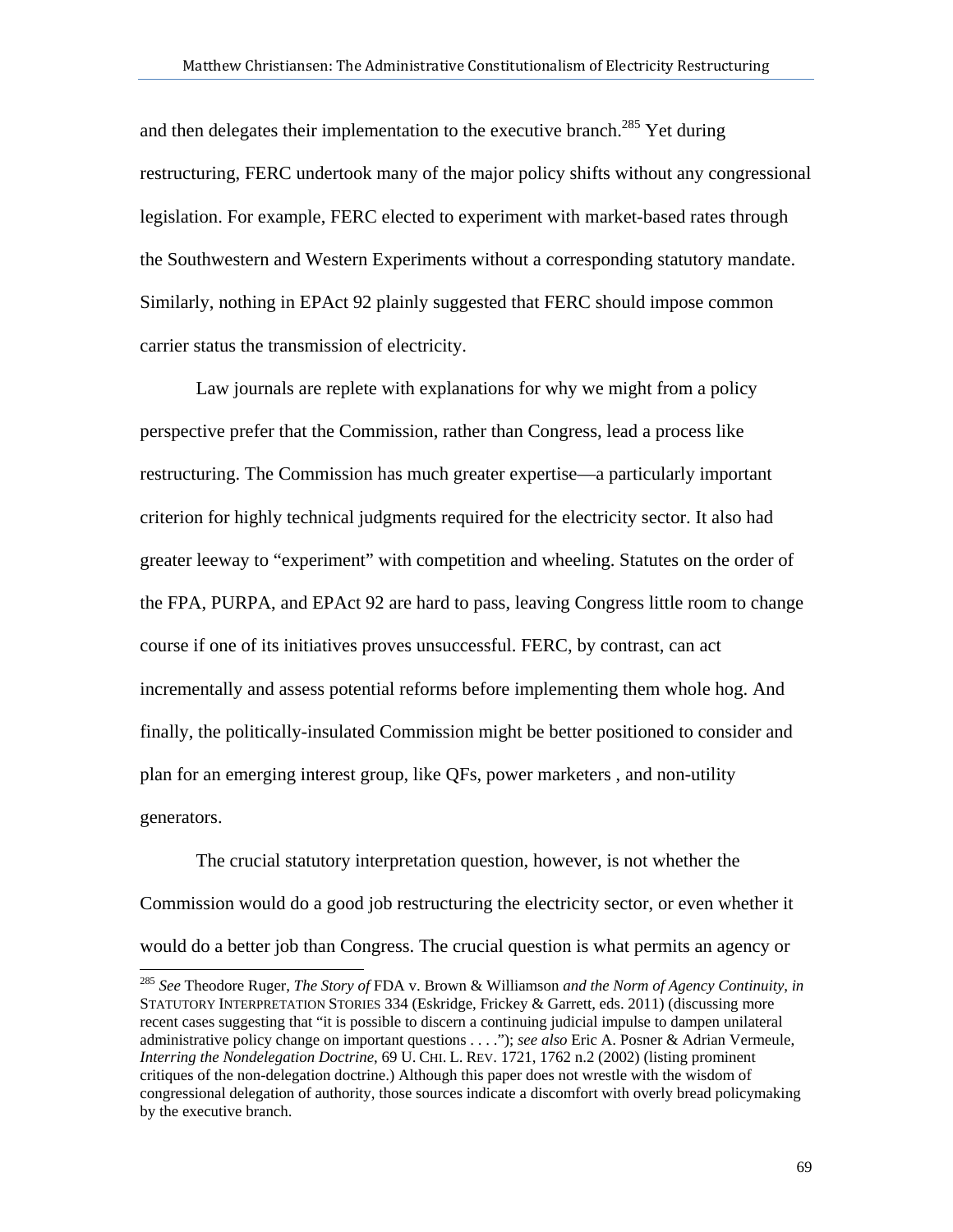commission to revolutionize the implementation of its statutory mandate *without*  Congressional legislation. Agencies can alter regulations, issue new rules, and update how they apply particular provisions of a statute.<sup>286</sup> But what FERC did was different. It changed the two basic tenets of the regulatory paradigm for electricity. It replaced costof-service ratemaking with market-based rates, and it effectively imposed common carrier obligations on the electricity transmission system. Both decisions were an order of magnitude more significant than updating rules or procedures.

Part of the answer lies in the circumstances. As Kearney and Merrill observed shortly after FERC issued Order 888, electricity restructuring took place during an era of regulatory change—one that they called the "the Great Transformation."<sup>287</sup> At the time, agencies and commissions, with support from Congress, were deregulating the telecommunications and transport sectors and increasing their reliance on markets for regulating public utilities, like natural gas.<sup>288</sup> Surely the Commission thought it best to implement elements of the consensus emerging in other regulated industries. FERC's turn toward market regulation might have appeared much more significant had it begun a decade earlier.

Yet, as the previous Parts of this paper have explained, FERC undertook the most important aspects of restructuring without an explicit command from Congress. This was a stark contrast to the experience of other regulated industries, where a congressional statute either commenced or catalyzed the transformation.<sup>289</sup> There was no electricity

l

<sup>&</sup>lt;sup>286</sup> The Supreme Court has held only that an agency must provide a reasoned explanation for this change. Federal Commc'ns Comm'n v. Fox Television Stations, Inc., 129 S. Ct. 1800 (2009); Motor Vehicle Mfrs' Ass'n v. State Farm Mutual Auto. Ins. Co., 463 U.S. 29 (1983).

<sup>287</sup> Kearney & Merrill, *supra* note 77. 288 *Id.*

<sup>&</sup>lt;sup>289</sup> *Id.* (discussing railroads, airlines, communications, and natural gas industries among others)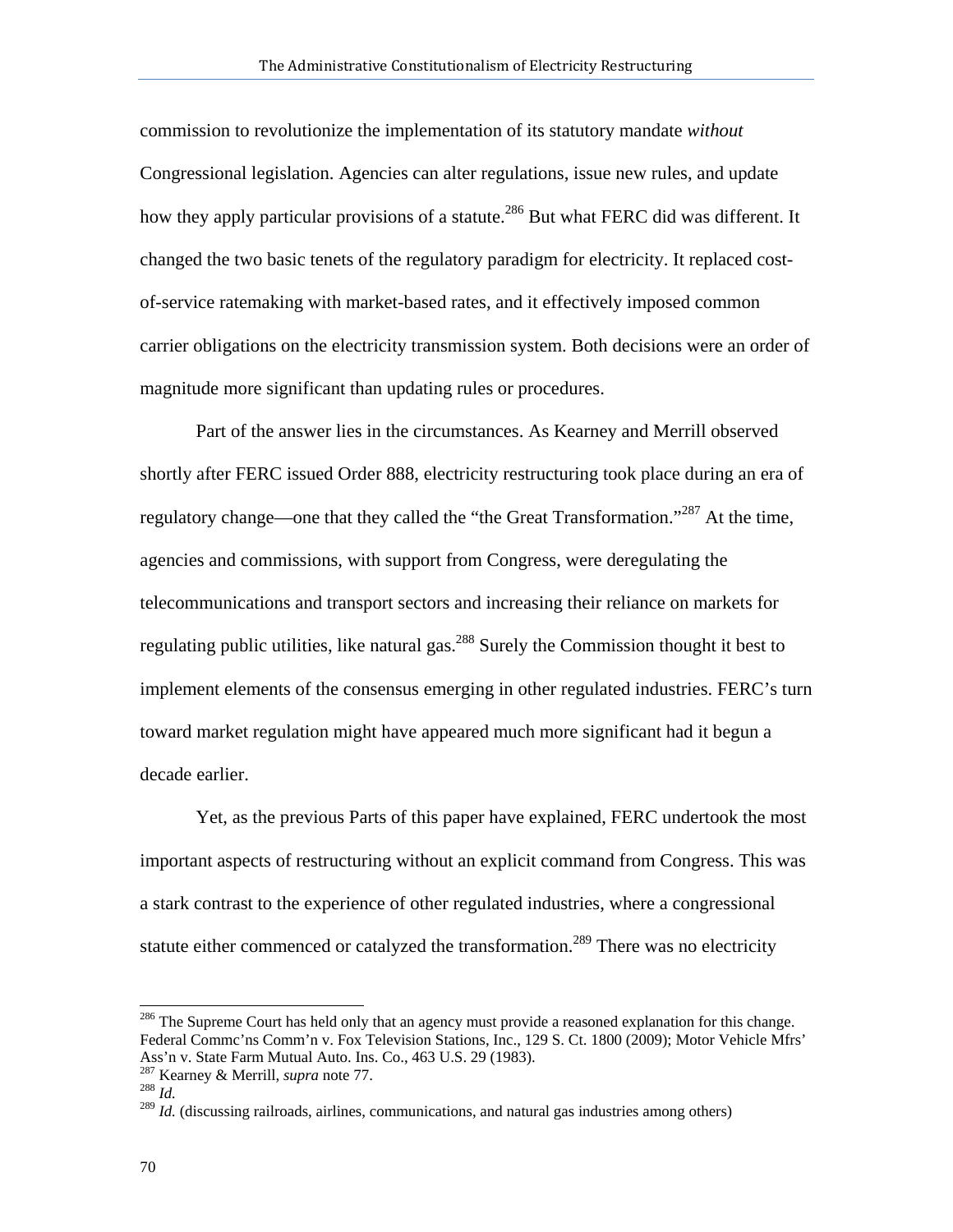sector equivalent to the Airline Deregulation Act of  $1978^{290}$  or the Telecommunications Act of 1996.<sup>291</sup> Congressional statutes ratified and in some cases expanded the Commission's initiatives, but they did not initiate them, much less require the Commission to take the steps it did.

Congressional legislation also played a more important role in the deregulation of the natural gas sector—the closest parallel to electricity restructuring. The Natural Gas Policy Act (NGPA) divided gas into different pricing categories with the understanding that "ultimately the market would be allowed to set this price without bureaucratic interference."<sup>292</sup> Similarly, it was Congress that finally abolished price controls on natural gas production through the Wellhead Decontrol Act of  $1989^{293}$ —albeit after the Commission helped create the necessary conditions for such market regulation.<sup>294</sup> Thus, although Commission orders were integral to the deregulation of the natural gas industry, those orders implemented congressional legislation that expressly contemplated the deregulation of the natural gas industry.<sup>295</sup>

Nor did the judiciary play a leading role during electricity restructuring. A few cases in the 1970s and early 1980s appeared to limit the Commission's discretion under the FPA.<sup>296</sup> And those cases may indeed have influenced the particular course of restructuring. Yet from the Southwestern Experiment onward, the Commission's electricity restructuring program was almost completely undisturbed by the courts. This

<sup>290</sup> Pub. L. No. 95-504, 92 Stat. 1705 (1978).

<sup>&</sup>lt;sup>291</sup> Pub. L. No. 104-104, 110 Stat. 56 (1996).

<sup>292</sup> BOSSELMAN ET AL, *supra* note 200, at 499-500.

<sup>293</sup> Pub. L. No. 101–60, 103 Stat 157

<sup>294</sup> Cite to *United Illuminating Co.* 88 F.3d 1105, 1125-26 (D.C. Cir. 1996) (The Commission's creation of open access transportation was 'essential' to Congress' decision to completely deregulate wellhead sales.") <sup>295</sup> The Natural Gas Policy Act, for example, explicitly assumed that the market would eventually set prices for interstate sales of natural gas. BOSSELMAN ET AL, *supra* note 200, at 499-500.

<sup>296</sup> See discussion of precedents on market-based ratemaking, *supra* notes 92-96, and wheeling, *supra* note 219.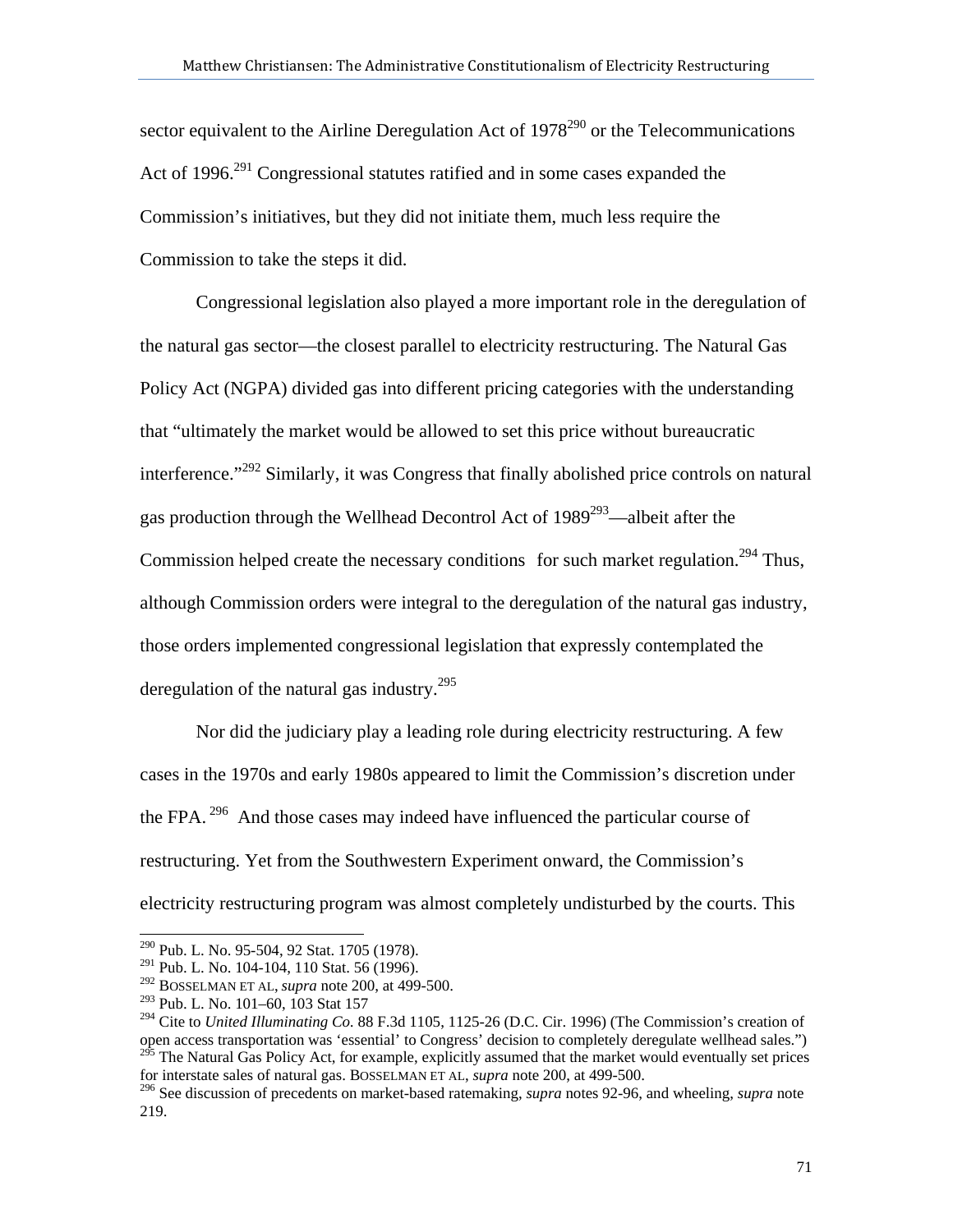was a stark contrast with the telecommunications sector, where the judiciary required competition when breaking up the AT&T monopoly while also limiting the Federal Communications Commission's freedom to relax regulation in the canonical statutory interpretation case, *MCI v.*  $AT\&T$ <sup>297</sup> Indeed, the Court's decision to reject the detariffing modifications in *MCI v. AT&T* was one of the factors that prompted Congress to enact the Telecommunications Act of 1996.<sup>298</sup> The judiciary also played a much more active and controversial role in FERC's restructuring of the natural gas sector.<sup>299</sup> The D.C. Circuit rejected several of FERC's initial attempts to transform the sector. $300$ 

The following Sections consider the political legitimacy of the agency-led reform that characterized electricity restructuring. Why was it that the Commission was able to enact such sweeping reforms without interference from the other branches? And even if the other branches could not interfere, was this a normatively desirable balance of responsibility between the Executive Branch, Congress, and the courts?<sup>301</sup> I argue that in this case it was. FERC's actions respected two key constraints on its authority: the statutory limits on its substantive authority<sup>302</sup> and the scope of its jurisdiction.<sup>303</sup> Those limits reflect important constitutional principles—especially the separation of powers—

<sup>&</sup>lt;sup>297</sup> 512 U.S. 218 (1994).

<sup>298</sup> Kearney & Merrill, *supra* note 77, at 1378 ("The main effect of the courts' filed-rate doctrine decisions such as *Maislin* and *MCI v. AT&T* has been to require congressional authorization for agency efforts to detarifff (which was eventually forthcoming).").<br> $^{299}$  *Id.* at 1378-80; Rossi, *supra* note 11, at 773-75.

<sup>&</sup>lt;sup>300</sup> Kearney & Merrill, *supra* note 77, at 1378-80; Rossi, *supra* note 11, at 773-75.<br><sup>301</sup> For a recent argument that contemporary courts may be reluctant to let agencies, rather than Congress, make substantive policy changes, see Theodore Ruger, *The Story of* FDA v. Brown & Williamson *and the Norm of Agency Continuity*, *in* STATUTORY INTERPRETATION STORIES 334 (Eskridge, Frickey & Garrett, eds. 2011) (suggesting that "*Brown & Williamson* and related cases [may be] are best understood as articulating a kind of non-delegation rule that forces Congress rather than agencies to effectuate key policy shifts  $\dots$ .").

<sup>302</sup> *See supra* notes 92-96 (discussing FERC's broad authority to regulate rates for transmission and sale of electricity, but also noting restrictions, including that the Commission could not rely market-based rates alone when finding rates to be "just and reasonable.").

<sup>&</sup>lt;sup>303</sup> Where it did expand its jurisdiction, the expansion was minor in effect and ancillary to the Commission's decision. *See infra* note 325.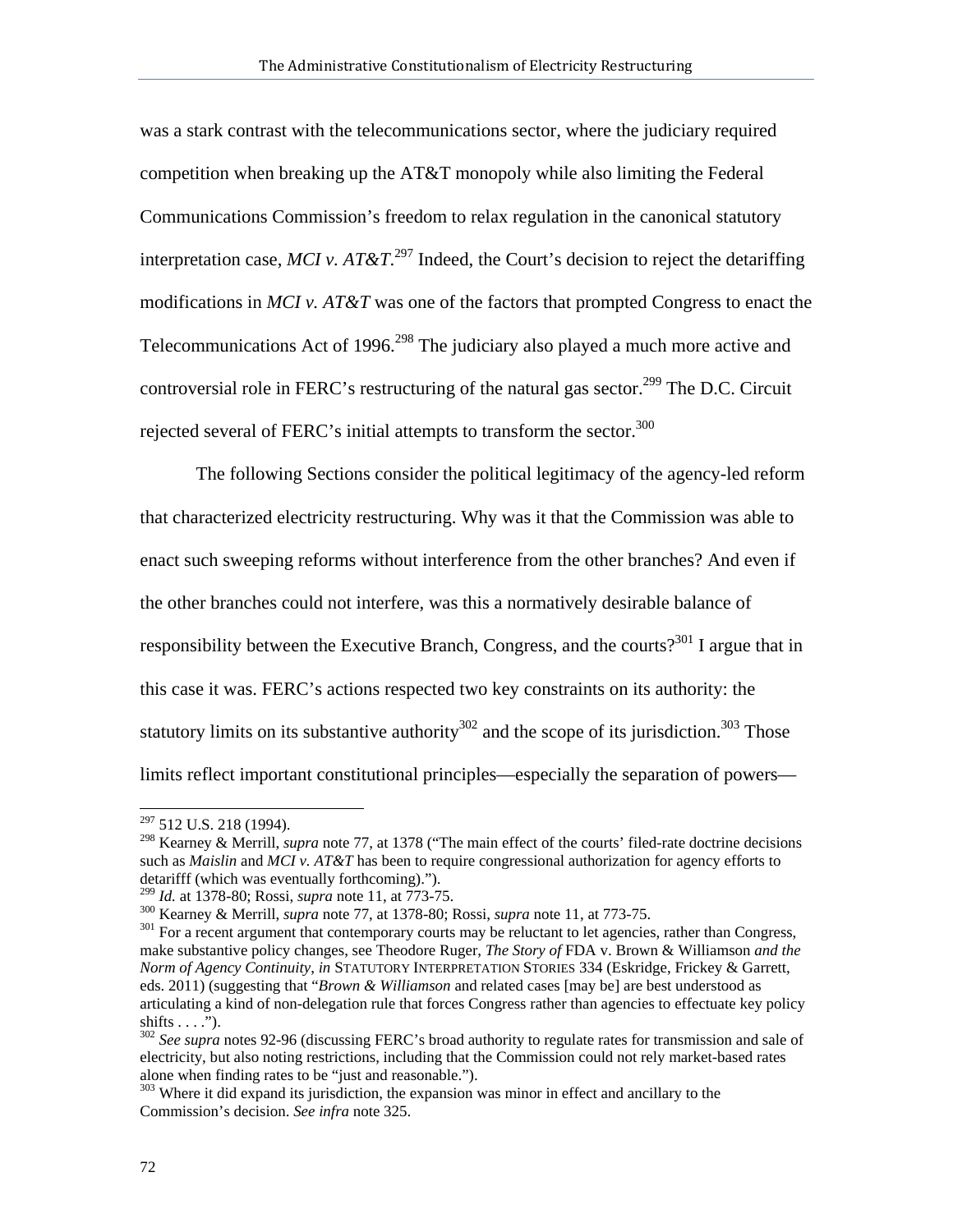and were recognized in seminal Supreme Court cases decided around the time of restructuring. The first two Sections of this Part discuss these limits and explain how the Commission remained within them.

But even within those limits, it cannot be the case that the Commission had the power to reinvent the regulatory paradigm in whatever fashion it desired. After all, Congress had legislated with a particular understanding of how the industry would be regulated. The decision to change course and depart from the traditional regulatory compact came with enormous consequences. The magnitude of which might suggest that the decision should be taken by Congress, rather than by a-politically insulated commission.

While recognizing these concerns, I argue that they do not apply to FERC's actions during restructuring. The type of authority on which the Commission relied and the way in which it implemented its reforms mitigated the legitimacy concerns that might otherwise attend such a dramatic change. On the one hand, the Commission acted pursuant to its mandate to ensure just and reasonable rates and to prevent undue discrimination—both of which are broad delegations of authority that provide the Commission considerable discretion to regulate the electricity sector. The breadth of those mandates gave FERC greater discretion to change its regulatory method than, say, the Environmental Protection Agency would have under a comprehensive regulatory statute like the Clean Air Act. Moreover, when the Commission changed its regulatory paradigm, it justified its changes by pointing to congressional intent, including both the intent of the enacting Congress and frequently also the expressed preferences of the contemporary Congress.

73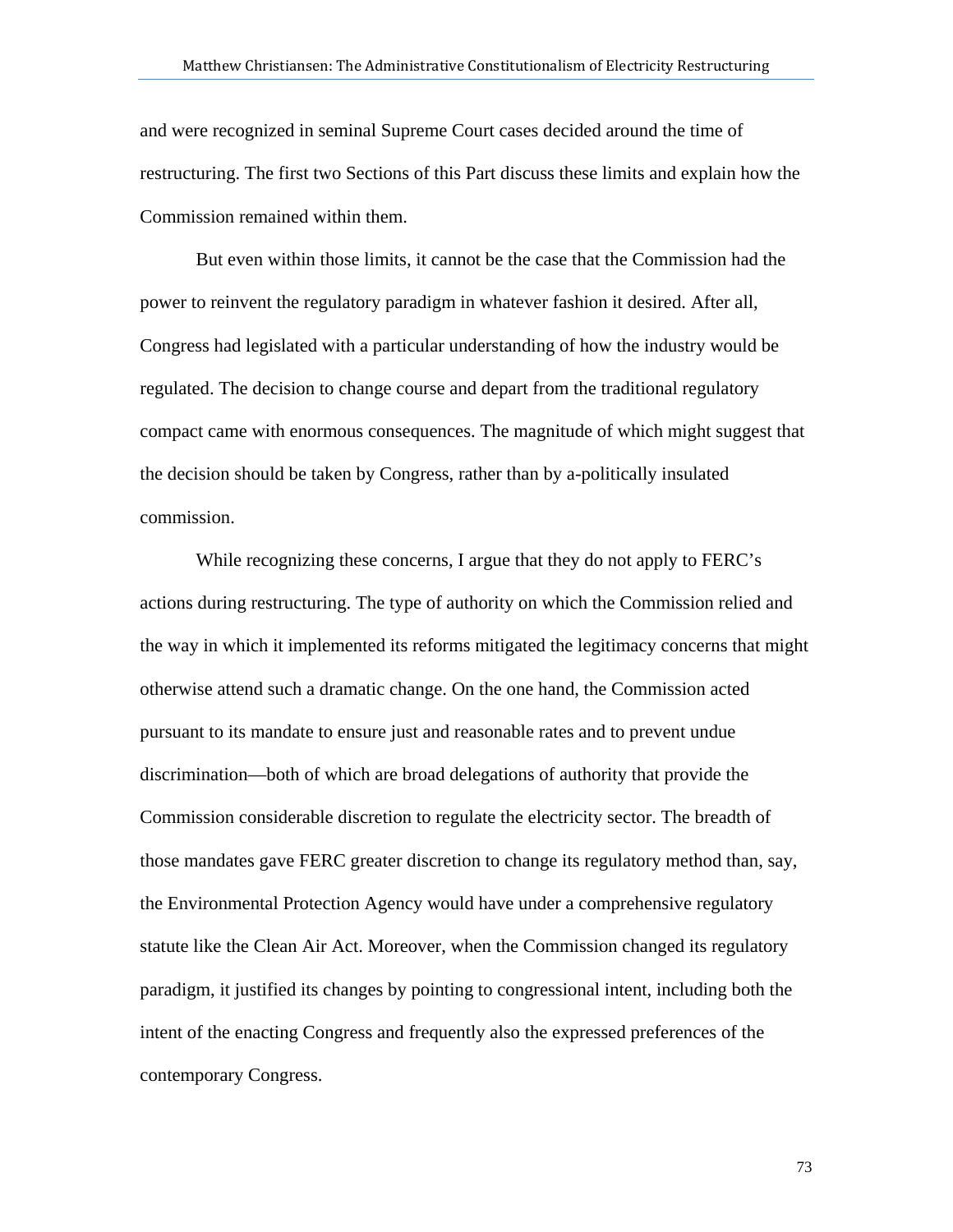Equally important to the Commission's legitimacy was the way in which it implemented its reforms. In each of the examples discussed earlier, the Commission changed its regulations using incremental steps that provided a period to evaluate the potential effects of a reform while also fostering robust deliberation between the Commission, Congress, and other interested parties. The best examples are the coordination transaction "Experiments"<sup>304</sup> and the graduated introduction of competition through individual ratemaking.<sup>305</sup> In both cases, the Commission took incremental steps that permitted it and interested parties to evaluate how those reforms affected the industry. Even Order 888, the most avulsive regulatory change, came after three years during which the Commission experimented with wheeling orders based both on section 211 and on its authority to remedy undue discrimination in sections 205 and 206.<sup>306</sup> The final order itself came more than a year after the original NOPR, giving Congress and regulated entities time to consider and comment on the implications of the proposed rule. $307$ 

This incrementalism also allowed FERC to capitalize on its institutional competence. FERC possessed deep expertise in the electricity sector as well as valuable experience from restructuring the natural gas sector. FERC also possessed the capacity to respond quickly to changing circumstances, including the consequences of its orders. These characteristics gave the Commission an advantage when it came to the nuts and bolts of electricity reform. Although agencies generally possess greater expertise than Congress, that gap is likely to be both greater and more important in a highly

<sup>&</sup>lt;sup>304</sup> See supra notes 97-132 and accompanying text.<br><sup>305</sup> See supra notes 142-162 and accompanying text.<br><sup>306</sup> See supra notes 210-244 and accompanying text.<br><sup>307</sup> The NOPR was issued in April 1995 and the rule was finali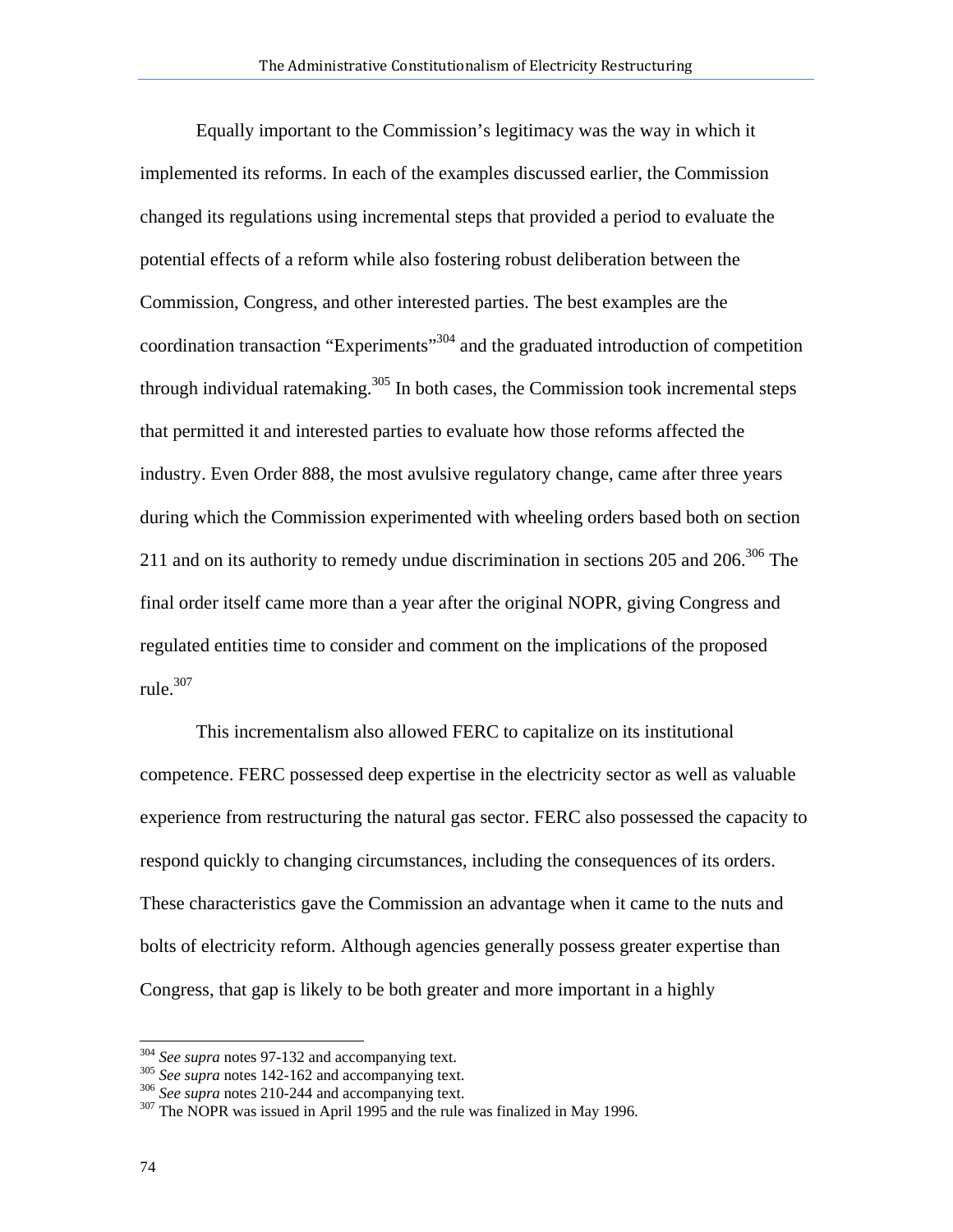sophisticated industry, such as electricity, than in a field like civil rights. This superior institutional competence partially justifies FERC taking a greater role in reinventing a statute than a body such as the Equal Employment Opportunity Commission—though of course such reinvention occurs in civil rights as well.<sup>308</sup> When combined with the Commission's attention

## **A. FERC Exercised Its Substantive Authority Under the FPA**

A key element of restructuring is the broad discretion that the FPA affords FERC. The Commission relied on two parts of the Act for the authority to implement restructuring. It introduced market competition pursuant to its authority to ensure just and reasonable rates<sup>309</sup> and required open transmission access under its authority to remedy undue discrimination and undue preference. $310$  In both cases, the amorphous language of those standards evinced a congressional intent to delegate broad discretion to the Commission. Recognizing the breadth of those standards, Congress and the courts treated the FPA as delegating more than the execution of particular statutory obligations; they interpreted the FPA to give the Commission something akin to the power to manage wholesale generation and transmission.<sup>311</sup> The breadth of this delegation helps to explain

<sup>&</sup>lt;sup>308</sup> Indeed Eskidge and Ferejohn point to civil rights as a paradigmatic instance of this sort of agency-led reform. ESKRIDGE & FEREJOHN, *supra* note 13, at 29-74.

<sup>310</sup> *See supra Sections* III.<br><sup>310</sup> *See supra* Part V.<br><sup>311</sup> *See* Fed. Power Comm'n v. Hope Natural Gas Co., 320 U.S. 591, 602 (1944) ("the Commission was not bound to the use of any single formula or combination of formulae in determining rates. Its rate-making function, moreover, involves the making of 'pragmatic adjustments"); Fed. Power Comm'n v. Natural Gas Pipeline Co. of Am., 315 U.S. 575, 586 (1942) ("The Constitution does not bind rate-making bodies to the service of any single formula or combination of formulas. Agencies to whom this legislative power has been delegated are free, within the ambit of their statutory authority, to make the pragmatic adjustments which may be called for by particular circumstances."); *see also* Federal Power Comm'n v. Conway Corp., 426 U.S. 271 (1976) (affirming that the Commission can consider a broad set of factors, including rates outside of its jurisdiction, when exercising its authority).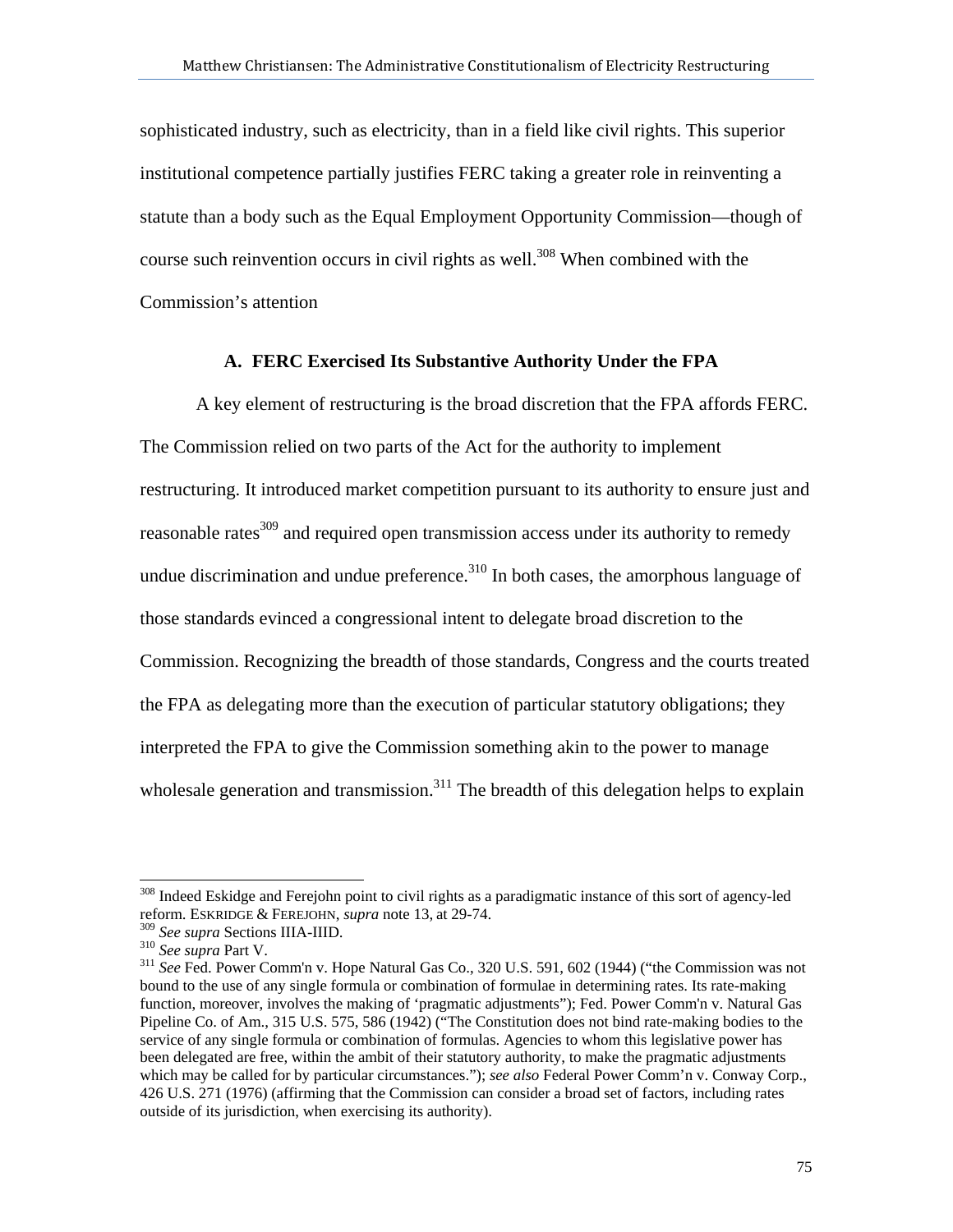why the other two branches of government gave the Commission such substantive discretion to execute restructuring.

Recall that in the early days of the electricity industry, Congress did not initially provide for federal regulation of electricity sales and transmission.<sup>312</sup> It left this role to the states, stepping in with the FPA only after the Supreme Court struck down state regulation of interstate electricity sales in *Attleboro Steam Co.*313 Not surprisingly, Congress endowed the new FPC, as FERC was then known, with broad powers similar in many respects to the state PUCs that it partially replaced.<sup>314</sup> The Constitution provided basic rights to utilities, such as protections against having their property confiscated for public purpose without due process.<sup>315</sup> Beyond these minimal protections, however, most states chose to invest PUCs with broad discretion to manage the electricity sector as they saw fit. $316$ 

Almost from the outset, the courts interpreted the FPA's ratemaking authority to provide the Commission with substantial flexibility in its choice of rate regulation methodology. In the seminal rate regulation case, *Hope Natural Gas*, the Supreme Court determined that the judiciary would review only the end result of the Commission's

<sup>312</sup> *See* TOMAIN & CUDAHY, *supra* note 3, at 267-68. 313 Pub. Utilities Comm'n of R.I. v. Attleboro Steam & Elec. Co., 273 U.S. 83, 90 (1927); *supra* notes 30- 31 and accompanying text.

<sup>&</sup>lt;sup>314</sup> Shortly after the FPA and NGA were passed the court observed that federal utility regulation was intended to be analogous to the regulation done by state utilities, but for the jurisdictions that were now beyond state reach following *Attleboro Steam Company*. Public Utilities Commission of Ohio v. United Fuel Gas Co.*,* 317 U. S. 456, 467 (1941) ("Congress contemplated a harmonious, dual system of regulation of the natural gas industry — federal and state regulatory bodies operating side by side, each active in its own sphere.").

<sup>315</sup> *E.g.*, Bluefield Water Works & Improvement Co. v. Public Service Commission, 262 U.S. 679 (1923) (constitutional right not be charged confiscatory rates).

<sup>&</sup>lt;sup>316</sup> PUCs were originally vested with a combination of a court's common law authority and supplemental statutory authority. *See BOSSELMAN ET AL*, *supra* note 200, at 49-50.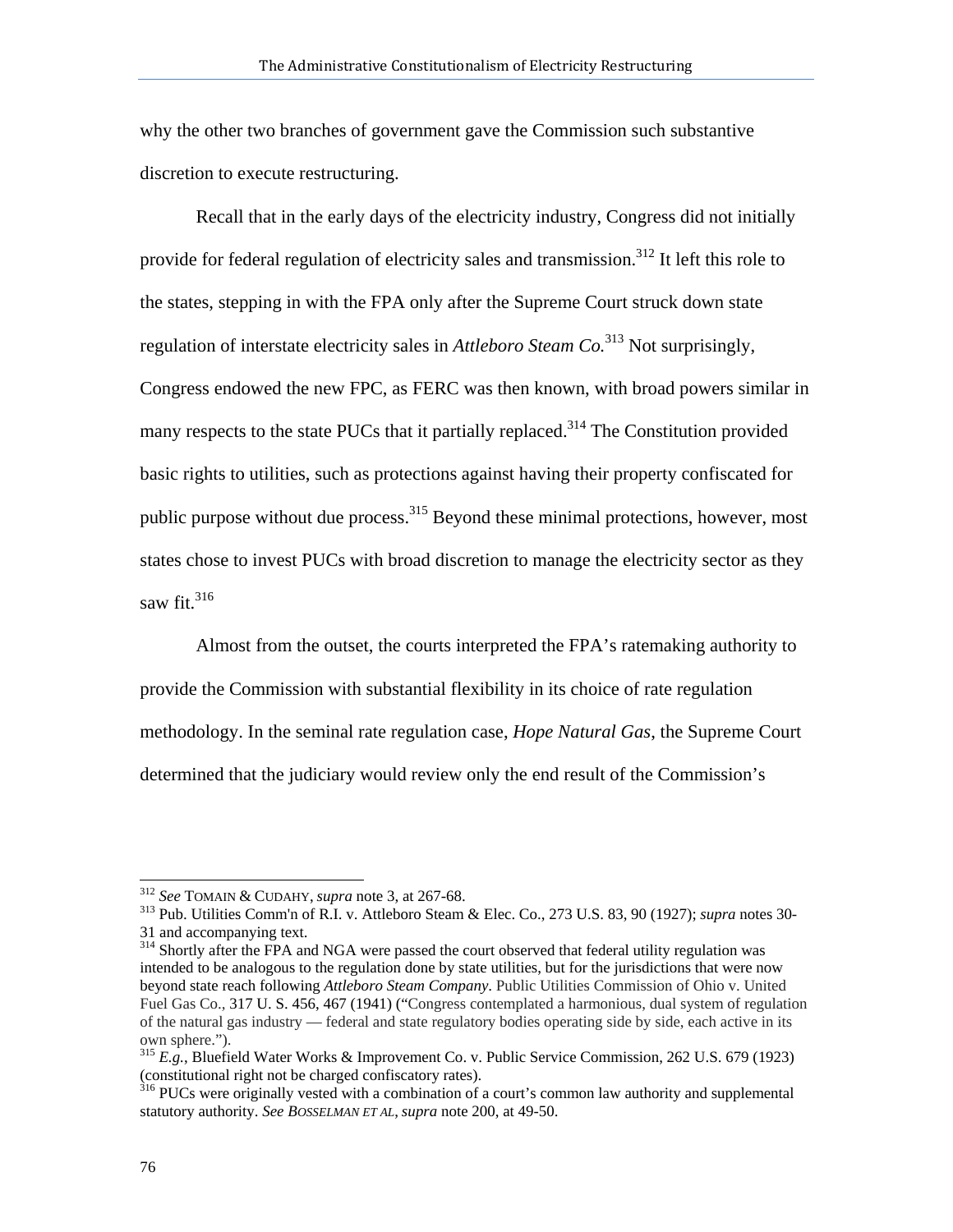ratemaking proceeding.<sup>317</sup> Provided that this result was just and reasonable, the courts would not disturb the Commission's determination, nor review the method it used.

Although subsequent cases recognized some limits on the Commission's discretion,<sup>318</sup> *Hope* and its progeny confirmed that the Commission would have substantial discretion in implementing the FPA's just and reasonable standard.

The expansive understanding of those standards is best appreciated in contrast to the limited discretion afforded regulators involved in restructuring other regulated industries. Telecommunications provides a revealing counterexample. Although a full discussion of telecommunications deregulation is well beyond the scope of this paper,  $319$ a few examples paint the picture. Courts played a much more active role in introducing competition by rejecting determinations made by the Federal Communications Commission (FCC).320 For example, in *MCI Telecommunications Corp. v. Federal Communications Commission*, <sup>321</sup> the D.C. Circuit overturned the FCC's rejection of MCI's efforts to compete with AT&T in the market for long distance telephony. This decision played a central role in catalyzing the transition from monopoly to market completion in the telecommunications sector. $322$ 

Yet the courts also constrained the FCC's procompetitive efforts at other points. In a famous opinion by Justice Scalia, the Court rejected the FCC's determination that it could "modify" tariff filing requirements to exempt MCI and other nondominant carriers. Although this case is famous more for the Court's battle over the dictionary meaning of

321 MCI Telecomms. Corp. v. Fed. Commc'ns Comm'n, 561 F.2d 365, 380 (D.C. Cir. 1977). 322 Kearney & Merrill, *supra* note 77, at 1343.

<sup>&</sup>lt;sup>317</sup> Fed. Power Comm'n v. Hope Natural Gas Co., 320 U.S. 591, 602 (1944).

<sup>&</sup>lt;sup>318</sup> For example, prior to restructuring, courts limited the extent to which the Commission could rely on market competition to determine rates. *See supra* notes 92-96 and accompanying text.

<sup>319</sup> It is, however, aptly examined in depth in Kearney & Merrill, *supra* note 77. 320 *See* Kearney & Merrill, *supra* note 77, at 1374-75 (discussing the role that courts played during the deregulation of the telecommunications sector).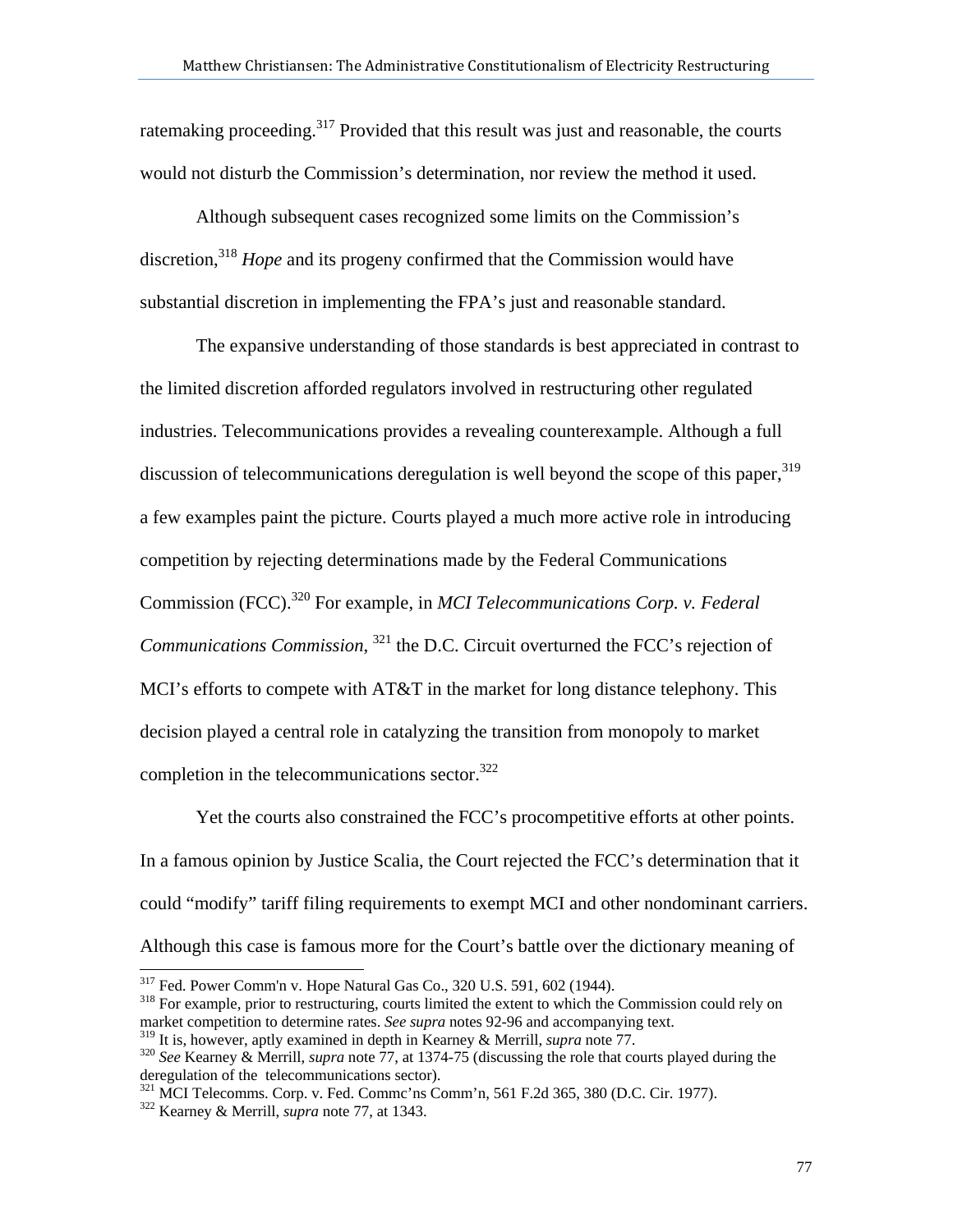"modify," the "main effect of the courts' filed-rate doctrine decisions . . . [was] to require congressional authorization for agency efforts" to promote deregulation.<sup>323</sup> The FCC's experience with detariffing in the communications sector is hardly unique. Court decisions in the transport sector regulated by the Interstate Commerce Commission had a similar stymying effect on that Commission's efforts to detariff.<sup>324</sup>

 The difference between FERC's experience and that of the FCC no doubt reflects several factors. But one of those factors was the sweeping *management* authority created the FPA's broad standards and the corresponding case law. Although electricity restructuring was an extraordinary example of this management authority, it was not inconsistent with the type of discretion that the Commission had exercised throughout its history. The breadth of this discretion helps to explain why the Commission could pursue reforms as extensive as those implemented during the restructuring era. Because FERC enjoyed such broad authority, statutory limits may not have posed much of an obstacle to restructuring. Nonetheless, FERC remained within those limits, and that is an important factor for understanding the legitimacy of restructuring.

## **B. FERC Regulated Activity Within Its Established Jurisdiction**

Although electricity restructuring constituted a sea change in regulatory *method*, it applied to areas that had long been within the Commission's jurisdiction. Consistent with the compromises made in PURPA and EPAct 92, the Commission did not regulate outside its jurisdiction. FERC's restructuring assiduously preserved the exclusive domain

<sup>&</sup>lt;sup>323</sup> Kearney & Merrill, *supra* note 77, at 1378.

<sup>&</sup>lt;sup>324</sup> Id. (discussing Maislin Industries, U.S., Inc. v. Primary Steel, Inc., 497 U.S. 116, 130-31 (1990), which rejected efforts by the Interstate Commerce Commission to relax the filed rate doctrine).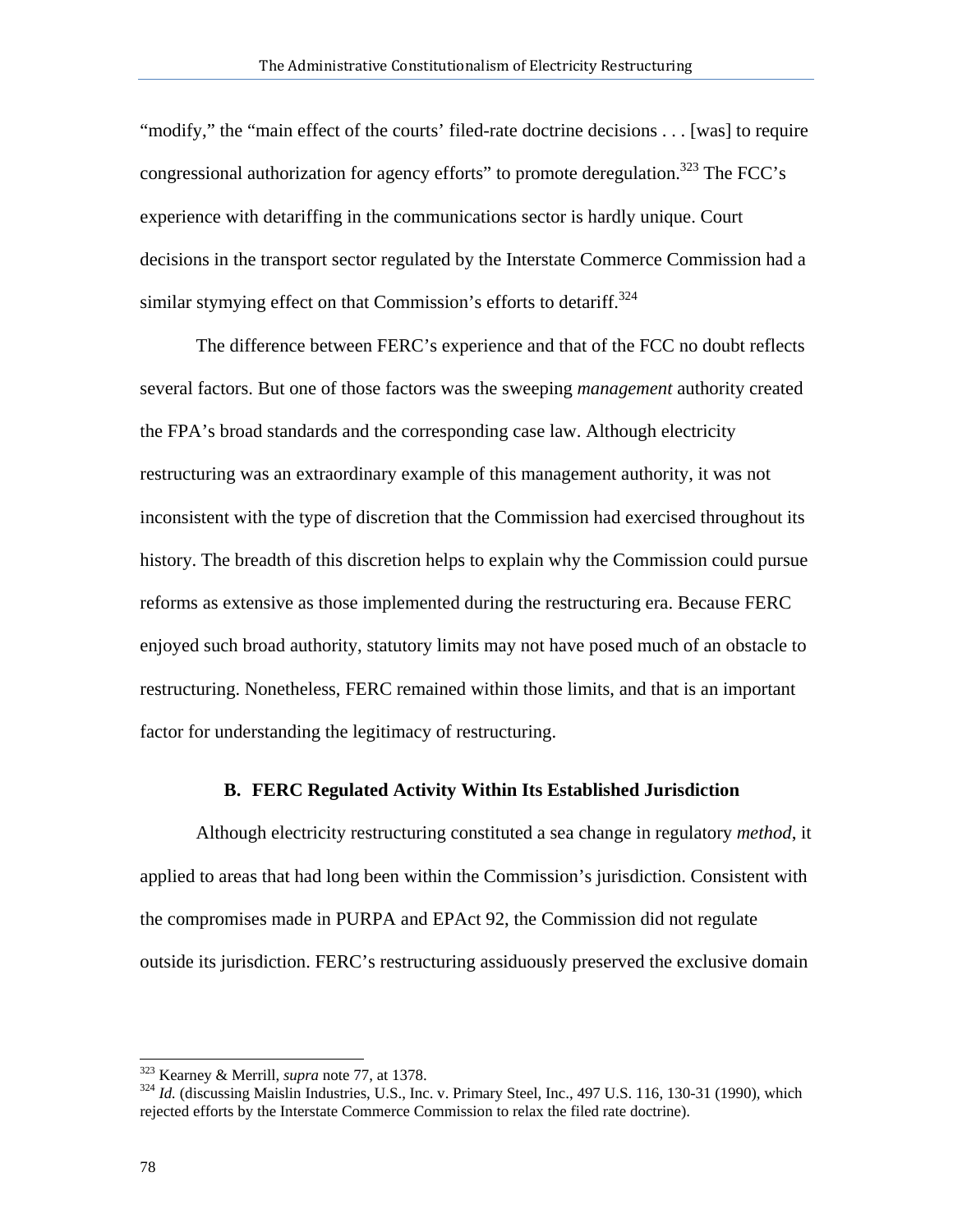of state PUCs.<sup>325</sup> Even the generic open access provisions of Order 888, which arguably pushed the envelope of FERC's authority under the FPA, <sup>326</sup> did not extend regulation to a *new* aspect of the electricity sector. This was a conscious choice by the Commission<sup>327</sup> and it meant that FERC treated electricity restructuring differently from the natural gas sector, where it required the equivalent of retail wheeling for gas pipelines.<sup>328</sup> Had FERC tried to exercise the same control over retail electricity distribution that it did over natural gas, Order 888 might have met a different fate.

The Supreme Court has increasingly policed the efforts of executive branch agencies to expand their jurisdiction, especially when that expansion would have significantly altered the regulation of an important part of the economy. Here the most apt comparison is another canonical statutory interpretation case. In *FDA v. Brown & Williamson*, the Court struck down the Food and Drug Administration's efforts to regulate the tobacco industry.<sup>329</sup> The precise reasoning in that case—including looking to other statutes to understand congressional purpose<sup>330</sup>—may not apply to electricity restructuring. Nonetheless, *Brown & Williamson* stands for the proposition that agencies many not affect a regulatory revolution that was not clearly contemplated by the statute the canon against hiding elephants in mouse holes.<sup>331</sup> That canon is particularly strong

<sup>&</sup>lt;sup>325</sup> This is not to suggest that FERC has stayed away from state PUCs entirely. Order 888 expanded FERC's regulation of transmission to include unbundled retail transmission, an area that had previously been left to the state PUCs. *See Dennis*, *supra* note 67, at 36. The Commission did, however, seek defer to state PUCs in a way to minimize any federal intrusion on areas traditionally within their exclusive jurisdiction. See id.

<sup>&</sup>lt;sup>326</sup> Recall the concern that Order 888 elected not to rely on sections 210 and 211, which provided FERC with additional wheeling authority, but allowed it to issue a wheeling order only in response to a petition from an entity within its jurisdiction. *See supra* notes 248-249, 266-269 and accompanying text. 327 Order 888, *supra* note 203, at 21542. 328 Rossi, *supra* note 11, at 786-87.

<sup>&</sup>lt;sup>330</sup> Id. at 137-39.<br><sup>331</sup> *See, e.g.*, Jacob Loshin & Aaron Nielson, *Hiding Nondelegation in Mouseholes*, 62 ADMIN. L. REV. 19, 31-34 (2010).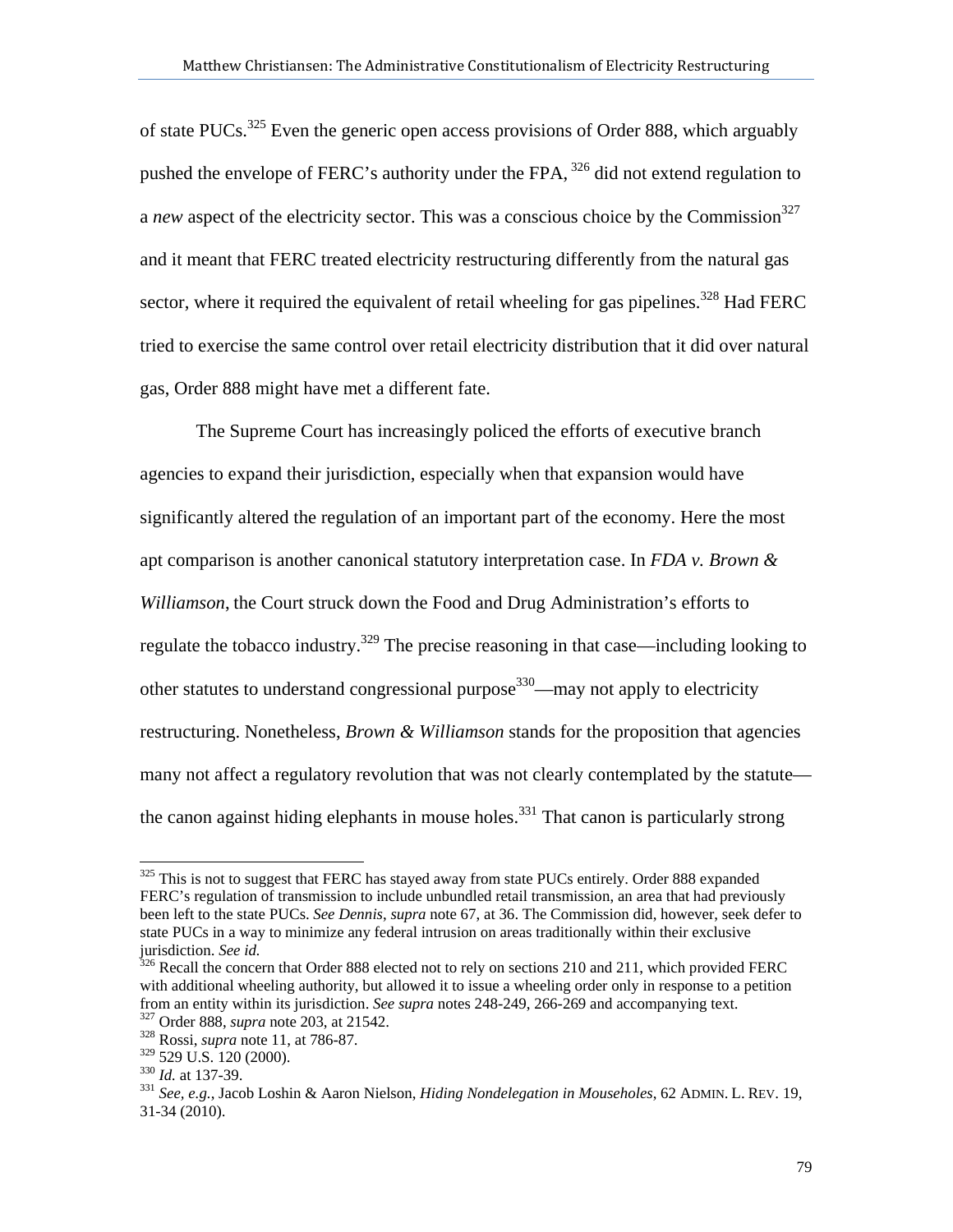when new regulation would change a longstanding distinction in the regulatory scheme.<sup>332</sup> *Brown & Williamson's* principles are thus relevant for an evaluation of electricity restructuring. $333$ 

The Commission's introduction of market competition did not raise the sort of concerns articulated in *Brown & Williamson.* Although market-based ratemaking marked a fundamental shift in regulation, it was a change in method, not a change in scope. FERC's changes to its ratemaking practices were within the scope of its authority as recognized by *Hope Natural Gas* and other Supreme Court ratemaking precedents.<sup>334</sup> FERC also introduce the ratemaking reforms on an incremental basis, first through the Southwestern and Western Experiments and then through individualized ratemaking decisions following *Ocean State*. 335 Indeed, the Commission pulled back from a sudden, sweeping introduction of competition after encountering political resistance.<sup>336</sup>

The post-EPAct 92 transmission reforms and Order 888 might at first appear to present a more significant concern. In requiring that transmission facilities be operated like common carriers, FERC reversed a sixty-year history of practice. FERC also took a course of action quite similar to what had been specifically contemplated, but rejected, in the drafting process for the original FPA. $^{337}$  Moreover, there was at least a colorable

<sup>332</sup> *See* Theodore Ruger, *The Story of* FDA v. Brown & Williamson *and the Norm of Agency Continuity*, *in*

<sup>&</sup>lt;sup>333</sup> Brown & Williamson was decided after the events discussed in this paper. Nonetheless the case still serves as a useful lens for evaluating, in retrospect, the political legitimacy of the Commission's actions. Electricity is also one of the few federally regulated industries in which whole sectors are the exclusive domain of the states, making jurisdictional limitations especially important.<br><sup>334</sup> Fed. Power Comm'n v. Hope Natural Gas Co., 320 U.S. 591, 602 (1944).

<sup>&</sup>lt;sup>335</sup> See supra notes 97-159 and accompanying text.<br><sup>336</sup> See supra notes 134-141 and accompanying text.<br><sup>336</sup> The Congress that passed the 1935 version of the FPA considered imposing common carrier obligations, but eventually declined to do so. *See supra* notes 263-265 and accompanying text.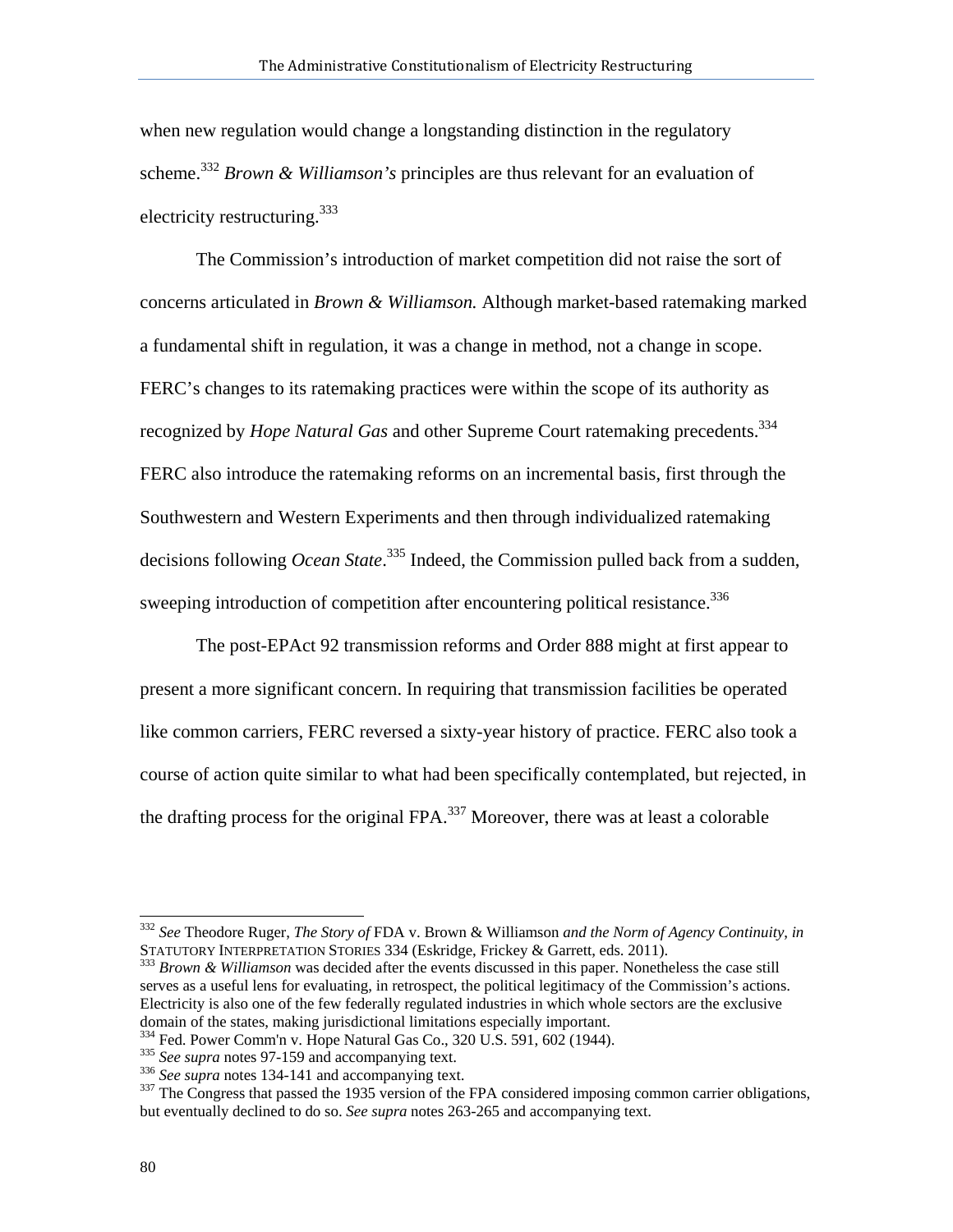argument that Congress had declined to give FERC the authority to issue precisely that type of generic wheeling order.  $338$ 

Nonetheless, unlike the tobacco regulation at issue in *Brown & Williamson*, Order 888 regulated an aspect of the industry—transmission standards—that had long been within FERC's jurisdiction. Indeed, FERC's primary legal argument in support of Order 888 was that the D.C. Circuit had already held that a substantively identical action was permitted by the analogous provisions of the Natural Gas Act—a decision of which Congress was aware when it passed EPAct 92 amendments.<sup>339</sup> FERC changed the rules governing transmission access; it did not change the scope of its rules. As a result, the Commission's actions did not present the type of jurisdictional expansion concerns articulated in *Brown & Williamson*.

## **C. The Commission's Regard for Congressional Purpose**

The previous two Sections explained how FERC remained within two important constraints on its authority. First, the Commission remained within the broad substantive authority conveyed by the FPA's broad standards. Second, the Commission respected the jurisdictional limits of the FPA—a point that is particularly important given the sweeping powers delegated by that Act. Yet FERC's change to its regulatory paradigm was in some respects more significant than that proposed by the Federal Communications Commission in *MCI*, and perhaps on par with that of the Food and Drug Administration in *Brown &*  Williamson.<sup>340</sup> Even if FERC did not overstep its substantive or jurisdictional limits,

l

<sup>&</sup>lt;sup>338</sup> Recall that the EPAct 92 amendments to section 210 provided FERC the authority to issue a wheeling order, but *only* in response to a petition requesting intervention by the Commission. *See supra* notes 198- 202 and accompanying text.<br>
<sup>339</sup> See supra notes 246-247 and accompanying text.

<sup>&</sup>lt;sup>340</sup> In *MCI v. AT&T*, the FCC proposed to drop certain tariff-filing requirements for non-dominate carriers; it did not propose a wholesale change of regulatory method. 512 U.S. 218, 221-23 (1994). In Brown &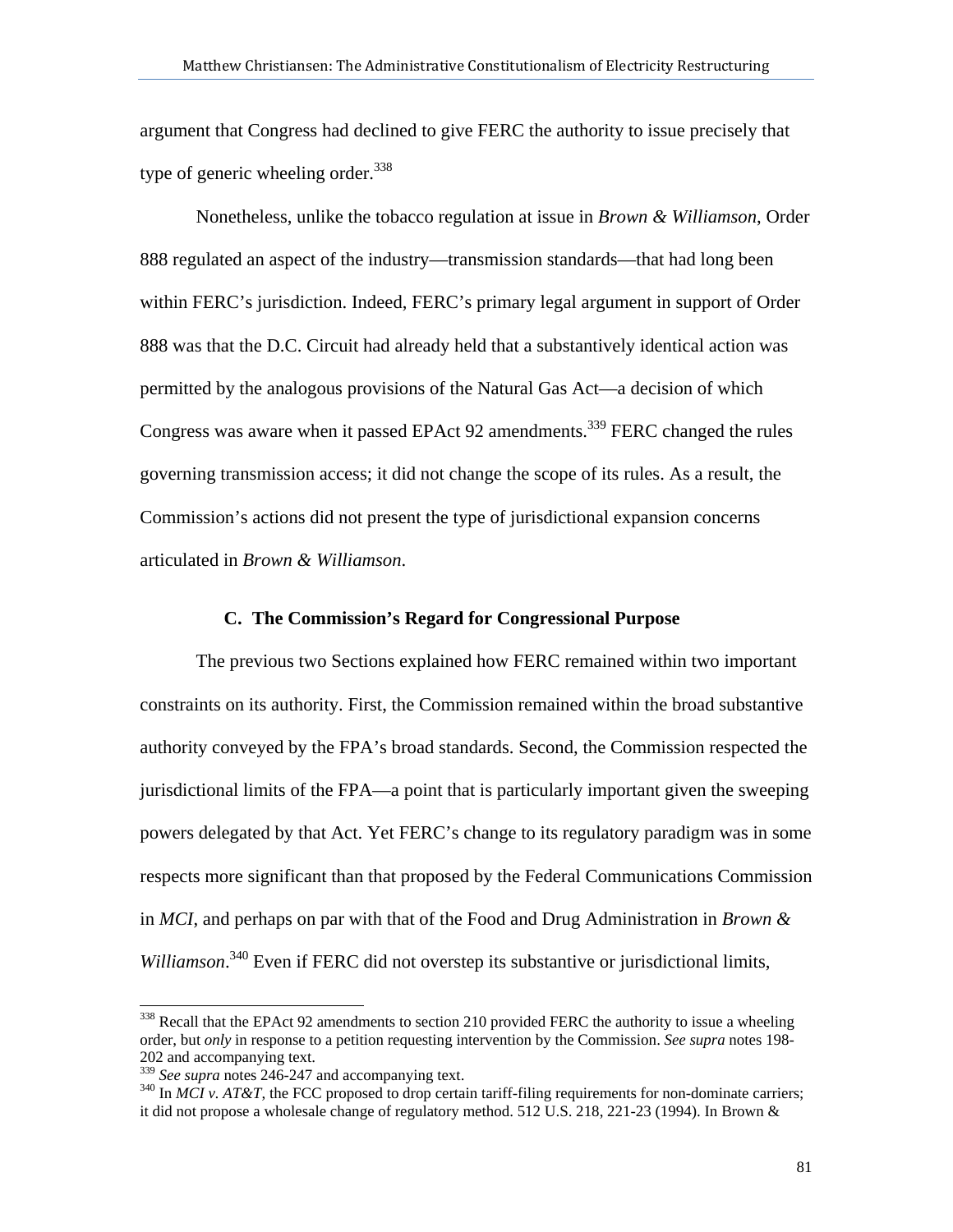surely the Commission could not legitimately enact *any* program of reforms that it deemed would promote "just and reasonable" rates and prevent "undue discrimination" or "undue preference"—especially given how broadly those standards had been construed.341 The fact that the courts have largely foresworn the non-delegation  $dot{z}^{342}$  does not suggest that an unelected, politically insulated organ of the executive branch *should* be able to revolutionize unilaterally the tenets of the regulatory paradigm in one of the most important sectors of the economy.

The next two Sections argue that the authority upon which FERC relied and the way in which it implemented its reforms mitigated concerns about the political legitimacy of restructuring. This first Section explains that the Commissions actions were not as unilateral as a cursory examination might suggest. Although the Commission began its market-based regulation and open access initiatives on its own, Congress nonetheless played an important role. Congress's intent behind the FPA amendments and the Commission's interaction with Congress—including through testimony and oversight hearings—helped shape the course of restructuring.

FERC's attentiveness to the enacting Congress's intent behind the FPA and the contemporary Congress's preferences preferences for the electricity sector imbued the Congress-Commission dynamic with many of the characteristics of a principal-agent

Williamson, the FDA sought to expand its jurisdiction to an enormously important part of the economy, but again it did seek to alter its regulatory method. Thus many fewer regulated entities would have been affected under the FDA's regulation of tobacco than by FERC's restructuring of the electricity sector.<br><sup>341</sup> Of course they could not. Prior to restructuring, lower federal courts had recognized limits on both the

Commission's use of market-based regulation, for example, Fed. Power Comm'n v. Texaco Inc., 417 U.S. 380, 397 (1974), and the scope of its wheeling authority, for example, Florida Power & Light Co. v. FERC, 660 F.2d 668 (5th Cir. 1981 Unit B).

<sup>&</sup>lt;sup>342</sup> STEPHEN G. BREYER ET AL, ADMINISTRATIVE LAW AND REGULATORY POLICY: PROBLEMS, TEXT, AND CASES 49-50 (2011); Larry Alexander & Saikrishna Prakash, *Delegation Really Running Riot*, 93 VA. L. REV. 1035, 1038 (2007).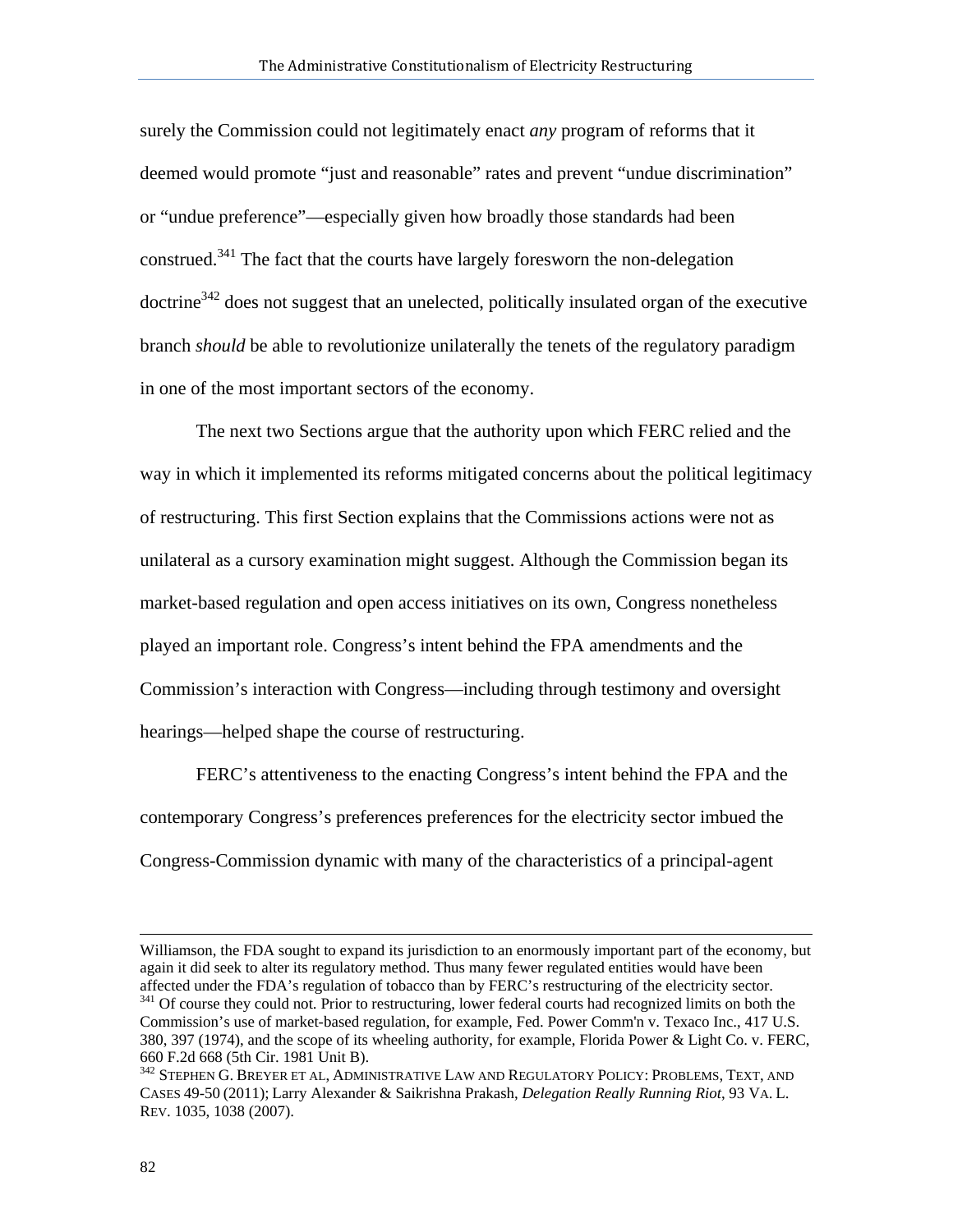relationship.343 Congressional intent provided the Commission with broad principles to implement. Those principles, in turn, guided FERC's major policy shifts. For example, the introduction of market competition and the open access regime relied heavily on PURPA and EPAct 92, respectively, to justify the innovation in regulation. The first subsection explores how the Commission relied on congressional intent as represented in enacted statutes. This is the familiar sort of "congressional intent" to which courts and litigants refer in interpreting a statute.<sup>344</sup> The second subsection explores how the Commission relied partly on indicia of contemporary congressional preferences when determining how to apply the FPA. Those signals demonstrated to Commission that Congress either supported the Commission's restructuring reforms or, at the least, confirmed that Congress was comfortable delegating the decision to the Commission.

# *1. Guidance from Congress's Statutory Purpose*

Electricity restructuring was a classic case of dynamic statutory interpretation, in which the Commission applied basic congressional intent to changed circumstances. During the initial Southwestern Experiment, the Commission justified the introduction of competition as (1) the fulfillment of the FPA's overriding purpose of promoting electricity competition and (2) an effort to implement PURPA's focus on efficiency as a new criterion guiding federal electricity policy.<sup>345</sup> The Commission then articulated the same rationale during the Western Experiment—if anything focusing more on the FPA's

l

<sup>&</sup>lt;sup>343</sup> The analogy between an agent interpreting a principal's instructions and the interpretation of statutes by the executive and judicial branches has been explained at length by William N. Eskridge. William N. Eskridge Jr., *"Fetch Some Soupmeat"*, 16 CARDOZO L. REV. 2209 (1995). 344 *See* LAWRENCE M. SOLAN, THE LANGUAGE OF STATUTES: LAWS AND THEIR INTERPRETATIONS 83-119

<sup>(2010)</sup> (discussing the problem of congressional intent in statutory interpretation). 345 *See* notes 108-114 *supra* and accompanying text.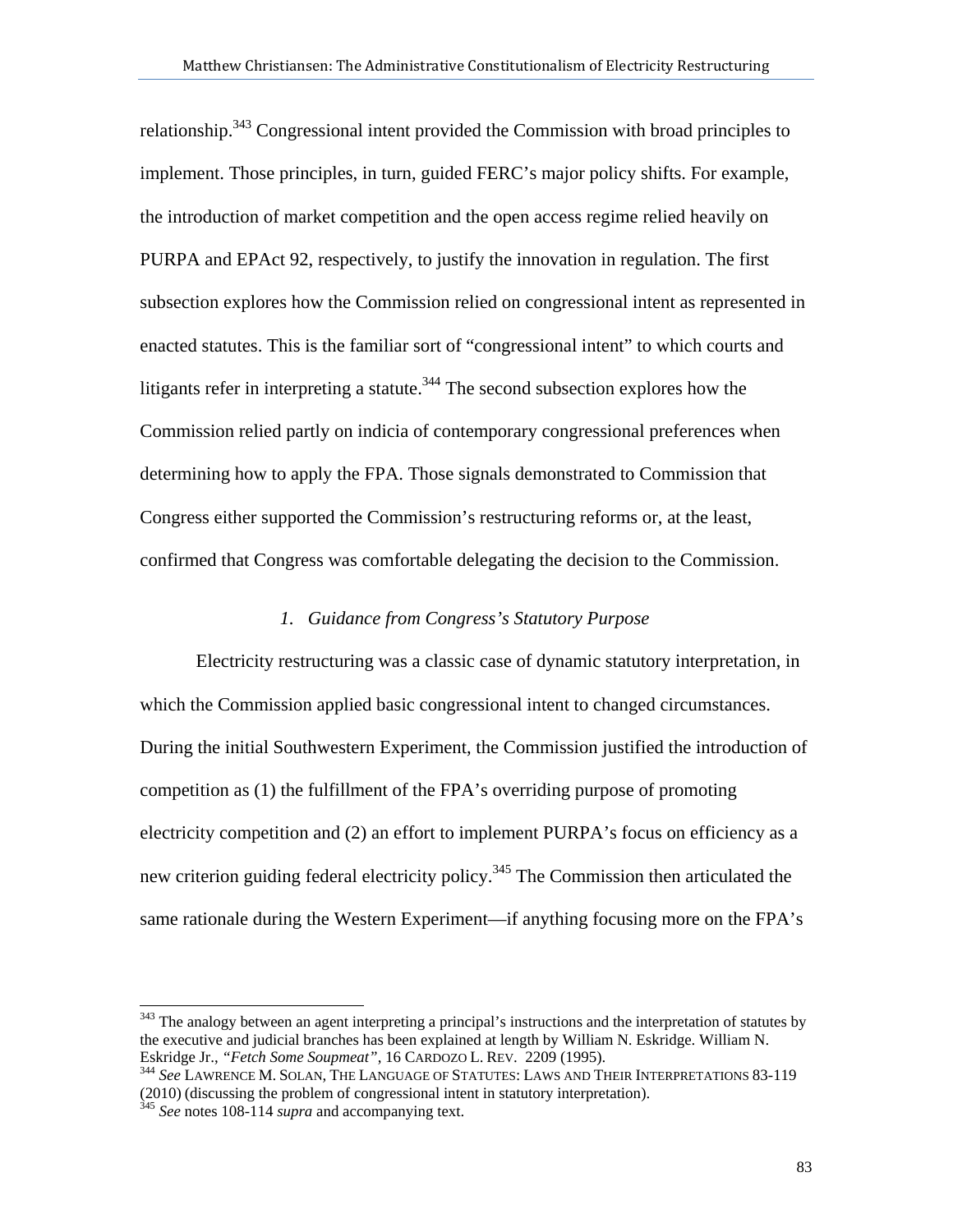original pro-competitive purpose.<sup>346</sup> The Commission's principle finding was that "[d]evelopments in the electric utility industry indicate that perhaps a more competitive structure is both possible and desirable."<sup>347</sup> It also asserted that the Experiments comported with its "mandate under PURPA [the most recent indicator of Congressional intent] to promote greater efficiency in electric generation through encouraging greater coordination."348

The Commission acted similarly in the early cases that permitted market-based rates. For example, it based its decision in *Ocean State*, the first market-based ratemaking case, partly on the fact that market-based rates would effectuate Congress's intent behind section 210 of PURPA.<sup>349</sup> As with the Experiments, the Commission justified its departure from settled practice by direct reference to (1) the general intent of the FPA and (2) specific intent behind the most recent amendments to that Act.

Evidence of congressional intent also pervaded Order 888. The NOPR and the final rule both focused on EPAct 92's strong endorsement of competition. The final rule in particular noted that the open access requirement was needed to realize the benefits of the exempt wholesale generators provisions, the core electricity policy innovation in EPAct  $92.^{350}$  The Commission argued that without requiring open access, the competitive wholesale power markets that were the main goal of EPAct 92 could not materialize.<sup>351</sup>

<sup>346</sup> Pac. Gas & Elec. Co., 38 F.E.R.C. ¶¶ 61789-90 (1987). 347 *Id.* at 61790. 348 *Id.* at 61805.

<sup>&</sup>lt;sup>349</sup> Ocean State Power, 44 F.E.R.C. [ 61261, 61977 (Aug. 19, 1988). To refuse to adopt a similar pricing approach here could force investors to continue to develop contrived thermal uses to obtain QF status under PURPA for projects that are fundamentally stand-alone power plants. 350 Promoting Wholesale Competition Through Open Access Non-discriminatory Transmission Services by

Public Utilities, Recovery of Stranded Costs by Public Utilities and Transmitting Utilities; Proposed Rulemaking and Supplemental Notice of Proposed Rulemaking, 60 FR 17662, 17663 (April 10, 1995) <sup>351</sup> Promoting Wholesale Competition Through Open Access Non-Discriminatory Transmission Services

by Public Util., FERC Order No. 888, 61 Fed. Reg. 21540, 21546 (May 10, 1996).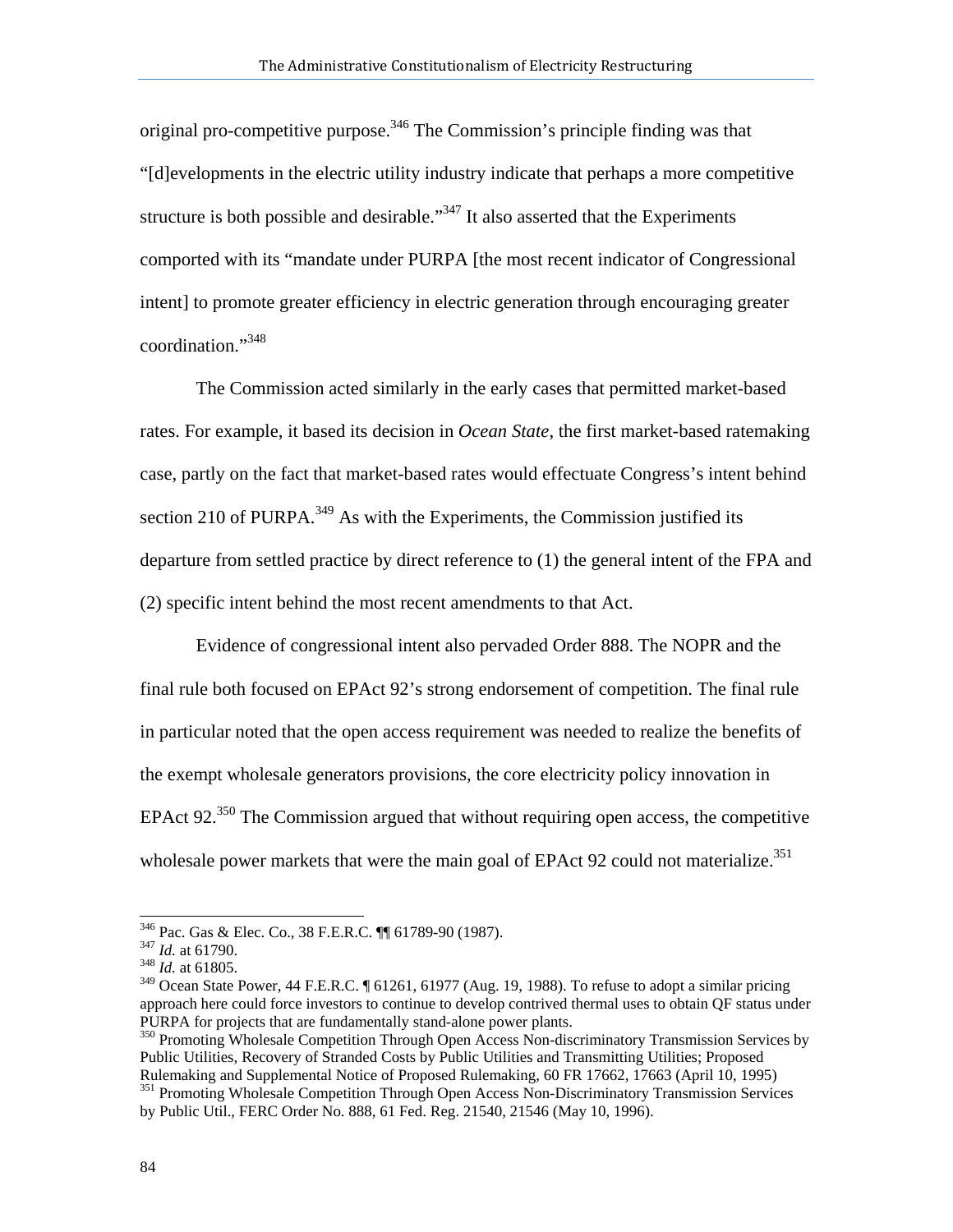And policymakers involved with Order 888 have noted that the congressional intent behind PURPA and EPAct 92 played an important role in the decision to require open access.<sup>352</sup> In each major step of restructuring, the Commission relied on multiple forms of congressional intent to justify its actions. These examples show that—at the very least— FERC believed that consistency with the original congressional purpose was an important factor in shaping its policies.

# *2. Guidance from Contemporary Congressional Preferences*

The Commission also looked beyond the traditional forms of legislative history for indicia of the contemporary Congress's preferences for electricity regulation. This evidence of congressional preferences came through diverse channels including oversight hearings and hearings on proposed amendments, and from Congress's role in the evolution of other regulated industries, such as transportation, telecommunications, and the natural gas sector.

This is not to suggest that restructuring can be explained as nothing more than the Commission implementing Congress's feedback. Like organization, FERC had its own distinct preferences and agenda. Nonetheless, the focus on Congress's contemporary preferences illustrates how FERC engaged in a deliberative exchange with the most democratically accountable branch of government and incorporated evidence from those exchanges into its policymaking. This deliberative exchange and the reliance on contemporary congressional preferences helps to mitigate concerns about the legitimacy of FERC's role as the primary actor behind restructuring.

l

<sup>&</sup>lt;sup>352</sup> Interview of James J. Hoecker, Chairman, Federal Energy Regulatory Comm'n, by Harold D. Wallace, Jr. and Bernard S. Finn, (June 2000), *transcript available at* http://americanhistory.si.edu/powering/ohi/ hoecker/hoecker1.htm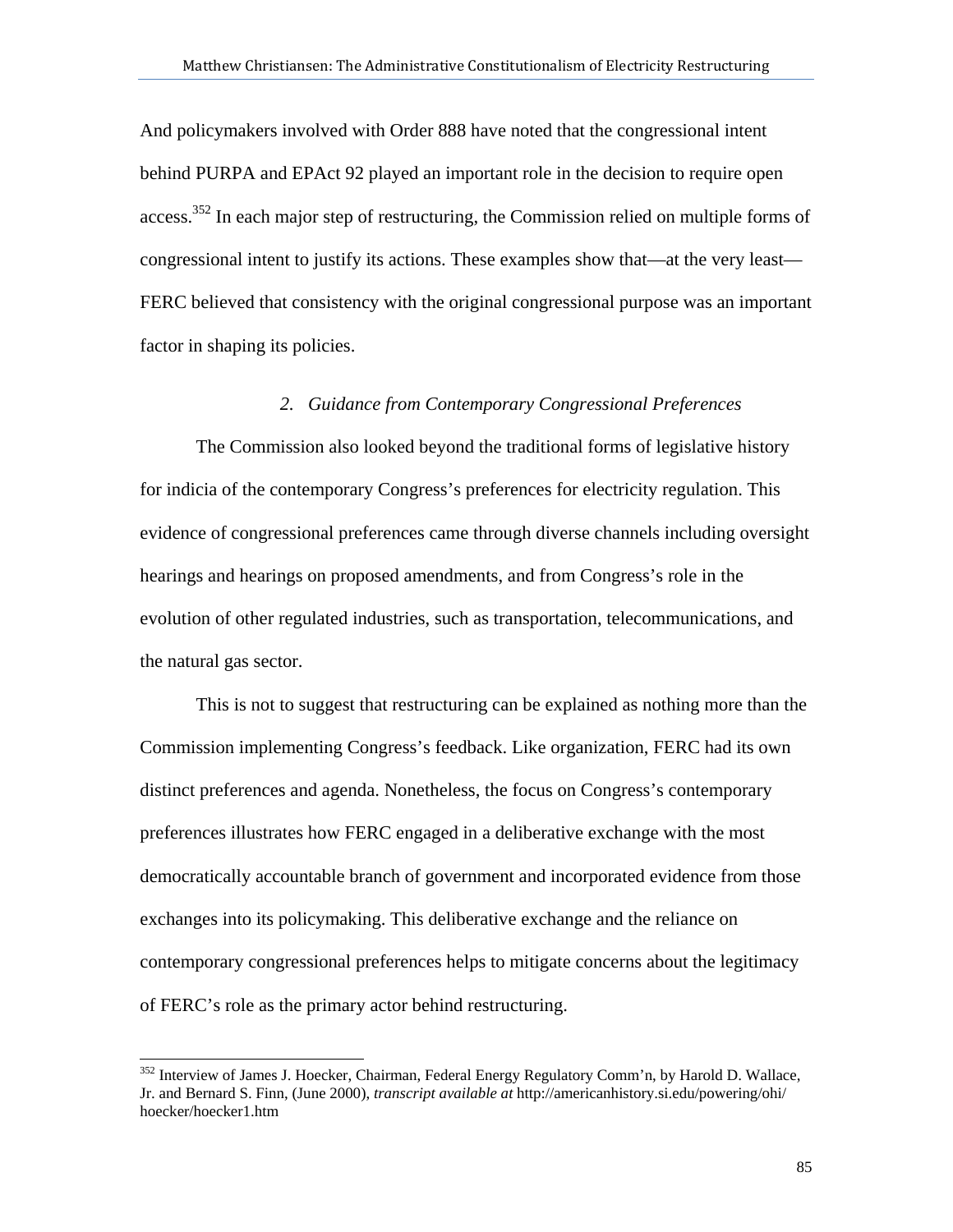This section briefly outlines two examples of how contemporary congressional preferences guided the Commission's actions. Before doing so, however, it is worth noting the parallels between how FERC considered these signals and how a court might consider "subsequent legislative history." The focus on contemporary congressional preferences has similarities with the well-trod debate about courts' use of subsequent legislative history. When interpreting a statute, courts are justifiably skeptical about whether and how post-enactment legislative history should influence their construction of the statute.<sup>353</sup> Concerns about reliability and probative value animate courts' hesitance toward subsequent legislative history as an interpretive tool.<sup>354</sup> Although there are some instances where courts will use subsequent history to make an inference about congressional preferences, they are largely the exception that proves the rule.<sup>355</sup>

Those concerns, however, do not apply to congressional made signals to agencies rather than courts. Rather than leading agencies astray, contemporary preferences provide data about public concerns and increase the likelihood that decisions will reflect democratic preferences. Attentiveness to those signals also promotes inter-branch deliberation—a result that should mitigate concerns about unilateral agency action. The

<sup>&</sup>lt;sup>353</sup> United States v. Carlton, 512 U.S. 26, 39 (1994) (Scalia, J., concurring in judgment); Consumer Prod. Safety Comm'n v. GTE Sylvania, Inc., 447 U.S. 102, 118 n.13 (1980) ("The less formal types of subsequent legislative history provide an extremely hazardous basis for inferring the meaning of a congressional enactment . . . . Such history does not bear strong indicia of reliability ... because as time passes memories fade and a person's perception of his earlier intention may change."); *Continental Can Co. v. Chi. Truck Drivers, Helpers & Warehouse Workers Union (Indep.) Pension Fund*, 916 F.2d 1154, 1157 (7th Cir. 1990) (Easterbrook, J.); Daniel A. Farber & Philip P. Frickey, *Legislative Intent and Public Choice*, 74 VA. L. REV. 423, 466-68 (1988) (listing the arguments for not relying on subsequent legislative history); Joseph A. Grundfest & A.C. Pritchard, *Statutes with Multiple Personality Disorders: The Value of Ambiguity in Statutory Design and Interpretation*, 54 STAN. L. REV. 627, 661 (2002) ("The Supreme Court's ordinary rule of interpretation is that subsequent legislative history is a poor guide . . ."). *But see*  Eskridge, *supra* note 16, at 151-52 (discussing the "arguably promajoritarian" benefits of considering legislative history in *Bob Jones*).<br><sup>354</sup> Farber & Frickey, *supra* note 353, at 466-68.<br><sup>355</sup> *See, e.g.*, Bob Jones University v. United States, 461 U.S. 574, 599-602 (1983).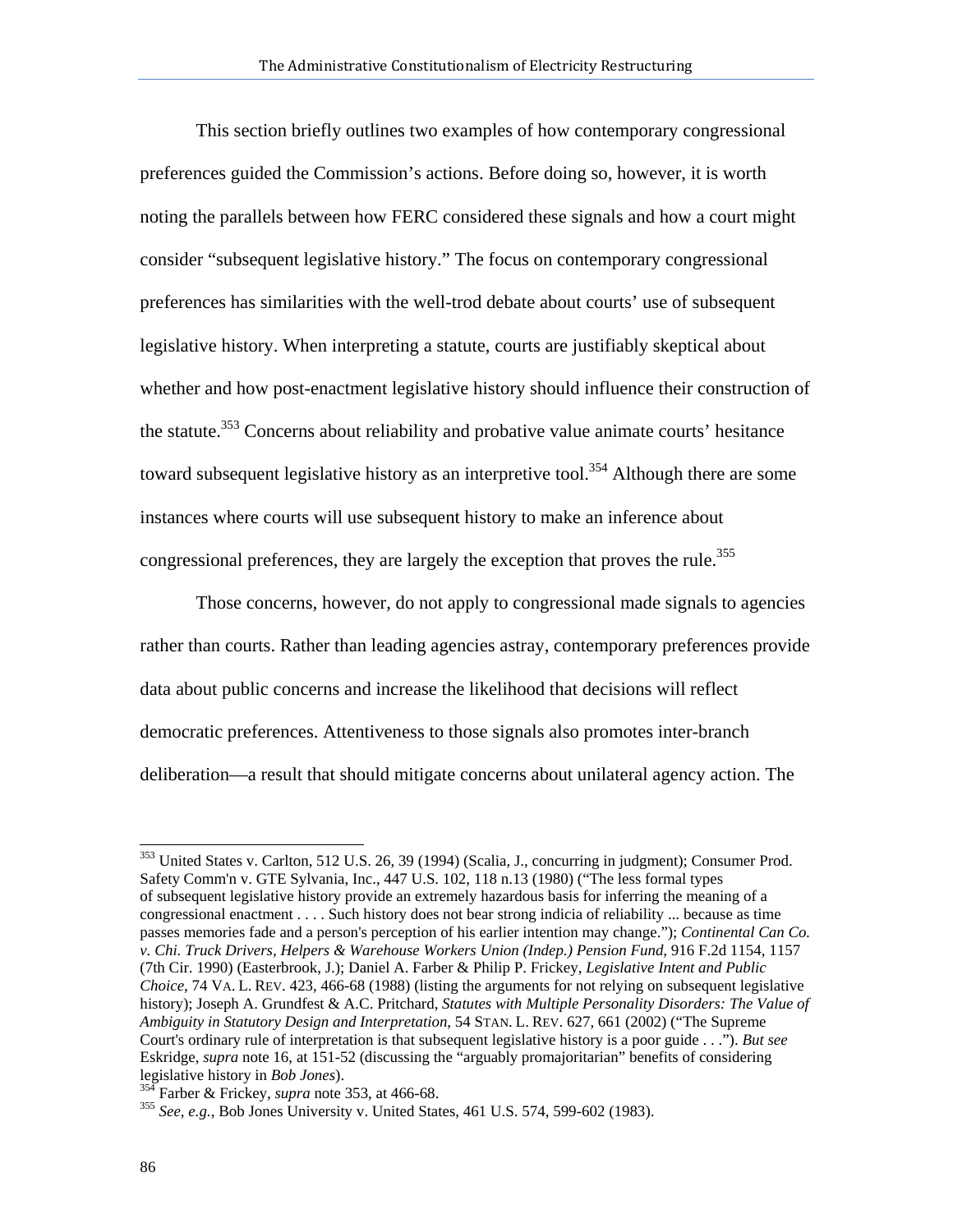following Subsections discuss how contemporary preferences influenced the initial Experiments and Order 888.

(1) Southwestern and Western Experiments.

The Southwestern Experiment "[wa]s [a rate filing] that the Commission, its staff and Congress have encouraged for a considerable period of time."356 Although FERC Chairman C.M. Butler had mentioned the idea of a coordination transaction experiment before, his proposal gained momentum after a set of hearings before the House Subcommittee on Energy Conservation and Power.<sup>357</sup> In response to questions from the Subcommittee, Chairman Butler presented FERC's policy options for encouraging energy conservation and minimizing the electricity costs borne by consumers.<sup>358</sup> The options included voluntary experiments that might ultimately "suggest that more fundamental changes in our regulation and in the industry are warranted.<sup>359</sup> At the same time, he acknowledged that a FERC Commissioner's "beliefs and questions are not, however a sufficient basis for Commission action to restructure the electric utility industry or the way that we regulate it."<sup>360</sup> Notably, Chairman Butler also mentioned to the success of the Civil Aeronautics Board in promoting price competition in the aviation sector as an example of the potential for reform.<sup>361</sup>

The Commission spent several months soliciting input from industry and

<sup>356</sup> Pub. Serv. Co. of New Mexico, 25 F.E.R.C. ¶ 61469, 62029 (Dec. 30, 1983). 357 *FERC As a Least-Cost Regulator*, *supra* note 101. 358 *Id.*

<sup>&</sup>lt;sup>359</sup> *Id.* at 32. The testimony also noted how the Commission was restrained from using the most effective lever—retail rate structure—by the jurisdictional limits in the Federal Power Act. *Id*. at 10. 360 *Id*. at 32. 361 *FERC As a Least-Cost Regulator*, *supra* note 101, at 31-32.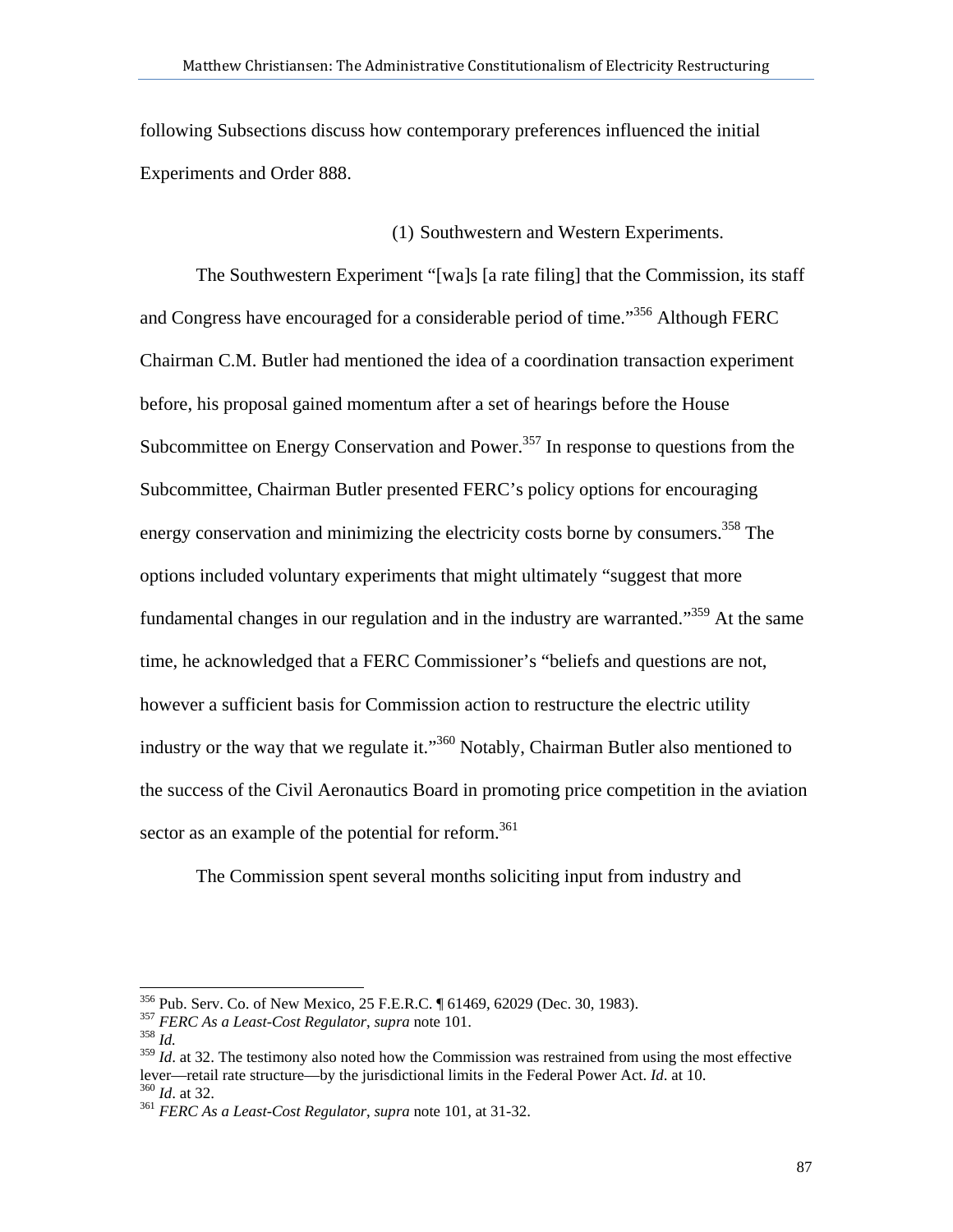deliberating on how best to structure the experiments.<sup>362</sup> Meanwhile, Congress provided explicit support for Chairman Butler's proposal. As the Commission noted in the order approving the experiment, Congress repeatedly "encouraged" the Commission to explore strategies for improving efficiency of coordination transactions.<sup>363</sup> In the two vears following Chairman Butler's congressional testimony, the House Appropriations Committee's annual reports for the legislation that funded FERC explicitly encouraged the Commission to develop experiments along the lines of what became the Southwestern Experiment.<sup>364</sup> Those reports are convincing evidence of congressional support for FERC's Experiments. By allotting FERC funds and encouraging FERC to use those funds to pursue the Experiments, Congress provided the Commission with a clear signal to explore increased use of competition in wholesale electricity markets.

Although we cannot know whether the Commission would have acted without congressional support, the feedback it received in the hearings and reports discussed above demonstrate that the Commission knew that Congress wanted it to experiment with competition. The fact that the Commission described this support prominently in the order suggests that, at the least, it thought it was important to have Congressional backing for the initiative.<sup>365</sup> This understanding is important to evaluating the political legitimacy of FERC's actions. It shows that the Commission was not unilaterally altering the fundamentals of the regulatory paradigm. It was testing ideas with Congress and considering Congress's reaction to its proposals to update the statute incrementally.

 $362$  Pub. Serv. Co. of New Mexico, 25 F.E.R.C. ¶ 62031 and nn. 17 & 18 (listing steps the Commission took to explore the experiment after initially presenting the idea to Congress).

<sup>&</sup>lt;sup>363</sup> *Id.* at 60231. (citing H.R. Rep. No. 98-217, at 132-133 (1983) ("The Committee [on Appropriations] encourages FERC to continue the Bulk Power Market Experiments project announced by Chairman Butler in April 1982") and H.R. Rep. No. 97-850, at 94 (1982))

<sup>&</sup>lt;sup>364</sup> H.R. Rep. No. 98-217, at 132-133; H.R. Rep. No. 97-850, at 94.<br><sup>365</sup> H.R. Rep. No. 98-217, at 132-133; H.R. Rep. No. 97-850, at 94.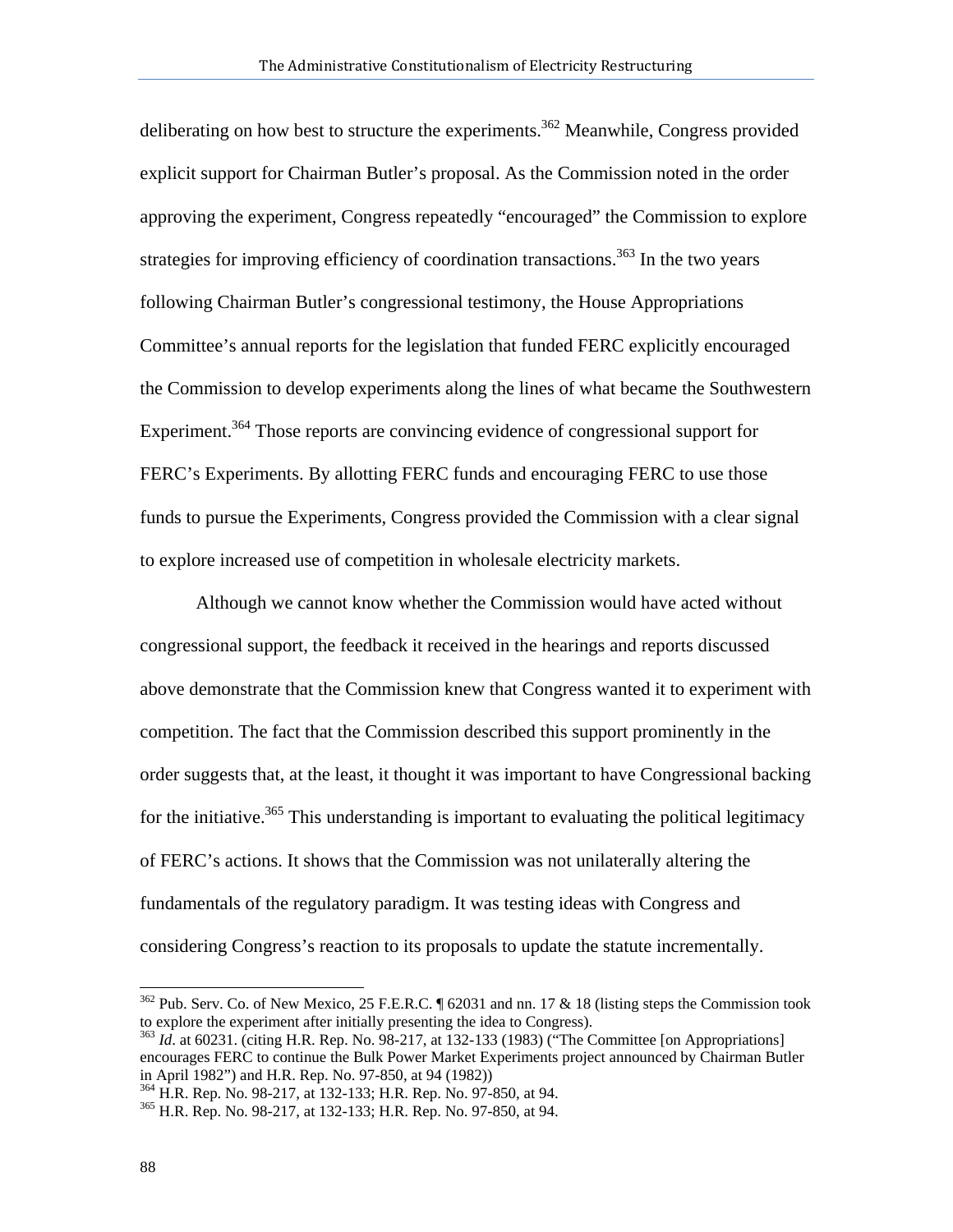Congress and the Commission consensus on the future of electricity regulation greatly reduces concerns about the legitimacy of the Commission's action.<sup>366</sup>

## (2) Order 888

Congress's affirmative role in Order 888 was subtler than in the Experiments. Rather than exhorting a particular change, Congress consciously refrained from curtailing FERC's authority to require generic open access. Recall that section 211 of EPAct 92 enlarged the Commission's authority to order wheeling in response to a petition from a regulated entity.<sup>367</sup> Although that provision appeared to be the main source of wheeling authority, a closer examination of the dynamic between the Commission and Congress suggests a more complicated picture—one in which Congress's inclusion of the savings clause explicitly did not displace the Commission's authority under sections 205 and 206.

The Commission addressed its wheeling authority in detail during its testimony in support of EPAct 92. In response to a question from Congress about whether the Commission had authority to mandate "open access,"<sup>368</sup> FERC surveyed the wheeling case law under both the Natural Gas Act (NGA) and the FPA. The NGA and the FPA were drafted at the same time and courts frequently regarded a decision on a section of the NGA as binding on the analogous section of the FPA.<sup>369</sup> The analysis that the

<sup>366</sup> This understanding parallels the understanding in Justice Jackson's famous concurrence in *Youngstown Sheet & Tube Company v. Sawyer*—although this does not involve *constitutional* authority. 343 U.S. 579, 635-36 (1952).("When the President acts pursuant to an express or implied authorization of Congress, his authority is at its maximum, for it includes all that he possesses in his own right plus all that Congress can delegate.<sup>2</sup> In these circumstances, and in these only, may he be said (for what it may be worth), to personify the federal sovereignty.") Instead, we might be less concerned about the Commission's reinterpretation of a statute when it is doing so with the express encouragement of Congress.

<sup>&</sup>lt;sup>367</sup> See supra note 193 and accompanying text.<br><sup>368</sup> National Energy Strategy Hearings, *supra* note 154, at 53.

<sup>&</sup>lt;sup>369</sup> A long line of cases had established this pattern for the sections on "just and reasonable rates" and "undue discrimination." *See, e.g.*, FPC v. Sierra Pacific Power Company, 350 U.S. 348, 353 (1956); Arkansas Louisiana Gas Company v. Hall, 453 U.S. 571, 577 n.7 (1981); and Kentucky Utilities Company v. FERC, 760 F.2d 1321, 1325 n.6 (D.C. Cir. 1985); Santa & Sikora, *supra* note 225, at 285 ("the federal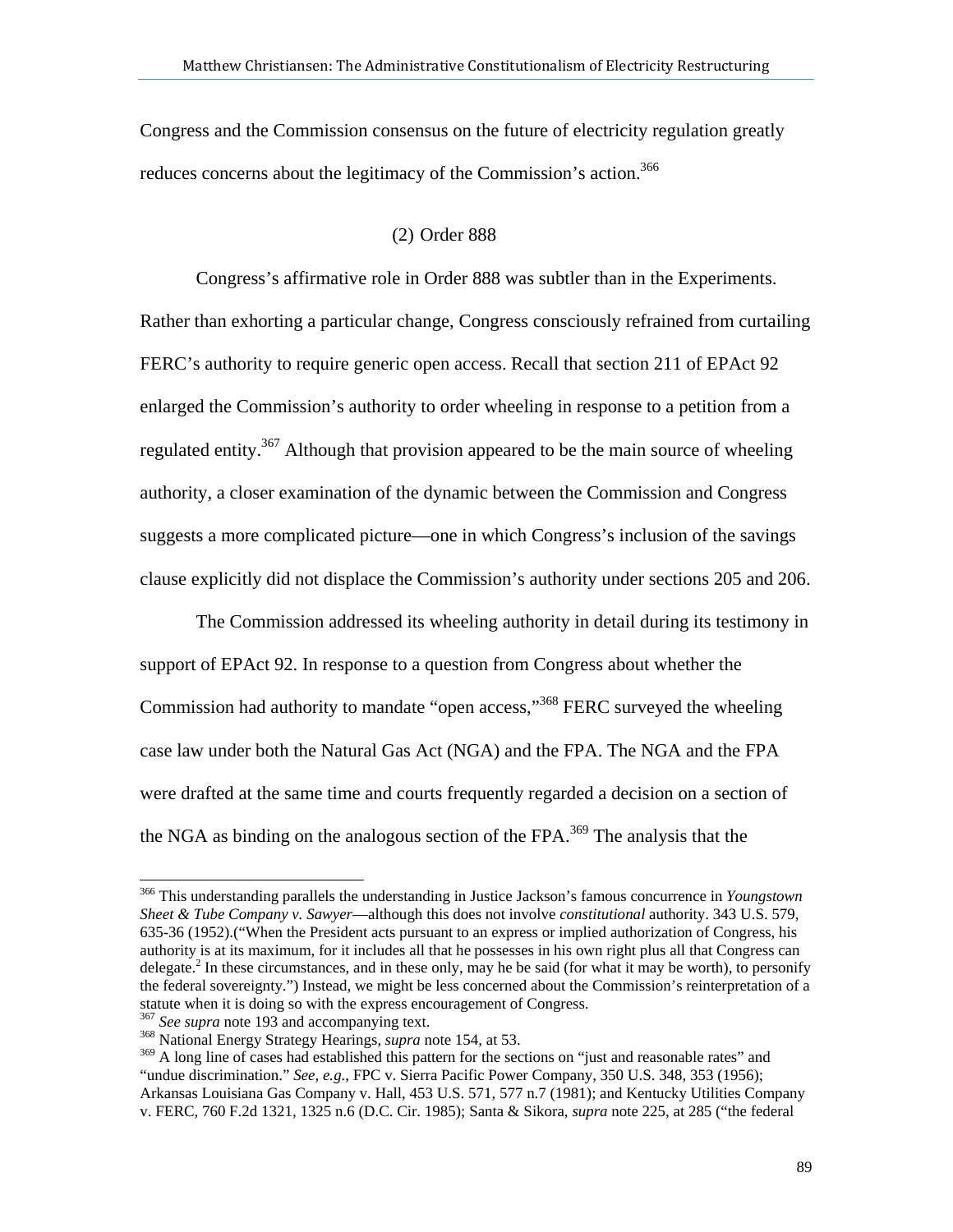Commission provided Congress included a thorough assessment of *Associated Gas Distributers* (*AGD*), the case in which the D.C. Circuit upheld FERC's authority under the NGA to order open access as a remedy for undue discrimination. The Commission witnesses observed that "the [*AGD*] court's analysis of the NGA Sections 4 and 5 is equally applicable to FPA Sections 205 and 206."370 Thus, the Commission argued, the case law suggested that it had the authority to issue address wheeling under sections 205 and 205. Although the Commission expressed no intent to use that authority, it suggested that it could do so if faced with appropriate circumstances in the future.

Furthermore, on April 8, 1992—a few months before both chambers of Congress passed the bills that became EPAct 92—the Commission issued Order 636, which required open access and the functional unbundling of the natural gas industry.<sup>371</sup> Order 636 was in many respects the template for Order  $888$ <sup>372</sup>. The combination of Order 636, its predecessor, Order 436 (the predecessor to Order  $636$ ),  $373$  courts' history of treating the FPA and NGA analogously, and FERC's statement that it might be able to use sections 205 and 206 of the FPA to require open access transmission put Congress on notice that FERC could require open access to remedy undue discrimination in the electricity sector. Had Congress responded to this evidence by doing nothing to restrict the Commission's authority under sections 205 and 206, it would have arguably created a strong inference that EPAct 92 acquiesced to FERC's interpretation of the undue

courts have held in some cases that precedent developed under one of the statutes [FPA or NGA] was applicable to the parallel provision of the other statute.).<br><sup>370</sup> National Energy Strategy Hearings, *supra* note 154, at 69.

<sup>&</sup>lt;sup>371</sup> Order No. 636, Pipeline Service Obligations and Revisions to Regulations Governing Self-Implementing Transportation and Regulation of Natural Gas Pipelines After Partial Wellhead Decontrol under Part 284 of the Commission's Regulations, III F.E.R.C. Stats. & Regs. P 30,939, 57 Fed. Reg. 13,267 (1992).

<sup>&</sup>lt;sup>372</sup> Santa & Sikora, *supra* note 225, at 134-39.<br><sup>373</sup> Order 436, Regulation of Natural Gas Pipelines After Partial Wellhead Decontrol, 50 Fed. Reg. 42408 (1985).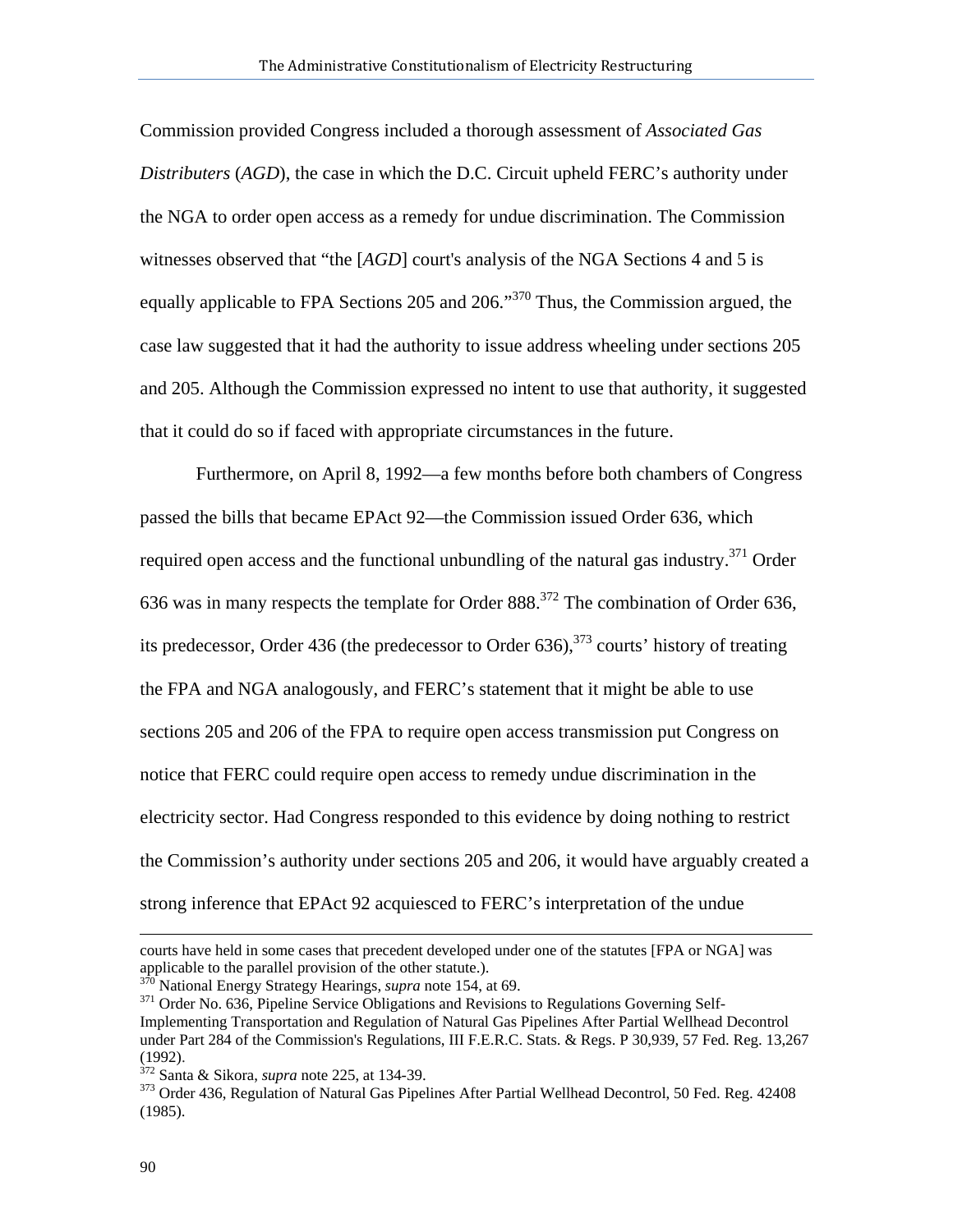discrimination and undue preference sections. Congress was aware of Orders 436 and 636, and, through the hearings, of the fact that the Commission believed it had similar authority under the FPA's analogous provisions.

 Congress, however, did not just stand pat. The sections providing the additional wheeling authority in EPAct 92 contained a savings clause that provided that the amendments "shall not be construed as limiting or impairing any authority of the Commission under any other provision of law."<sup>374</sup> Thus Congress established that any changes it made to the Commission's wheeling authority did not displace any prior authority it had under the FPA. The D.C. Circuit's *AGD* decision, Order 636, and FERC's testimony made clear that the Commission believed it could require generic open access as a remedy for undue discrimination. That Congress explicitly did not disturb that interpretation strongly suggests Congressional acceptance of FERC's authority.

 Unsurprisingly, the Commission's discussion of its authority to issue Order 888 closely paralleled the discussion submitted to Congress during the EPAct 92 hearings.<sup>375</sup> Congress's decision not to alter FERC's wheeling authority under sections 205 and 206 in light of (1) FERC's interpretation that it likely had the power to order open access under those provisions and (2) actually used the analogous NGA provisions, helps to mitigate concerns about FERC's unilateral action. Congress knew the path FERC might take on transmission and consciously elected not to forestall that path.

 Ordinarily, even when statutes have identical language, a decision on one statute is not binding precedent for courts' interpretation of another statute that was passed before the new decision. Nor does an agency's statement that it *might* interpret a statute a

 $374$  16 U.S.C. § 824k(e)(1) (1994).

<sup>&</sup>lt;sup>375</sup> Compare Order 888, *supra* note 206, at 21560-62 *with* National Energy Strategy Hearings, *supra* note 154, at 53-70.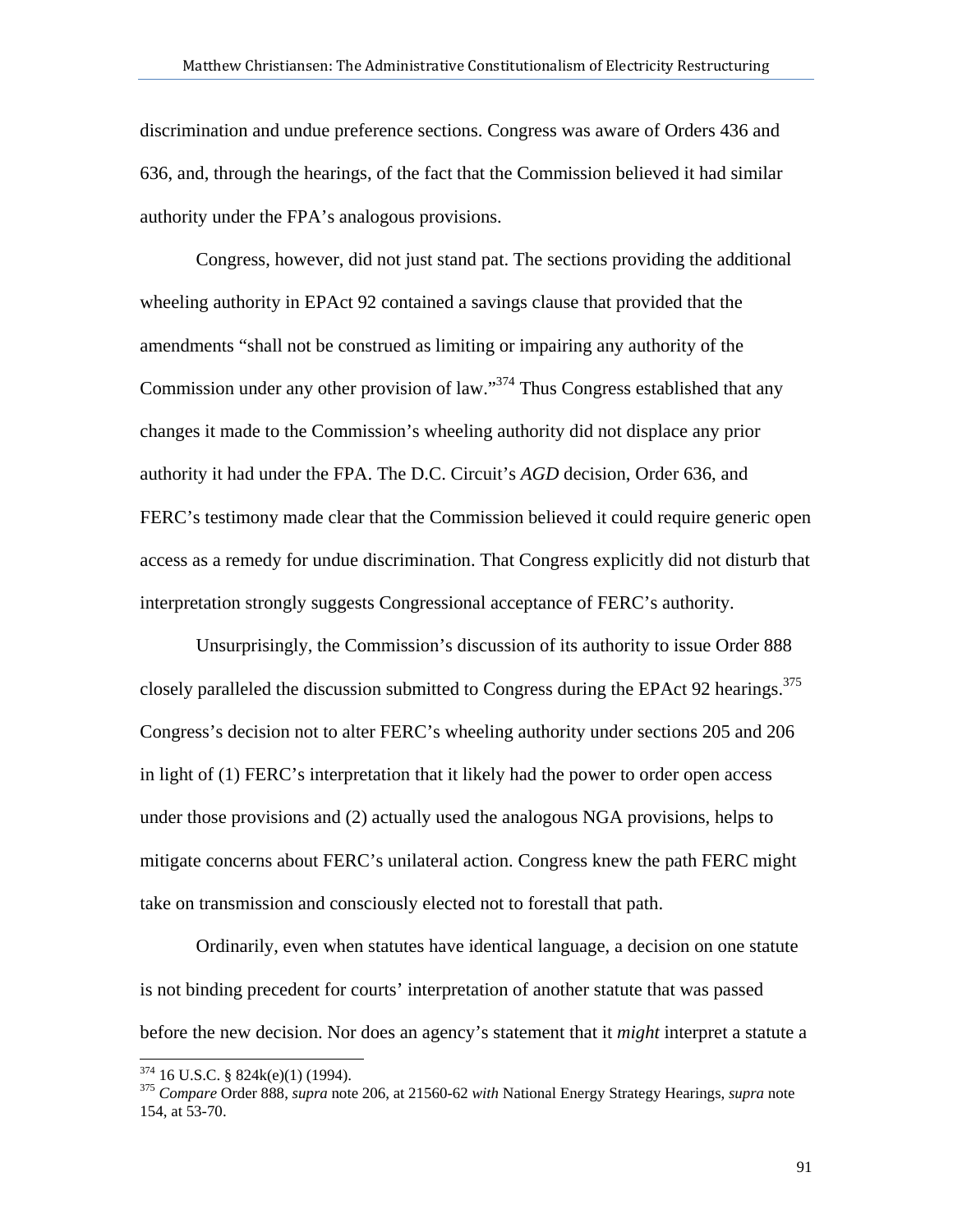certain way suggest that Congress ratified that interpretation by not explicitly rejecting it. But those ordinary presumptions do not apply here. First, Congress knew that courts interpreted the analogous provisions of the FPA and NGA so that a decision on one was generally a precedent for the other.<sup>376</sup> Second, Orders 436 and 636 were two of the most significant actions in the Commission's history of natural gas regulation.<sup>377</sup> Congress was certainly aware of their scope and potential significance for electricity regulation. Third, the Commission stated that sections 205 and 206 gave it the same authority to remedy undue discrimination that it had relied on to issue the natural gas orders. The combination of these factors strongly suggests that Congress was aware of the effect the savings clause might have. This is also consistent with the D.C. Circuit's reading in upholding Order 888, where it held that the *AGD* precedent resolved the statutory question. Indeed when viewed together the savings clause, section 211's authority to issue case-by-case wheeling orders might be best viewed as an avenue to permit the Commission to move forward incrementally on transmission access.

In the context of the "great transformation of regulated industries,"<sup>378</sup> and public utilities in particular, this acquiescence is telling. Although it fell short of the affirmative exhortations that Congress gave the Commission before the Southwestern and Western experiments, it strongly suggests that Congress was content with the deregulatory project in which the Commission was engaged. FERC thus had good reason to believe that Congress would support an interpretation of sections 205 and 206 that gave it the same authority under the FPA that it had exercised under the NGA.

On a more general level, this attention to congressional preferences should be an

<sup>&</sup>lt;sup>376</sup> See sources cited supra note 369.

<sup>&</sup>lt;sup>377</sup> As a result, it is unlikely that Congress was not acutely aware of the stakes for the FPA. <sup>378</sup> Kearney & Merrill, *supra* note 77.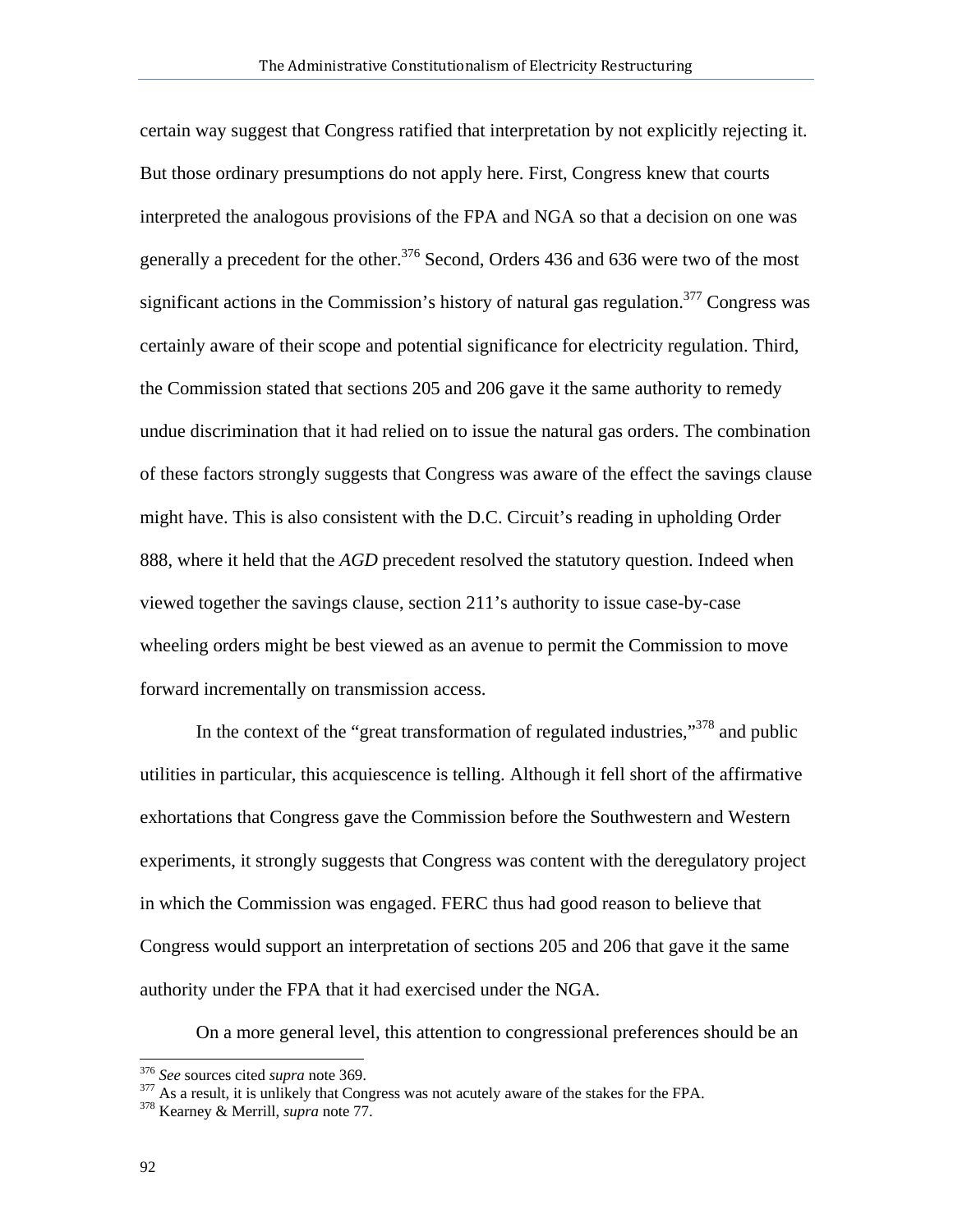important element of how agencies develop and advance policies. Although Congress can defund agency action, that is significant step and not one that Congress can use effectively when attempting to guide, rather than simply reject, an agency's decisions. When agencies respond to the type of signals described above they can create a more effective partnership between Congress and the Executive, which should help ensure that the agency is responsive to popular concerns. Similarly, this interaction may also prevent statutory ossification. When FERC responds to Congress's concerns or when it incorporates Congress's responses to Commission testimony, it helps mold the FPA to meet contemporary problems. In this case, for example, it was appreciation of those concerns that helped bring electricity policy in line with the great transformation in regulation industries.

#### **D. The Commission's Deliberation-Forcing Incrementalism**

The previous Section explained how FERC's attention to Congress's statutory intent and its contemporary preferences mitigates concerns that might otherwise attend sweeping regulatory reforms by an unelected and politically insulated Commission. But even with all those factors present, one might still be justifiably hesitant to endorse restructuring had FERC proceeded in one fell swoop. FERC, however, proceeded gradually. It tested potential reforms on a case-by-case basis before implementing them. It often proceeded only after receiving positive feedback from Congress, and frequently also from the companies it regulated. This gradualism served two important purposes. First, it promoted deliberation between the Commission, regulated entities, and Congress. Second, it capitalized on the Commission's institutional advantages by allowing it to use

93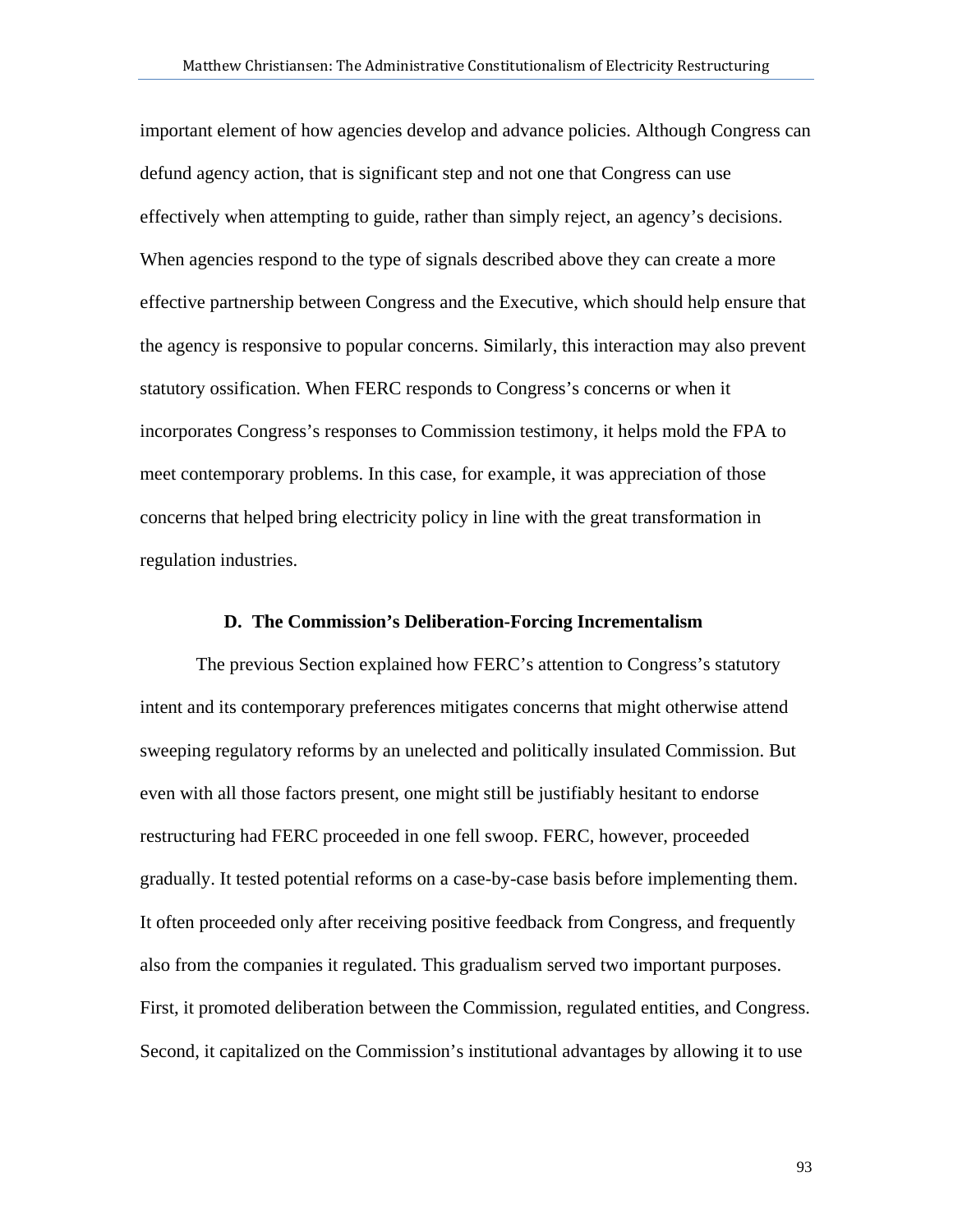its expertise, experience, and flexibility to design solutions to the complex problems of the evolving electricity industry.

FERC's introduction of market-based ratemaking provides a perfect example of this dynamic. After the initial coordination experiments, the Commission sought to implement competitive principles through rulemaking. It elected never to finalize those rules, however, after encountering significant resistance from industry, states, and elements of Congress.<sup>379</sup> The failure to promulgate final rules was one of the factors that led George H.W. Bush's Administration to undertake a comprehensive review of electricity policy as part of the Administration's National Energy Strategy.<sup>380</sup> A former FERC Commissioner described this review as "truly comprehensive" in its inclusion of affected parties.<sup>381</sup> This process helped generate consensus on the role competition should play in ratemaking.382 The National Energy Strategy paved the way for the bipartisan EPAct 92, which ratified and strongly endorsed the Commission's efforts to increase competition in wholesale electricity markets.<sup>383</sup> It was only after this ratification and the unambiguously pro-competitive intent in EPAct 92, that the Commission began adopting broad presumptions in favor of market-based ratemaking.<sup>384</sup>

Similarly, the Commission spent multiple years addressing wheeling issues on a case-by-case basis after EPAct 92 and prior to the NOPR that led to Order 888. In doing so, the Commission first used section 211. After that section proved insufficient to meet the growing need for transmission access, the Commission began gradually

<sup>&</sup>lt;sup>379</sup> See supra notes 134-139 and accompanying text.

<sup>&</sup>lt;sup>380</sup> *See supra* notes 163-165 and accompanying text.<br><sup>381</sup> Interview with Charles Trabandt, Former Commissioner, Federal Energy Regulatory Commission, conducted by Matthew R. Christiansen (conducted April 11, 2012).<br> $\frac{382}{1}$ 

<sup>382</sup> *Id.* 383 For a discussion of how EPAct 92 ratified FERC's actions, see *supra* notes 190-202. 384 *See supra* notes 238-241 and accompanying text.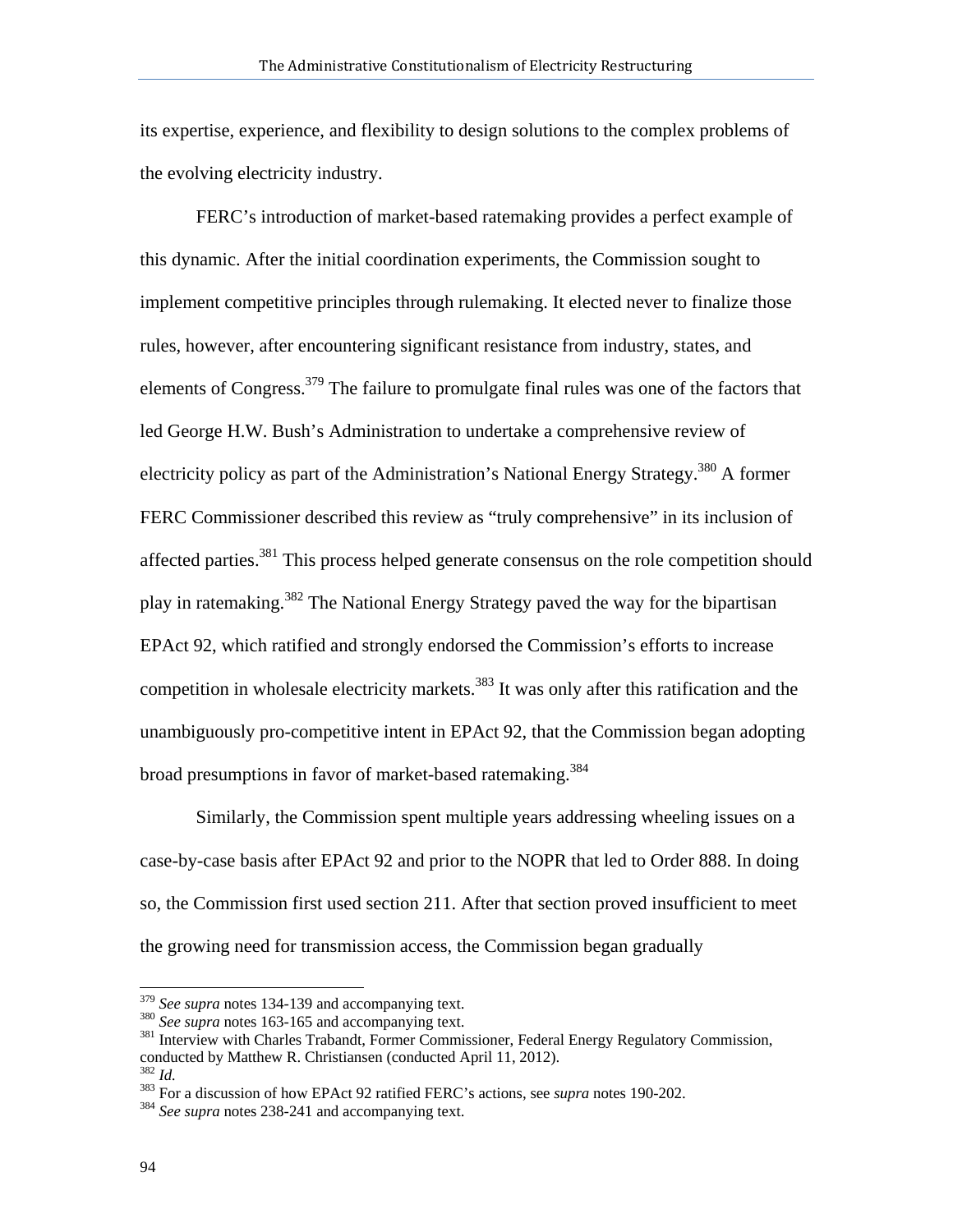experimenting with wheeling as a remedy for undue discrimination under FPA sections 205 and 206.385 As the separate opinions of Commissioners Santa and Hoecker made clear, it was apparent that ordering wheeling under those sections might lead to the sort of generic open access requirement that the Commission had imposed on the natural gas industry just a few years earlier.<sup>386</sup> Recall, for example, that Commissioner Hoecker described FERC's undue discrimination analysis in one such case as a "harbinger" whose "significance is part of a longer evolutionary process."<sup>387</sup> By the time FERC issued the NOPR in 1995 and the final rule a year later, Congress and regulated entities had debated and weighed in on the structure of the eventual open access requirement.<sup>388</sup> This input and the Commission's experience helped produce regulations that considered popular concerns. Indeed the Commission's decision to allow utilities to recover the full value of their stranded costs reflected its experience with open access in the natural gas sector and the steps needed to secure a smooth transition to open access in electricity.<sup>389</sup>

 Electricity restructuring was an immense task. In part because of industry's complexity, Congress, the Commission, and regulated entities were understandably concerned about the effects that reforms might have on firms' ability to provide reliable electricity and on the long-term health of the sector.<sup>390</sup> In a way that a legislature could not, the Commission took small steps—experiments—that allowed it to test the effect of

<sup>&</sup>lt;sup>385</sup> See supra notes 210-244 and accompanying text.

<sup>&</sup>lt;sup>386</sup> See supra notes 226-232 and accompanying text.<br><sup>387</sup> Am. Elec. Power Serv. Corp., 67 F.E.R.C.  $\parallel$  61168, 61491 (May 11, 1994).<br><sup>388</sup> Interview with Cynthia Marlette, Former General Counsel, Federal Energy Regulator conducted by Matthew R. Christiansen (conducted April 17, 2012).

<sup>389</sup> Santa & Sikora, *supra* note 225, at 134-39; *see* Interview with Cynthia Marlette, Former General Counsel, Federal Energy Regulatory Commission, conducted by Matthew R. Christiansen (conducted April 17, 2012).

<sup>&</sup>lt;sup>390</sup> Interview with Charles Trabandt, Former Commissioner, Federal Energy Regulatory Commission, conducted by Matthew R. Christiansen (conducted April 16, 2012); Interview with Cynthia Marlette, Former General Counsel, Federal Energy Regulatory Commission, conducted by Matthew R. Christiansen (conducted April 17, 2012).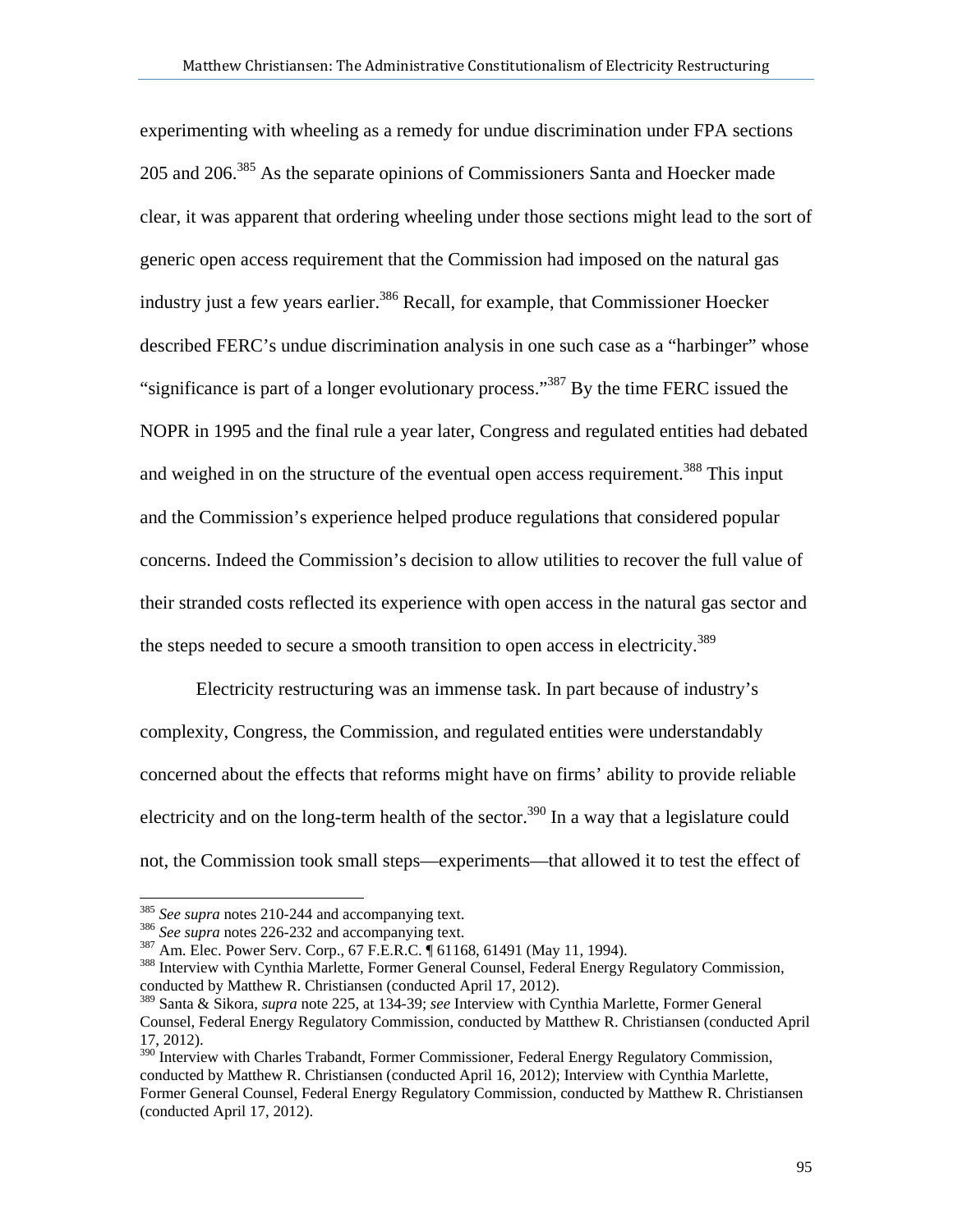competition. Through this process FERC could test reforms and critically evaluate their effect before implementing them on a large scale.<sup>391</sup>

Importantly, the Commission created opportunities both for decreasing costs to consumers and for increasing the profits to firms that could compete effectively.<sup>392</sup> Demonstrating that competition could expand both consumer and producer surplus created a constituency for increased market-based ratemaking and helped to drive the deliberative process that ultimately produced EPAct 92. The Commission's incremental approach promoted deliberation in two ways: (1) it fostered a debate about how the Commission should reform its implementation of the FPA and (2) it created pressure for Congress and interested parties to consider how to reform the FPA through legislation such as EPAct 92. The resulting political participation by affected groups should also help mitigate concerns about unilateral action by the Commission.

 The technical complexity of the electricity sector is also relevant to the legitimacy of the Commission's actions. As an institution, the Commission was much better placed than Congress to assess where competition would be most effective and to conduct a gradual implementation of market-based rates. It was similarly better placed to evaluate the transmission requirements of the emerging wholesale power market. Just as courts are more likely to defer to agencies on statutory questions on complex subjects, <sup>393</sup> Congress

<sup>391</sup> This included the initial experiments with coordination transaction, *supra* notes 97-159 and accompanying text, the introduction of market-based ratemaking in *Ocean State* and its progeny, *supra*  notes 97-159 and accompanying text, and the early wheeling cases under sections 205 and 206, *supra* notes 210-244 and accompanying text..

<sup>&</sup>lt;sup>392</sup> For example, the Commission set a formula for sharing the surplus generated in the Southwestern and Western experiments between customers and the utility shareholders. *See supra* note 106 and accompanying text. Similarly the Commission initially approved market-based ratemaking only after finding that there were factors that would keep the rates within a "zone of reasonableness." *See supra* notes 107, 147, 152-153, and accompanying text.

<sup>393</sup> William N. Eskridge, Jr. & Lauren E. Baer, *The Continuum of Deference: Supreme Court Treatment of Agency Statutory Interpretations from Chevron to Hamdan*, 96 Geo. L.J. 1083, 1144-46 (2008)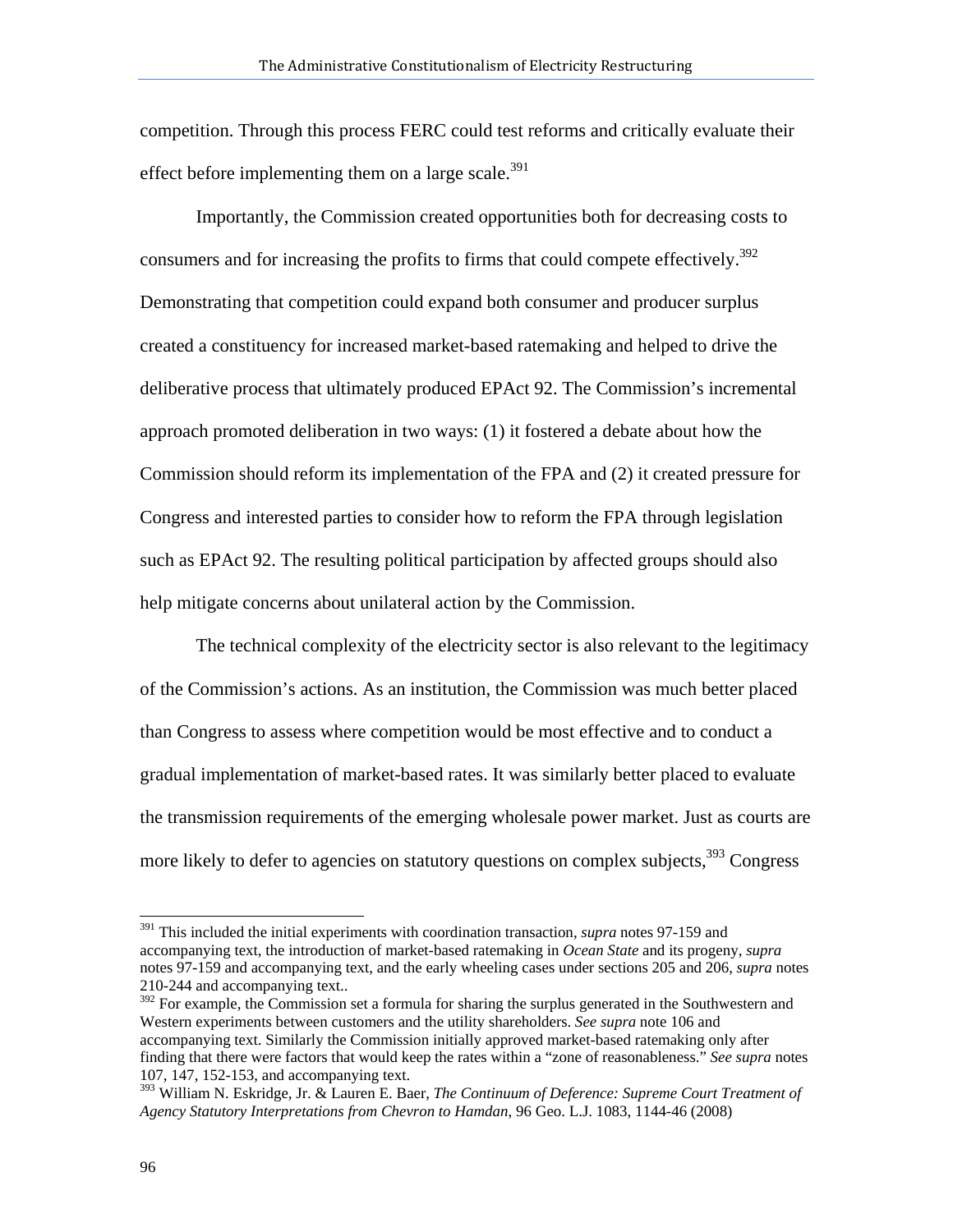may, quite reasonably, prefer that an experienced agency use its expertise to plan and execute the initial reforms, communicating this preference through the type signals discussed earlier in this Article. Indeed that seems to be exactly what happened during early parts of restructuring.

FERC acted incrementally with respect to Order 888 as well. As discussed above, Congress was on notice, based on the natural gas experience and the Commission's testimony during the EPAct 92 hearings, that the Commission might at some point consider requiring open access. Recognizing the significance of this change, Congress might well have left it to the Commission to determine when such a change was needed. As the Commission explained in Order 888, it first experimented with limited use of its authority to remedy undue discrimination in individual proceedings, electing to impose generic open access by rulemaking only when it determined that a rule was necessary to further Congress's larger project of promoting wholesale market competition.<sup>394</sup>

**\* \* \*** 

The Commission's success in revolutionizing electricity regulation under the FPA was partially a reflection of its unique circumstances: FERC's broad substantive authority, the rapidly changing, technically complex industry, and the "great transformation" in which restructuring took place all militated for Commission leadership. Nonetheless, aspects of restructuring are important to a broader study of Administrative constitutionalism. The deliberative benefits of moving incrementally and the legitimating attention that the Commission paid to Congress's original intent and

<sup>394</sup> Order 888, *supra* note 206, at 21547.